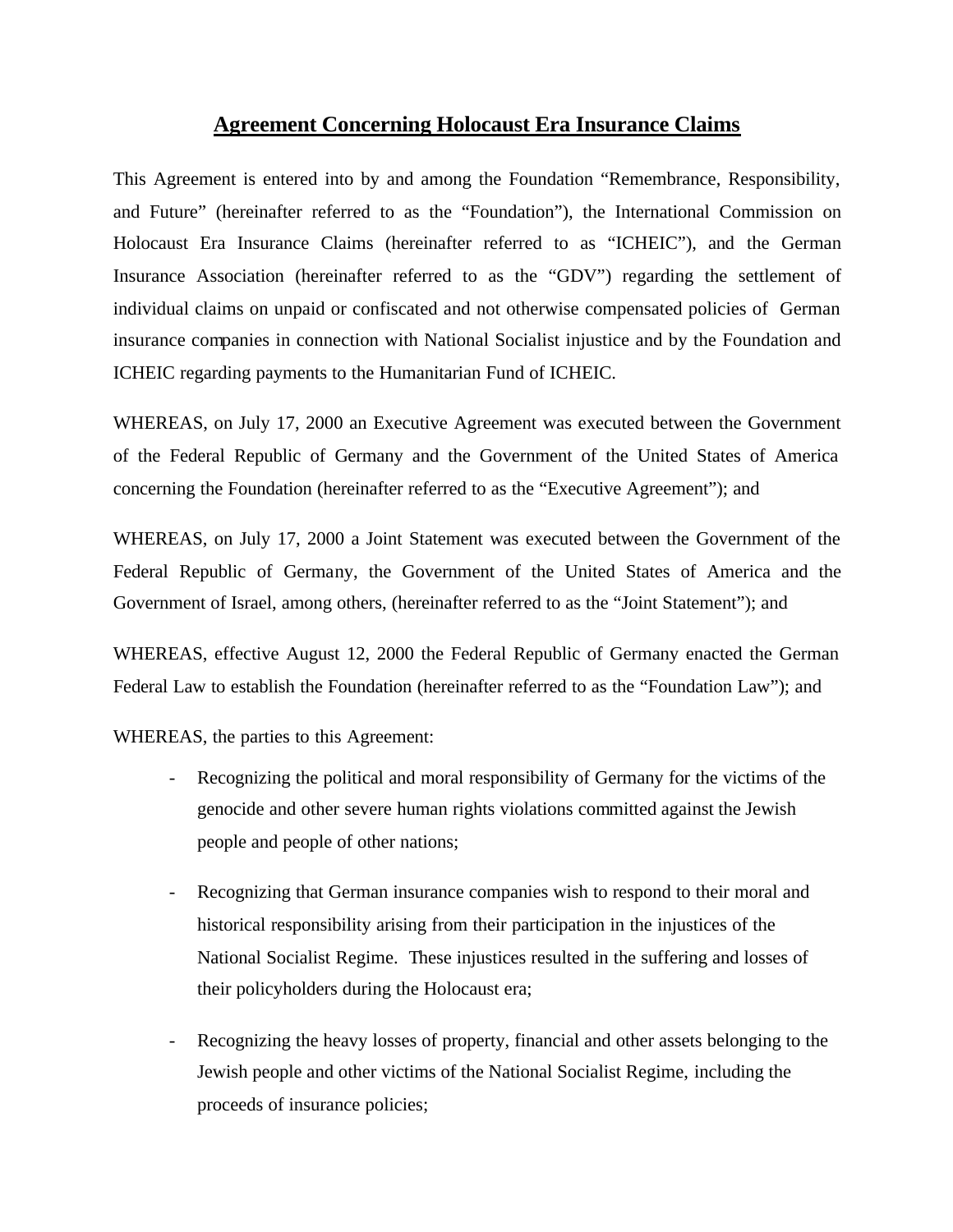- Recognizing that the Federal Republic of Germany has provided comprehensive and extensive restitution and compensation for material wrongs caused by the National Socialist persecution, including damage to property and losses of insurance policies;
- Recognizing the legitimate interest German insurance companies have in all embracing and enduring legal peace in this matter;
- Recognizing that German insurance companies, having contributed substantially to the financing of all the Foundation's objectives, including compensation of unpaid or confiscated and not otherwise compensated insurance policies, cannot be expected to contribute again to the compensation of any wrongs committed during the National Socialist era and World War II;
- Recognizing that it is in the interest of all parties to this Agreement to have a resolution of the outstanding issues in a non-adversarial and non-confrontational way;
- Confident that ICHEIC, the Foundation and the GDV will provide a just and expeditious mechanism for making payments on individual claims on unpaid or confiscated and not otherwise compensated policies.

The parties have agreed as follows:

#### **Section 1. Scope of the Agreement**

- (1) The parties to this Agreement agree to work together in a close and trustful cooperation in order (i) to compensate unpaid or confiscated and not otherwise compensated insurance policies of German insurance companies (ii) to ensure that the terms of this Agreement are followed in full by all parties and (iii) to make the claims processing efficient, effective and responsive to claimants.
- (2) For this purpose 76,693,784 Euro (150 million Deutschmark) pursuant to Section 9, Paragraph 4, Sentence 2, Number 3, of the Foundation Law and an additional 25,564,594 Euro (50 million Deutschmark) from interest earned by the Foundation's capital pursuant to Section 9, Paragraph 5 of the Foundation Law shall be made available to cover this compensation and the costs as set out in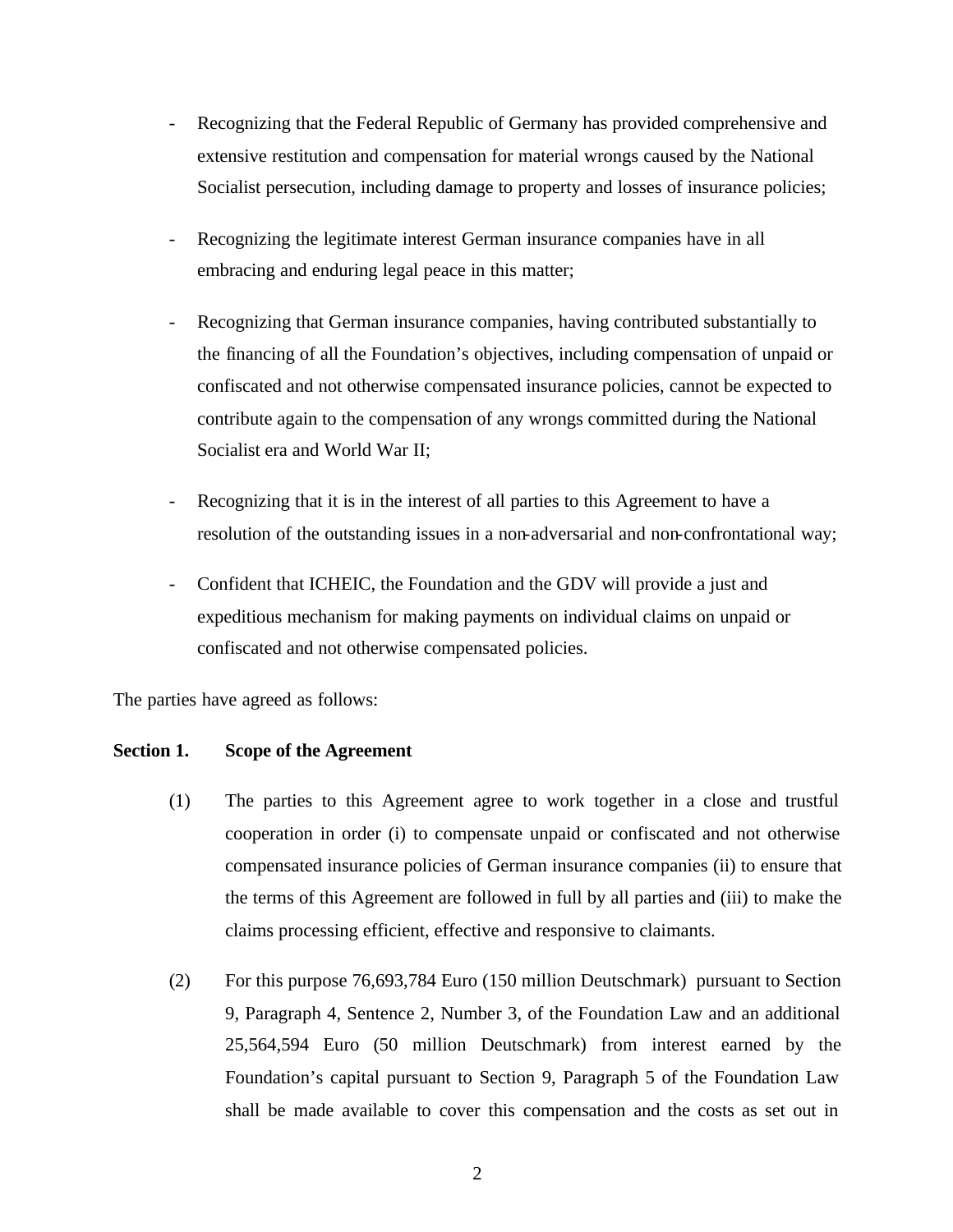Section 6 (1). Monies from those funds may also be used for the other purpose in each case.

- (3) In the event that the funds of 102,258,376 Euro (200 million Deutschmark) should not be completely drawn down after all approved claims and the agreed costs pursuant to Section 6 (1) have been met, the monies not used shall be transferred to the Humanitarian Fund of ICHEIC as created in Section 9, Paragraph 4, Sentence 2, Number 5 of the Foundation Law (hereinafter referred to as the Humanitarian Fund).
- (4) If approved claims against German insurance companies cannot be covered by the funds pursuant to Section 9, Paragraph 4, Sentence 2, Number 3 and Paragraph 5 of the Foundation Law, the Foundation shall make available up to 51,129,188 Euro (100 million Deutschmark) from the Fund "Remembrance and the Future" to meet those claims.
- (5) The payment of 178,952,160 Euro (350 million Deutschmark) to the Humanitarian Fund pursuant to Section 9, Paragraph 4, Sentence 2, Number 5 of the Foundation Law shall be effected according to the provisions in Section 7 of this Agreement.

# **Section 2. Eligible Claims**

- (1) A claim concerning a life insurance policy is eligible for compensation, if
	- (a) the claim relates to a life insurance policy in force between January 1, 1920 and May 8, 1945 and issued by or belonging to a specific German company and which has become due through death, maturity or surrender; and
	- (b) the insurance policy was not paid or not fully paid as required by the insurance contract or was confiscated by the German National Socialist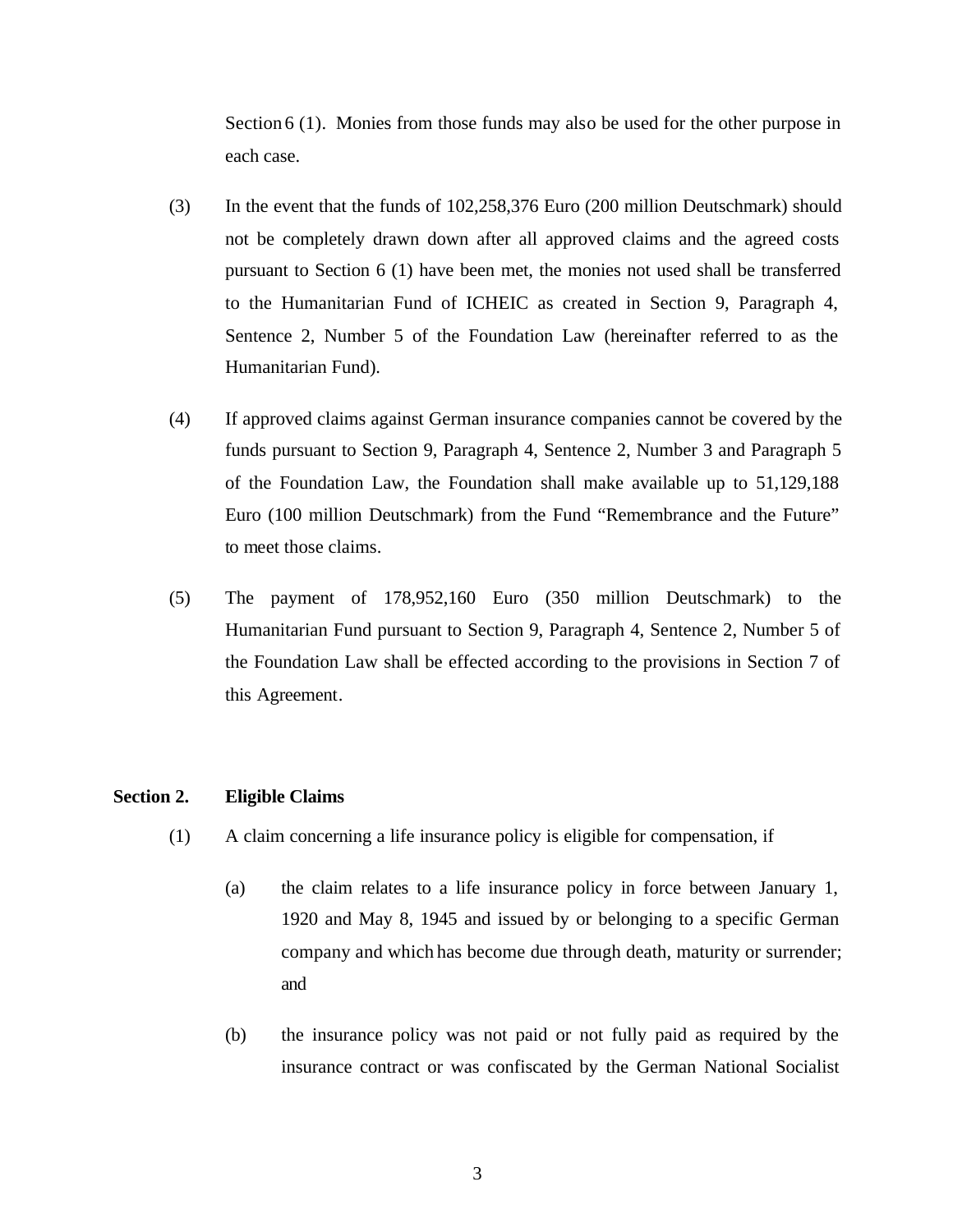Regime or by the government authorities as specified in the definition of Holocaust victim in Section 14; and

- (c) the policy (or policies) in question was not covered by a decision of a German restitution or compensation authority. A policy or policies will be considered as having been covered by a decision of a German restitution or compensation authority, where the decision covers the same specific policy or policies as those referred to in the claimant's claim form, except in cases where:
	- the claim was rejected by the German restitution or compensation authorities due to their own lack of jurisdiction; or
	- the claim was rejected by the German restitution or compensation authorities due to the fact that the claim was made by a person not entitled to claim; or
	- the claim was not timely filed; or
	- documentary evidence that would have led to a decision in favor of the claimant was previously unavailable but subsequently became available (such as opening of company or government archives);

and

- (d) the claimant is, in the following order of priority:
	- the policy beneficiary or his heir pursuant to the Succession Guidelines (Annex C);
	- the policyholder or his heir pursuant to the Succession Guidelines;
	- the insured or his heir pursuant to the Succession Guidelines;

and

(e) the policy beneficiary or the policyholder or the insured life, who is named in the claim, was a Holocaust victim; and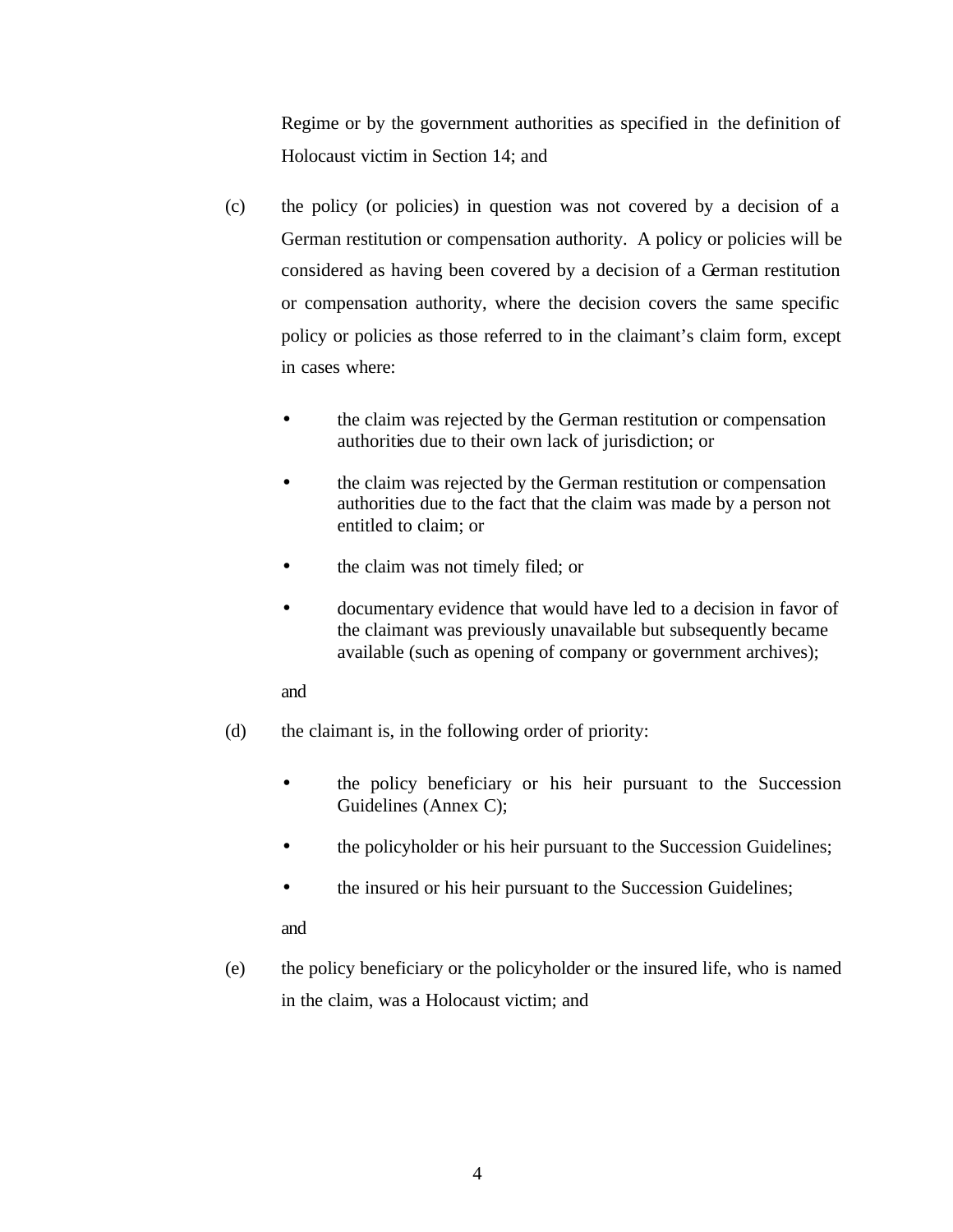- (f) the claim was lodged before a date mutually agreed by the parties to this Agreement. This date, once agreed, will be appropriately publicized by the parties.
- (2) A claim concerning non-life insurance is eligible for compensation, if
	- (a) the insured event occurred while the policy was in force at the time of the event. Notwithstanding the above, a non-life insurance claim shall not be eligible if it was caused by war unless it can be attributed to racial or religious persecution; and
	- (b) the claimant is entitled as policyholder or as rightful heir of the policyholder to benefits of the policy notwithstanding the statutes of limitation; and
	- (c) the benefits of the policy were not paid out, because the policyholder became a Holocaust victim before an original insurance claim could be lodged, or if lodged before it could be settled or the benefits were confiscated by the German National Socialist Regime or by the government authorities as specified in the definition of Holocaust victim in Section 14; and
	- (d) the damage from the insured event was not compensated or restituted; and
	- (e) the claim was lodged before a date mutually agreed by the parties to this Agreement. This date, once agreed, will be appropriately publicized by the parties.
- (3) For the processing of a claim concerning a non-life insurance policy ICHEIC will send, where necessary, a questionnaire to the claimants requesting the following information:
	- (a) the name of the German company that issued the policy;
	- (b) the type of insurance which was issued;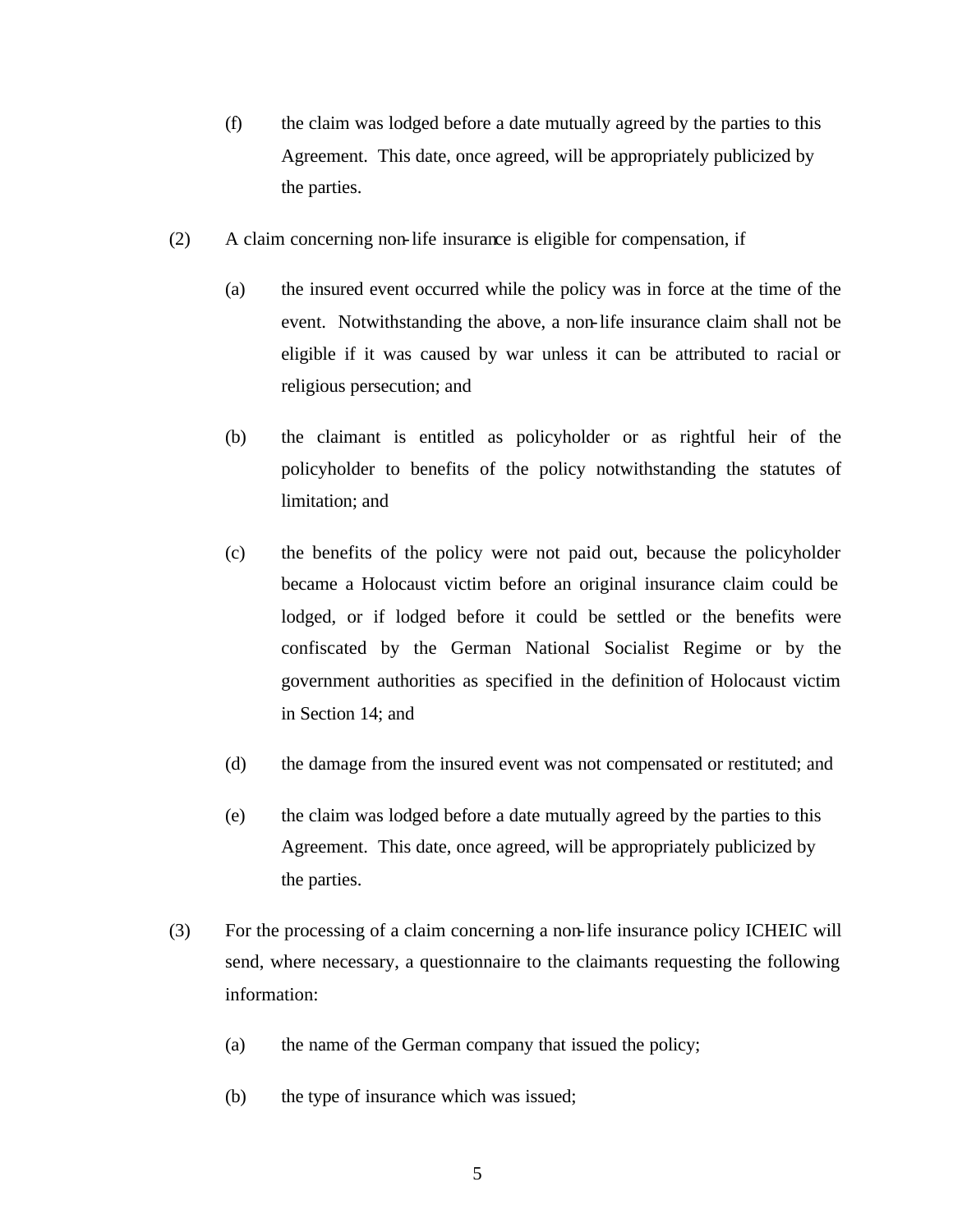- (c) where and when the insurance had been issued and whether the insurance policy was still in force at the time the loss occurred;
- (d) who took out the insurance and who might have been entitled to proceeds under the policy;
- (e) when and how the damage or loss happened or the injury occurred which the claimant believes was covered by the insurance policy;
- (f) in the case a business was insured, the type of business, legal entity and/or name under which the business was carried out; and
- (g) whether any claim for restitution or compensation dealing with the insured property has been filed by the claimant or claimant's relatives.
- (4) Where there is a claim on an insurance policy which meets all the criteria in this section, but where the company determines that the proceeds of the policy was or is deemed to have been paid into a blocked account, the provisions of Section 20 of Annex A will apply. Any appeal will name the GDV as the relevant party.

#### **Section 3. Processing of application**

(1) ICHEIC shall forward claims to the GDV to be processed by them and the companies in accordance with this Agreement.

#### **Section 4. Appeals Procedure**

- (1) Pursuant to Section 19 of the Foundation Law and the attached Appeal Guidelines (Annex E) ICHEIC shall – with the consent of the Foundation – set up an independent appeals body (the Panel).
- (2) The Panel shall consist of three members: Judge William Webster, Judge Abraham Gafni and Dr. Rainer Faupel. The three members shall select a Chairman from among themselves. If it becomes necessary, for any reason, to fill a vacancy on the Panel, the Chairman of ICHEIC and a member of the board of the Foundation shall consult.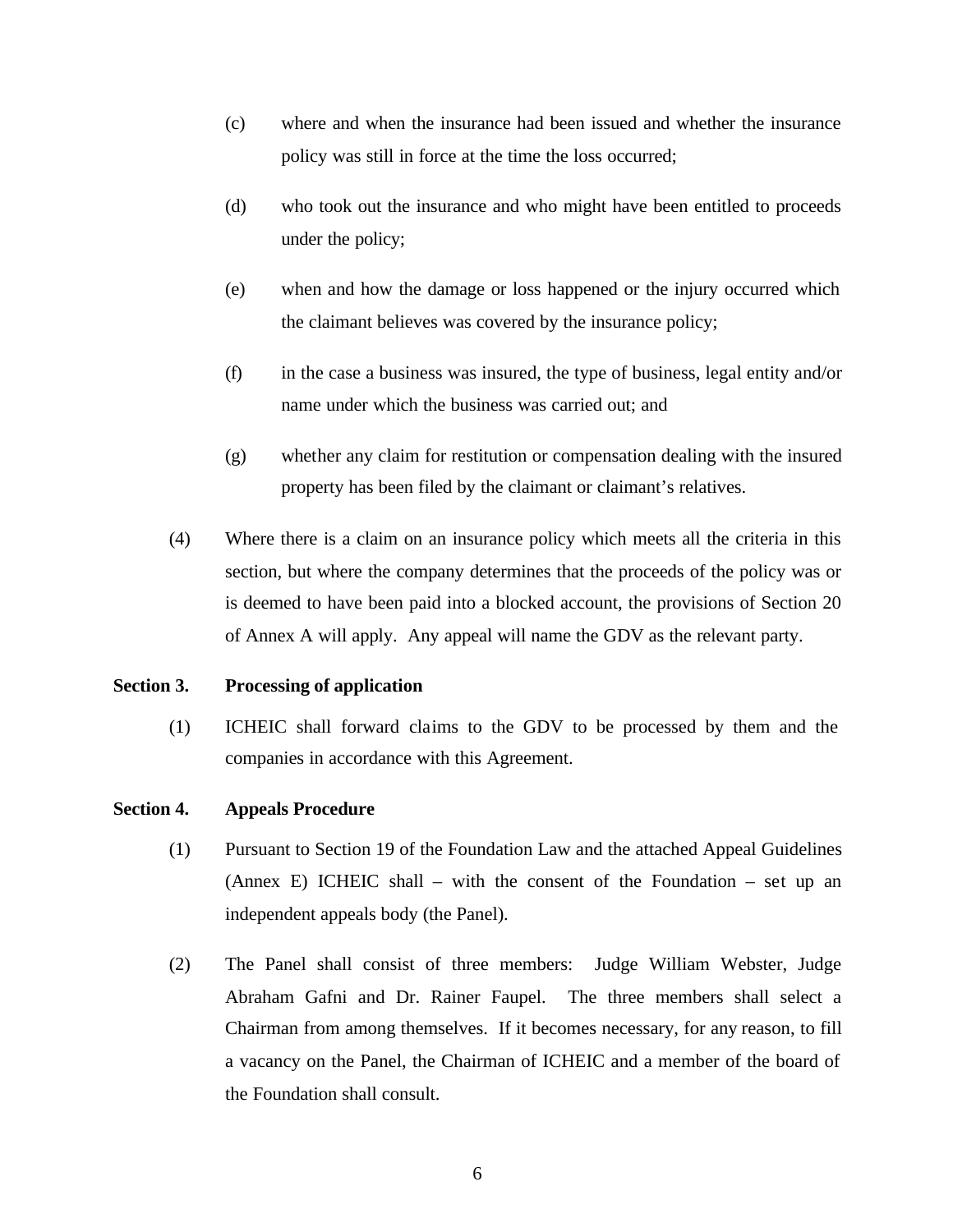- (3) An applicant may file an appeal to the Panel for a fresh review of (i) a German insurance company's decision to deny his claim or, (ii) whether the Valuation Guidelines have been correctly applied in calculating an offer made to the claimant. Any such appeal must be filed within 120 days of the receipt of the company's decision.
- (4) The decisions of the Panel are not open to legal challenge.
- (5) All claims decisions, including provisional claims decisions, taken by the German MOU companies prior to the signing of this Agreement will be eligible for the ICHEIC appeals process. All claims decisions taken by all of the German companies after the signing of this Agreement will be eligible for the appeals process specified in this Agreement (Annex E).

#### **Section 5. Procedure for payment of awarded compensation**

- (1) Claimants with approved claims shall be paid on the basis of the following procedure, which rests on the principles of fairness, justice, security, speed and cost-effectiveness.
- (2) The Foundation will pay companies for any payments they make to claimants in accordance with the provisions of this Agreement. The companies should record the names of claimants of the approved claims, and submit them, following receipt of the signed consent and waiver forms, to the GDV. The GDV will compile a comprehensive list and forward the list in electronic format to the Foundation. Once the Foundation has the appropriate information in respect of claims, the Foundation will prefund the companies to pay the submitted claims. The submission of requests for payment and the payment to the claimant must be completed within four weeks.
- (3) Each insurance company, in the case of a claim that names the company or is otherwise matched with the company, will provide ICHEIC, the Foundation and the GDV with a copy of each of the following information: (i) each decision letter, both offers and denials, and copies of all relevant documents as specified in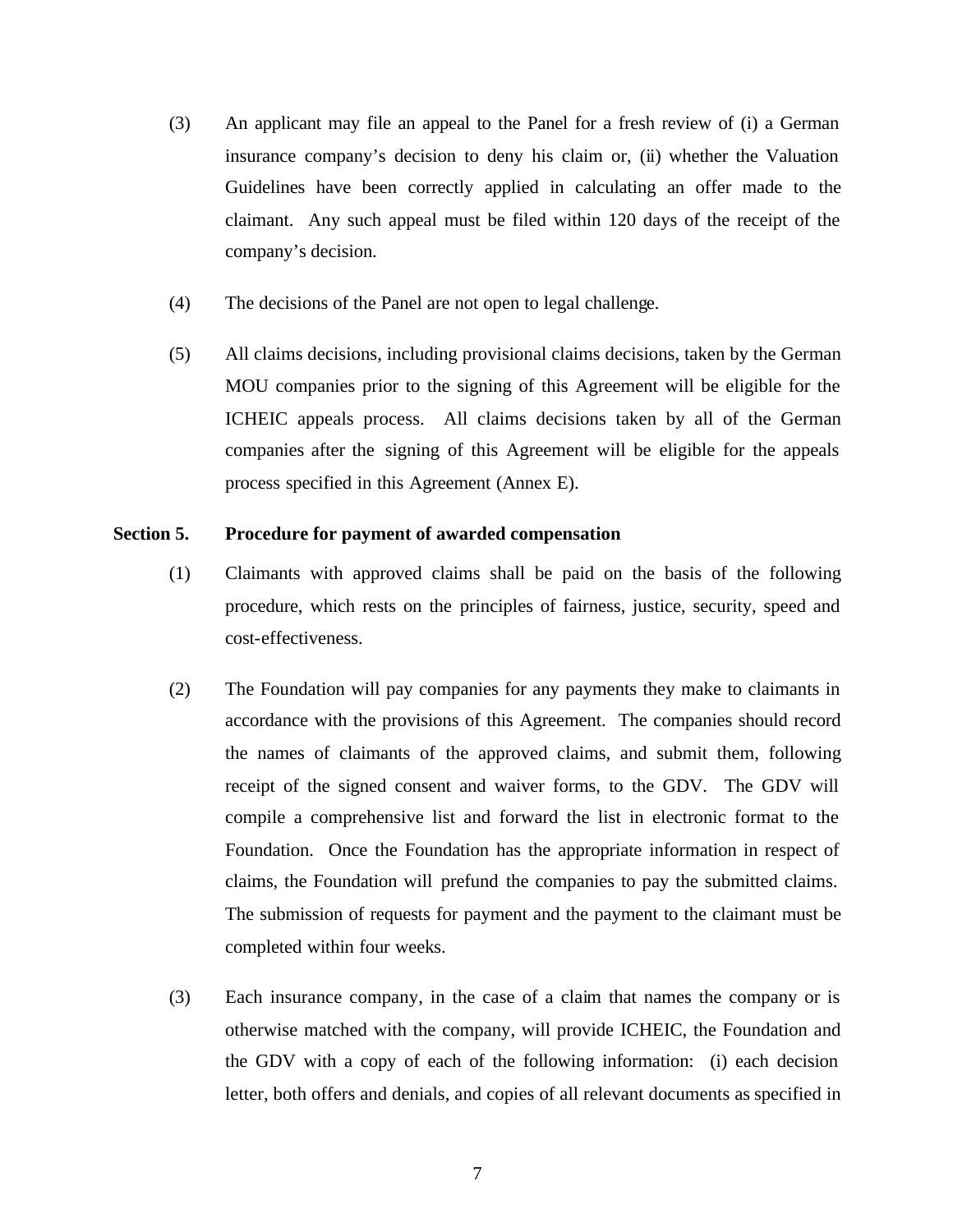Annex A, paragraph 18, sent to a claimant, (ii) for each offer that is accepted, a copy of the consent and waiver forms (the original version goes to the Foundation as required in Section 16, paragraph 2 of the Foundation Law), properly signed by the claimant, together with the ICHEIC claim number, the claimant's family name and the first name and the amount of the agreed offer. The Foundation will inform ICHEIC of the claims accepted and of the payments it makes to the companies.

- (4) The Foundation may at any time ask the BAFin to make checks regarding the correct processing of claims by a given company through sampling. The reasons for such checks could be, inter alia: The company was not covered by the auditing described in Annex I, or the company has received a considerable amount of claims, or there are reasons to assume that the company has not respected the agreed claims handling procedure.
- (5) Each company, either directly or through the GDV shall cooperate and respond to any reasonable inquiry from ICHEIC having regard to speed and efficiency, regarding any decisions with respect to a claim mentioned in Section 5 (3).
- (6) If at any time during the claims process the Chairman of ICHEIC informs the Foundation in writing that he has reason to believe that in taking their decisions one or more companies are, or may be, failing to comply with any of the requirements of this Agreement, the Foundation shall ask the BAFin to investigate the possible failures of compliance either in the course of carrying out the checks referred to in paragraph 4 above on the company concerned or, if necessary because the matters in question need to be resolved urgently, by carrying out a special investigation immediately. The BAFin shall carry out both the checks referred to in paragraph 4 and any special investigations under this paragraph having regard to paragraphs 3 to 7 of the Audit procedure set out in Annex I and with the participation of ICHEIC observers as provided in paragraphs 9 and 10 of Annex I. Should significant irregularities be found in the claims process, the BAFin shall require the company in question to remedy those irregularities. In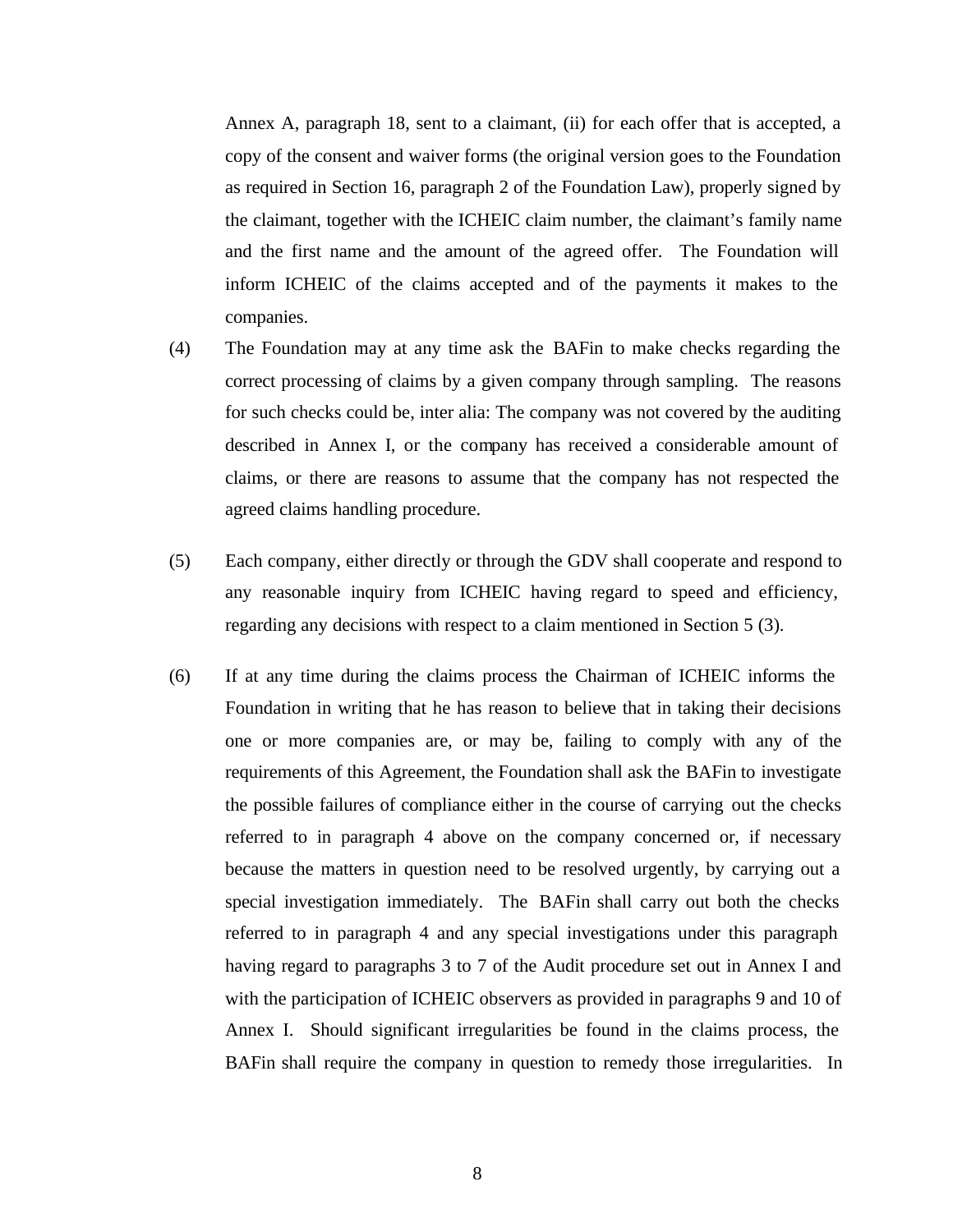cases of disagreement between the BAFin and the ICHEIC observers, the procedures set out in paragraphs 11 to 23 of Annex I will apply.

(7) Payments to claimants will be on the basis that no fees will be charged to the claimant.

# **Section 6. Distribution of Foundation Funds**

(1) The payments and costs to be met from within the 102,258,376 Euro (200 million Deutschmark) ceiling calculated in accordance with Section 9, paragraph 4, sentence 2, number 3 and Section 9, paragraph 5 of the Foundation Law, are as follows:

ICHEIC will receive, upon the signing of this Agreement, 102,258,376 Euro (200 million Deutschmark) for the payment of claims and a portion of ICHEIC's operating expenses. The uses of the 102,258,376 Euro (200 million Deutschmark) will be:

- To fund 50% of all actual operating expenses of ICHEIC from January 1, 2001until the termination of ICHEIC'S claims process (with the exception of expenses associated with the Generali Trust and the administration of the Humanitarian Fund). These actual operating expenses are not to exceed \$60 million, including a provision for financing the publication of lists, paying banking fees incurred by the companies for payments to claimants and a contingency reserve. If, due to unforeseen circumstances, operating expenses exceed the \$60 million amount, there will be consultation between ICHEIC and the Foundation on providing additional funds from the 102,258,376 Euro (200 million Deutschmark) to ensure completion of ICHEIC's claims process. Any additional contribution would require the agreement of the Foundation.
	- **·** To prefund German insurance companies for claims to be paid by them (including approved claims on confiscated policies and approved claims against expropriated German insurance companies and their subsidiaries) from the date of signing of, and in accordance with, this Agreement.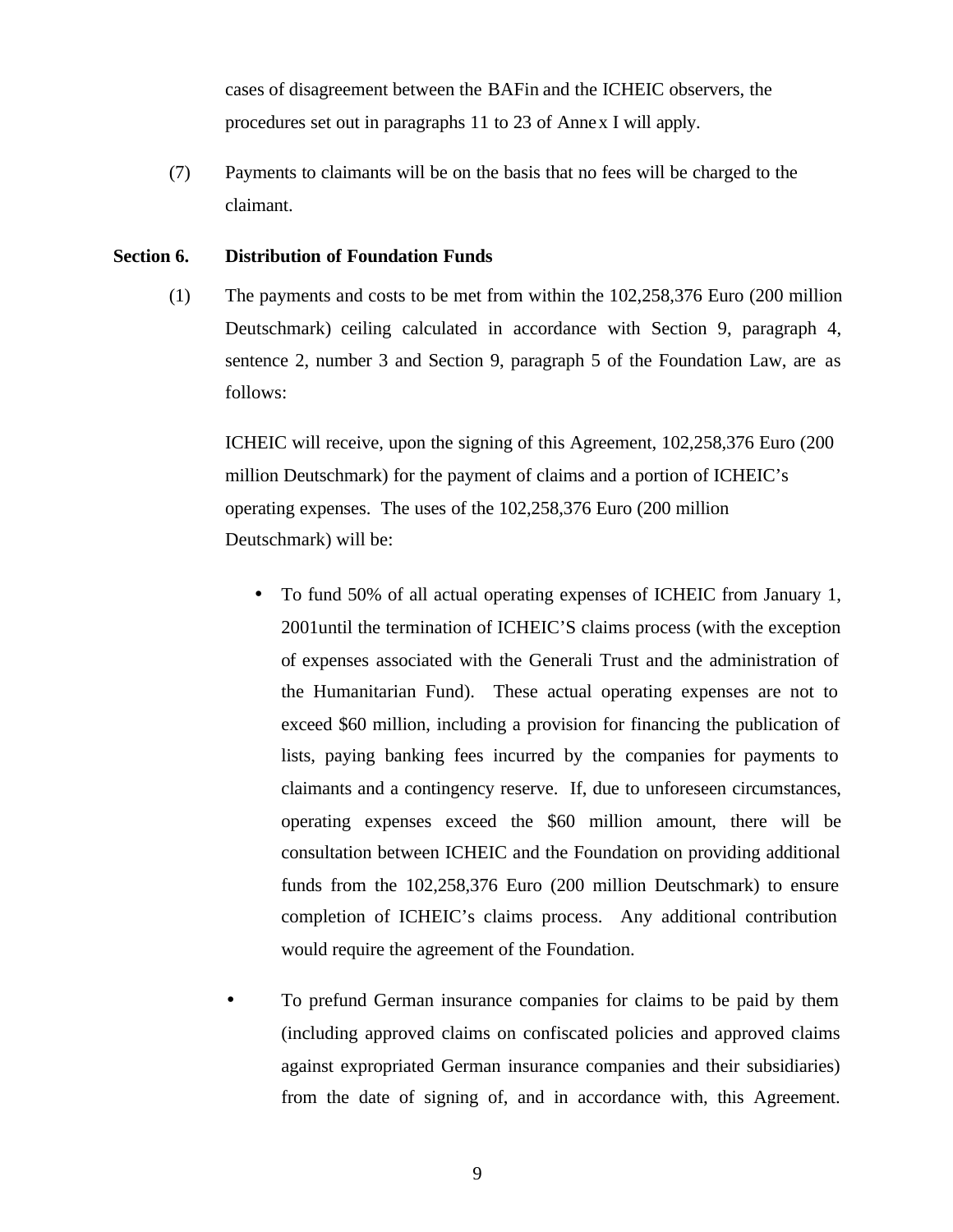- **·** To reimburse the German MOU companies for ICHEIC claims paid by them prior to the signing of this Agreement in compliance with ICHEIC's Memorandum of Understanding.
- **·** Should there be any funds remaining at the end of the life of ICHEIC, they will be used for humanitarian purposes, at ICHEIC's discretion.
- (2) Prior to the signing of this Agreement, ICHEIC will have established banking arrangements, with the agreement of the Foundation, to enable the Foundation to withdraw funds from the 102,258,376 Euro (200 million Deutschmark) account to prefund the German insurance companies for payments to claimants approved in accordance with Section 5 and the banking charges incurred by them in making the payments through a bank selected by ICHEIC based upon the lowest cost.
- (3) No German MOU companies or any other German entities will be entitled to any offsets or any reimbursements (other than as provided in Section 6 (1) above), including costs of peer review audits.
- (4) There will be no payments from the 102,258,376 Euro (200 million Deutschmark) or from the 178,952,160 Euro (350 million Deutschmark) to any costs incurred by the GDV or individual German companies in investigating claims.
- (5) The German MOU companies will have no further financial obligation to cover ICHEIC's operating and other expenses (other than peer review audit) after this Agreement is signed.
- (6) Any interest earned on the sums transferred to ICHEIC from the 102,258,376 Euro (200 million Deutschmark) and the 178,952,160 Euro (350 million Deutschmark) Humanitarian Fund in accordance with Section 1 (2) and Section 1 (5) above shall, from the date of the transfers, accrue to ICHEIC and may thereafter be freely used by ICHEIC for any legitimate purpose permitted by its Memorandum of Understanding. Any interest earnings that are used for the purpose of financing ICHEIC's administrative expenses shall not be regarded as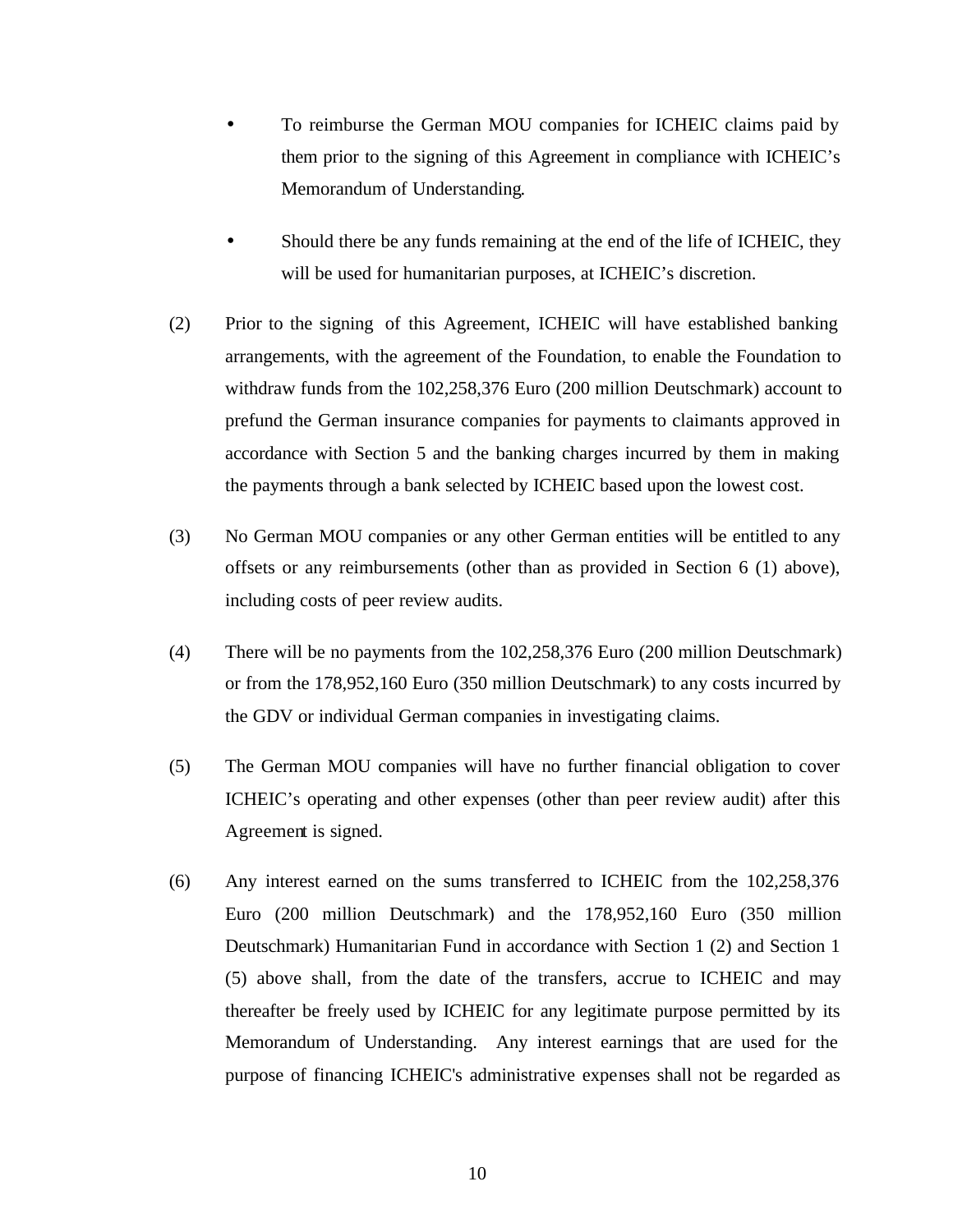part of the Foundation's 50% contribution to ICHEIC's future operating expenses as specified in Section 6 (1) above.

(7) If approved claims against German insurance companies cannot be covered by the 102,258,376 Euro (200 million Deutschmark) fund, the Foundation shall make available up to 51,129,188 Euro (100 million Deutschmark) from the Fund "Remembrance and the Future" to meet those claims.

# **Section 7. Humanitarian Fund of ICHEIC**

The Foundation and ICHEIC have agreed between themselves on the following provisions:

- (1) According to Section 9, Paragraph 4, sentence 2, number 5 of the Foundation Law, 178,952,160 Euro (350 million Deutschmark) will be transferred to the ICHEIC, upon the signing of this Agreement.
- (2) These funds will be used for the following purposes:
	- **·** At the discretion of ICHEIC, for the payment of claims against unknown or no longer existing insurance companies and their subsidiaries (Section 8A1 of the MOU);
	- **·** For the payment of claims on insurance policies whose proceeds were transferred to blocked accounts;
	- For the payment of the difference between the calculated value according to the BEG method and the minimum payment as described in Section 2 (3) of the Valuation Guidelines;
	- **·** At the discretion of ICHEIC, for the benefit of needy victims of the Holocaust and for other Holocaust-related humanitarian and educational purposes;
	- **·** At the discretion of ICHEIC, for the payment of costs related to administration of the funds. Any such administrative costs shall be minimized to the maximum extent possible.
- (3) Prior to the signing of this Agreement, ICHEIC will have established banking arrangements, with the agreement of the Foundation, to enable the Foundation to withdraw funds from the 178,952,160 Euro (350 million Deutschmark)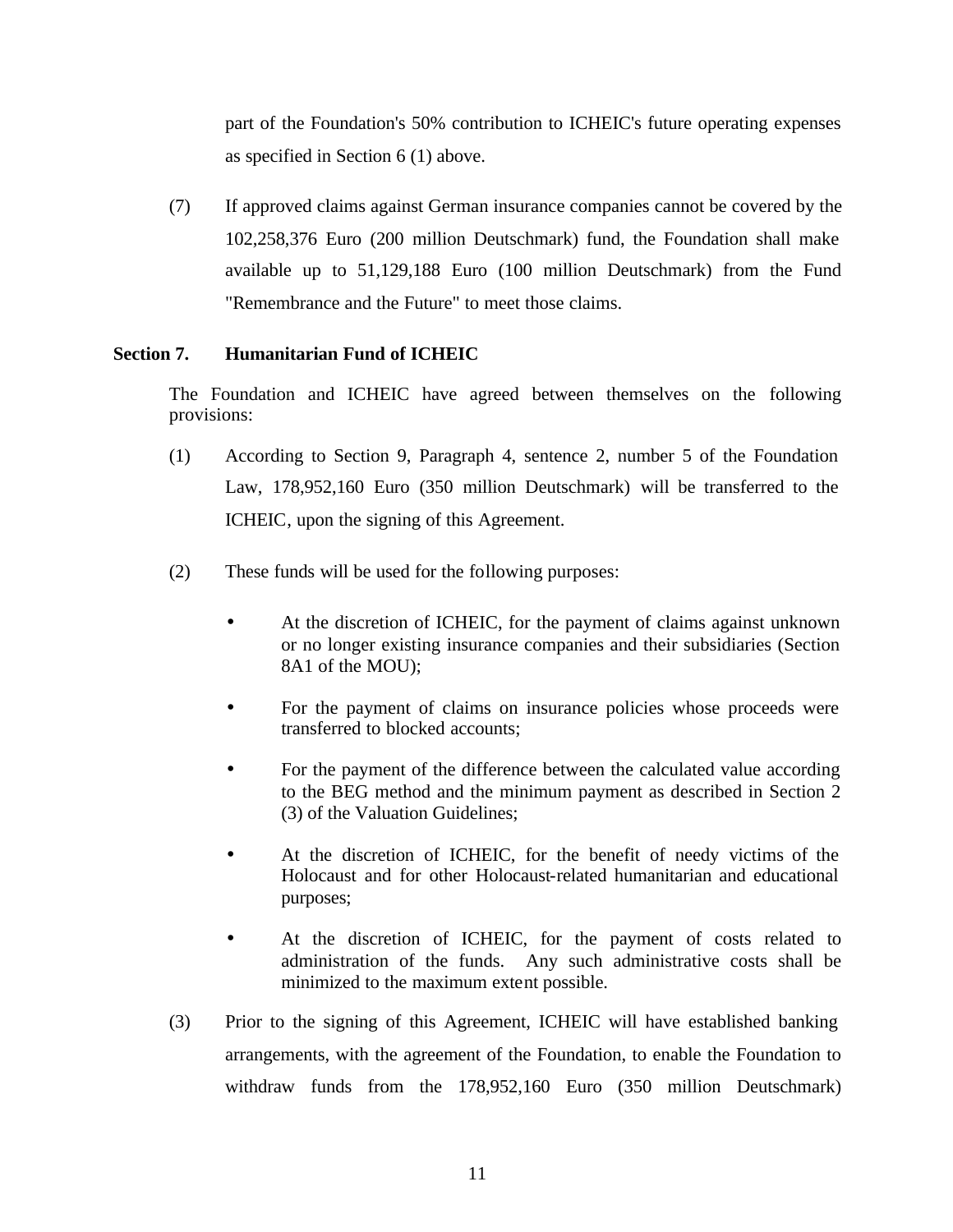Humanitarian Fund to prefund (i) the German insurance companies for the payment of the difference between the BEG calculated value and the minimum value on approved claims (ii) the GDV for the payment on policies transferred to blocked accounts and (iii) the banking charges incurred by the companies or the GDV in making such payments through a bank selected by ICHEIC based upon the lowest cost.

(4) The administrator of the Humanitarian Fund will inform the Foundation by 1 April every year about the usage of the funds in the previous year.

#### **Section 8. Liability**

If any employee or executive of one of the contracting parties violates their contractual obligations, either willfully or through gross negligence, the liable party shall compensate the other party or parties for any resulting damage.

## **Section 9. Duration of contract, termination**

- (1) This Agreement shall remain in effect until all obligations under this Agreement have been satisfied.
- (2) This Agreement may be terminated through written notification by any party upon the gross violation of its provisions by one of the other parties, but only after the failure of the notified party to correct such violation within 30 days from the receipt of such notification and subject to the arbitration provisions of Section 11 (4).

#### **Section 10. Audit and the preservation of records**

(1) ICHEIC is required to comply with Swiss accounting standards and shall maintain its records in accordance with generally accepted good practices. The ICHEIC shall keep the 178,952,160 Euro (350 million Deutschmark) Humanitarian Fund in a separate account for ease of administration and audit. ICHEIC will provide the Foundation, one month after the end of each semi-annual period, with a statement of its expenses as referred to in Section 1(2) during that period under each of its main subject headings. In addition ICHEIC will provide annual reports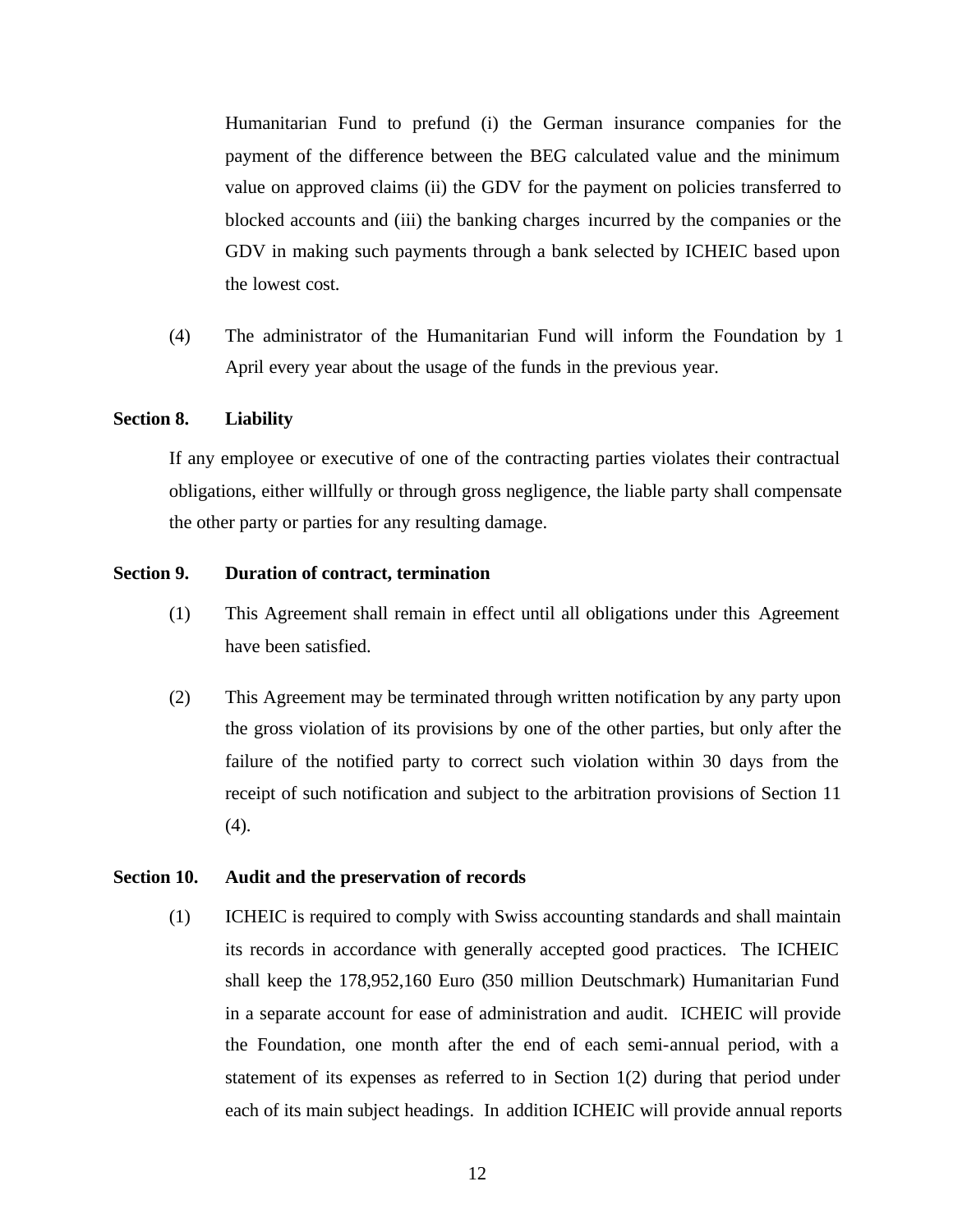of its expenses related to administering the Humanitarian Fund. ICHEIC shall provide the Foundation with a copy of its audited accounts for each fiscal year together with its audited financial statement, including the auditor's report, as soon as such accounts and financial statement are available. The Foundation may make a reasoned request to ICHEIC to provide further information about ICHEIC's expenses and its budget process, where such information is needed in order to satisfy the Foundation that the funds provided to ICHEIC by the Foundation have been applied solely for the purposes set forth in this Agreement. Such request will be timely met. ICHEIC agrees that, upon receipt of a reasonable notice and written request, the Foundation, and its authorized auditing firm (which shall be an internationally recognized auditing firm), shall have access, at the Foundation's expense, to ICHEIC's Chief Financial Officer and external auditors for the purpose of obtaining information to enable the Foundation to determine whether the funds provided by the Foundation to ICHEIC have been applied by ICHEIC solely for the purposes set forth in this Agreement.

- (2) If on examination it is determined that ICHEIC has incorrectly applied the funds paid by the Foundation for ICHEIC administration, ICHEIC, shall, from other sources, restore to the appropriate fund the amount which has been incorrectly applied.
- (3) ICHEIC shall ensure that the records generated during the processing of the claims and the appeals process are kept for at least a year after all claims have been processed and appeals concluded. If ICHEIC no longer wishes to retain these records, it shall offer them to the Foundation for further safekeeping.

#### **Section 11. Choice of law claus e, place of jurisdiction and arbitration**

- (1) This agreement shall be subject to Swiss law.
- (2) The place of jurisdiction for all legal disputes arising from this Agreement shall be Geneva, Switzerland.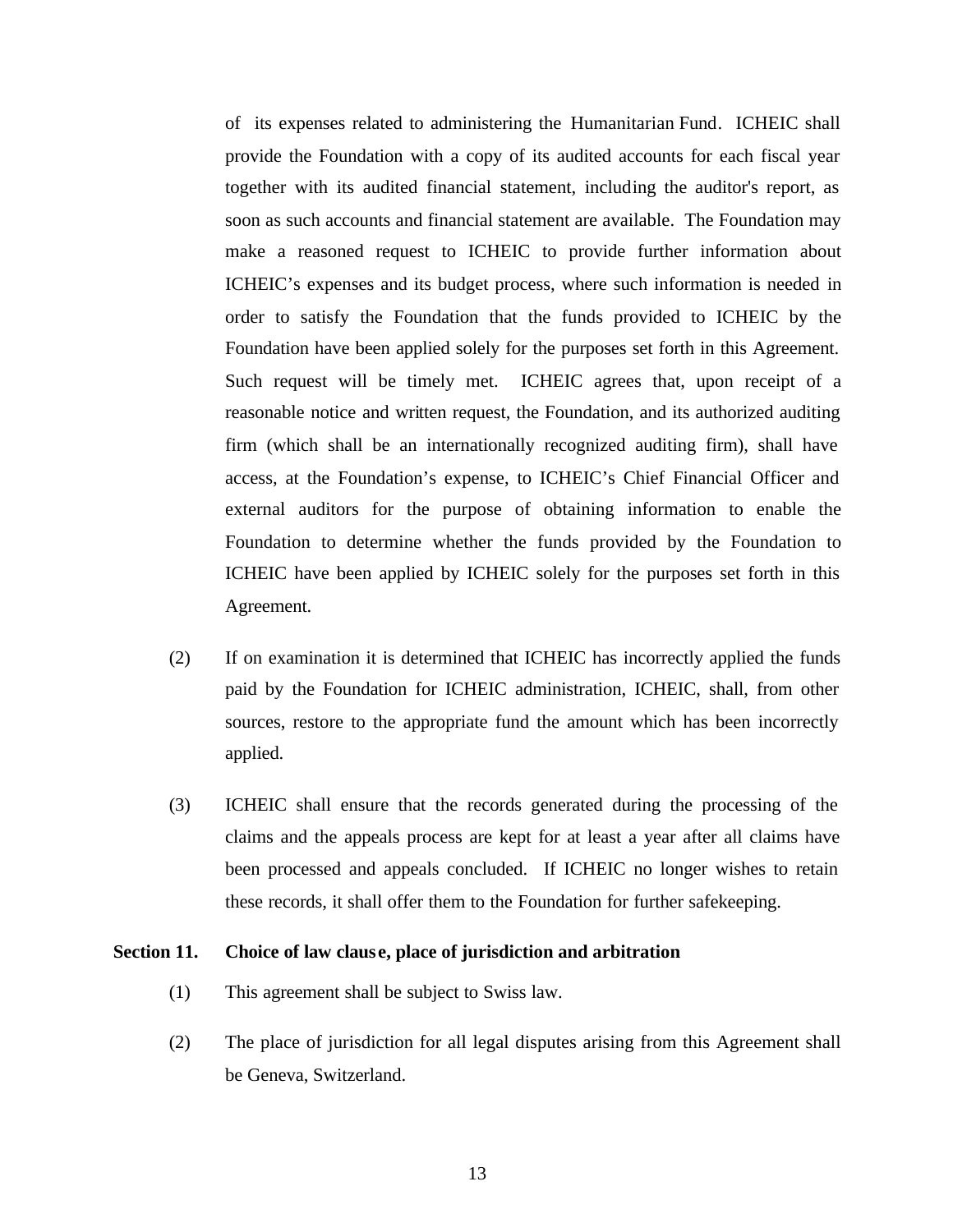- (3) The parties shall endeavor in good faith to resolve any dispute in relation to the interpretation or application of this Agreement amicably by negotiations between the parties.
- (4) Any dispute, controversy or claim arising out of or relating to this Agreement, or the breach, termination or invalidity thereof, which cannot be settled by amicable agreement between the parties, shall be settled by arbitration in accordance with the UNCITRAL Arbitration Rules.

# **Section 12. Legal Peace**

ICHEIC will use its best efforts to achieve an all embracing and enduring legal, regulatory, legislative and administrative peace for German insurance companies which are in compliance with this Agreement.

# **Section 13. Final Provisions**

- (1) This Agreement constitutes a final settlement between the three parties. No further verbal or written agreements between the three parties to this Agreement have been reached.
- (2) This Agreement supersedes, for German MOU companies, the procedures established under the MOU, except that German MOU companies will remain subject to ICHEIC audit procedures including, at their own expense, the phase two peer review audits as provided in Annex J, the monitoring processes provided in Annex K and the appeals provisions as provided in Section 4 (5). The MOU companies will cooperate directly with ICHEIC in resolving any problems identified through the claims process.
- (3) In light of ICHEIC's continued responsibility to ensure the implementation of the claims process, ICHEIC may make future decisions and arrangements as deemed necessary, provided that such decisions are consistent with this Agreement. Should there be any disagreement (1) as to whether a future ICHEIC decision is consistent with this Agreement or (2) otherwise pertaining to the interpretation of this Agreement, it should be addressed by a high level representative of (i)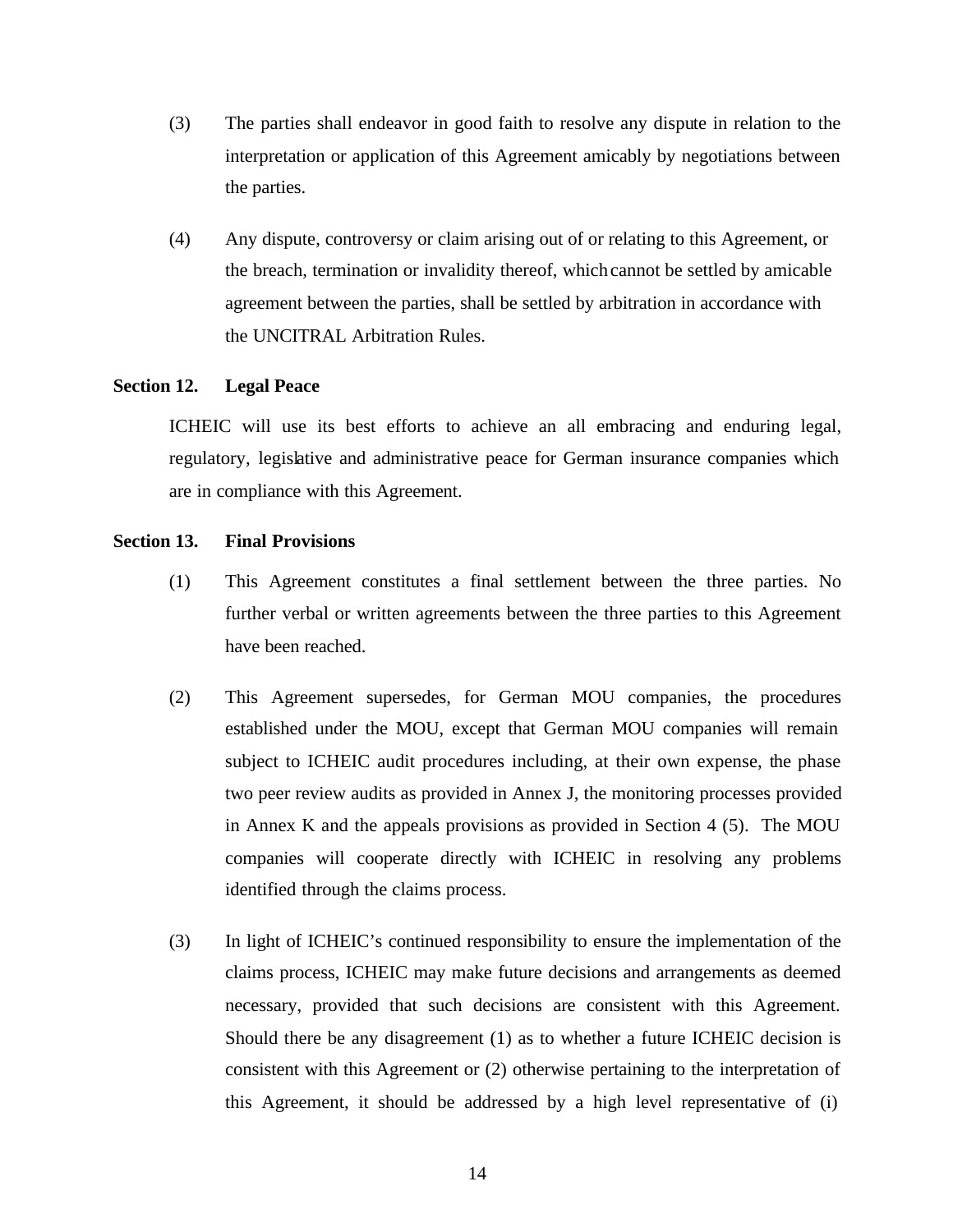ICHEIC, (ii) the Foundation, (iii) the GDV, (iv) US insurance regulators and  $(v)$ Jewish organizations participating in ICHEIC with the aim of finding a reasonable resolution of the dispute.

- (4) A member of the Board of Directors of the Foundation or the Chairman of the ICHEIC or the Managing Director of the GDV may each at any time, by written notice, inform the other two parties of any amendment which it considers should be made to this Agreement. The other two parties shall, in such case, agree to discuss the amendment(s) proposed at a meeting to take place not more than one calendar month after receipt of the written notice. In order to become effective any amendment to this Agreement must be agreed by all three parties and must be made in writing.
- (5) Should one or several of the provisions of this Agreement be or become ineffective this shall not affect the remaining provisions. If one of the provisions becomes ineffective the parties shall nevertheless endeavor to achieve the aim of the clause in question as far as this is legally permissible.
- (6) This Agreement is executed in two languages (English and German). Each version is equally authentic.
- (7) The following Annexes are attached and form an integral part of this Agreement:

| Annex     | <b>Subject</b>                   |
|-----------|----------------------------------|
| Annex A   | <b>Claims Handling Procedure</b> |
| Annex B   | Relaxed Standards of Proof       |
| Annex $C$ | <b>Succession Guidelines</b>     |
| Annex D   | Valuation Guidelines             |
| Annex E   | Appeal Guidelines                |
| Annex F   | <b>Consent and Waiver</b>        |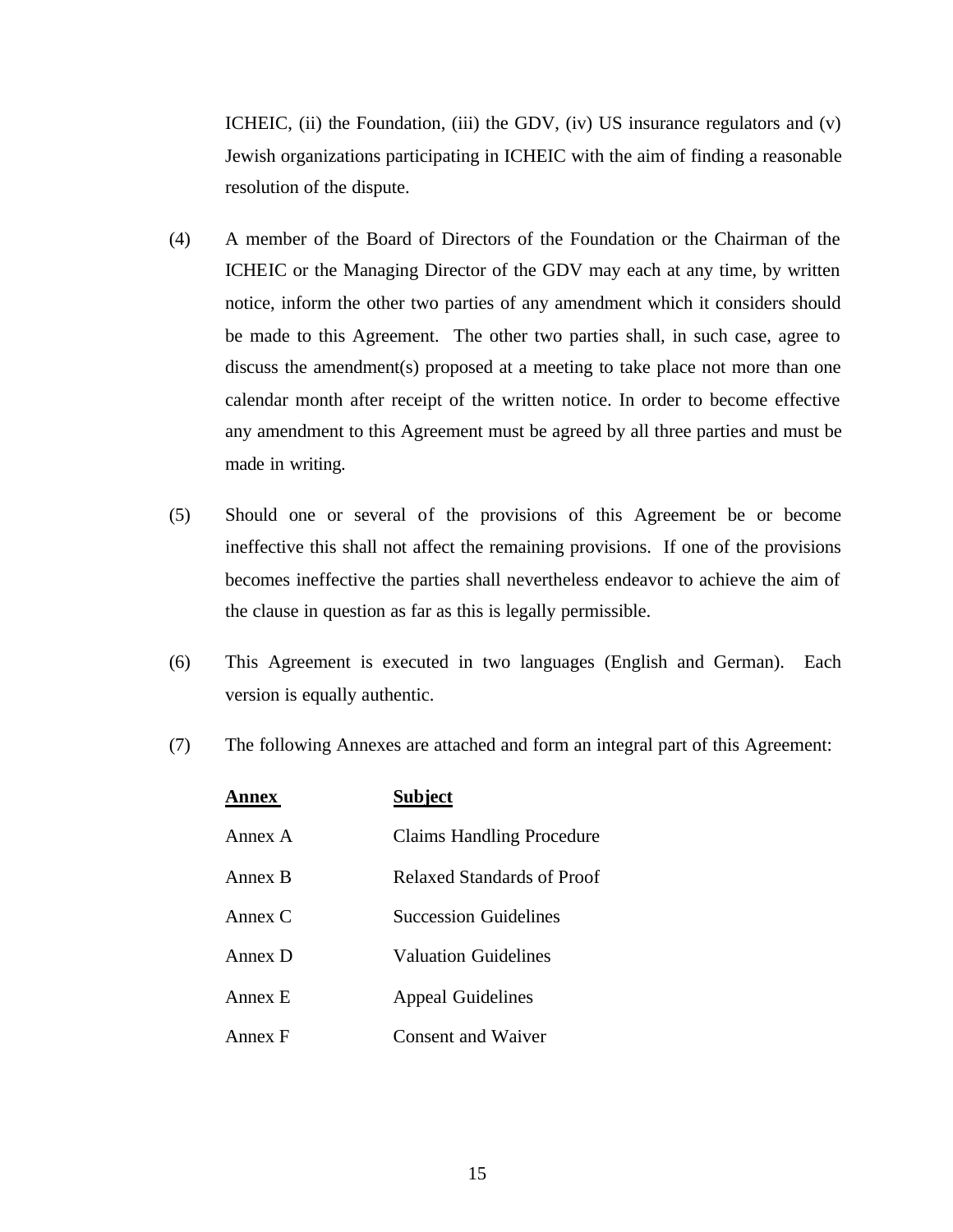| Annex G | Appeal Form                                    |  |
|---------|------------------------------------------------|--|
| Annex H | Agreement on Publication of Lists              |  |
| Annex I | Agreements on Audits                           |  |
| Annex J | <b>ICHEIC Stage II Peer Review Audit</b>       |  |
| Annex K | ICHEIC – Monitoring Group – Terms of Reference |  |

#### **Section 14. Glossary**

Definitions—words used in this Agreement have the following meanings:

**Agreement:** means both this Agreement and its Annexes, as they may be amended from time to time.

**Appeal:** means the request by a Claimant for a fresh review of a decision made by a German Company in connection with the handling of insurance claims under this Agreement and that is submitted by the Claimant to the Appeals Panel for resolution.

**Appeal Form:** is the written document attached as Annex G.

**Arbiter**: means a suitably qualified person, with the necessary independence and impartiality, skills, and experience, appointed by the Panel to determine an Appeal or Appeals.

**BAFin**: means the German Bundesanstalt für Finanzdienstleistungsaufsicht, which is the federal agency for the supervision of financial services.

**BEG:** means the Bundesentschaedigungsgesetz, which is the federal compensation law.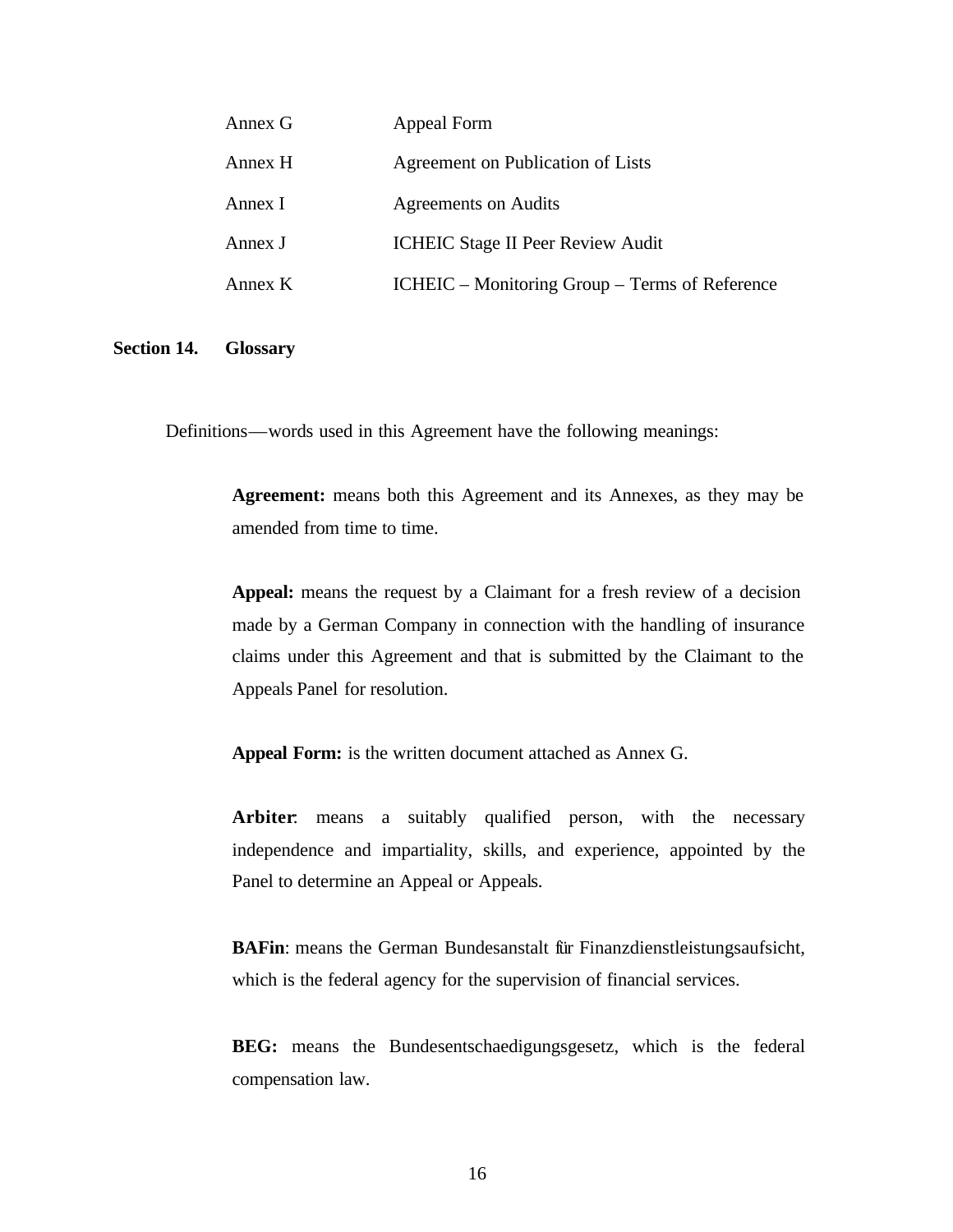**Blocked Account**: means a bank account from which the owner was constrained in withdrawing the proceeds due to the legal restrictions on the account from 1933 to 1945 imposed by the German National Socialist Regime and other relevant governments.

**BZK:** means Bundeszentralkartei, which is the federal central filing agency.

**Claimant:** is an individual or representative of any individual(s) who has submitted an insurance claim covered by this Agreement.

**Claims Handling Procedures:** means the procedures laid out in Annex A.

**Confiscated Policy**: a policy the proceeds of which were paid as required by local law in the relevant countries (or are deemed to have been under the Valuation Guidelines) directly to a governmental authority that was not the named beneficiary of the policy.

**Foundation**: means the German Foundation "Remembrance, Responsibility and the Future" established under the German Foundation Law effective on August 12th, 2000.

**GDV**: means Gesamtverband der Deutschen Versicherungswirtschaft, which is the German Insurance Association.

**German Company** or **Company**: as defined in Annex C of the Executive Agreement means those enterprises that had their headquarters within the 1937 borders of the German Reich or that have their headquarters in the Federal Republic of Germany, as well as their parent companies, even when the latter had or have their headquarters abroad. Enterprises situated outside the 1937 borders of the German Reich in which during the period between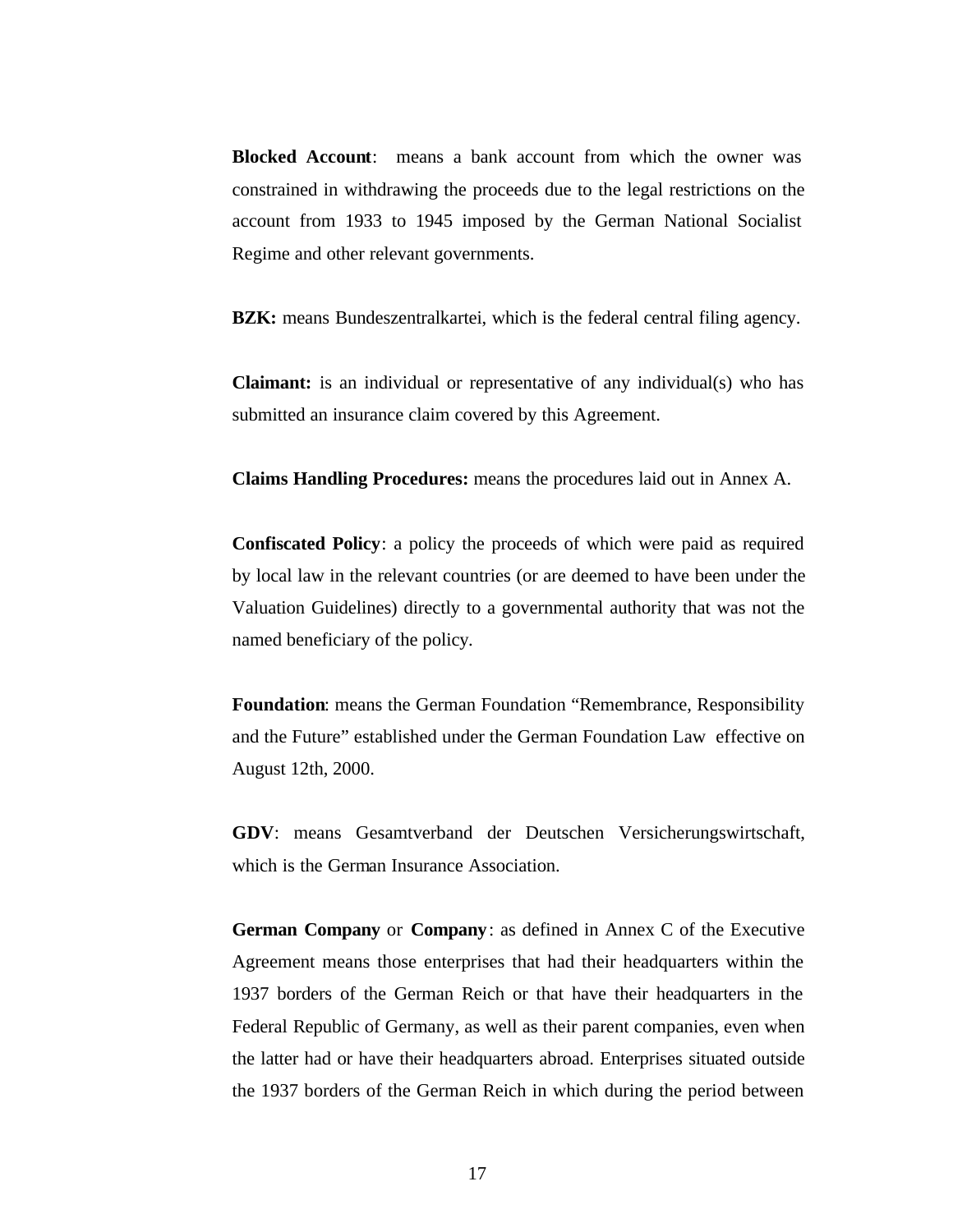January 30, 1933, and the entry into force of the legislation establishing the Foundation "Remembrance, Responsibility and the Future," German enterprises as described in the first sentence had a direct or indirect financial participation of at least 25 percent. "German companies" does not include foreign parent companies with headquarters outside the 1937 borders of the German Reich in any case in which the sole alleged claim arising from National Socialist injustice or World War II has no connection with the German affiliate and the latter's involvement in National Socialist injustice, unless there is pending a discovery request by plaintiff(s), of which the United States is provided notice by the defendant with copy to plaintiff(s), seeking discovery from or concerning World War II or National Socialist era actions of the German affiliate.

**German MOU Company:** means Allianz AG and its affiliates and the branches and affiliates of AXA, Zurich Financial Services, Winterthur Lebensversicherungs-Gesellschaft and Assicurazioni Generali, which meet the definition of a German company.

**Holocaust victim**: for the purposes of this Agreement means anyone who, as a result of racial, religious, political or ideological persecution by organs of the German National Socialist Regime, was deprived of his/her life or freedom; suffered damage to his/her mental or physical health; was deprived of his/her economic livelihood; suffered loss or deprivation of financial or other assets; or suffered any other loss or damage to his/her property. For the purpose of this definition, persecution by governmental authorities of the following countries for the period in brackets until the end of the Second World War in the following countries is considered equal to persecution by the organs of the German National Socialist Regime: Bulgaria (1941), Vichy France (1940), Slovakia (1939), Italy (1939), Hungary (1939), Romania (1940), and Croatia (1940).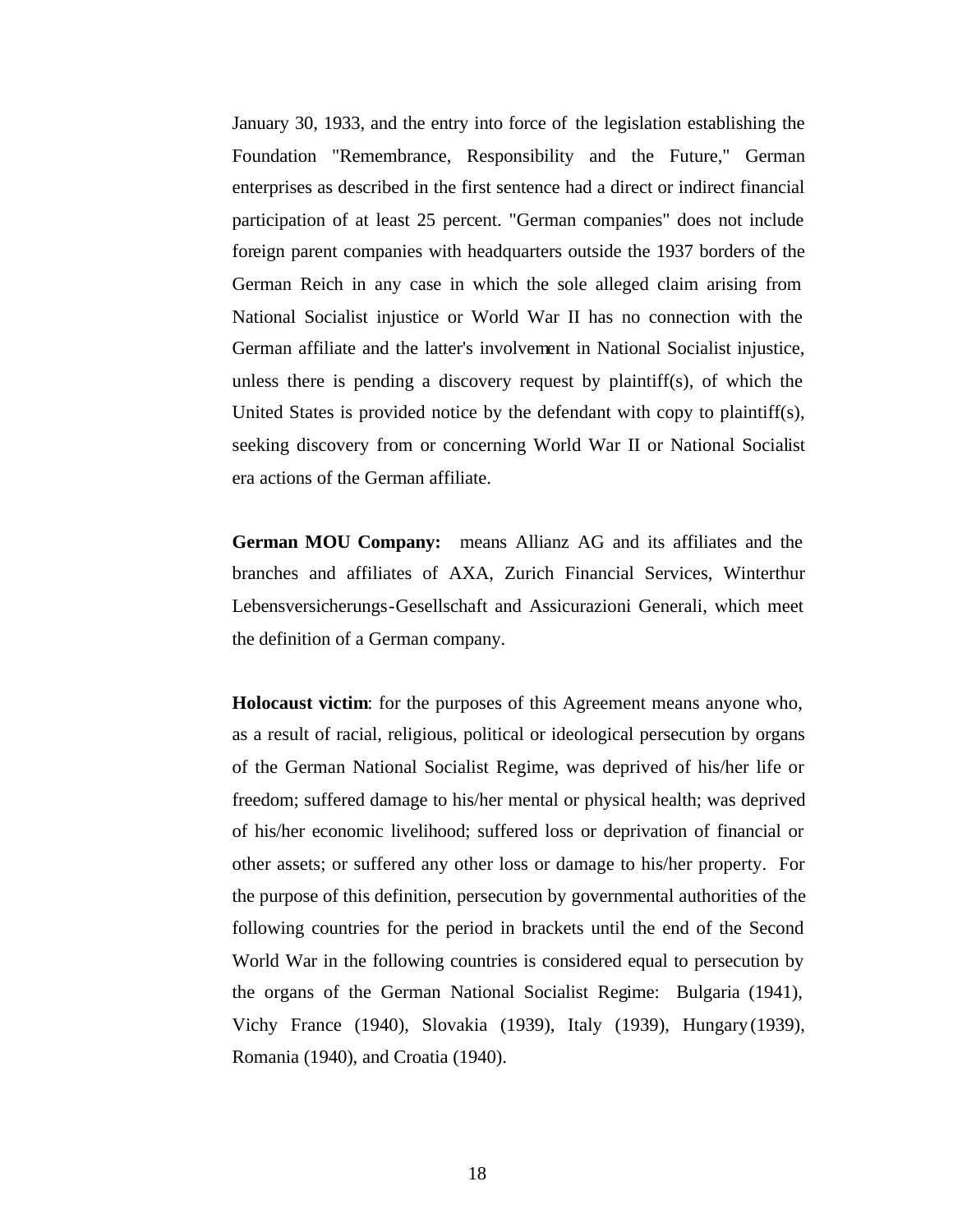**ICHEIC**: means the International Commission on Holocaust Era Insurance Claims.

**Insurance Claim**: means a claim to an insurance policy submitted to the claims process.

**Life Insurance Policy**: means all forms of life insurance, including annuities, endowments and dowries.

**MOU**: means the Memorandum of Understanding dated August 25, 1998 creating ICHEIC which was signed by certain European insurance companies, certain non-governmental Jewish organizations, the State of Israel and certain insurance regulators.

**Panel**: means the body comprising three Panel Members which is the supreme decision making body for determining an Appeal or Appeals.

**Panel Member:** is one person of the Panel who may make a decision on an Appeal or Appeals as the case may be.

**Relaxed Standards of Proof:** means the Relaxed Standards of Proof as annexed to the this Agreement as Annex B.

**Serious Irregularity:** means an irregularity by the Panel, Panel Member or Arbiter which is likely to cause substantial injustice to the claimant by reason of (1) the Panel, Panel Member or Arbiter exceeding their powers (other than by exceeding their substantive jurisdiction), (2) failure of the Panel, Panel Member or Arbiter to conduct the proceedings in accordance with the Appeal Guidelines, or to deal with the issues put to them, and (3) the decision being obtained by fraud or in a manner which is contrary to public policy.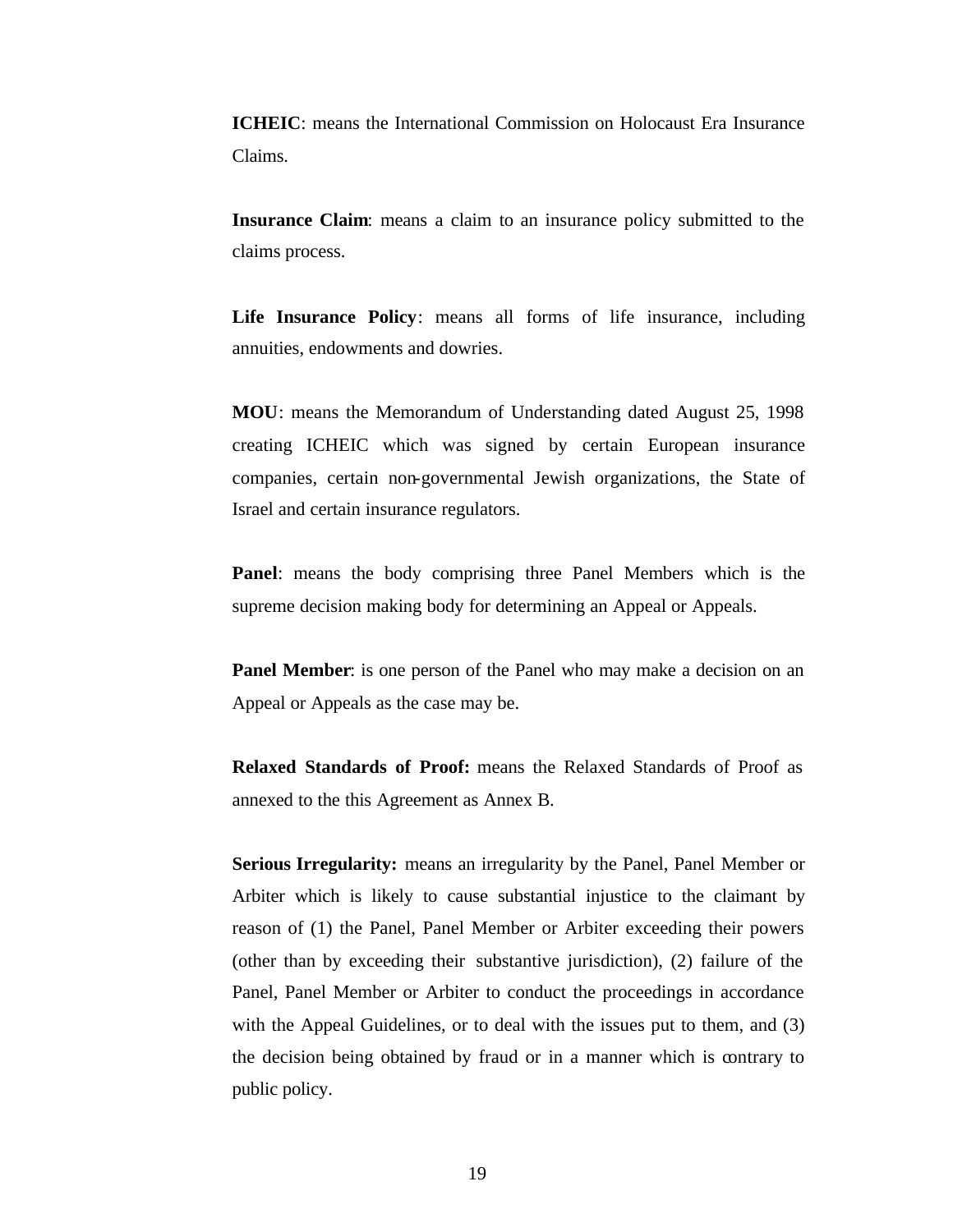**Succession Guidelines**: means the guidelines determining the rights of the Claimant to succeed to the benefits of an insurance policy as annexed to this Agreement as Annex C.

**Valuation Guidelines**: means the guidelines assigning values to the proceeds of Holocaust era insurance policies as annexed to this Agreement as Annex D.

Executed in Washington, DC this 16 day of October, 2002, to be effective upon the signature of all parties.

for INTERNATIONAL COMMISSION ON HOLOCAUST ERA INSURANCE CLAIMS

By:  $\frac{1}{s}$ Lawrence S. Eagleburger

for FOUNDATION "REMEMBRANCE, RESPONSIBILITY AND FUTURE"

By:  $\qquad \qquad$  /s/  $\qquad \qquad$  By:  $\qquad \qquad$  /s/ Michael Jansen Hans Otto Bräutigam

for GERMAN INSURANCE ASSOCIATION (GDV)

By:  $\frac{|s|}{|s|}$ Bernd Michaels

By:  $/$ s/ Jörg Freiherr Frank von Fürstenwerth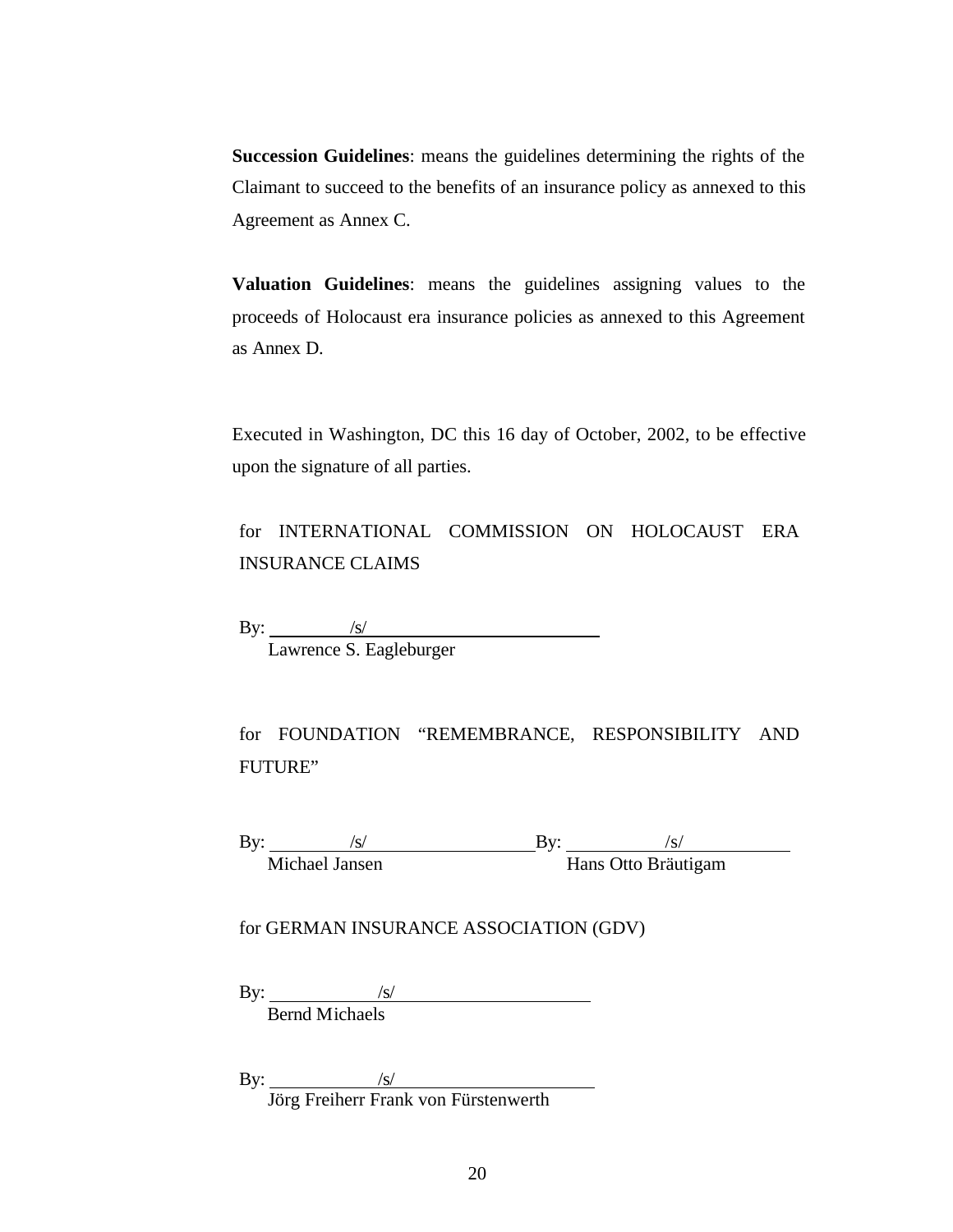# **ANNEX A**

# **CLAIMS HANDLING PROCEDURES**

#### **Mailing forms to claimant**

1) The ICHEIC helpline sends the claims form, the introductory letter, and the declaration of consent to the claimant (by mail). The claims form will be available in nine languages, including English and German and the claimant may indicate which version he prefers. The claimant will be asked to fill in the form in German or English, if possible, but may complete the claims form in any language.

# **Return of forms to the ICHEIC office**

2) The answer of the claimant (completed questionnaire, signed declaration of consent, proof of identity and copies of existing documents in the possession of the claimant) is sent , by mail, to ICHEIC.

#### **Work of call center**

3) An information package will be sent to each cla imant who calls the helpline. If a claimant still cannot fill in the form, the call centre, using specially trained staff, will be available to assist claimants, free of charge, to complete the necessary forms correctly and completely. Where possible, eac h organisation will attempt to provide assistance within its current infrastructure and budget. However, if additional assistance is required, ICHEIC may fund the cost of the provision of these services.

#### **Examination of returned forms by ICHEIC**

- 4) The ICHEIC office examines the documents submitted by the claimants. If the claim form is in the Hebrew or Cyrillic alphabet, Capita London Market Services (CLMS) will transliterate names into the Latin alphabet using accepted and consistent transliteration standar ds and will translate the text into English. If the claim form is in German or English it will not be translated. Any other language will be translated into English.
- 5) CLMS will acknowledge receipt of the claim within 14 days and assign a claim number to it.

# **Named company claims**

#### **ICHEIC action**

6) If the claimant names the company that issued the policy, CLMS will send the claim in electronic format to the GDV, provided that the following sections on the claim form (which are marked in bold) have been filled out (responses such as "do not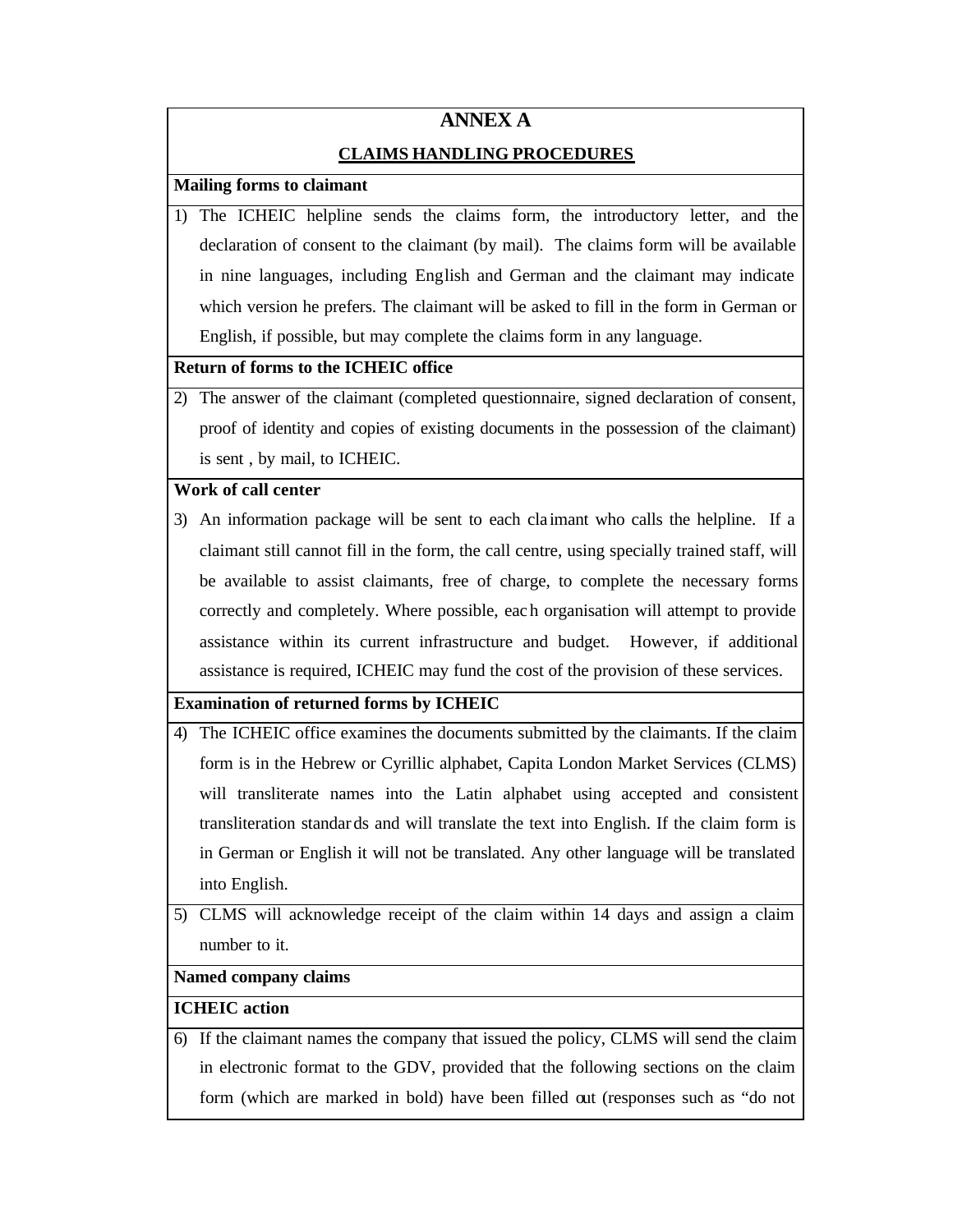know" or "not applicable" are adequate responses for sections 6.3 to 6.15, 7 and 8). a) 1, eligibility

b) 2.1, 2.2 , 2.4, 2.7, 2.10, information about the claimant

c) 3.1 name of insurance company (which will be sent by official company number)

d) 6.1, 6.2, 6.4, 6.8, 6.11, information about the policyholder

e)7.1, 7.2, 7.4, 7.8, 7.11, information about the insured

f) 8.1, 8.2., 8.4, 8.8, 8.11, information about the beneficiaries

g) 9.1, compensation or restitution

h) Declaration of Consent and proof of identity

If the above mentioned essential information is missing, CLMS will ask the claimant to provide it before sending the claim to the GDV. If any other information (not regarded as essential) is missing, then it will be assumed that the claimant answered "I do not know" to those questions.

The GDV will check the information recorded on the electronic extracts. If any of the following sections have no information, the GDV will return the claim to CLMS as incomplete:

2.1, 2.2, 2.7, 3.1, 6.1, 6.2 and 6.8 (for 6.8 any variant of "I do not know" will be shown as 00/00/00). CLMS will contact the claimant for the missing information.

- 7) If companies require further information while pr ocessing a claim, companies will contact claimants directly with copies to ICHEIC.
- 8) The declaration of consent has to be signed. If this is not the case ICHEIC sends the declaration of consent back to the claimant and asks him to complete the declaration of consent.

9) Proof of identity of the claimant must also be provided. If it is not, CLMS will contact the claimant, but will not hold up the transmission of the claim while doing so.

# **Distribution of claim forms by ICHEIC**

10) The ICHEIC office examines the contents of the claimant's answer in order to ascertain which company is concerned by the claim. If ICHEIC decides that the claim is covered by this Agreement , ICHEIC's claims processor (CLMS) will send to the GDV all information in electronic format of all claims (named and unnamed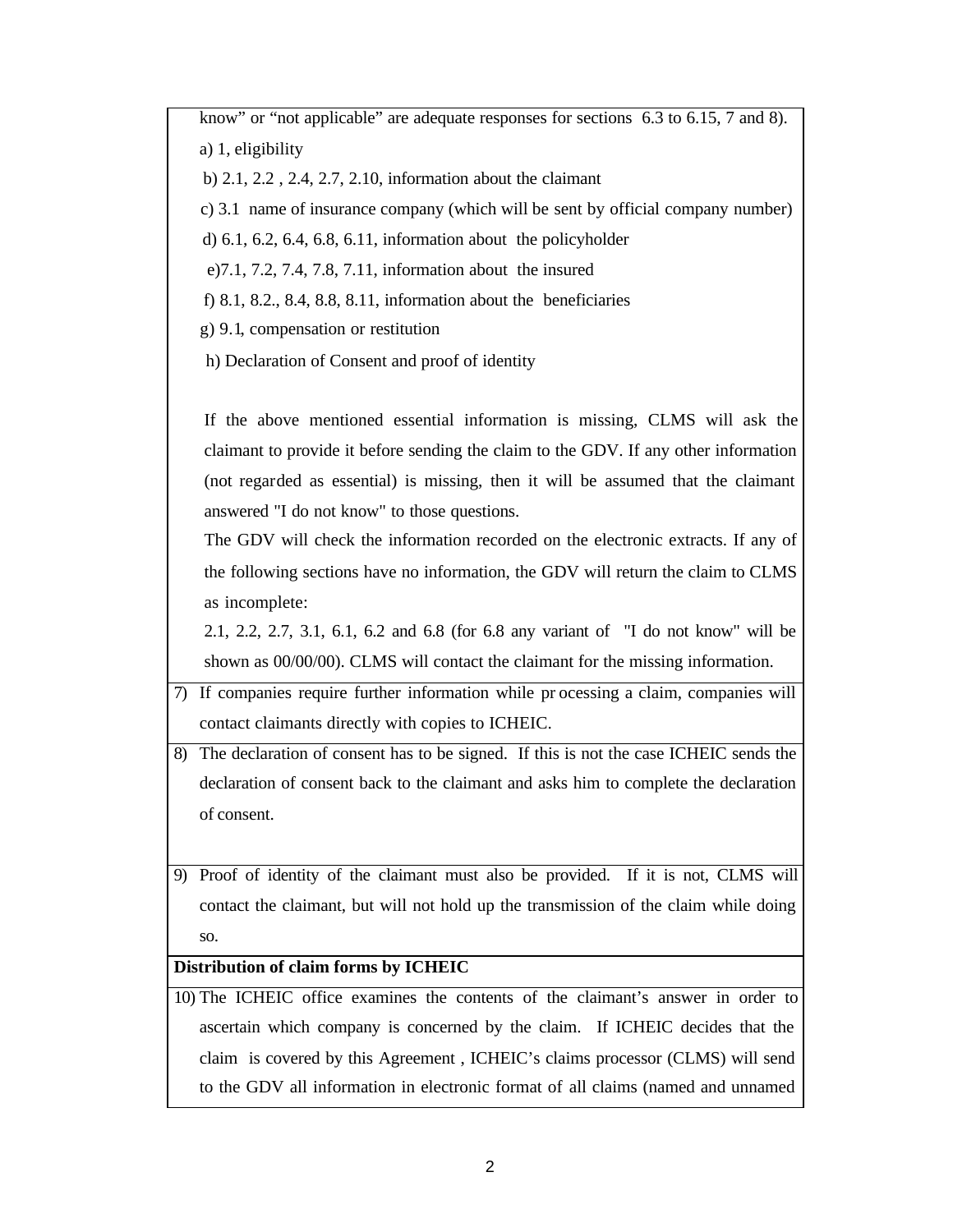claims separately) and in the case of named company claims, will send hard copies of the claim form with relevant attachments directly to named companies. Where necessary, in cases of uncertainty about the company responsible for processing the claim, ICHEIC will consult BAFin. CLMS will send all new claims weekly.

11) ICHEIC informs the claimant that the claim has been sent to the GDV (NOTE: a text of the letter to the claimant will be agreed with the GDV)

**Examination of named claims by the GDV and German compensation/restitution archives**

12) The procedure for checking for compensation/restitution before named company claims are sent to companies is as follows:

i) GDV sorts out enquiries, checks if they have been made before,

ii) GDV records names, etc in database

iii) GDV passes lists of named claims to BZK

iv) BZK investigates names within its file cards

 v) BZK notifies GDV of match/no-match between the claimant or policyholder and its records of claimants for compensation

 vi) GDV informs companies of "no match" or "match" with compensation /restitution archives

vii) BZK sends to the local archives details of the claims that "match"

 viii) Local archives check if the BEG record relates to insurance and that the restitution or compensation proceedings related to the policy(ies) that are subject to the ICHEIC claim. The questions that local archives will be invited to answer include:

a) Was an insurance policy part of the compensation/restitution decision?

b) If so, what was the file reference in the archive?

 d) If so, what was the policy number and which company issued the policy? (if known)

e) Was compensation /restitution paid? If so how much and to whom?

f) If compensation was not paid, what were the reasons for the rejection?

ix) Local archives inform the GDV accordingly with the answers to the questions

x) GDV passes the information to the relevant company

xi) Where the named insurance company does not belong to the GDV, the GDV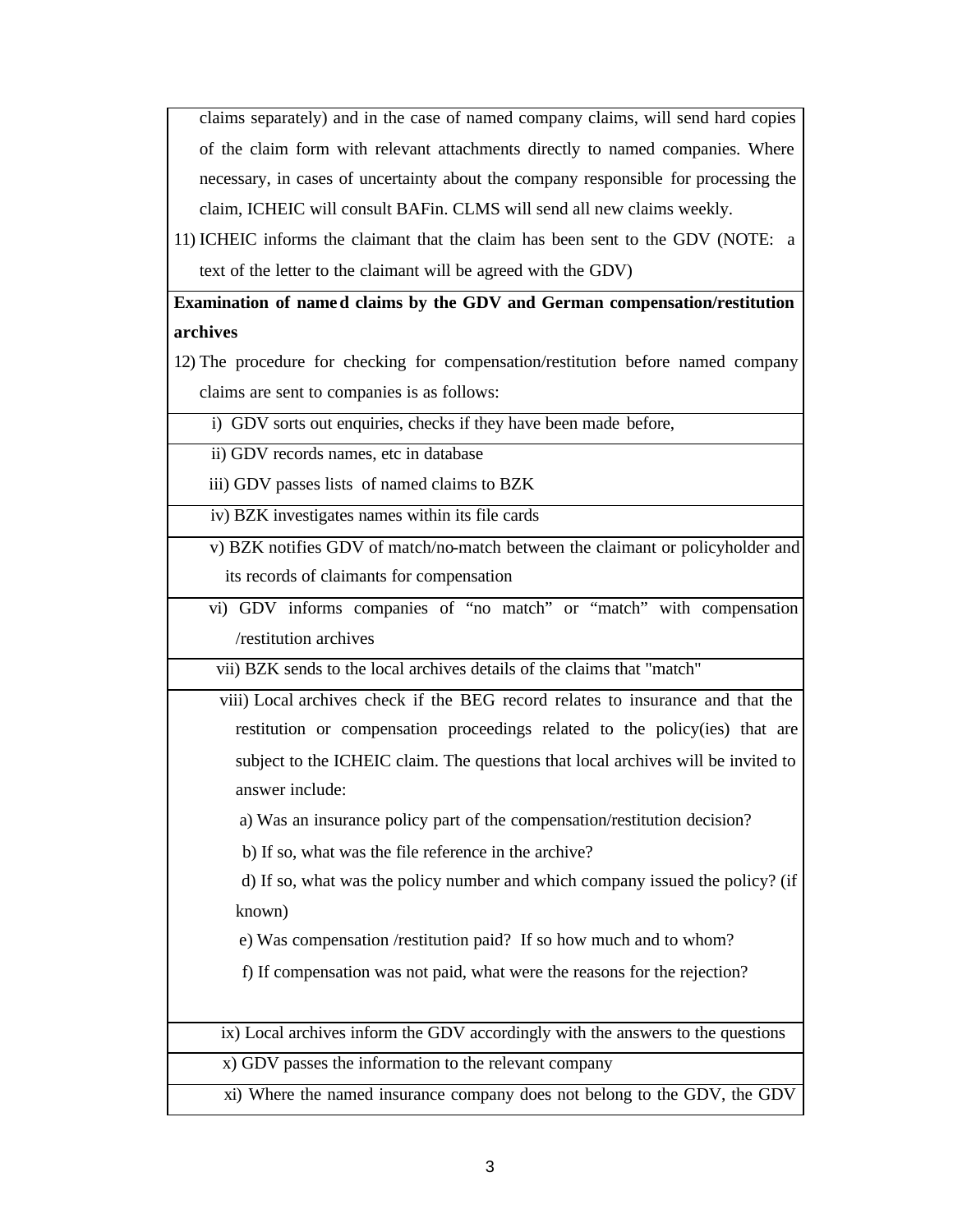shall forward the claim to that insurance company inviting it to process the claim in accordance with the Agreement. If the non-member insurance company agrees to do so, the claim is then treated like any other named claim. If the non-member insurance company refuses to investigate the claim or has not replied within 3 months, the GDV will process the claim itself on the basis of any information provided by the claimant and the named insurance company and sends the claimant its decision. In these cases the claimant will have a right of appeal against the GDV's decision.

#### **Action by companies**

- 13) The company informs the claimant with a copy to ICHEIC and the German Foundation if a restitution/compensation decision has been taken relating to the specific policy claimed, including a copy of the answers to the questions from the archive and of any relevant documents provided by the archive. Subject to the exceptions in Section 2 (1) (c) of the Agreement, in cases where a restitution/compensation decision was taken relating to the specific policy claimed, the claim will be denied.
- 14) The companies shall not search further in the compensation/restitution archives unless they need to do so to check whether a policy was compensated before making an offer to a claimant or where it is in the interest of the claimant to do so in order to match a claim.
- 15) Once checks for compensation are completed, the company will inform the claimant which company is investigating the claim. The company will carry out the research and processing of the claims in accordance with ICHEIC standards as agreed with the German Foundation and the GDV.
- 16) The company will provide the claimant with a status report on named claims within 90 days of receipt and, if necessary, every six months thereafter until a decision has been taken.
- 17) The company analyses the results of the investigation and makes a decision on the claim according to the relaxed Standards of Proof agreed with the Foundation (Annex B) and the Succession Guidelines (Annex C). Payment offers are based on the standards regarding valuation and interest established by ICHEIC and agreed with the Foundation (Annex D).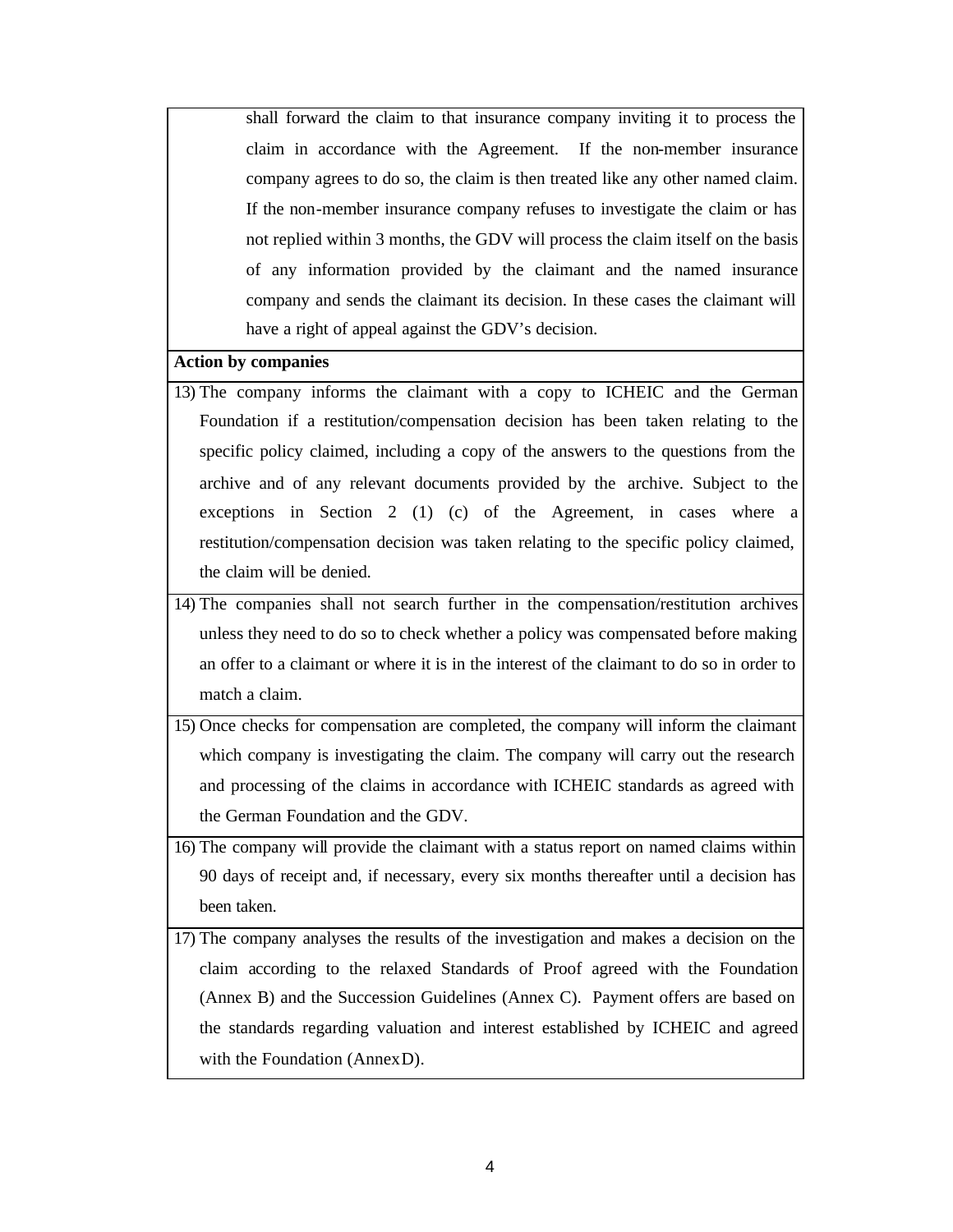- 18) The company sends its decision directly to the claimant and adds copies of all relevant documents relating to the claim. This letter will also advise the claimant of his right to appeal the company's decision and the procedure for doing so. The company sends copies of the letter together with copies of all relevant documents relating to the claim to ICHEIC and informs the GDV accordingly.
- 19) If the company makes an offer to the claimant, its letter will include a document of waiver and release (Annex F). It will also include copies of all documents relevant to the claim and a valuation sheet showing how the sum has been calculated.
- 20) Where an insurance company determines, during the claims handling process, that the proceeds of the policy were paid or deemed to have been paid into a "blocked account" according to Annex D (Valuation Guidelines), the company shall inform the GDV. The GDV shall notify the claimant with a copy to ICHEIC that, although the claim concerns a policy that was properly paid by the insurance company, he/she is entitled, according to Annex D (Valuation Guidelines), to a humanitarian payment of the same amount as if the policy had remained unpaid. Along with the notification, the GDV shall offer the claimant a compensation payment, calculated according to Annex D (Valuation Guidelines). Once the offer is accepted, the GDV shall be prefunded by the Foundation from the ICHEIC Humanitarian Fund and shall pay the claimant directly. The GDV shall inform the claimant that he has a right of appeal in respect of the offer.

#### **Procedure for handling unnamed company claims**

#### **Examination by ICHEIC**

- 21) If the claimant did not name a company, CLMS will follow the same procedure as for named claims (in Paragraph 6) except that, if information about the company, the insured or the beneficiaries is missing, the claim will be handled as if the claimant had answered "I do not know" to those questions.
- 22) In these cases CLMS will only contact the claimant for additional information if requested by the GDV. If the Declaration of Consent is missing or incomplete, CLMS will only ask the claimant to provide it, if any company confirms that it has a match. The Declaration of Consent must then be provided by the claimant for all further processing.
- 23) If ICHEIC decides that the claim may be covered by the Agreement the ICHEIC's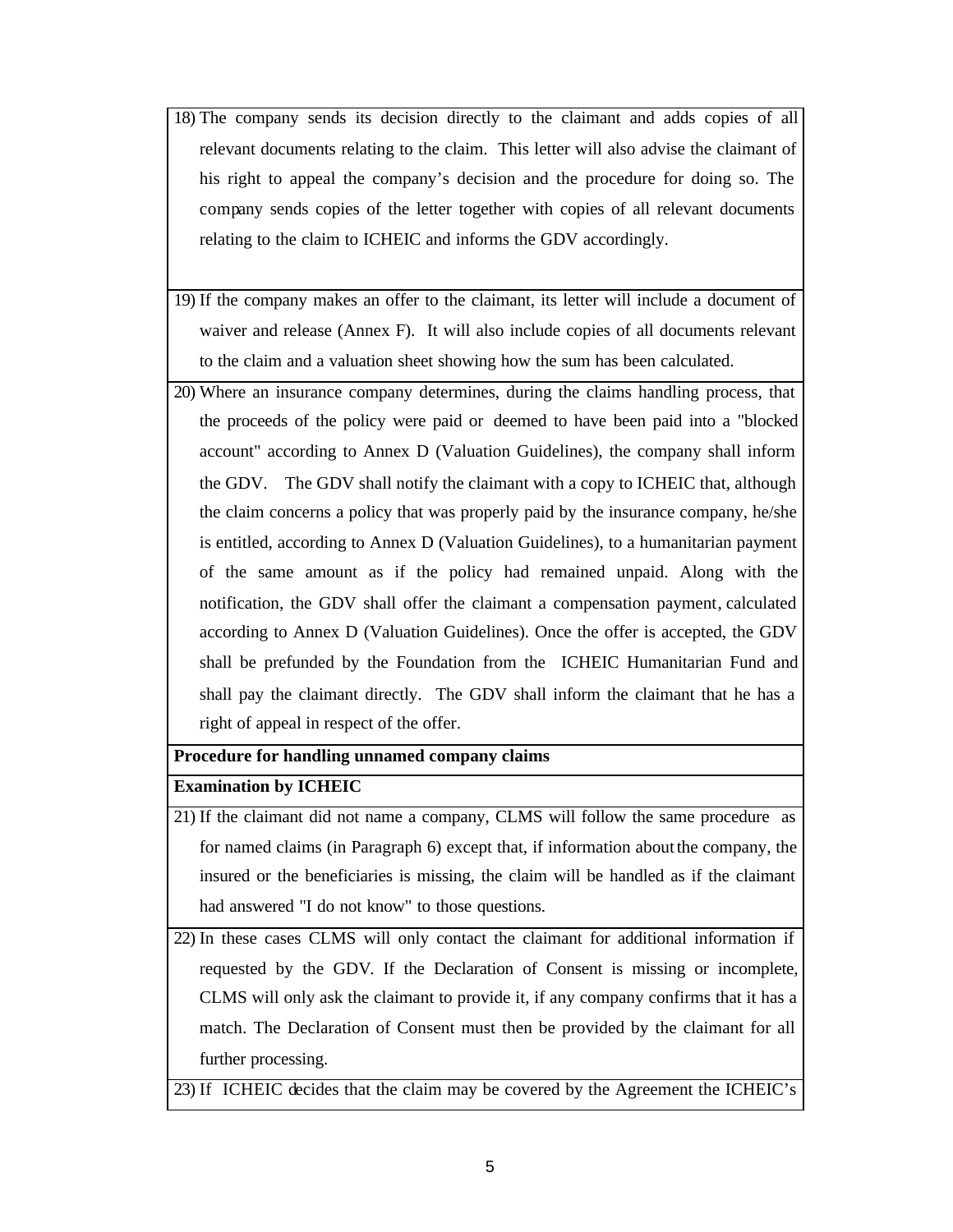claims processor (CLMS) will send to the GDV all information in electronic format of all claims (unnamed claims separately).

# **Action by GDV and companies**

24) The GDV will distribute the electronic information on unnamed company claims to all relevant companies. The companies will check their records for any matches. Once a match is found, the company will inform the GDV, who will notify CLMS of the match and follow the procedure for named company claims (from Paragraph 12 onwards). Other companies will continue to search their records for other policies related to the original claim. If no match is found with any relevant company, the GDV will inform CLMS who will inform the claimant - if it cannot be researched any further.

# **Queries from claimants and handling delays**

- 25) Claimants who request information from ICHEIC (or the company) about the handling of their claim will be sent a letter (or orally if they telephone the ICHEIC call centre), explaining that there may be some time before they receive a final decision on their claim. [Note: the draft of such a letter will be agreed with the GDV]
- 26) If the claimant provides fresh information (either in response to a request, or voluntarily) this will be sent by CLMS (in electronic format if possible) to the GDV who will inform the relevant company.
- 27) When CLMS finds a match between a claim and a record in the ICHEIC research database or a match is found in accordance with Annex H, Exhibit 3 CLMS will inform the respective company through the GDV using the same procedure as for fresh information. In such cases, the procedures for named company claims, including appeals, will apply.
- 28) If the claimant (through ICHEIC) or ICHEIC request information about a particular offer or denial the ICHEIC will contact the GDV. The company will provide the information in accordance with Section 5 (5) of the Agreement.

#### **Appeals**

29) All claims decisions, including provisional claims decisions, taken by the German MOU companies prior to the signing of this Agreement will be eligible for the ICHEIC appeals process. All claims decisions taken by all of the German companies after the signing of this Agreement will be eligible for the appeals process specified in this Agreement.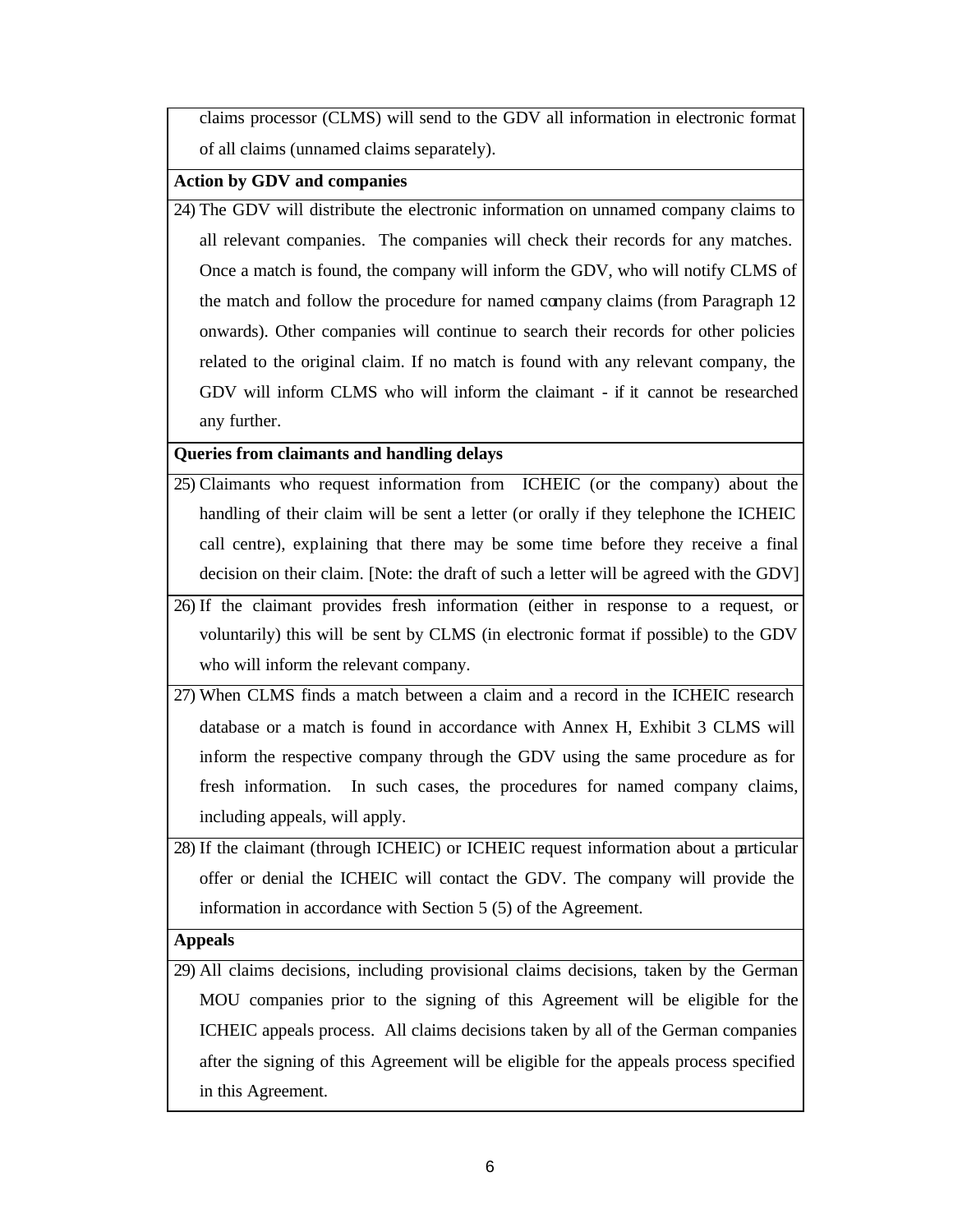30) In the company's decision letter, the claimant will be told of his rights to appeal and the procedure for doing so. Should a claimant file an appeal, the company will follow the appropriate procedure as specified in Paragraph 29 above.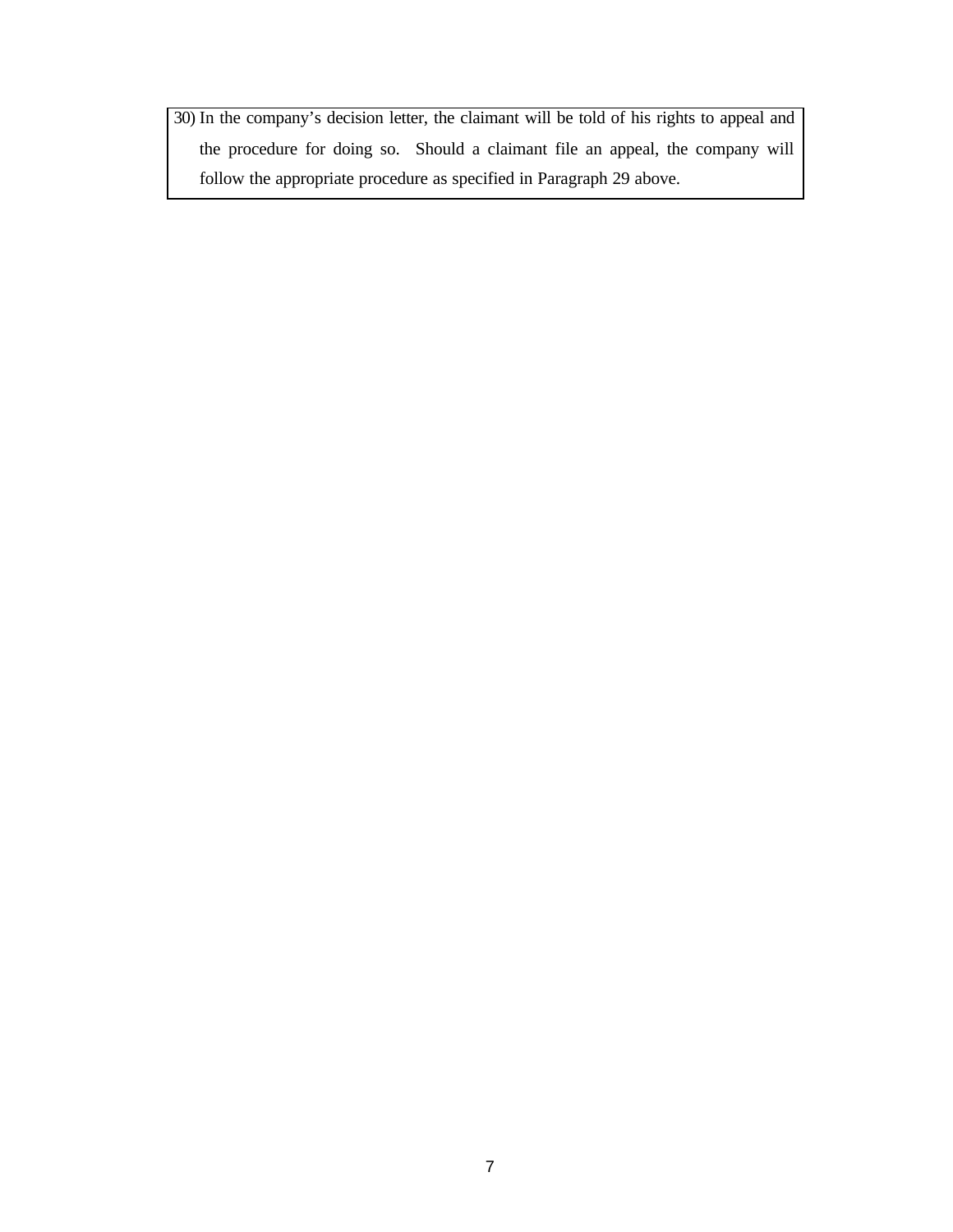# **ANNEX B**

#### **RELAXED STANDARDS OF PROOF FOR LIFE INSURANCE POLICIES\***

#### **PART A**

The Foundation "Remembrance, Responsibility and Future", the International Commission on Holocaust Era Insurance Claims (ICHEIC) and the German Insurance Association establish the following Relaxed Standards of Proof for use by German insurance companies (insurance companies) to assess the validity of unpaid life insurance claims from the Holocaust-era. The insurance companies will review claims pursuant to Relaxed Standards of Proof based on the information provided by the claimant as well as information discovered during the insurer's investigation of its files, records and archives, together with documents and records recovered during the search of appropriate archives by ICHEIC. The Relaxed Standards of Proof have been established to make it as easy as possible for a claim to be assessed, taking into account all relevant information.

- A In making a claim related to an insurance policy issued to a victim of the Holocaust, a claimant:
	- 1 shall show that it is plausible, in the light of all the special circumstances involved, including but not limited to the destruction caused by World War II, the Holocaust and the lengthy period of time that has passed since the insurance policy in question was obtained, that the claimant is entitled, either in whole or in part, to the benefits of the insurance policy under consideration.
	- 2 shall submit all relevant documentary and non-documentary evidence in the claimant's possession or under the claimant's control that may reasonably be expected to be submitted in view of the circumstances and the years that elapsed, of that particular claim, including but not limited to the history of the claimant and the claimant's family, the history of the policyholder/beneficiary/insured (if they

 $\overline{a}$ 

<sup>\*</sup>The eligibility criteria for non-life insurance policies is set out in Sections 2 (2) and (3) of the Agreement.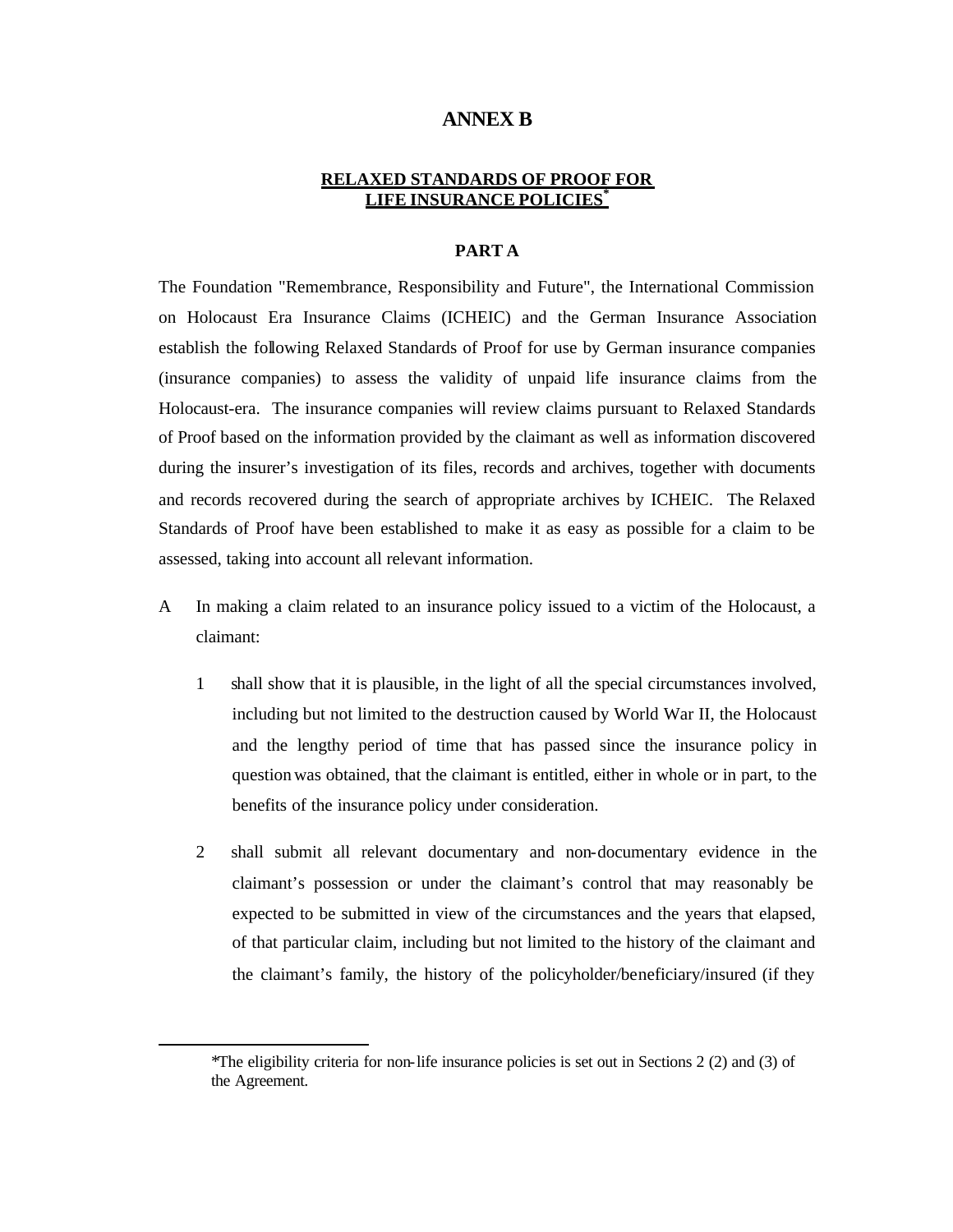are not the claimant), and whether or not the policyholder, insured or claimant was a victim of the Holocaust;

- 3 shall submit a copy or reproduction of any original document about the insurance contract within the claimant's possession or control;
- 4 shall disclose whether the claimant or, to the claimant's knowledge, any other person has applied for, or received, any payment, compensation, reparations or restitution from any government or organisation in respect of the policy under consideration;
- 5 shall disclose the identity of any person known to the claimant whom the claimant believes or may have reasonable grounds to believe may have a valid claim to the benefits of the policy under consideration; and
- 6 shall not submit any evidence in support of a claim which the claimant knows is falsified, forged or materially misleading.
- B In assessing a claim by a claimant, the participating insurance companies have agreed:
	- 1 not to reject any evidence as being insufficiently probative of any fact necessary to establish the claim if the evidence provided is plausible in the light of all the special circumstances involved, including but not limited to the destruction caused by World War II, the Holocaust and the lengthy period of time that has passed since the insurance policy under consideration was obtained;
	- 2 not to demand unreasonably the production of any document or other evidence which, more likely than not, has been destroyed, lost or rendered inaccessible to the claimant;
	- 3 to consider all information submitted by the claimant together with all information recovered by the insurers and ICHEIC during their search of insurer and other appropriate archives and at all times to consider the difficulties of proving a claim after the destruction caused by World War II, the Holocaust and the lengthy period of time that has passed since the insurance policy under consideration was obtained.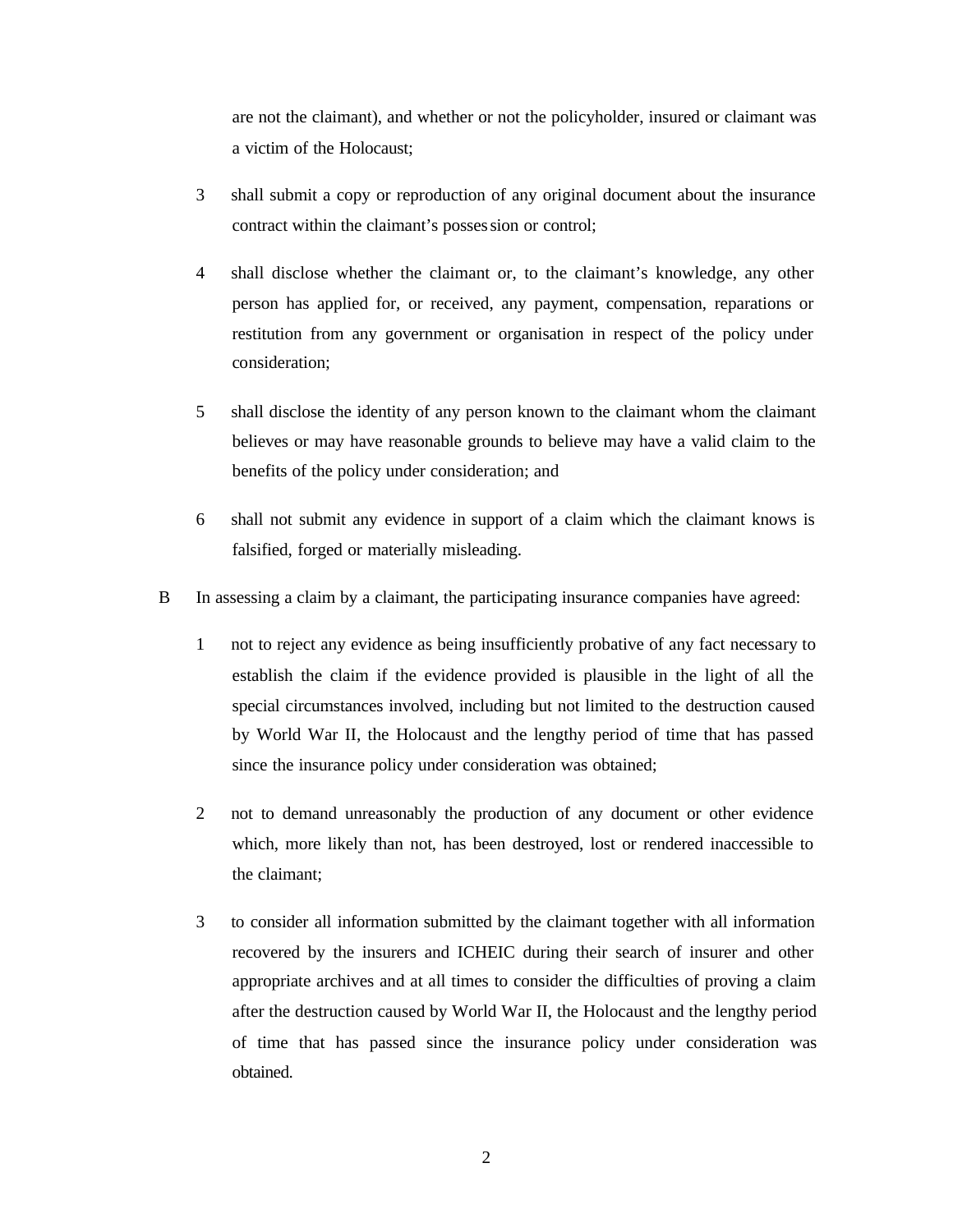- C The existence of an insurance policy<sup>1</sup> will be considered adequately substantiated by any one of the following:
	- 1 an original or copy of an insurance policy;
	- 2 original or copies of premium receipts for an insurance policy;
	- 3 information in the records of an insurer that verifies the existence of an insurance policy;
	- 4 written correspondence between the insurer or agent or representative of the insurer and the claimant that verifies the existence of an insurance policy;
	- 5 records held or maintained by any governmental body that verify the existence of an insurance policy;
	- 6 records of any governmental body held by the claimant that verify the existence of an insurance policy.

The review process shall also consider whether any other document or statement, or combination of documents or statements, are sufficient to substantiate the existence of an insurance contract ("catch-all" provision).

- D Evidence of details of the insurance contract, the contract's history, information on any payment made to the policyholder, on blocked accounts or any government by the insurer and details of any payment, compensation, restitution, reparations, as well as nationalisation shall be considered adequately substantiated by any of the following documents, including but not limited to:
	- 1 correspondence with an insurer or the agent or representative of an insurer;
	- 2 information in the records of an insurer;

 $\frac{1}{1}$ 

3 records held or maintained by any governmental body that verify the above mentioned details surrounding the insurance contract;

Please note: The existence of an insurance policy does not automatically mean that the claim (continued...)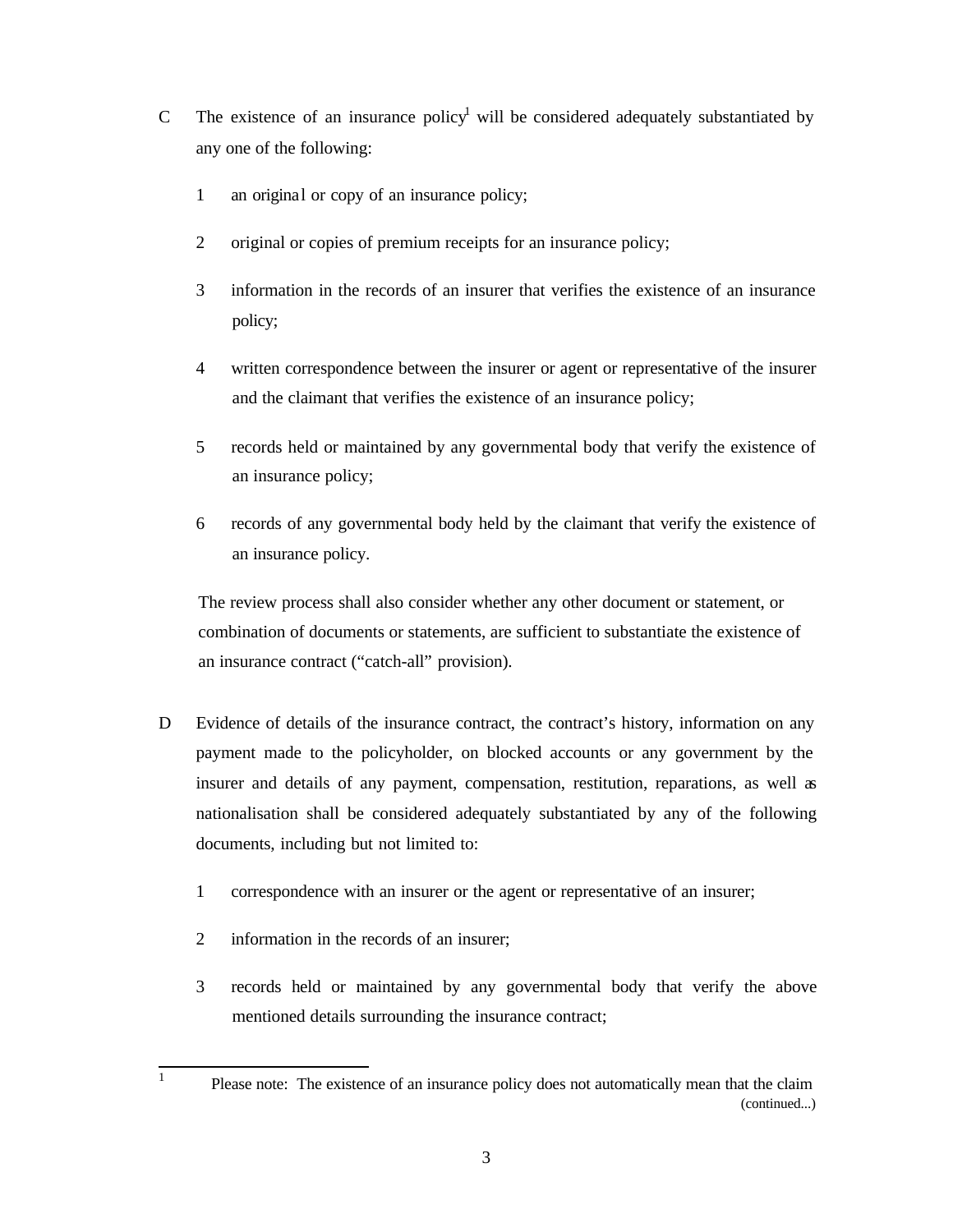4 records of any governmental body held by the claimant that verify the above mentioned details surrounding the insurance contract.

The review process shall consider whether any other document or statement, or combination of documents or statements, are sufficient to substantiate the abovementioned details surrounding the insurance contract. ("catch-all" provision)

Information about personal circumstances may be gathered from the following documents, including but not limited to:

- 1 photographs;
- 2 maps;
- 3 reports or notices published in any newspaper, gazette or other journal;
- 4 diaries and personal letters;
- 5 family histories or tree;
- 6 birth or death certificates;
- 7 employment or school records;
- 8 military records;
- 9 a sworn or affirmed statement or affidavit, made by the claimant or by any person having relevant knowledge or authority;
- 10 immigration or emigration records;
- 11 letters, written evidence;
- 12 mortgages;

\_\_\_\_\_\_\_\_\_\_\_\_\_\_ \_\_\_\_\_\_\_\_\_\_

13 any other evidence that the claimant may wish to add to his file.

(...continued) is valid.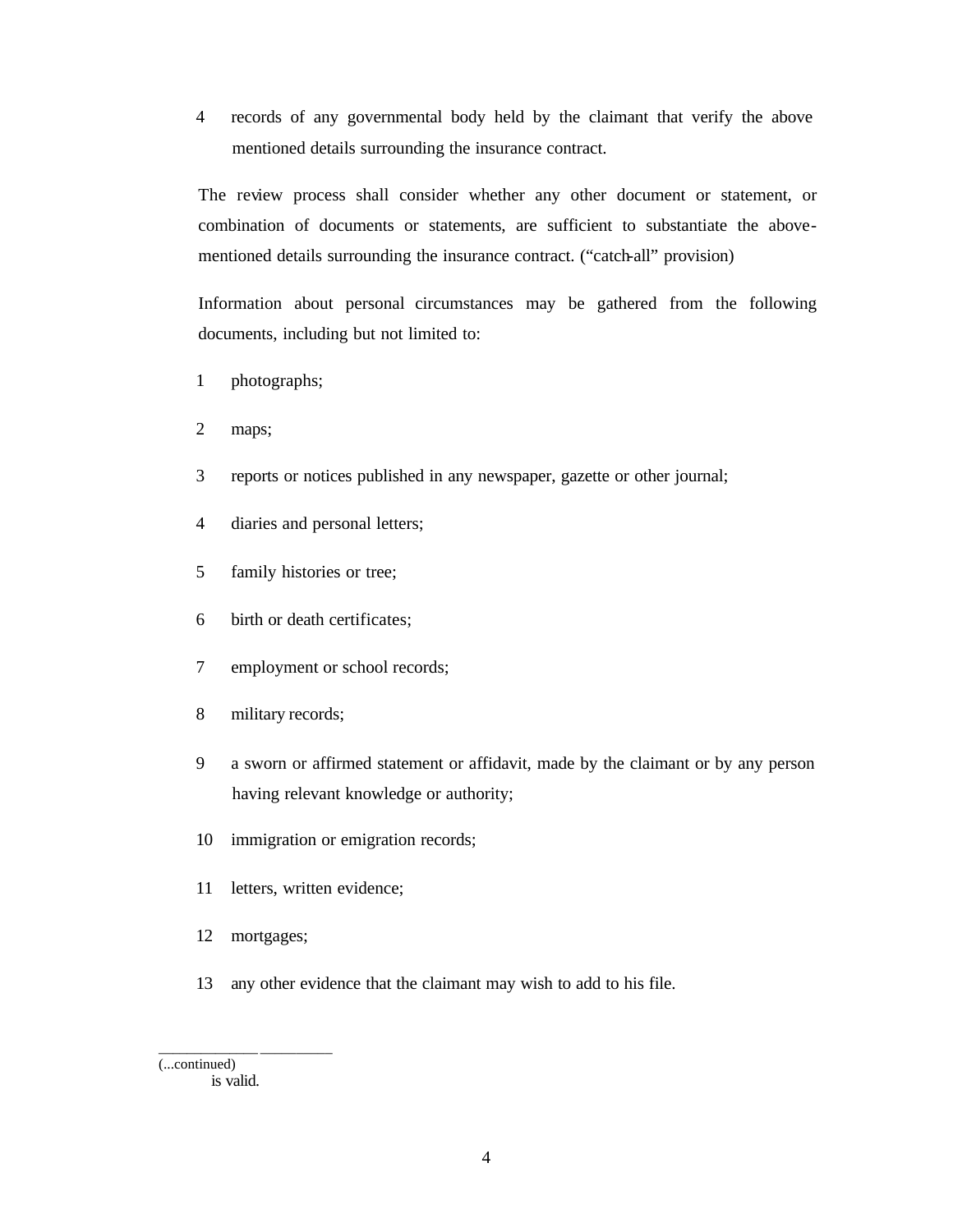#### **PART B**

There can be no question that there has to be sufficient and adequate evidence of a contractual relationship with an insurance company. In the first instance the claimant is invited to provide whatever evidence he has. But whatever evidence the claimant can offer and even if there is none—the companies will, as part of the claims process, carry out a thorough investigation of their records and where, deemed appropriate by the company, a search of outside archives, to help the claimants find evidence of the contractual relationship, even if they themselves have none. Satisfaction of that requirement will be determined in accordance with these Relaxed Standards of Proof, which are to be interpreted liberally in favour of the claimant; all parties agree to this basic concept. There is intentionally built into the Relaxed Standards of Proof wide latitude and flexibility. Indeed it is understood that, under the catch-all provisions, non documentary evidence, as well as other documentary evidence not specifically mentioned or contemplated in the Relaxed Standards of Proof, will be considered in determining the existence of a policy.

When the existence of the contract has been established, the burden shifts to that company. At this point the relevant details of the contract (e.g. type of insurance, value insured, premium and duration) need to be determined. This will be done using evidence from the claimant, the company or other outside sources.

Once the existence and details of the contract or claim are established, the company must establish the status of the contract, i.e. what, if any, adjustments are to be made to the value of the claim (i.e. loans, forfeitures, redemptions, payment of insured benefits, etc.). Most importantly the company will have to demonstrate, either from its own records or from external documentary evidence that it has fulfilled its contractual obligations.

A company's ability to satisfy this burden will depend, in part, on the adequacy of the records available to it. It is understood that some company records have been destroyed, either during the war or in the normal course of business, making it impossible to state with complete certainty whether any particular claim was paid or otherwise reduced in value. A company may present any evidence from its own records or external sources, which would prove that a payment was made to the proper insured or a beneficiary.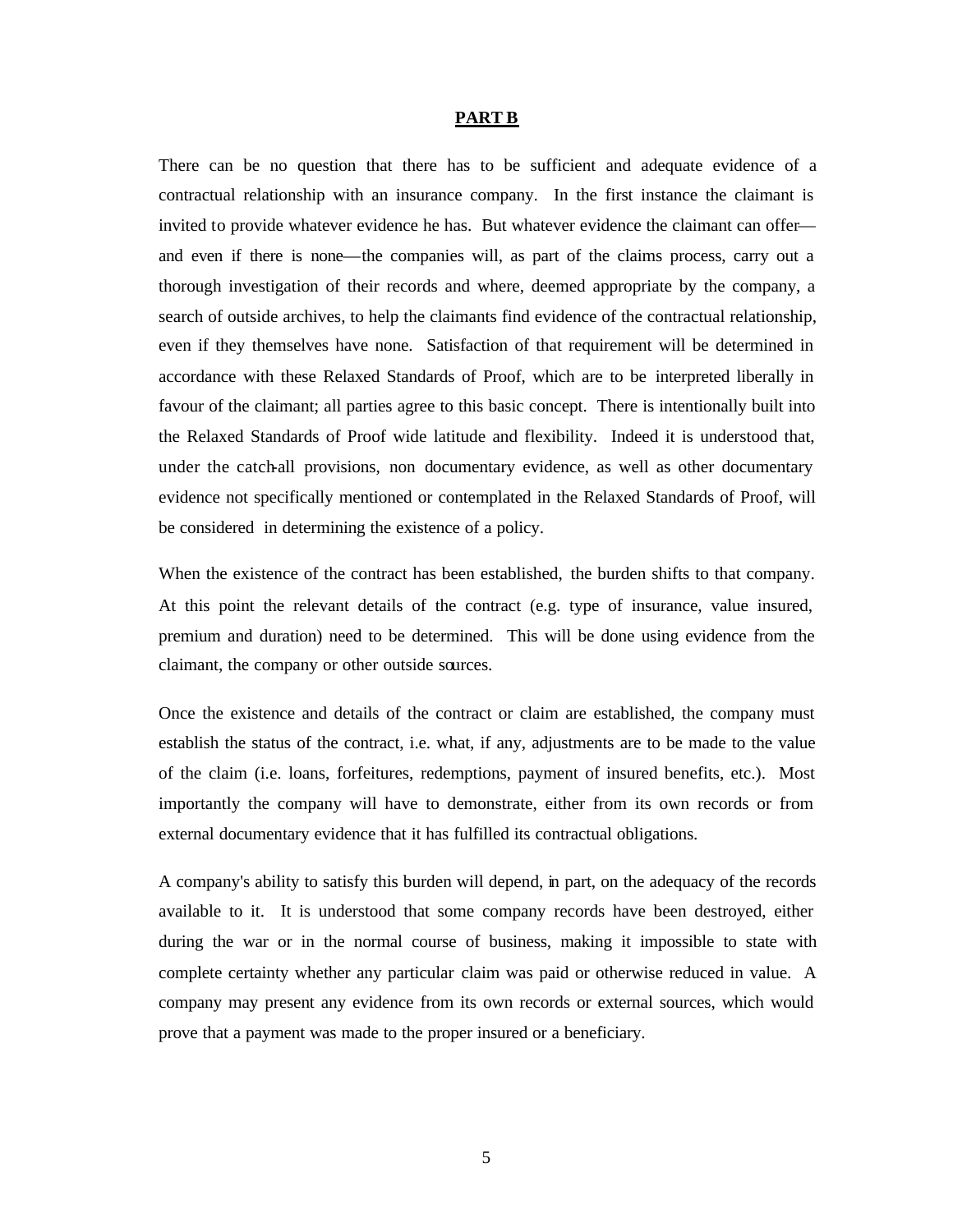If a company is unable to demonstrate that a policy has been paid or that the value should otherwise be adjusted, the full payment of the sum insured under the policy, as calculated under the Valuation Guidelines (Annex D) will be offered.

Decisions based on these factors, like all other decisions, will be subject to the appeals procedure. Those hearing and deciding the appeals will be authorised to make fresh reviews of the record (including evidence offered under the catch-all provisions). This procedure will insure that those with strong evidence of a claim, even if purely non documentary, as well as those with less persuasive evidence, will be given an appropriate and fair review while maintaining the integrity of the process. The named companies will be afforded the opportunity to show that payments and adjustments were made, but claimants will not be unduly prejudiced by a lack of records or a presumption of payment where proof is unavailable.

In short, the process established in the Relaxed Standards of Proof allows the claimant to bring non documentary and unofficial documentary evidence for assessment, and guarantees that any claim (irrespective of what evidence the claimant can produce) will be thoroughly researched to see if conclusive evidence of the contract can be found. But it also avoids the risk to the integrity of the review process which would arise if payments were made on the basis of non documentary or unofficial documentary evidence, irrespective of its strength and plausibility.

#### **PART C**

Relaxed Standards of Proof will also apply whe re the burden of proof lies with the insurance company in accordance with Section D of Part A of this document. Under the Relaxed Standards of Proof the companies may use any evidence available to them from their own records or external archives to prove the status of the policy. In this context so-called "negative evidence" (eg, an inference from the absence of a policy from certain company registers that the policy did not exist or was cancelled or paid) is in principle admissible in determining a claim and in an appeal, subject to sufficient supporting evidence being available from the audit process and elsewhere, to show that the company records in question are trustworthy and comprehensive. However, where the Agreement provides for the use of "deemed dates" to determine whether a policy had been confiscated or paid into a blocked account, the "deemed dates" must also apply to such negative evidence. Accordingly,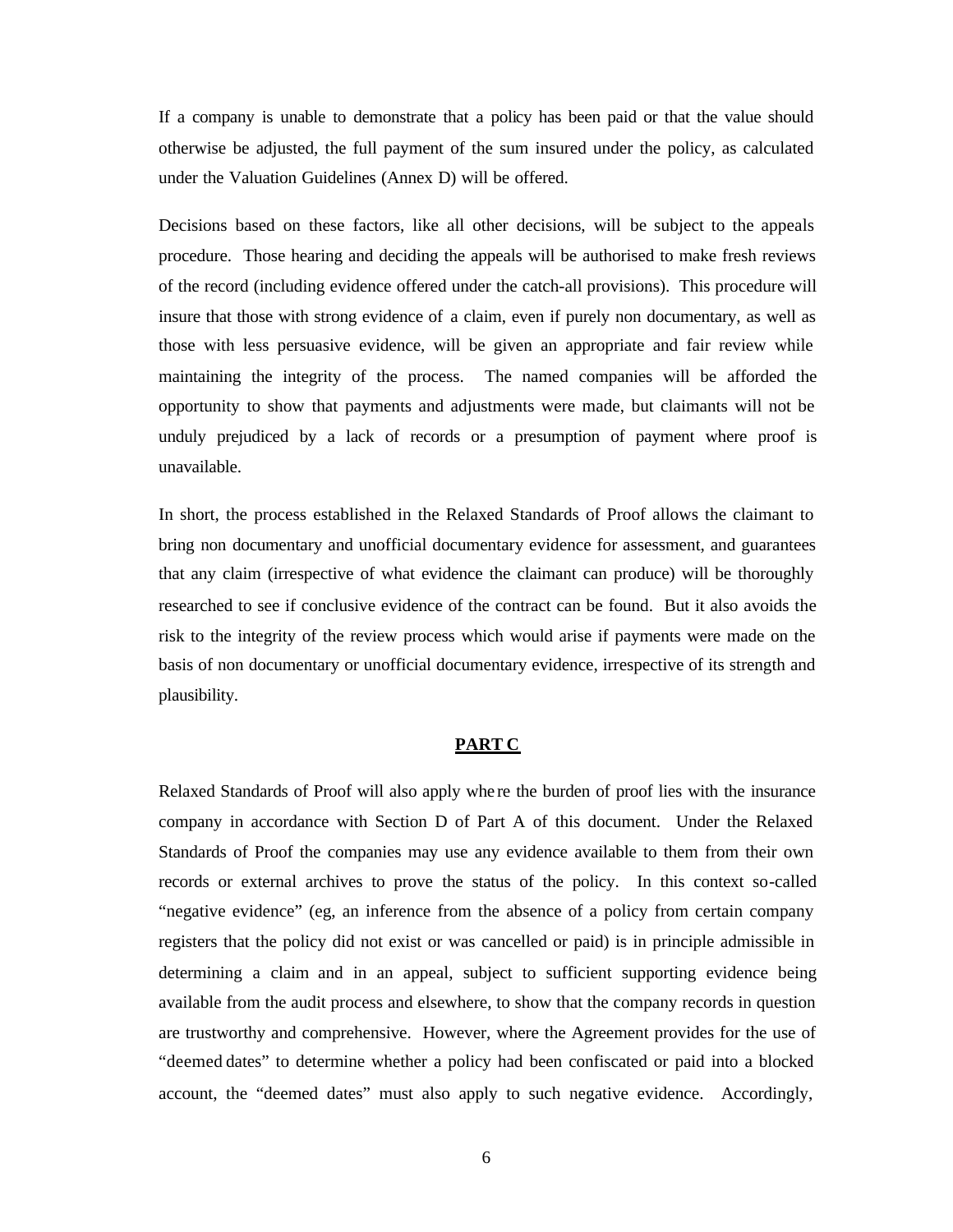"negative evidence" from a company register showing that a policy had been paid after the "deemed date" would, in the absence of other evidence, create a presumption that the payment had been made into a blocked account or confiscated (see the provisions in the Valuation Guidelines Annex D, Sections 4 and 5), and the converse would apply before a "deemed date".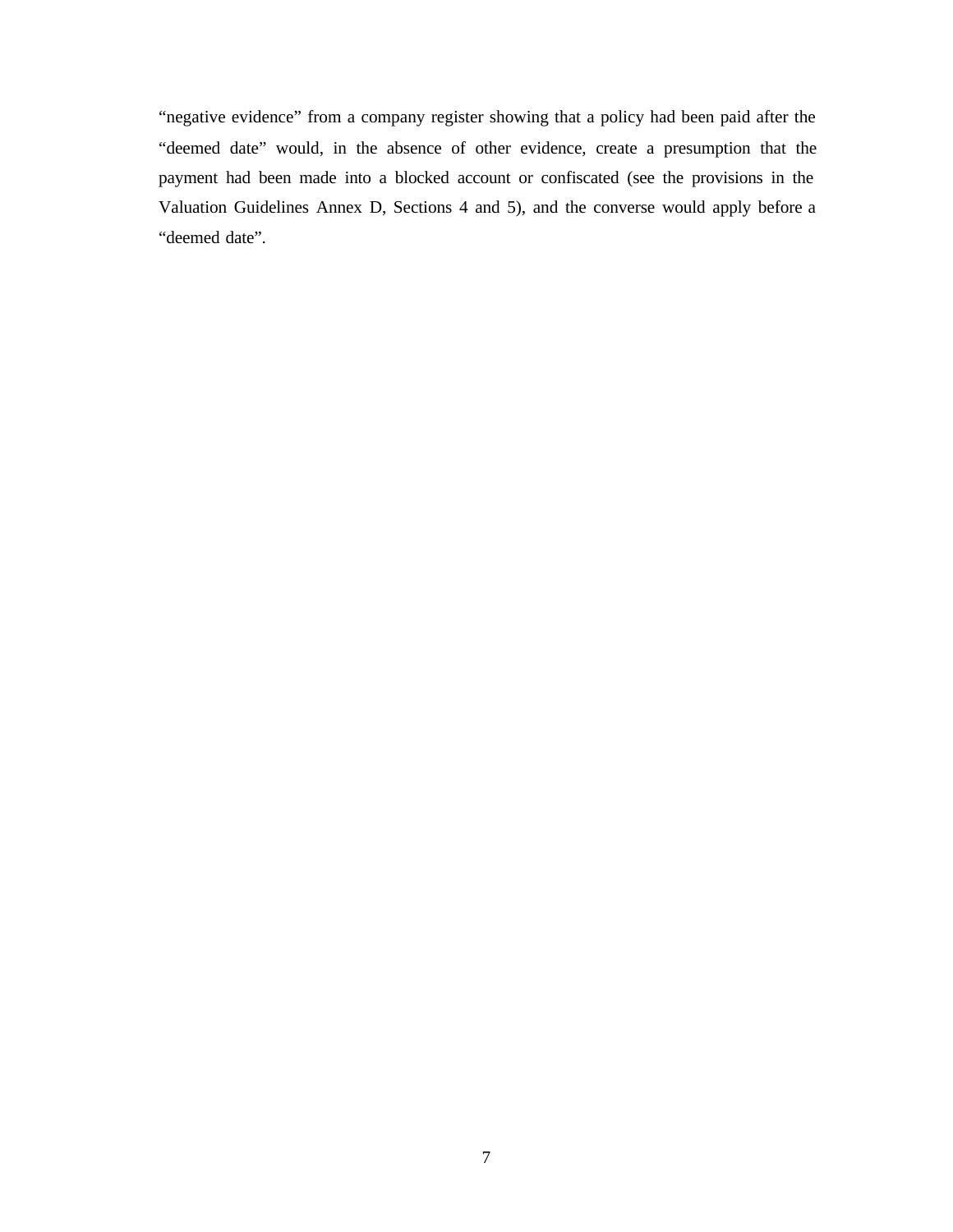# **ANNEX C**

# **SUCCESSION GUIDELINES**

**1** In matters concerning the right of the Claimant to succeed to or inherit the benefits of an insurance policy (the "Proceeds") from the person who was entitled to the Proceeds at the insured event (the "Deceased Person"), the Panel, Panel Member and Arbiters shall apply the following Succession Guidelines:

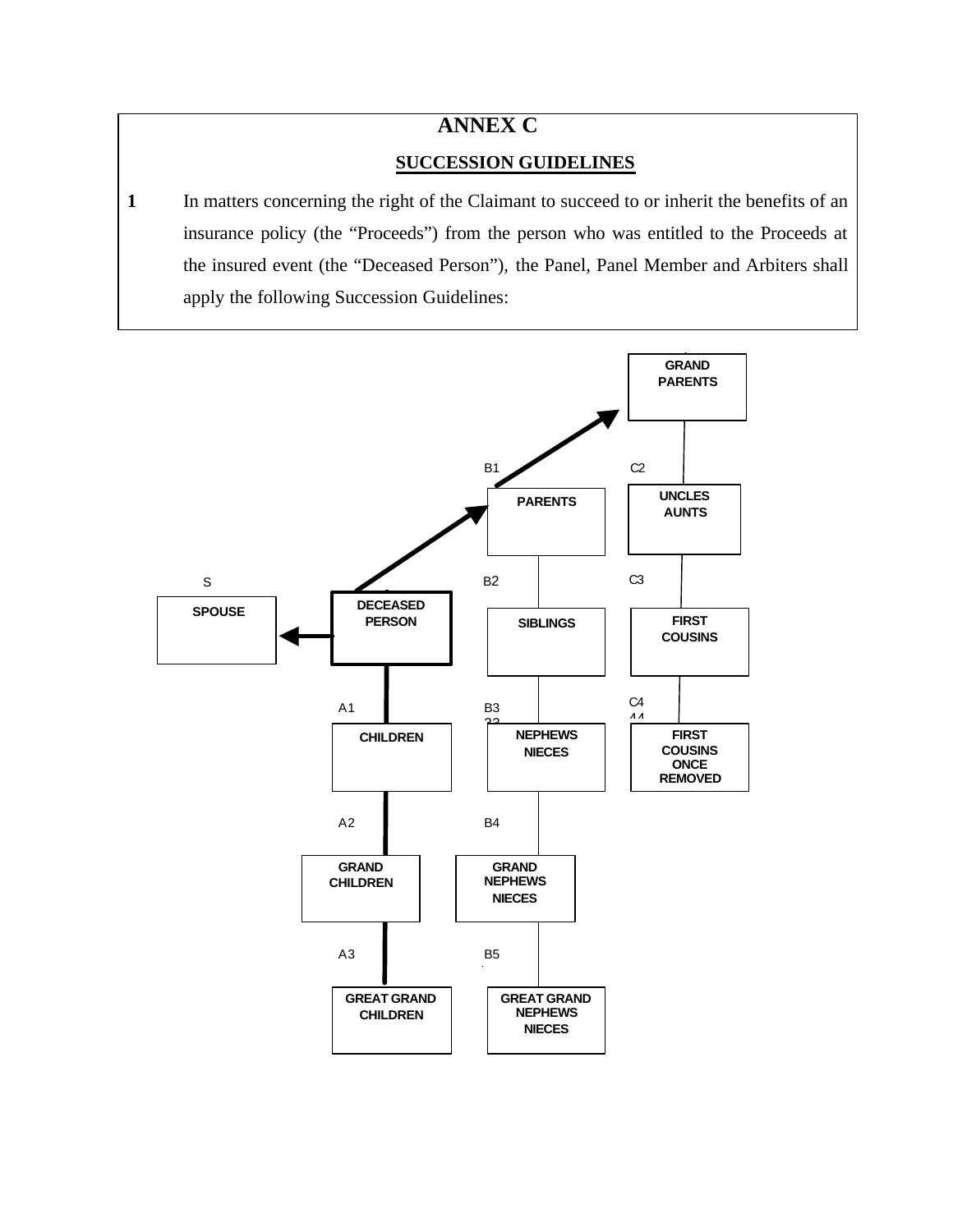| Category      | <b>Relationship to</b><br><b>Deceased Person</b>                                           | <b>Distribution of Proceeds</b>                                                                                                                                                                                                                                                                                                                                                                                                                                                                               |
|---------------|--------------------------------------------------------------------------------------------|---------------------------------------------------------------------------------------------------------------------------------------------------------------------------------------------------------------------------------------------------------------------------------------------------------------------------------------------------------------------------------------------------------------------------------------------------------------------------------------------------------------|
| S             | Spouse and no issue<br>or other relatives                                                  | All Proceeds to spouse.                                                                                                                                                                                                                                                                                                                                                                                                                                                                                       |
| $S + A1 - A3$ | Spouse and issue                                                                           | \$50,000 and half the residue of the Proceeds to<br>spouse, balance to any issue as provided in<br>Paragraph 2(i).                                                                                                                                                                                                                                                                                                                                                                                            |
| $A1 - A3$     | Issue and no spouse                                                                        | All Proceeds to issue as provided in Paragraph<br>$2(i)$ .                                                                                                                                                                                                                                                                                                                                                                                                                                                    |
| B1            | One or both parents,<br>no spouse, no issue                                                | Proceeds to surviving parent or parents.                                                                                                                                                                                                                                                                                                                                                                                                                                                                      |
| $B2 - B5$     | Siblings, and no<br>spouse, issue or<br>parent                                             | All Proceeds to the siblings and their issue as<br>provided in Paragraph 2(i).                                                                                                                                                                                                                                                                                                                                                                                                                                |
| $C1 - C4$     | One or more<br>grandparents or their<br>issue, no spouse,<br>issue, parents or<br>siblings | 1. Half of the Proceeds to the paternal<br>grandparents. If none survives, half to their<br>issue as provided in Paragraph 2(i).<br>2. Half of the Proceeds to the maternal<br>grandparents. If none survives half to their<br>issue as provided in Paragraph 2(i).<br>If the paternal or maternal grandparents and<br>3.<br>their issue do not survive the Deceased Person,<br>the whole of the Proceeds to the surviving<br>grandparents on the other side or their issue as<br>provided in Paragraph 2(i). |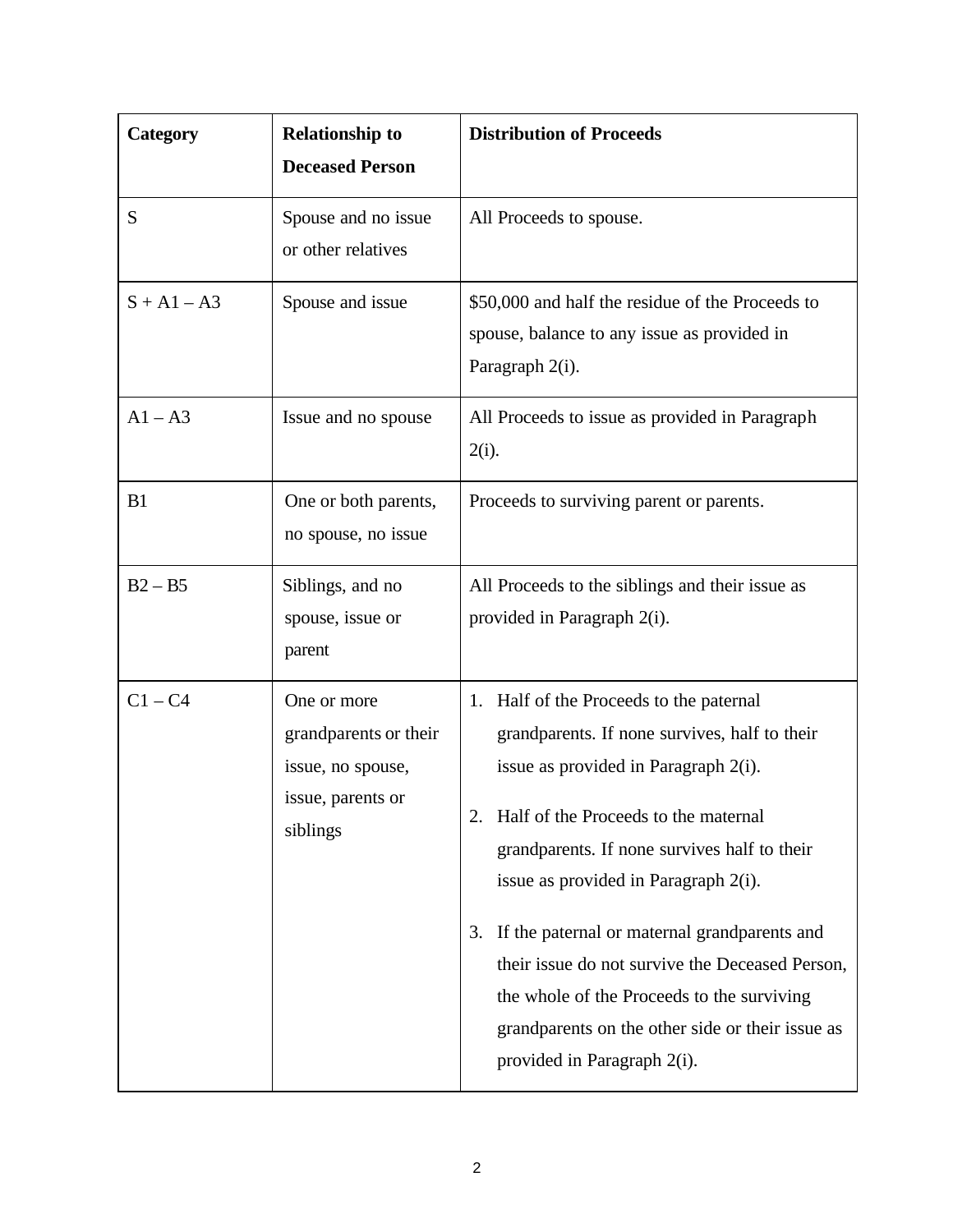**2** For all purposes of these Succession Guidelines:

- (i) Where the Proceeds or part of the Proceeds are to be divided in accordance with this Paragraph 2 (i), those Proceeds shall be divided into as many equal shares as there are:
	- (a) living members of the nearest generation of issue then living; and
	- (b) deceased members of that generation who leave issue then living.
- (ii) Each living member of the nearest generation receives one share and the share of each deceased member of that generation who leaves issue shall be divided in the same manner.
	- (a) The Deceased Person's relatives of the half blood shall be treated as if they were relatives of the whole blood.
	- (b) Distributees of the Deceased Person conceived before his or her death but born alive thereafter take as if they were born in his or her lifetime
	- (c) An adopted child shall take under this Succession Guidelines as if such adopted child were a natural child.
	- (d) Where one or more persons, Claimants, or the estates, heirs, legatees, descendants, survivors, beneficiaries, or other such successors-in-interest (as limited by these Succession Guidelines), is entitled to the Proceeds, each such person shall take the proportion of the Proceeds to which he or she is properly entitled under these Succession Guidelines.
- **3** If the person who was entitled to the Proceeds at the date when the policy matured left a written will that has been provided to the Panel, Panel Member and Arbiters, as the case may be, the Panel, Panel Member and Arbiters shall distribute the Proceeds among the beneficiaries named in the will applying the Succession Guidelines to any question of succession to any person named in the will.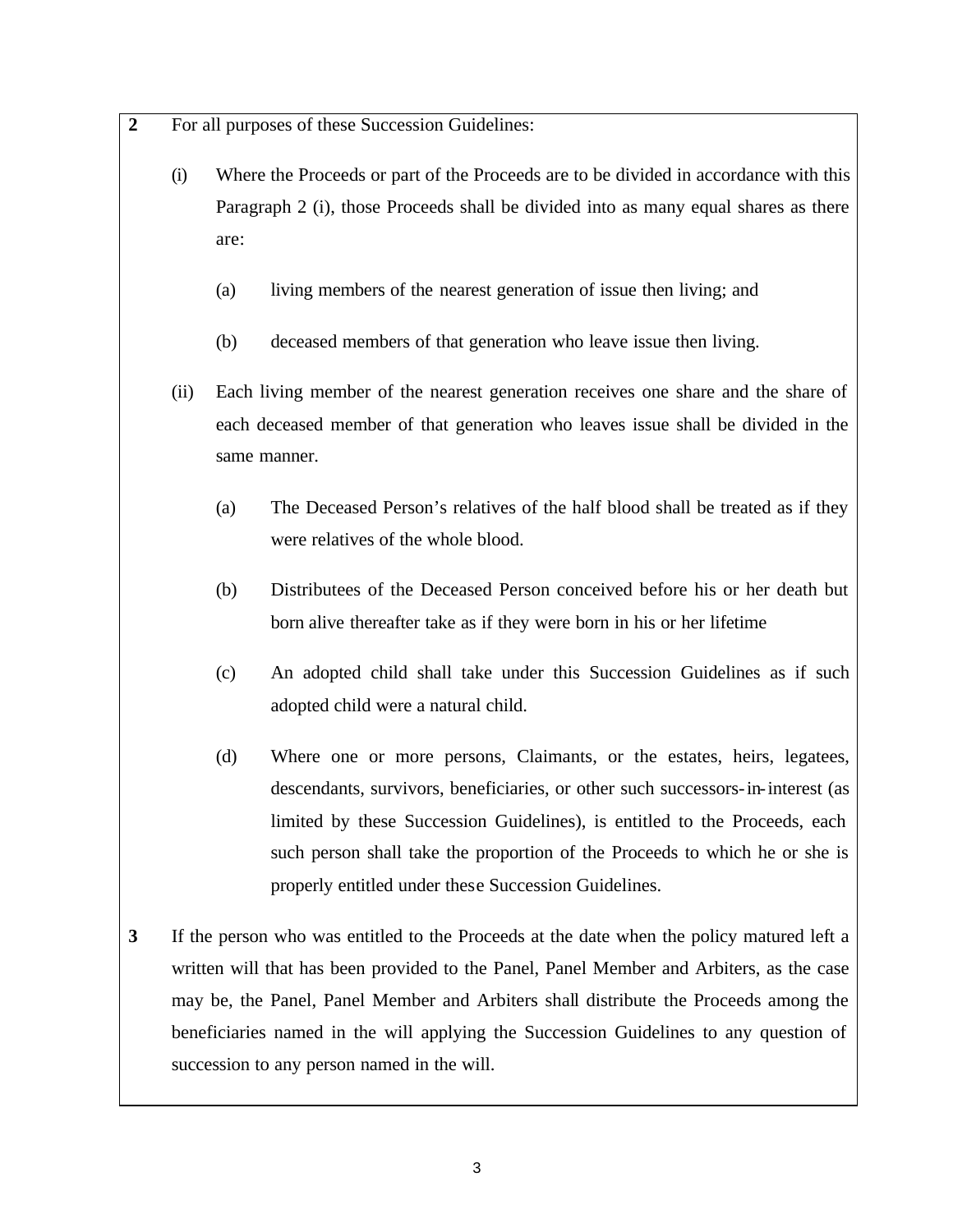- **4** Where the sequence of demise between any persons is unknown, the older person shall be deemed to have predeceased the younger. Where the respective ages of such persons are unknown, they shall be deemed to have passed away at the same time.
- **5** Where no claim is submitted by a successor to the Deceased Person, the successors to the policyholder or, if none, to the insured may succeed to the Proceeds. In such cases, references to the Deceased Person shall be read as references to the insured or the policyholder as appropriate.
- **6** In cases where the application of the Succession Guidelines would be inappropriate because of special circumstances that would make their application contrary to the principles of justice, the Panel shall endeavour to reach a fair settlement.

In any decision of the Panel, Panel Member or Arbiter, the obligation of any particular company is limited to one payment of the proceeds of the policy, which may be divided between one or more persons as decided by the Panel, Panel Member or Arbiter.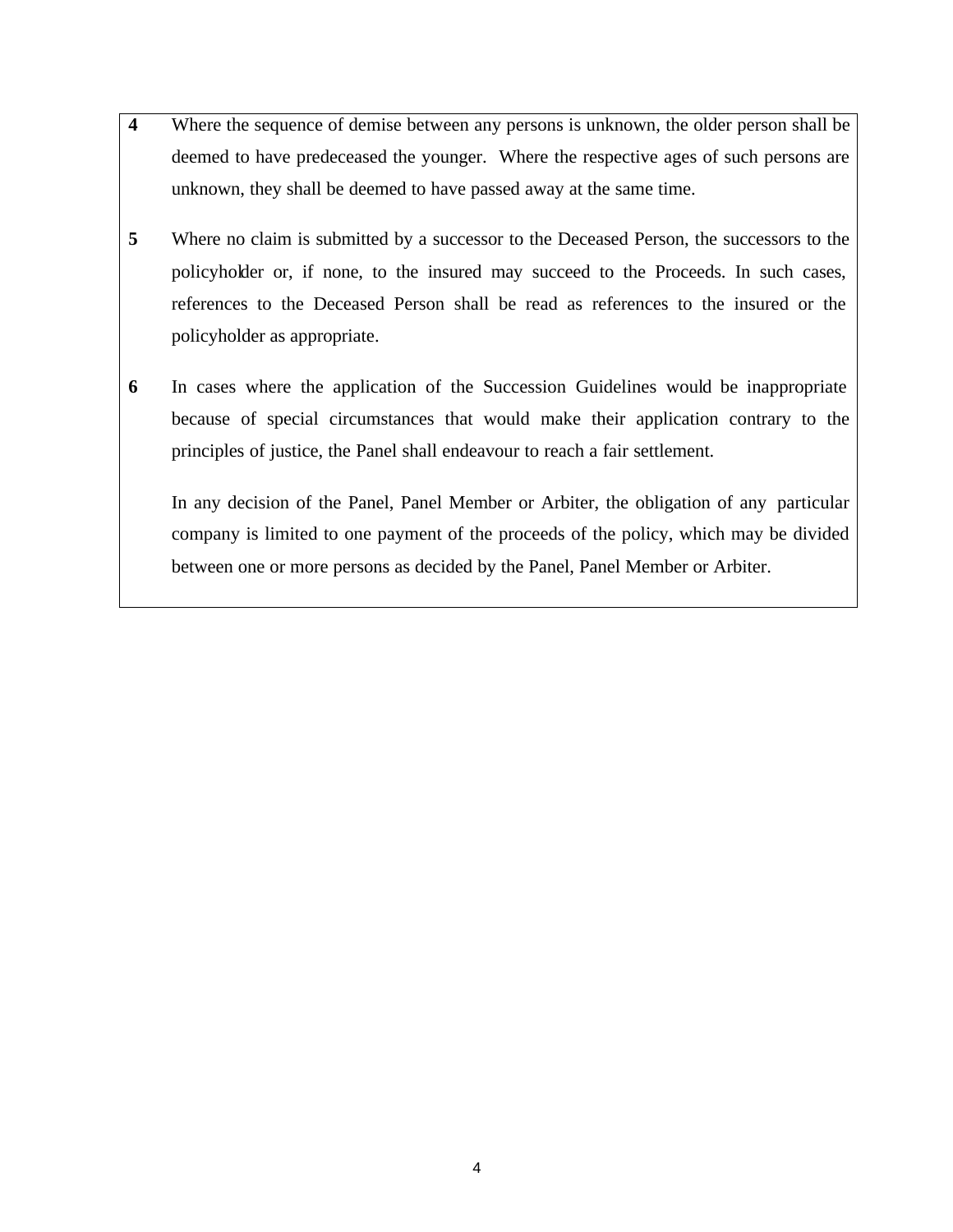## **ANNEX D**

### **VALUATION GUIDELINES**

### **1 INTRODUCTION**

- **1.1** Annex D, as agreed between ICHEIC and the Foundation and which will be applied by German insurance companies, is intended as a guideline for those assigning values to valid claims on Holocaust era life insurance policies and for those advising on the offers made by companies on such policies.
- **1.2** The valuation of a claim includes two phases. The first is the assignment of a base value to a policy, depending on the terms of the contract, the history of the payment of premiums etc and the circumstances of the insured event (death of the insured or maturity of the policy).
- **1.3** The base value of a policy is the value that the policy would have had at the date of the insured event (on death of the insured person or on maturity at the end of the policy). The second phase in the valuation of a claim is the application of appropriate multipliers to the base value to produce the current value.
- **1.4** A policy shall be valued as unpaid if a claim on the policy is proved to be valid according to the Agreement and the relaxed Standards of Proof (Annex B) and there is no evidence that the policy was paid.
- **1.5** Rules for determining the treatment of policies paid during the Holocaust but where the proceeds were either confiscated or paid into a blocked account or where it is deemed likely that they were confiscated or paid into a blocked account are set out in Sections 4 and 5 below.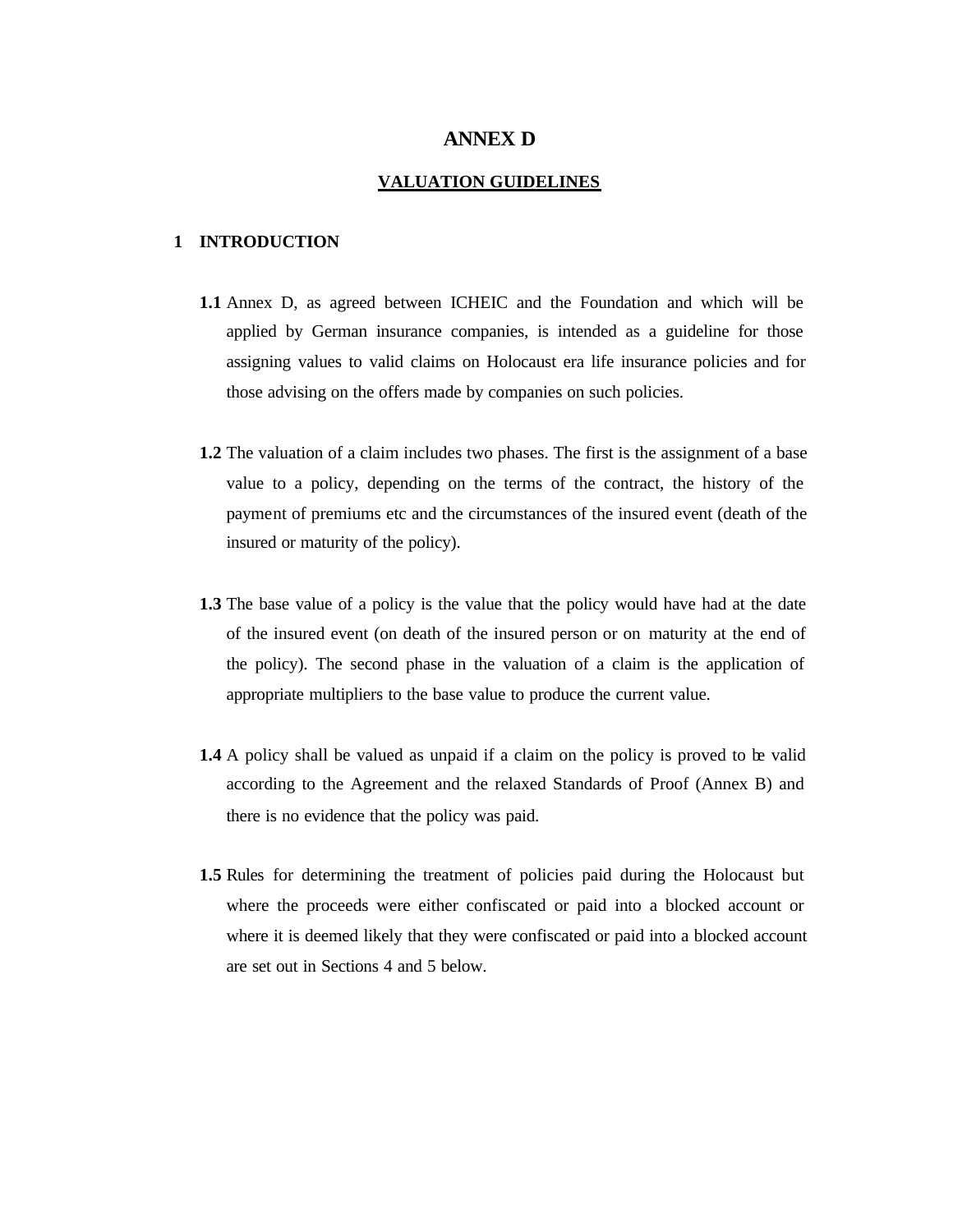### **2 POLICIES ISSUED IN GERMANY**

- **2.1** For policies issued in Germany (within the boundaries of 1937) and denominated in German currency, for which the Federal Republic of Germany established programmes of compensation after the war under the Bundesentschaedigungsgesetz (the BEG) or other programmes of compensation or restitution, the company shall assess the claim (both the base value and the valuation up to 1969) as if it had been submitted to the BEG, using the same methods of valuation, and apply a multiplier to this value of 8X.
- **2.2** For offers made from January 2001 the value will be updated by reference to the appropriate multiplier (see Schedule 2).
- **2.3** As agreed between ICHEIC and the Foundation, each claimant shall receive in respect of any valid claim on a policy issued in Germany by a German company at least a minimum payment of \$ 4000, if he is himself a survivor of the Holocaust or \$3000 for other valid claims. The company will determine the value of the policy according to Sections 2.1 and 2.2 of this Annex. No maximum limit should be applied. The differences between the calculated value according to Sections 2.1 and 2.2 and the minimum payment shall be met from the Humanitarian Fund. The total payment to the claimant shall be made by the company after the corresponding amounts have been provided by the Foundation.
- **2.4** If a claim is on a policy where the German Compensation or Restitution Authorities had rendered a decision on that specific policy then such a decision cannot be considered further in the claims process, subject to the exceptions provided in Section 2 (1) (c) of the Agreement.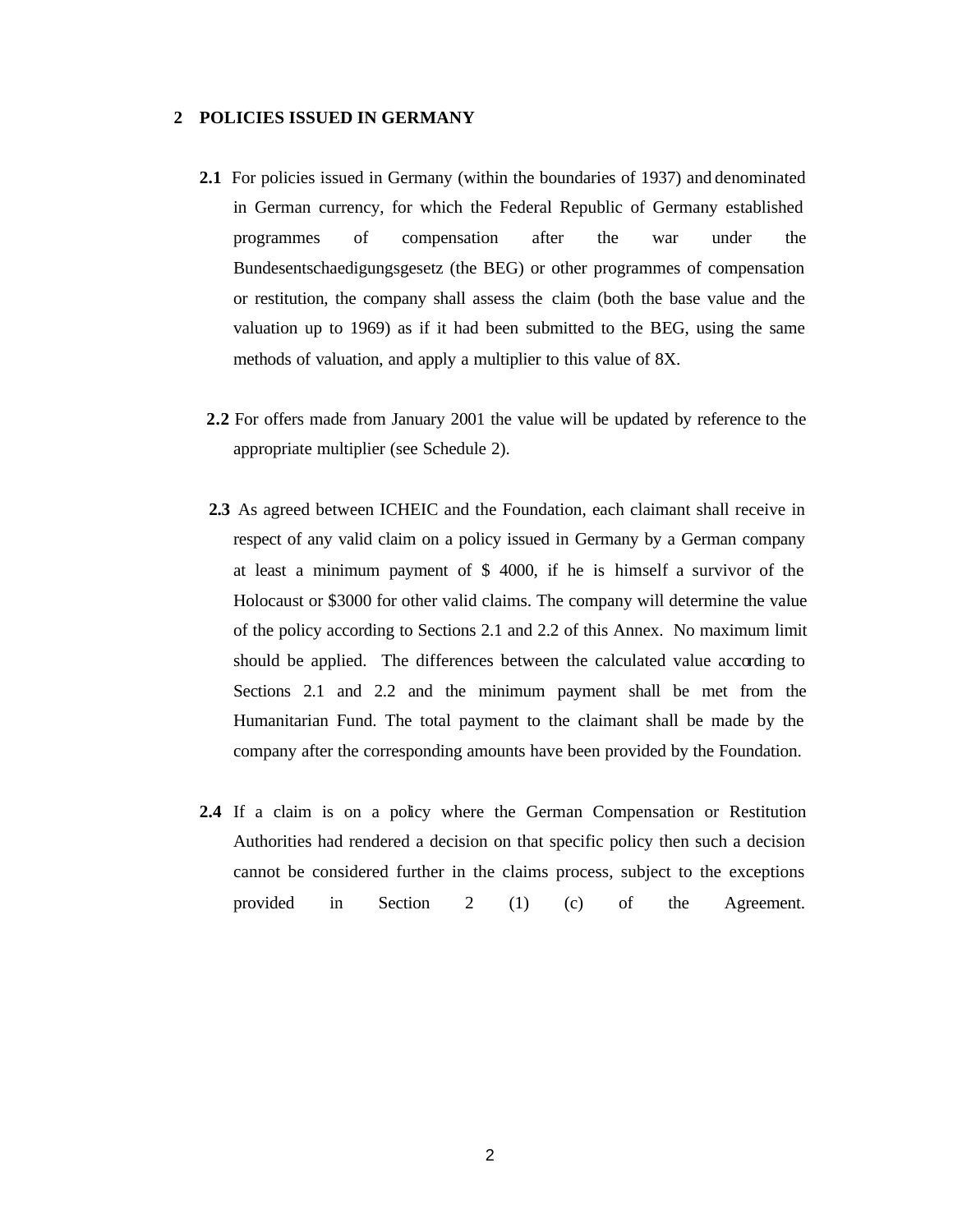### **3 DETERMINING BASE VALUES (Not Germany)**

### **Policies relating to those who died during the Holocaust era**

- **3.1 Date of death**: If the company or the claimant has evidence of the date of death or deportation of the policyholder or the insured, this shall be used as relevant in assessing the base value. If there is no evidence, the dates for deemed death shown in Schedule 1, shall be used.
- **3.2 Base value at death:** If the insured person or the policyholder died during the Holocaust era (see Schedule 1), the base value at the date of the insured event is the full sum insured minus any specific deduction (unless the company can demonstrate that the policy had been voluntarily converted to "paid up" status by the policyholder). (Paid up value is defined as a new sum insured at a lower value according to the terms of the policy, or as assessed by the company).

### **3.3** The **specific deductions** are for:

- **3.3.1** loans taken out during the life of the policy but before the beginning of the Holocaust era and not repaid;
- **3.3.2** premiums not paid, subject to the following conditions:
	- If premiums stopped after the date of deportation (from the evidence) or the start of the Holocaust era (using Schedule1), the company shall deduct those unpaid premiums from the full sum insured, up to a maximum of two years.
	- If premiums ceased before start of the Holocaust era given in schedule 1, the offer shall be based on the "paid up" value.
	- Only if the company has evidence of unpaid premiums shall it make a deduction. If the company has no records it shall make no deduction.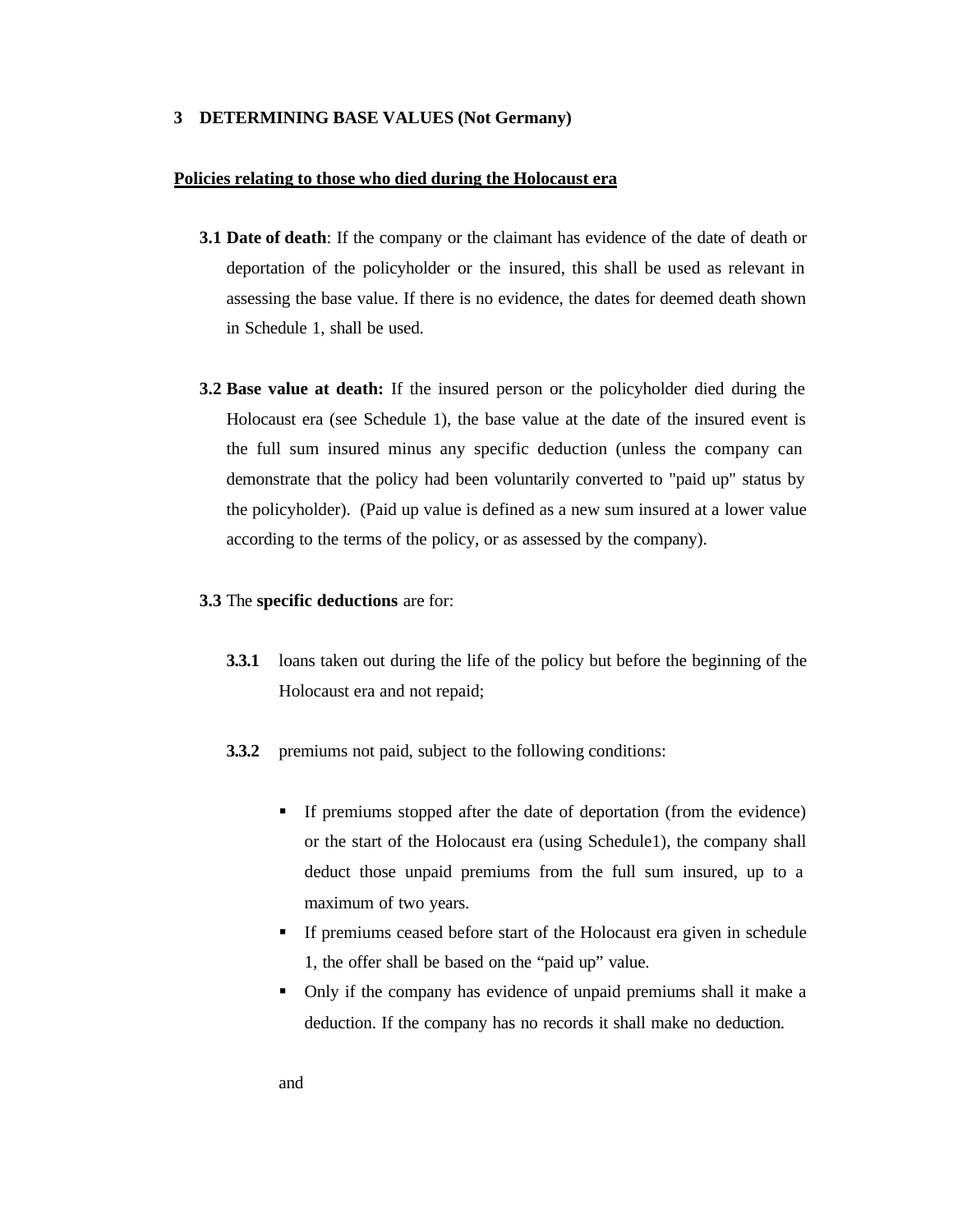- **3.3.3** compensation related to the specific policy and paid under post war arrangement (other than in Germany by governments or any other state entities. (Section 2 (1) (c) of the Agreement).
- **3.4 Policies converted to paid up status:** In cases where the re is evidence that the policy was formally converted to paid up status, the following rules apply:
	- If conversion was before the start of the Holocaust era, base value equals paid up value.
	- ß If conversion was in or after the year of the start of the Holoc aust era, and the company can show that this was made voluntarily by the policyholder in writing, then the base value equals the paid up value.
	- ß If conversion was made in or after the year of the start of the Holocaust era, but the company cannot show that this was made voluntarily by the policyholder in writing, then the base value equals the full sum insured, less any deductions for unpaid premiums in accordance with paragraph 3.3.2).
	- ß From all base values any further adjustments required by paragraphs 3.3.1 and 3.3.3 should be applied.

### **Policies of survivors**

**3.5** If the insured person and the policy holder survived after 1945 (and premiums had not been paid), the base value is the "paid up" value of the policy as assessed by the company (which will deem premium payments to have stopped in 1945) and subject to any further adjustments required by paragraphs 3.3.1. and 3.3.3.

## **4 CONFISCATED POLICIES**

**4.1** Policies that were paid, as required by local law, to a government authority that was not the named beneficiary of the policy shall be given the same valuation as applied to unpaid claims. Payments shall be financed from money allocated for claims.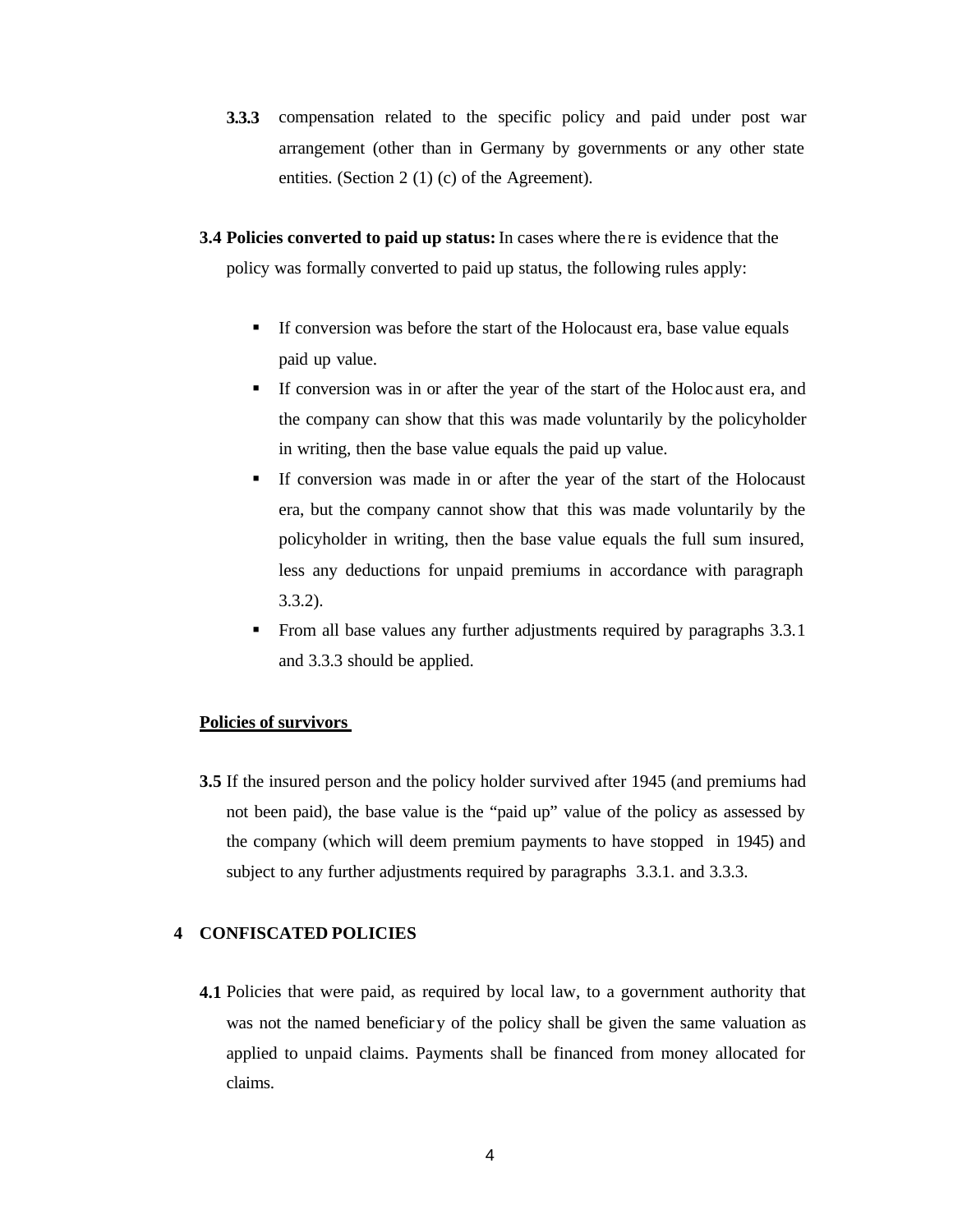- **4.2** In the absence of evidence to the contrary produced either by the claimant or the company, a payment should be treated as confiscated if it was in or after the year given for the respective country in the table in Schedule 1 Column (iii).
- **4.3** Conversely, where a company can demonstrate that the proceeds of the policy were paid before the deemed date, it should be assumed, in the absence of evidence to the contrary, that the payment was made to the rightful beneficiary.
- **4.4** For France, any claim that a policy was confiscated will be considered under the procedures in paragraph 5.3 below for blocked accounts in France.<sup>1</sup>

## **5 BLOCKED ACCOUNTS**

- **5.1** Where there is evidence that policies were paid, but the payment was into a blocked account, these policies shall be given the same valuation as applied to unpaid claims. As agreed between ICHEIC and the Foundation pursuant to Section 7 Paragraph 2 of the Agreement, payments shall be financed from money allocated for the Humanitarian Funds. The payment to the claimant shall be made by the GDV after the corresponding amounts have been provided by the Foundation.
- **5.2** A payment on a policy will be deemed paid into a blocked account if it was during the years given for the respective country in the table in Schedule 1 Column (ii), unless there is evidence that it was not paid into a blocked account.
- **5.3** For policies issued in France, where there is a scheme for the compensation of bank accounts that were blocked, the claim will be referred to the relevant authority.
- **5.4** For policies issued in Austria, the payment is deemed to be made into a blocked account if it was made to the policyholder from March 1938 through the end of

 $\overline{\phantom{a}}$ 

 $<sup>1</sup>$  Note: Procedures on Belgian policies are under consideration.</sup>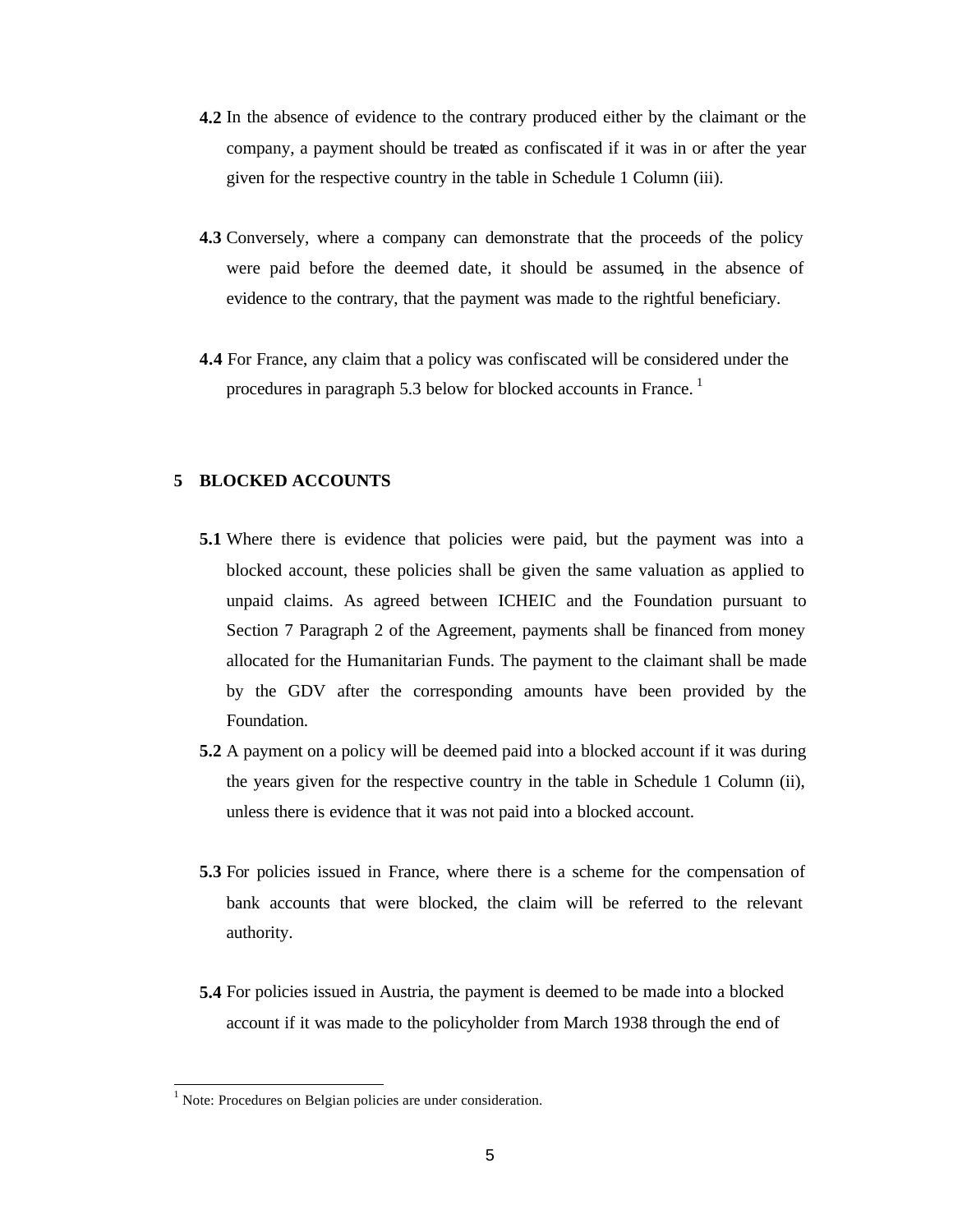1939 unless there is evidence that the payment was not made into a blocked account.

**5.5** For policies issued in Germany the following rules shall apply:

**5.5.1** During the period from the start of 1933 through to the end of 1937:

**5.5.1.1** The payment is deemed to be made into a blocked account, if there is evidence according to the Relaxed Standards of Proof that:

> the policyholder emigrated or was deported or was otherwise deprived in that period of his freedom as a Holocaust victim (as defined in Section 14 of the Agreement)

or

that a policyholder attempted to emigrate or was arrested or detained.

unless there is evidence that the payment was not made into a blocked account.

- **5.5.1.2** Conversely, if there is no evidence that the policyholder emigrated, attempted to emigrate, was arrested or detained or was deprived of his freedom as a Holocaust victim (as defined in Section 14 of the Agreement), then it can be assumed that payment was not made into a blocked account and was properly paid.
- **5.5.2** During the period from the start of 1938 through the end of 1939, the payment is deemed to be made into a blocked account if it was made to the policyholder or beneficiary, unless there is evidence that the payment was not made into a blocked account.

## **6 DETERMINING CURRENT VALUES**

.

The current value of a policy is in the base value increased by agreed factors to allow for changes in currency, economic circumstances and interest during the years from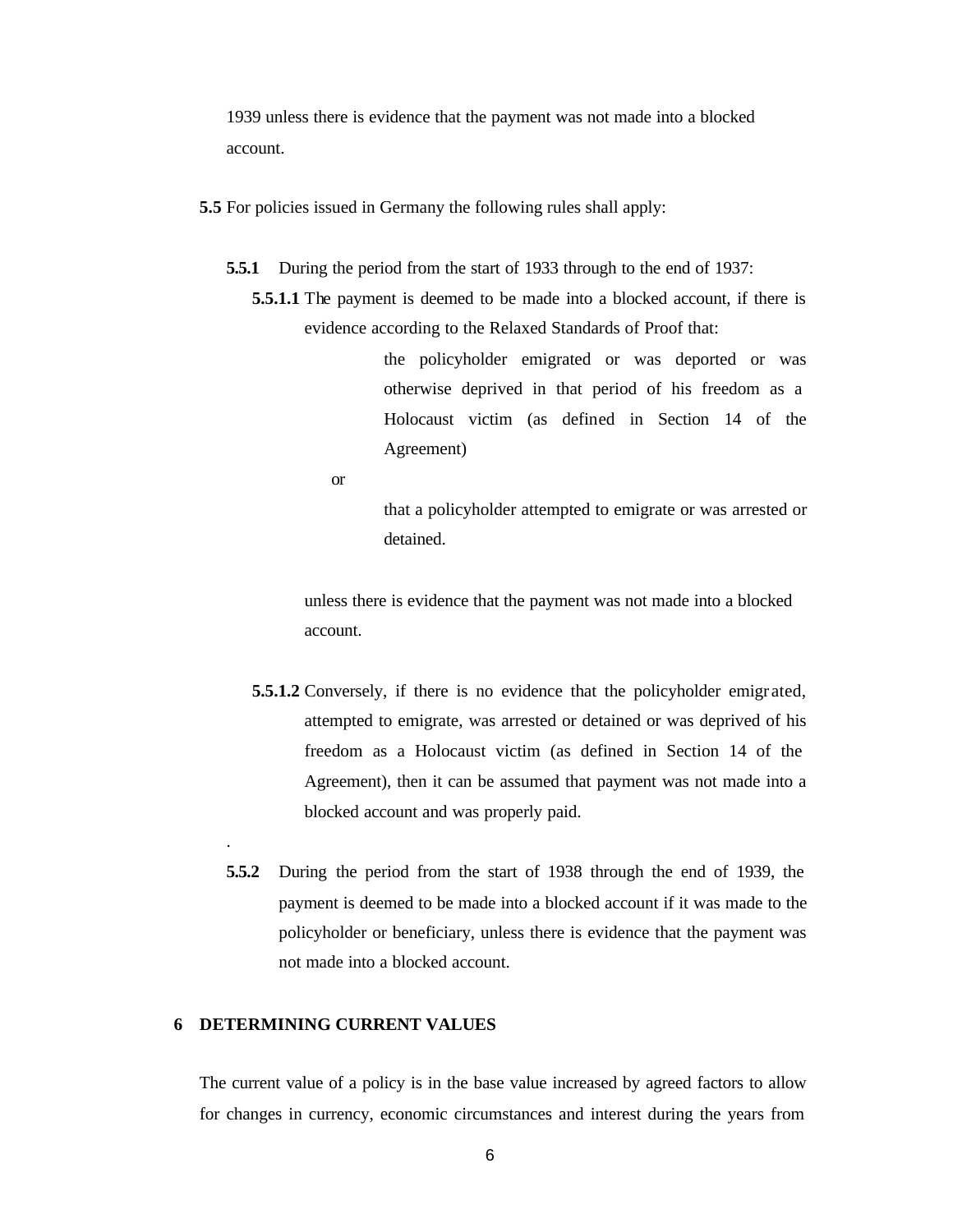the insured event to the present day. The factors for each country are designed to give a present day value to the base values, while taking account of the many economic and monetary events which disturbed the purchasing power of currencies in wartime and post-war Europe. For policies issued in Eastern Europe account has also been taken of the fact that insurance companies were nationalised or liquidated under the instructions of the post war governments.

### **6.1 Western European countries including Germany**

The current value of offers on policies issued in these countries is calculated in accordance with the steps outlined in Schedule 2.

### **6.2 Eastern European countries**

Offers on policies issued in these countries are in US dollars. The current value is determined in accordance with the steps outlined in Schedule 2. For policies issued in dollars and not converted into the local currency, the base value remains in dollars.

### **7 OTHER ISSUES**

### **7.1 Unknown values**

If a claimant satisfies the Relaxed Standards of Proof that a policy existed which was unpaid and names the company that issued the policy, but the amount of the policy cannot be determined, the offer shall be based on a multiple of three times (3X) the average value for policies in the respective country (shown in Schedule 3). The appropriate multipliers should then be applied but the payment offered should not exceed \$6,000 per policy.

### **7.2 Minimum payments for policies issued in Eastern Europe**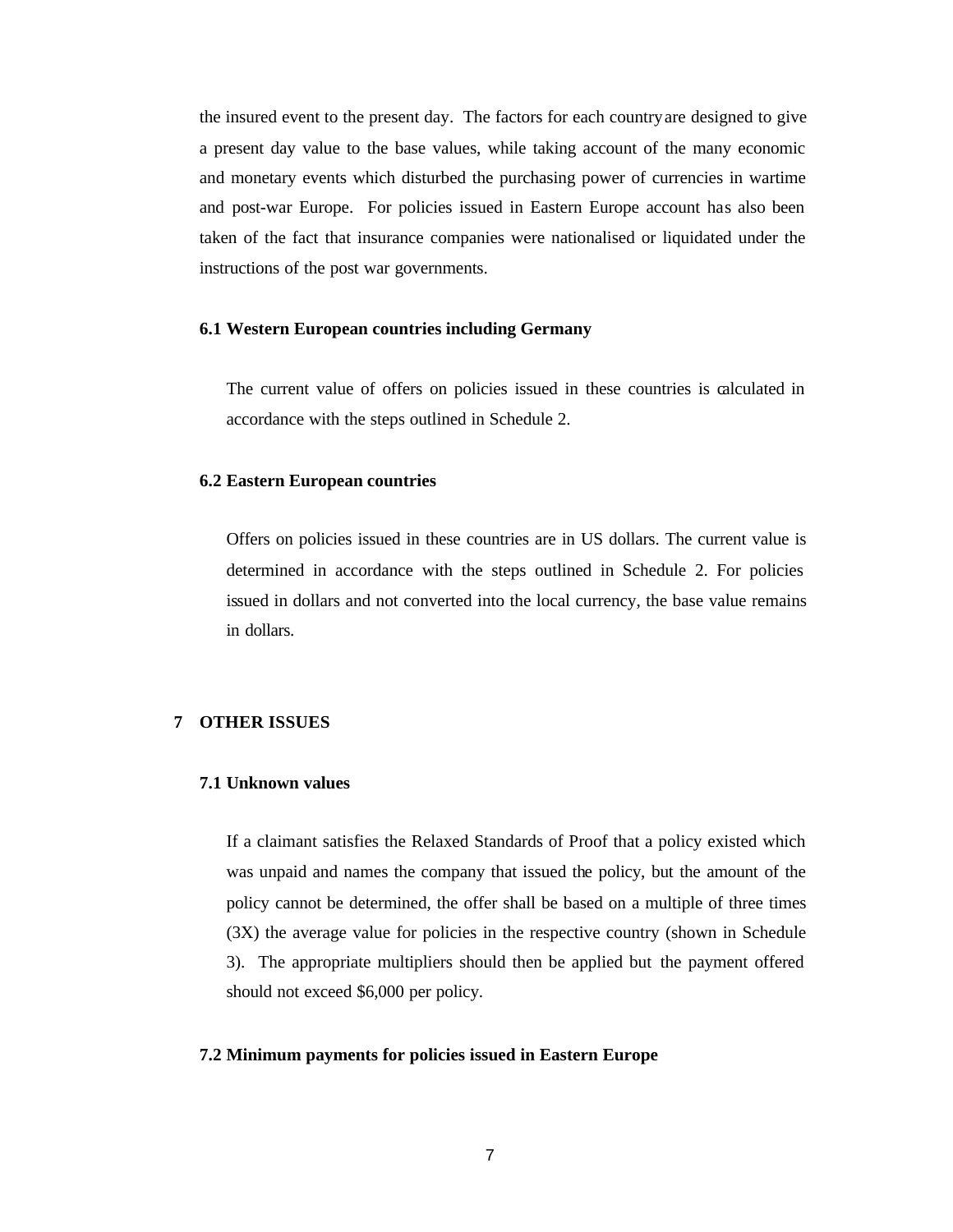If the valuation of a claim on a policy issued in Eastern Europe is below \$100, the minimum payment is \$500; if the valuation is above \$100, the minimum payment is \$2,000 for survivors and \$1,000 for other proven claimants*.*

## **7.3 Policies denominated in currencies other than the country of issue**

If a policy was issued in a currency of another country (e.g. Swiss Francs) and subsequently converted into the local currency, in accordance with a law of general application, the current value is determined according to the rules for that country. For Western European countries, if the policy was not converted (e.g. a cross-border sale) the valuation is according to the multipliers in Schedule 4. For policies issued in Eastern Europe and not converted, the procedure in Schedule 2 from Step 2 (for East European claims) should be followed. Policies issued with a link to the price of gold should be treated as if they had been issued in the nominal currency.

### **Prior settlement by companies**

**7.4** Any claim settled between a claimant and an insurance company after the war will not be reopened, even if the claimant would be entitled to a larger amount under the Valuation Guidelines.

### **7.5 Cancelled policies**

**7.5.1** For policies that were cancelled or suspended for non-payment of the premiums after the payment of the first premium, if any unpaid premiums were due in years on or after the start of the Holocaust era in the country of issue and if the insured or the policyholder died during the Holocaust era, the policy shall be deemed to be valid for the full sum insured (less any specific deductions under paragraphs 3.3.1 and 3.3.3) at the date of the insured event.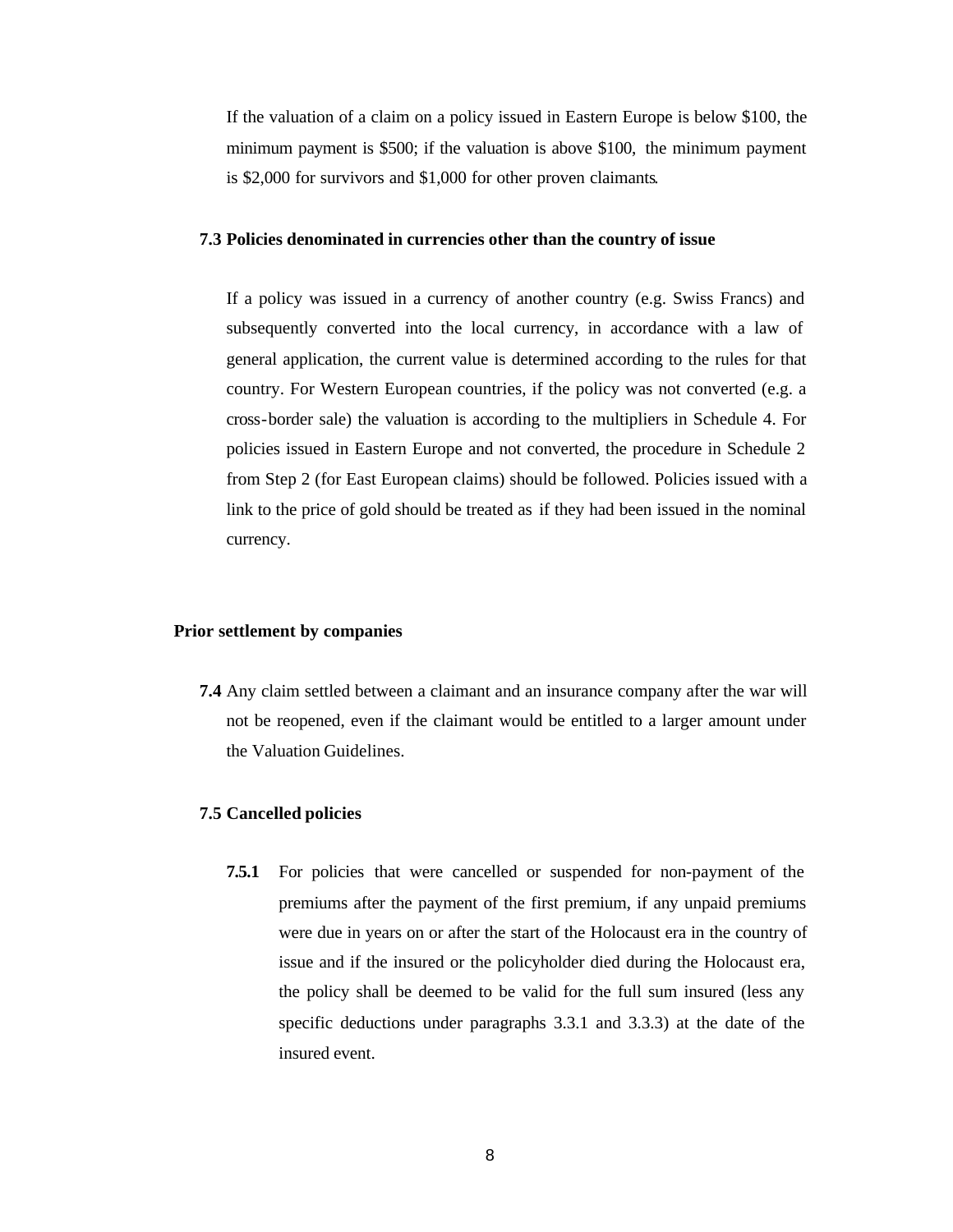**7.5.2** If the policyholder and the insured survived the Holocaust era and did not reinstate the policy, the policy shall be valued as a paid up policy on the assumption that premiums had been paid until 1945.

# **8 FINAL PROVISION**

All offers shall include a schedule showing how the calculation of the offer has been made.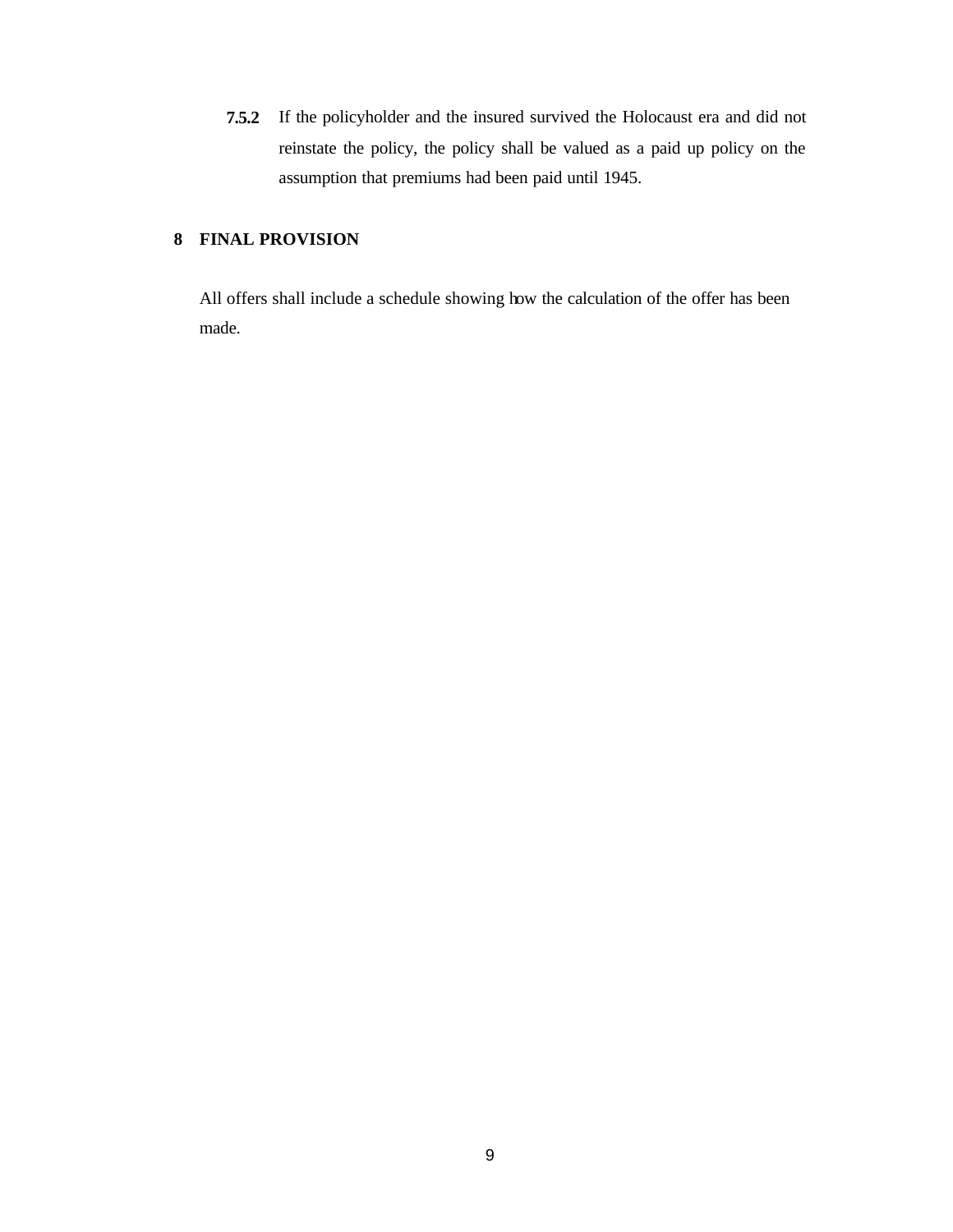**Dates for determining the deemed dates of events, if not otherwise known, for** 

- **(i) the start of the Holocaust or Nazi persecution in each country,**
- **(ii) payments into blocked accounts**
- **(iii) the start of confiscation of the proceeds of insurance polices and**
- **(iv) year of death,**

|                              | (i) Start of | (ii)Dates of | (iii) Dates for | (iv)   |
|------------------------------|--------------|--------------|-----------------|--------|
|                              | Holocaust    | deemed       | start of        | Deemed |
|                              | Era/NS       | payment to   | deemed          | death  |
|                              | persecution  | blocked      | confiscation    |        |
|                              |              | account      |                 |        |
| Austria                      | 1938         | 1938-1939    | 1940            | 1941   |
| Belgium                      | 1940         | 1941-1944    |                 | 1942   |
| <b>Bulgaria</b>              | 1941         |              | 1942            | 1942   |
| Croatia                      | 1940         |              | 1940            | 1941   |
| Czechoslovakia - Sudetenland | 1938         |              | 1938            | 1941   |
|                              |              |              |                 |        |
| Czechoslovakia - Bohemia     | 1939         |              | 1939            | 1941   |
| Moravia and Slovakia         |              |              |                 |        |
| France                       | 1940         | 1941-1944    |                 | 1942   |
| Germany                      | 1933         | 1933-1939    | 1940            | 1945   |
| Greece                       | 1941         |              | 1943            | 1943   |
| Hungary                      | 1939         |              | 1942            | 1944   |
| Italy                        | 1939         |              | 1943            | 1943   |
| Netherlands                  | Sjoa         |              | Sjoa            | Sjoa   |
| Poland                       | 1939         |              | 1939            | 1941   |
| Romania                      | 1940         |              | 1941            | 1941   |
| Yugoslavia                   | 1941         |              | 1941            | 1941   |
|                              |              |              |                 |        |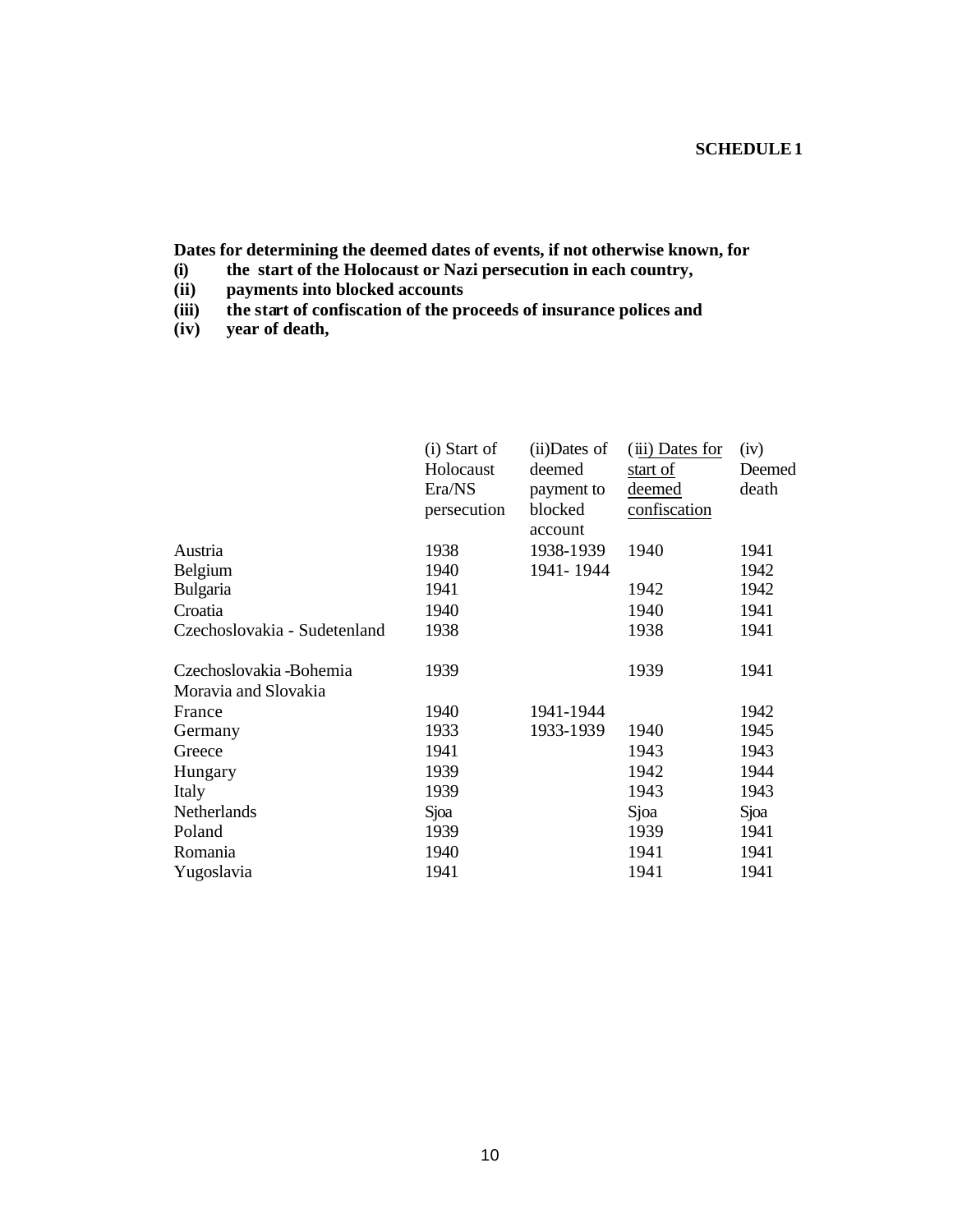## **SCHEDULE 2**

### **TABLE OF VALUATION FACTORS Western European Claims**

### **Step 1**

Multipliers to be used in step 1 as described in the valuation guide from the date of the insured event. All multipliers to 2000

| Year<br>insured | of Austria |      | Belgium France* | Italy  |
|-----------------|------------|------|-----------------|--------|
| event           |            |      |                 |        |
|                 |            |      |                 |        |
| 1938            | 69.1       | 61.1 |                 | 1335.2 |
| 1939            | 68.5       | 58.2 | 1.696           | 1271.4 |
| 1940            | 65.8       | 55.5 | 1.547           | 1144.4 |
| 1941            | 63.4       | 53.3 | 1.408           | 1035.1 |
| 1942            | 61.6       | 51.3 | 1.280           | 936.8  |
| 1943            | 60.2       | 49.3 | 1.163           | 679.9  |
| 1944            | 58.6       | 47.5 | 1.058           | 247.1  |
| 1945            | 54.3       | 45.7 | 0.961           | 163.6  |
| 1946            | 42.4       | 43.9 | 0.874           | 146.4  |
| 1947            | 28.4       | 42.0 | 0.795           | 109.2  |
| 1948            | 16.2       | 40.1 | 0.722           | 102.5  |
| 1949            | 12.8       | 38.3 | 0.657           | 97.0   |
| 1950            | 10.7       | 36.7 | 0.597           | 91.7   |
| 1951            | 8.2        | 35.1 | 0.543           | 86.4   |
| 1952            | 7.1        | 33.4 | 0.493           | 81.6   |
| 1953            | 7.1        | 31.8 | 0.464           | 77.0   |
| 1954            | 6.7        | 30.4 | 0.436           | 72.6   |
| 1955            | 6.3        | 29.0 | 0.411           | 68.3   |
| 1956            | 5.9        | 27.7 | 0.388           | 64.0   |
| 1957            | 5.5        | 26.2 | 0.362           | 59.9   |
| 1958            | 5.2        | 24.8 | 0.337           | 56.1   |
| 1959            | 4.8        | 23.6 | 0.316           | 53.1   |
| 1960            | 4.5        | 22.4 | 0.299           | 50.6   |

\*The multipliers for France incorporate the currency reform of 1960 when 100 Old Francs were replaced by 1 New Franc.

## **Step 2**

For offers made after 2001, an addition will be made to the value in Step 1 in respect of 2001 to reflect interest at the rate of 5.4% for the full year 2001 and an addition will be made at the rate of so many twelfths of 5%, including the month in which the offer is made, plus two twelfths, (for example, an offer in June 2002 will add a further 8/12ths of 5%).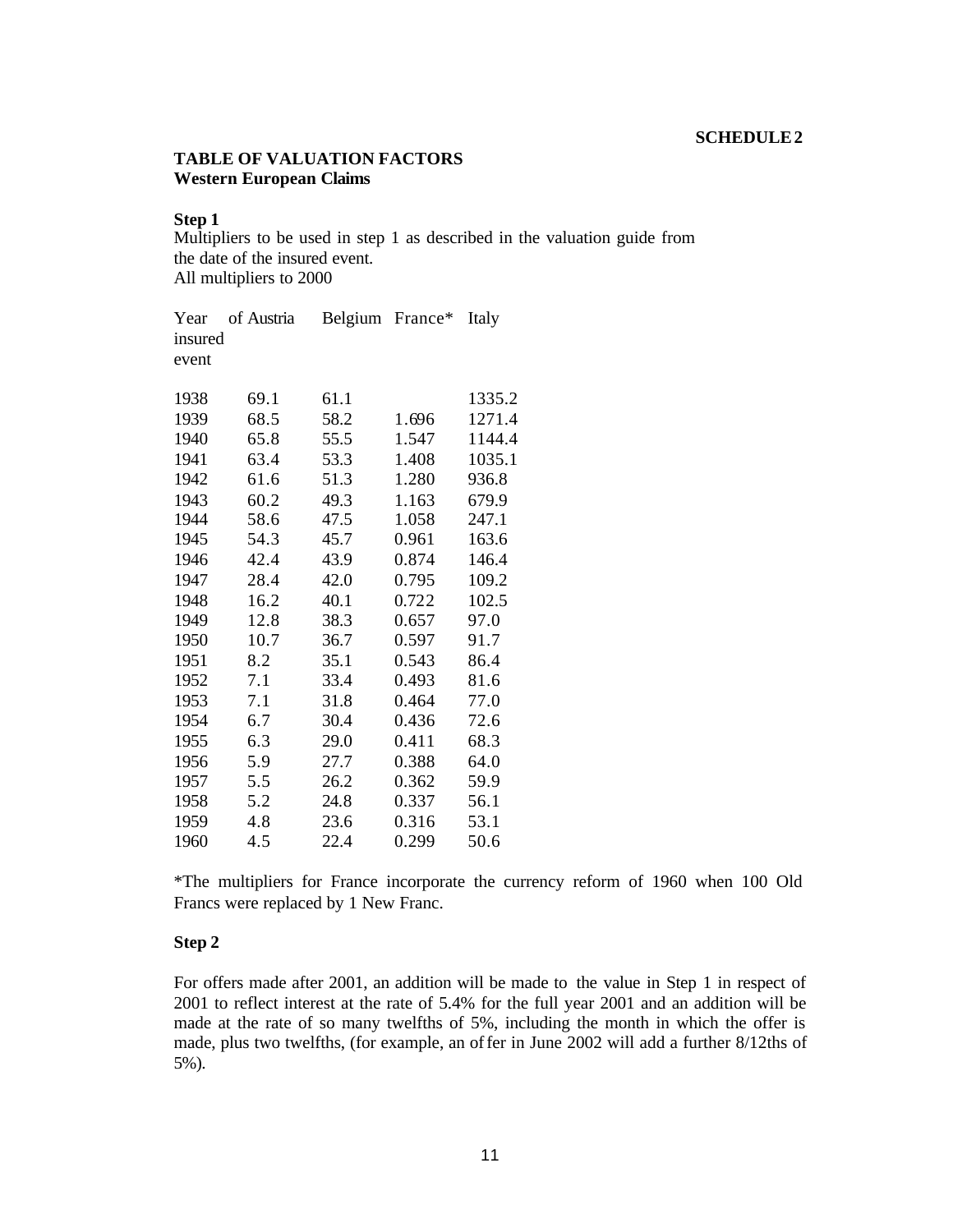- 1. **Netherlands** The arrangements for valuing and paying claims on policies issued in the Netherlands will be a matter for the Sjoa Foundation following the agreement with them.
- 2. For **Greece** , the policy sum insured should be converted to Italian lire at the average rate of exchange for the year of issue of the policy, any deductions would be made at the exchange rate for the appropriate year. The net sum due from the insured event has the multipliers for Italy applied to it. The exchange rates between the drachma and the lira are shown in Schedule 5.
- 3. For **Germany**, companies should use the method employed by the BEG to value claims up to the end of 1969 (the closure date for West German compensation claims). The values are then multiplied by 8, to bring the end 1969 value up to year 2000 values. For the year 2001 and later years the same multiplier is used as for Western Europe. The minimum payment on valid claim on a German policy will be \$4,000 for claimants who are survivors and \$3000 for other valid claimants. No maximum limit should be applied.

### **East European Claims**

### **Step 1 - Exchange Rates**

Convert the claims expressed in local currency to US dollars at the discounted exchange rates shown below.

| Country         | Currency   | 1 unit = $US$$     |
|-----------------|------------|--------------------|
| <b>Bulgaria</b> | Lev        | US\$ 0.00863       |
| Czechoslovakia: | Koruna     | <b>US\$ 0.024</b>  |
| Czechoslovakia: | Reichsmark | <b>US\$ 0.2807</b> |
| Sudetenland     |            |                    |
| Hungary         | Pengo      | US\$ 0.1376        |
| Poland          | Zloty      | US\$ 0.1323        |
| Romania         | Lei        | US\$ 0.00509       |
| Yugoslavia      | Dinar      | US\$ 0.01594       |

### **Step 2**

Multiply the dollar value by 11.286. This gives a value up to the end of the year 2000.

### **Step 3**

For offers made after 2001, an addition will be made to the value in Step 2 in respect of 2001 to reflect interest at the rate of 5.4% for the full year 2001 and an addition will be made at the rate of so many twelfths of 5%, including the month in which the offer is made, plus two twelfths, (for example, an offer in June 2002 will add a further 8/12ths of 5%).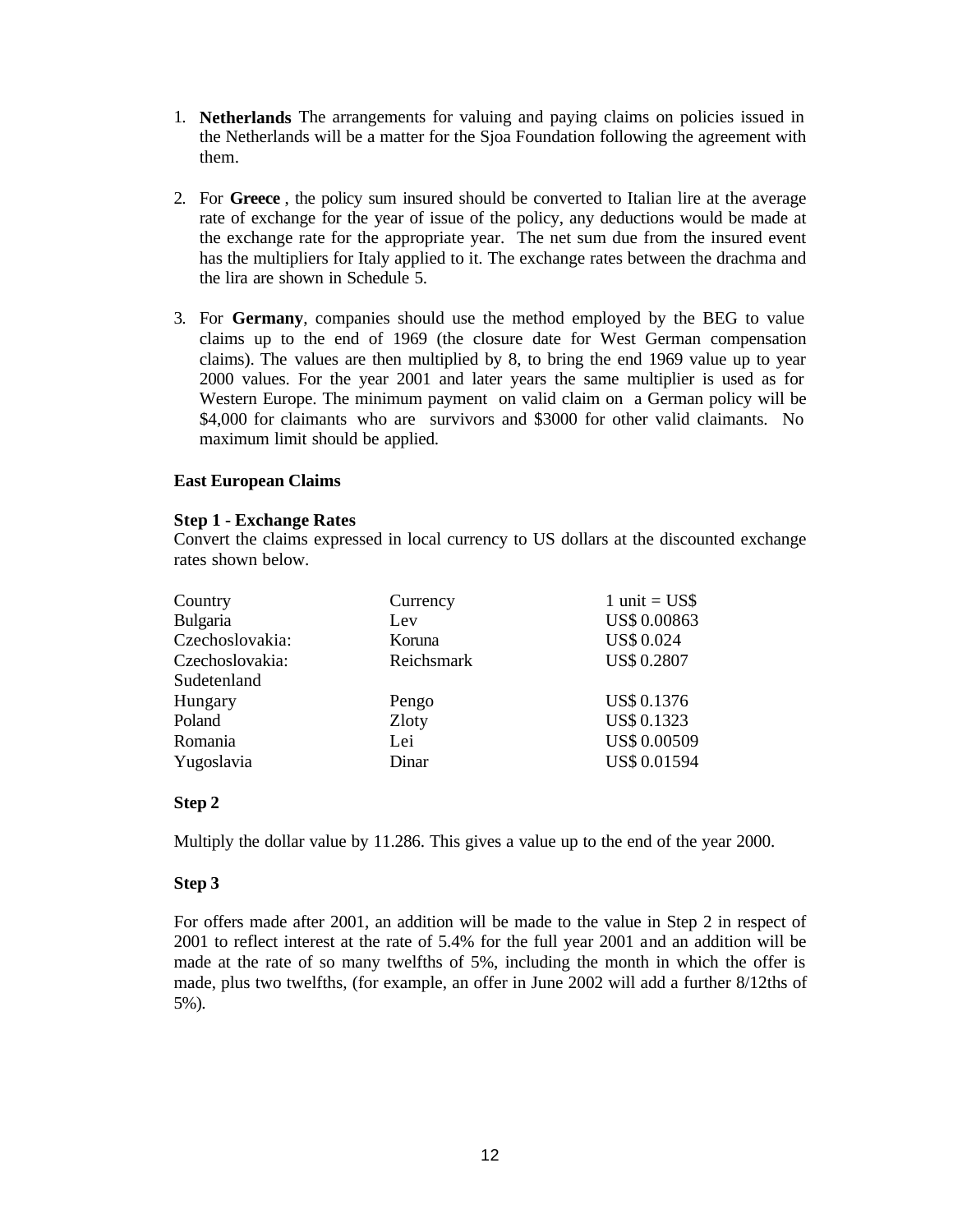### **SCHEDULE 3**

### **Average life insurance policy sums insured**

The table below shows the average sums insured for each market in 1938 (1937 for Czechoslovakia), in local currency.

> Average sum insured1938 (local currency)

| Austria   | Sch. 1246         |
|-----------|-------------------|
| Belgium   | <b>BFrs.</b> 5730 |
| France    | FFs.20,744        |
| Germany   | RM 841            |
| Italy     | L. 9355           |
| Neth'Inds | G.309             |
|           |                   |
|           |                   |
| Bulgaria  | L. 26,559         |
| Czech     | Kcs. 12,070       |
| Hungary   | P. 827            |
| Poland    | Z. 2425           |
| Romania   | L.60,638          |

The base value for qualifying claims (see paragraph 7.1 of the guidelines) would be a multiple of three times  $(X)$  the averages shown above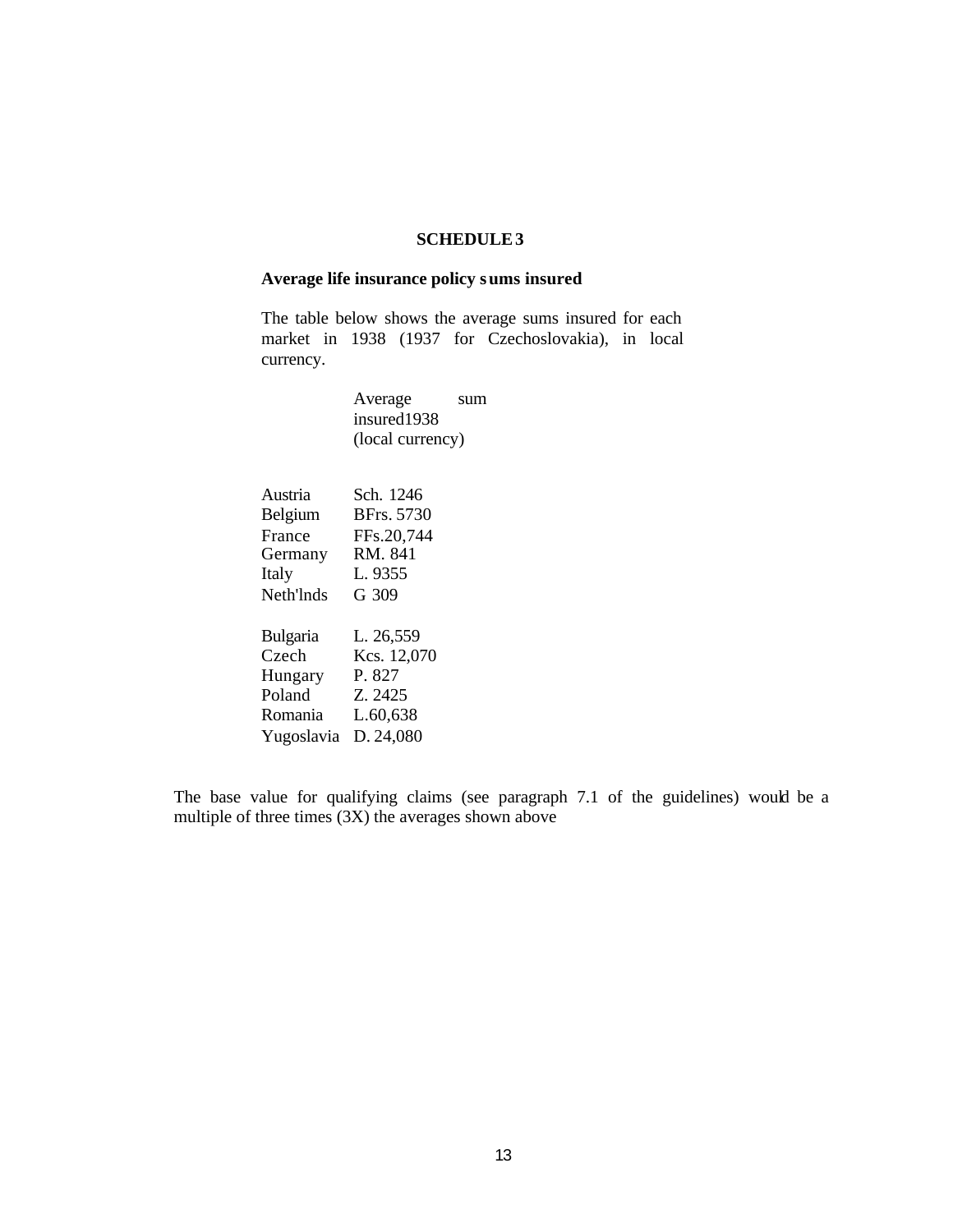# **Schedule 4**

| Indices of bond yields and multipliers for UK, Switzerland & USA |                |                  |                 |                                                         |                |             |                   |                              |             |
|------------------------------------------------------------------|----------------|------------------|-----------------|---------------------------------------------------------|----------------|-------------|-------------------|------------------------------|-------------|
|                                                                  |                |                  |                 | United Kingdom: Pound Sterling Switzerland Swiss Francs |                |             | <b>US</b> dollars |                              |             |
|                                                                  | bond<br>vields | index            | multi<br>pliers | bond<br>yields                                          | index          | multipliers | bond<br>vields    | index                        | multipliers |
|                                                                  |                |                  |                 |                                                         |                |             |                   |                              |             |
| 1937                                                             | 3.28           |                  |                 | 3.41                                                    |                |             | 2.41              |                              |             |
| 1938                                                             | 3.38           | 100.0            | 78.8            | 3.24                                                    | 100            |             | 11.22.26          | 100.00                       | 29.3        |
| 1939                                                             | 3.72           | 103.7            | 76.0            | 3.76                                                    | 103.8          |             | 10.82.05          | 102.05                       | 28.7        |
| 1940                                                             | 3.4            | 107.2            | 73.5            | 4.06                                                    | 108.0          | 10.3        | 2.26              | 104.36                       | 28.1        |
| 1941                                                             | 3.13           | 110.6            | 71.2            | 3.39                                                    | 111.6          | 10.0        | 2.05              | 106.50                       | 27.5        |
| 1942                                                             | 3.03           | 114.0            | 69.1            | 3.15                                                    | 115.1          | 9.7         | 2.46              | 109.12                       | 26.8        |
| 1943                                                             | 3.1            | 117.5            | 67.1            | 3.32                                                    | 119.0          | 9.4         | 2.47              | 111.81                       | 26.2        |
| 1944                                                             | 3.14           | 121.2            | 65.0            | 3.27                                                    | 122.9          | 9.1         | 2.48              | 114.58                       | 25.6        |
| 1945                                                             | 2.92           | 124.7            | 63.2            | 3.29                                                    | 126.9          | 8.8         | 2.37              | 117.30                       | 25.0        |
| 1946                                                             | 2.6            | 128.0            | 61.6            | 3.1                                                     | 130.8          | 8.5         | 2.19              | 119.87                       | 24.4        |
| 1947                                                             | 2.76           | 131.5            | 59.9            | 3.17                                                    | 135.0          | 8.3         | 2.25              | 122.56                       | 23.9        |
| 1948                                                             | 3.21           | 135.7            | 58.1            | 3.42                                                    | 139.6          | 8.0         | 2.44              | 125.56                       | 23.3        |
| 1949                                                             | 3.3            | 140.2            | 56.2            | 2.94                                                    | 143.7          | 7.8         | 2.31              | 128.46                       | 22.8        |
| 1950                                                             | 3.55           | 145.2            | 54.3            | 2.67                                                    | 147.5          | 7.6         | 2.32              | 131.44                       | 22.3        |
| 1951                                                             | 3.64           | 150.4            | 52.4            | 2.95                                                    | 151.9          | 7.4         | 2.57              | 134.81                       | 21.7        |
| 1952                                                             | 4.26           | 156.9            | 50.2            | 2.84                                                    | 156.2          | 7.2         | 2.68              | 138.43                       | 21.2        |
| 1953                                                             | 3.94           | 163.0            | 48.3            | 2.55                                                    | 160.2          | 7.0         | 2.92              | 142.47                       | 20.6        |
| 1954                                                             | 3.55           | 168.8            | 46.7            | 2.62                                                    | 164.4          | 6.8         | 2.52              | 146.06                       | 20.1        |
| 1955                                                             | 4.32           | 176.1            | 44.7            | 2.97                                                    | 169.3          | 6.6         | 2.8               | 150.15                       | 19.5        |
| 1956                                                             | 5.16           | 185.2            | 42.5            | 3.12                                                    | 174.6          | 6.4         | 3.06              | 154.74                       | 18.9        |
| 1957                                                             | 5.49           | 195.4            | 40.3            | 3.65                                                    | 180.9          | 6.2         | 3.54              | 160.22                       | 18.3        |
| 1958                                                             | 5.48           | 206.1            | 38.2            | 3.19                                                    | 186.7          | 6.0         | 3.48              | 165.80                       | 17.7        |
| 1959                                                             | 5.19           | 216.8            | 36.3            | 3.08                                                    | 192.4          | 5.8         | 4.13              | 172.64                       | 17.0        |
| 1960                                                             | 5.77           | 229.3            | 34.4            | 3.09                                                    | 198.4          | 5.6         | 4.06              | 179.65                       | 16.3        |
| 1989                                                             | 9.58           | 3656.5           | 2.2             | 5.2                                                     | 729.5          | 1.5         |                   | 8.5 1534.41                  | 1.9         |
| 1990                                                             | 11.08          | 4061.6           | 1.9             | 6.68                                                    | 778.2          | 1.4         |                   | 8.55 1665.60                 | 1.8         |
| 1991                                                             | 9.92<br>9.12   | 4464.5<br>4871.7 | 1.8<br>1.6      | 6.35<br>5.48                                            | 827.6<br>873.0 | 1.3<br>1.3  |                   | 7.86 1796.51<br>7.01 1922.45 | 1.6<br>1.5  |
| 1992<br>1993                                                     | 7.87           | 5255.1           | 1.5             | 4.05                                                    | 908.3          | 1.2         |                   | 5.82 2034.34                 | 1.4         |
| 1994                                                             | 8.05           | 5678.1           | 1.4             | 5.23                                                    | 955.8          | 1.2         |                   | 7.11 2178.98                 | 1.3         |
| 1995                                                             | 8.26           | 6147.1           | 1.3             | 3.73                                                    | 991.5          | 1.1         |                   | 6.58 2322.35                 | 1.3         |
| 1996                                                             | 8.1            | 6645.0           | 1.2             | 3.63                                                    | 1027.5         | 1.1         |                   | 6.44 2471.91                 | 1.2         |
| 1997                                                             | 7.09           | 7116.2           | 1.1             | 3.08                                                    | 1059.1         | 1.1         |                   | 6.35 2628.88                 | 1.1         |
| 1998                                                             | 5.45           | 7504.0           | 1.1             | 2.39                                                    | 1084.5         | 1.0         |                   | 5.26 2767.16                 | 1.1         |
| 1999                                                             | 5              | 7879.2           | 1.0             | 3.02                                                    | 1117.2         | 1.0         |                   | 5.87 2929.59                 | 1.0         |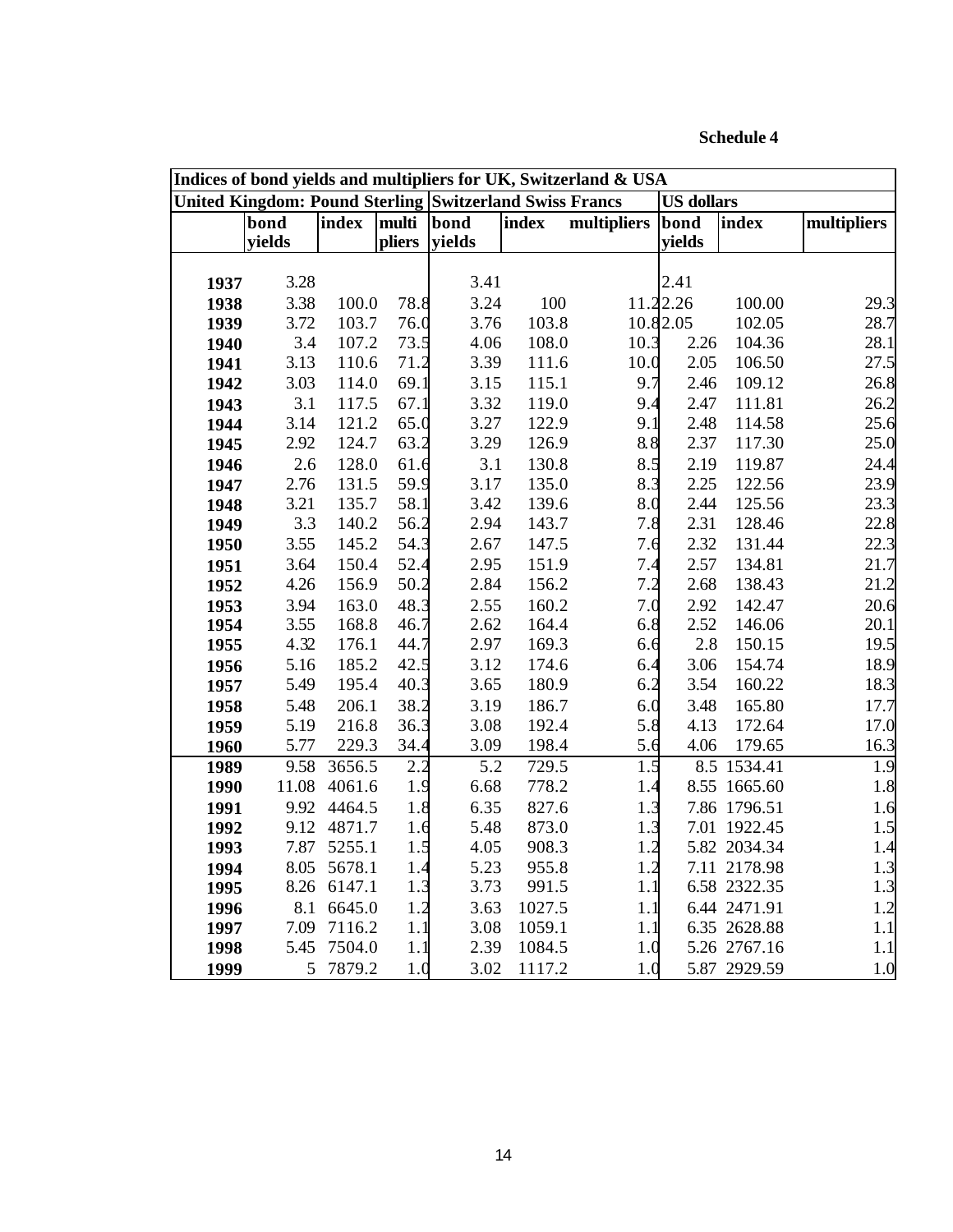## **Schedule 5**

# **Greece: Drachma to Lira rates**

|              | Following decision memo of 6 July 2000    |                           |                                                          |                                    |  |  |  |  |
|--------------|-------------------------------------------|---------------------------|----------------------------------------------------------|------------------------------------|--|--|--|--|
| $\mathbf{1}$ | $\overline{2}$<br>US cents per<br>drachma | 3<br>US cents<br>per lira | $\overline{\mathbf{4}}$<br>value of 1<br>drachma in lire | 5<br>value of 1 lira<br>in drachma |  |  |  |  |
|              |                                           |                           |                                                          |                                    |  |  |  |  |
| 1915         | 19.0862                                   | 15.5287                   | 1.229                                                    | 0.814                              |  |  |  |  |
| 1916         | 19.5296                                   | 15.2674                   | 1.279                                                    | 0.782                              |  |  |  |  |
| 1917         | 19.7837                                   | 13.3181                   | 1.485                                                    | 0.673                              |  |  |  |  |
| 1918         | 19.4195                                   | 12.7195                   | 1.527                                                    | 0.655                              |  |  |  |  |
| 1919         | 12.223                                    | 11.26                     | 1.086                                                    | 0.921                              |  |  |  |  |
| 1920         | 12.223                                    | 4.97                      | 2.459                                                    | 0.407                              |  |  |  |  |
| 1921         | 5.0261                                    | 4.2936                    | 1.171                                                    | 0.854                              |  |  |  |  |
| 1922         | 3.3059                                    | 4.7559                    | 0.695                                                    | 1.439                              |  |  |  |  |
| 1923         | 1.7141                                    | 4.6016                    | 0.373                                                    | 2.685                              |  |  |  |  |
| 1924         | 1.79                                      | 4.358                     | 0.411                                                    | 2.435                              |  |  |  |  |
| 1925         | 1.5614                                    | 3.9776                    | 0.393                                                    | 2.547                              |  |  |  |  |
| 1926         | 1.2579                                    | 3.8894                    | 0.323                                                    | 3.092                              |  |  |  |  |
| 1927         | 1.3173                                    | 5.156                     | 0.255                                                    | 3.914                              |  |  |  |  |
| 1928         | 1.3044                                    | 5.2571                    | 0.248                                                    | 4.030                              |  |  |  |  |
| 1929         | 1.2934                                    | 5.2334                    | 0.247                                                    | 4.046                              |  |  |  |  |
| 1930         | 1.2959                                    | 5.2374                    | 0.247                                                    | 4.042                              |  |  |  |  |
| 1931         | 1.2926                                    | 5.2063                    | 0.248                                                    | 4.028                              |  |  |  |  |
| 1932         | 0.832                                     | 5.1253                    | 0.162                                                    | 6.160                              |  |  |  |  |
| 1933         | 0.7233                                    | 6.7094                    | 0.108                                                    | 9.276                              |  |  |  |  |
| 1934         | 0.9402                                    | 8.5617                    | 0.110                                                    | 9.106                              |  |  |  |  |
| 1935         | 0.9385                                    | 8.2471                    | 0.114                                                    | 8.788                              |  |  |  |  |
| 1936         | 0.9289                                    | 7.2916                    | 0.127                                                    | 7.850                              |  |  |  |  |
| 1937         | 0.9055                                    | 5.2607                    | 0.172                                                    | 5.810                              |  |  |  |  |
| 1938         | 0.8958                                    | 5.2605                    | 0.170                                                    | 5.872                              |  |  |  |  |
| 1939         | 0.8153                                    | 5.1959                    | 0.157                                                    | 6.373                              |  |  |  |  |

Source: "Banking and Monetary Statistics" Board of Governors of the Federal Reserve System November 1943

> The valuation of drachma policies would convert the policy value to lire, using the above exchange rates, for the year in which the policy was taken out. (multiply drachma value by figure from col.4) No rates exist for Drachma - \$ for the years 1919 and 1920. The rates shown are the average of 1918 and 1921.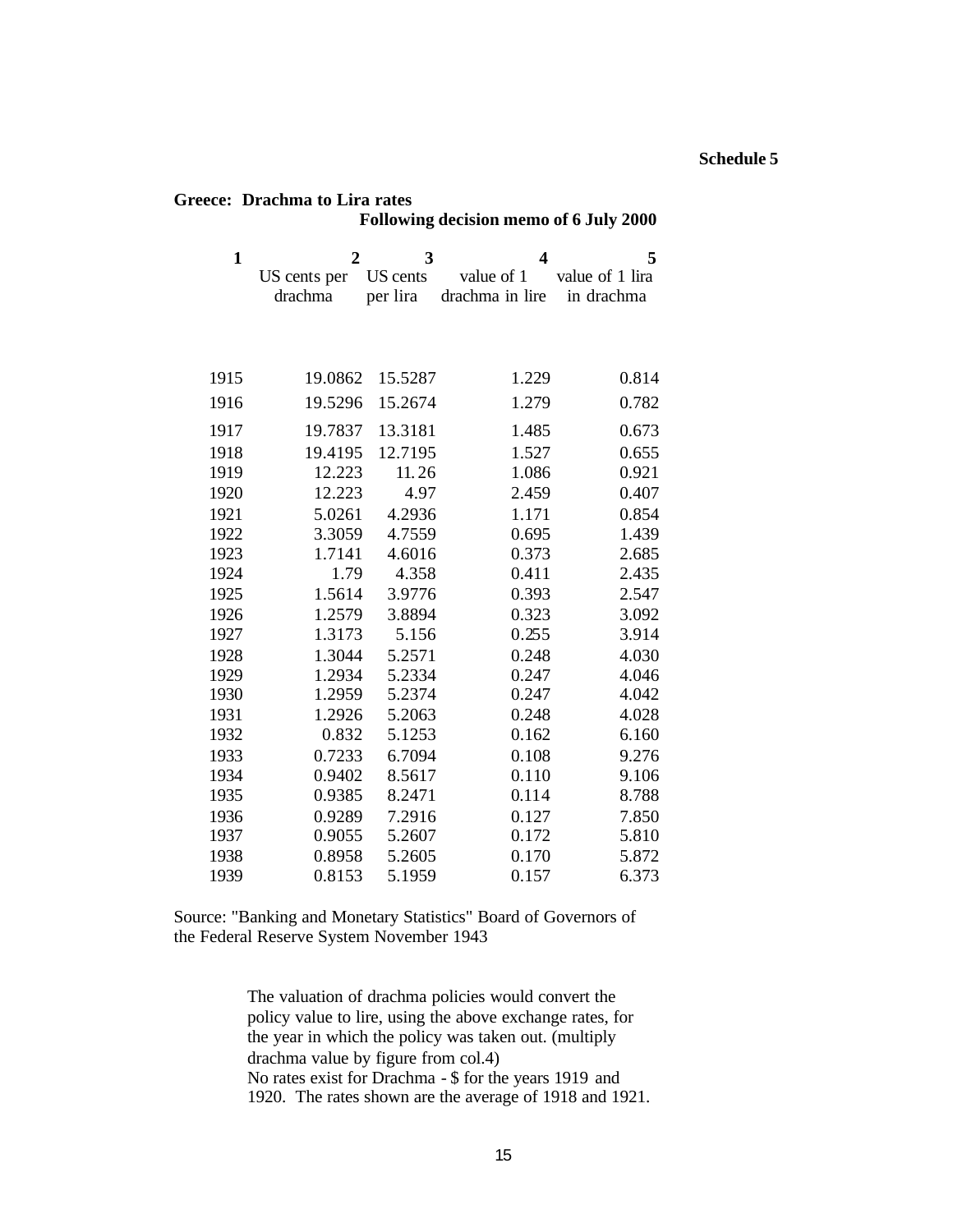# **ANNEX E**

# **APPEAL GUIDELINES**

# **1 Scope of These Guidelines**

- 1.1 The Agreement and its Annexes, including these Appeal Guidelines ("Guidelines") shall govern the resolution of all appeals submitted to the Panel, Panel Member and Arbiters.
- 1.2 These Guidelines, in their entirety, apply only to appeals of decisions on life insurance policies.
- 1.3 In reaching decisions on appeals of decisions on non-life insurance policies, the Panel, Panel Member and Arbiter shall apply the rules set out in Section 2 (2) of the Agreement and in other respects shall follow these Guidelines to the extent possible, making adjustments as required (mutatis mutandis).

# **2 Jurisdiction**

- 2.1 The Panel, Panel Member and Arbiters appointed pursuant to these Guidelines shall have jurisdiction over all issues raised in or by an appeal and shall make a fresh review of all information and evidence available to them and may uphold, amend or reverse the decision of the German company subject of the appeal.
- 2.2 The Panel, Panel Member and Arbiters shall have no jurisdiction over any of the following:
	- 2.2.1 the validity of these Guidelines save that the Panel shall have jurisdiction to determine whether the Guidelines were applied correctly in any particular case;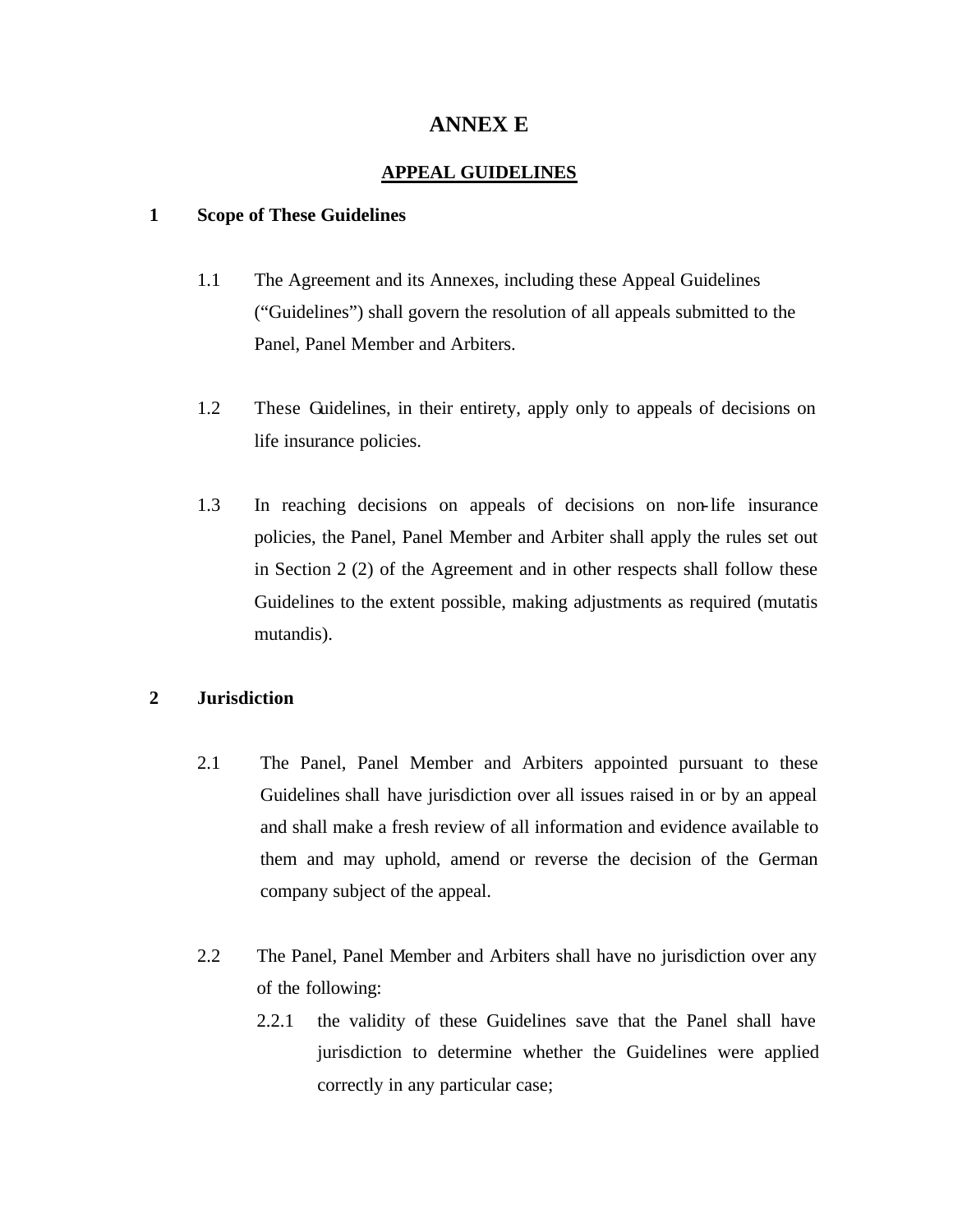- 2.2.2 claims concerning policies which are considered to have been covered by a decision rendered by a German restitution or compensation authority in accordance with Section 2 (1) (c) of the Agreement;
- 2.2.3 claims in which the claimant does not name a specific German company and where, upon subsequent investigation and research within the agreed claims handling procedures including Annex H, Exhibit 3, no policy was identified as being issued by or belonging to a specific German company;
- 2.2.4 claims concerning general humanitarian payments, as foreseen in Section 9 (4) No. 5 of the Foundation law (the Humanitarian Fund) except where, pursuant to Section 2 (4) of the Agreement, the appeal relates to, or appears to relate to, the issue as to whether the proceeds of an insurance policy were paid into a blocked account and in that case an appeal to the Panel or Panel Member or Arbiter will proceed. Where the appeal relates to, or appears to relate to, any other issue relating to a blocked account, the appeal will also proceed to the Panel, Panel Member and Arbiters.In any event, the Panel, Panel Member and Arbiter will direct, or order, that any sums to be paid to the claimant shall be paid, not by the German company, but instead according to Section 2 (4) of the Agreement.

## **3 Appointment and Organization of the Panel**

- 3.1 Appeals are decided by a Panel.
- 3.2 The Panel shall consist of the following three members: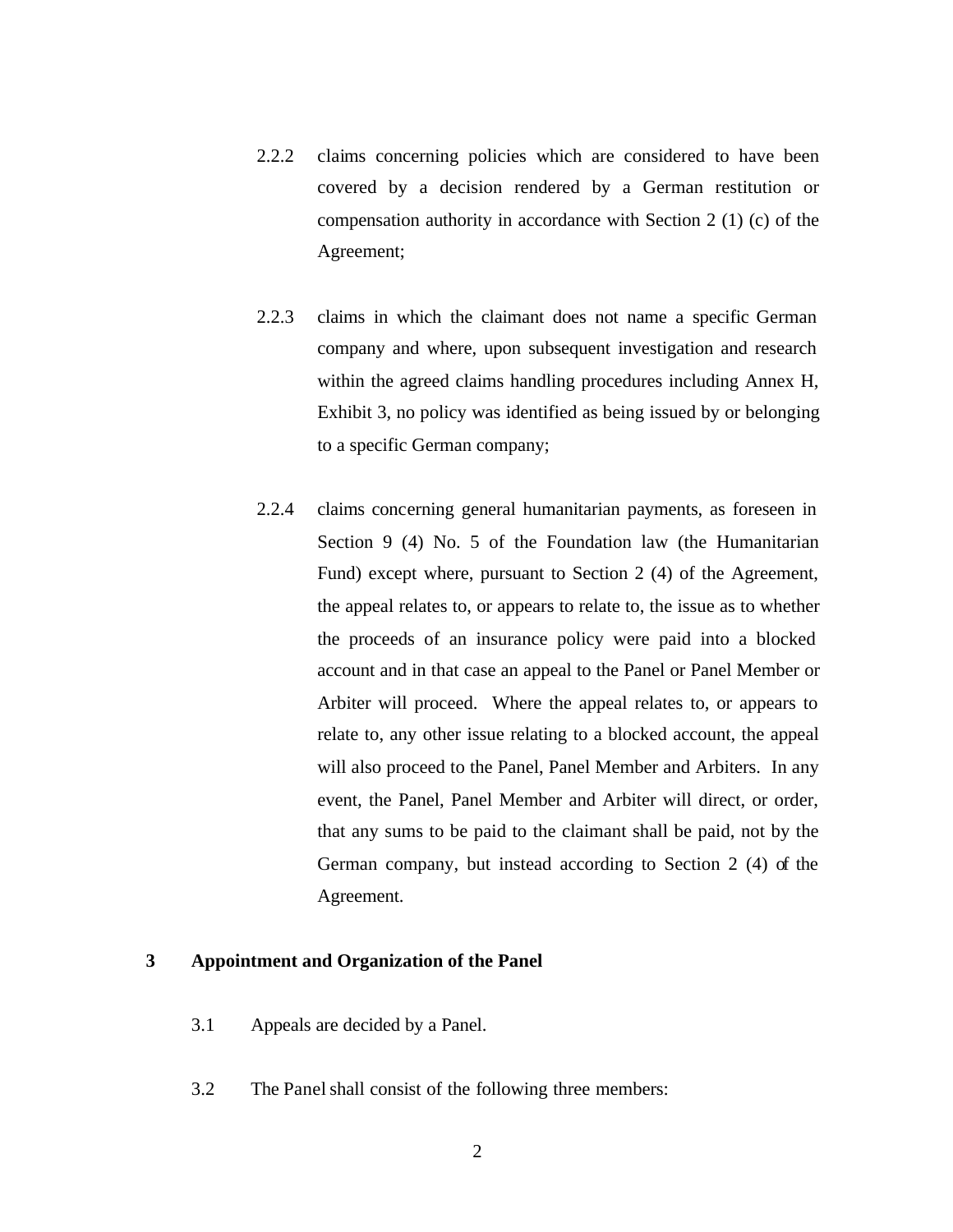Judge William Webster Judge Abraham Gafni Dr. Rainer Faupel

In the event of a vacancy occurring, the Chairman of ICHEIC and a Member of the Board of Directors of the Foundation shall consult.

- 3.3 The three members shall select a Chairman from among themselves.
- 3.4 The Panel shall not determine any appeal and is not properly constituted until all the members to be appointed as aforesaid are appointed.
- 3.5 Every Panel Member shall be and remain impartial and independent of the parties to each appeal to which he or she is appointed. No Panel Member shall accept an appointment to serve as a member of the Panel in an appeal involving a German company or claimant, with which Panel Member has any connection or relationship or where there are other facts or circumstances that are of such a nature as to call into question his or her independence or impartiality.
- 3.6 When nominating a Panel Member the nominating parties shall take into account the Panel Member's impartiality, availability, language skills, expertise, experience and the attendant costs associated with the nomination.
- 3.7 The Panel shall organize itself and may promulgate any rule of practice and/or internal guidelines necessary to the efficient and consistent processing of appeals, provided such rules or guidelines are consistent with these Guidelines and are approved by the Foundation and ICHEIC.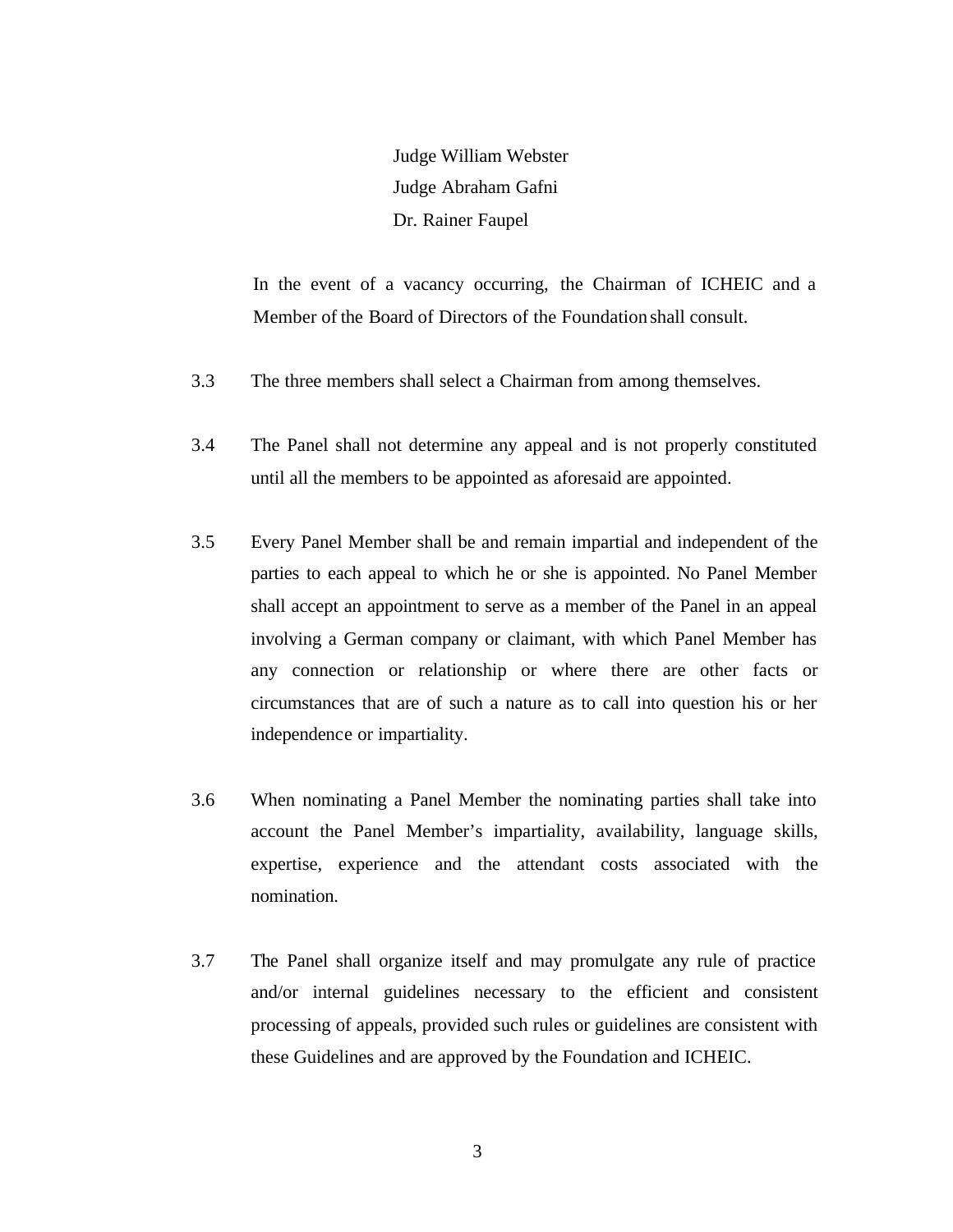- 3.8 To assist the Panel in deciding appeals, a pool of Arbiters shall be established. The selection of the potential Arbiters shall be as follows:
	- 3.8.1 Names of potential Arbiters may be supplied by ICHEIC (and its constituent members), the Foundation, the GDV (and its constituent members) and members of the Panel. There shall be a period of thirty (30) days from written notice by the Panel for these names to be submitted to it.
	- 3.8.2 Thereafter the Panel shall circulate the list of names to ICHEIC and the GDV to be forwarded to their respective members and to the Foundation, each of whom shall have the right, for a period of fortyfive (45) days, reasonably to reject any name from the list.
	- 3.8.3 The Panel shall then review each name on the revised list and all eligible Arbiters shall be unanimously approved by the Panel.
- 3.9 When the Panel has determined by majority decision that its initial tranche of decisions have created a range of reliable precedents, it may decide to authorize the Chairman to transfer the decision on any appeal case to a single member of the Panel or an appointed Arbiter. The Chairman will appoint an Arbiter from the approved list of Arbiters.
- 3.10 In determining the allocation of appeals between the Panel itself and individual Panel members and Arbiters, the Chairman will seek to balance the objectives of speed and cost effectiveness with the need to ensure consistency of decision making. The Panel will reserve to itself appeals which it determines are complex or novel.
- 3.11 Where the decision is rendered by a Panel Member or Arbiter it shall be regarded as a decision of the whole Panel.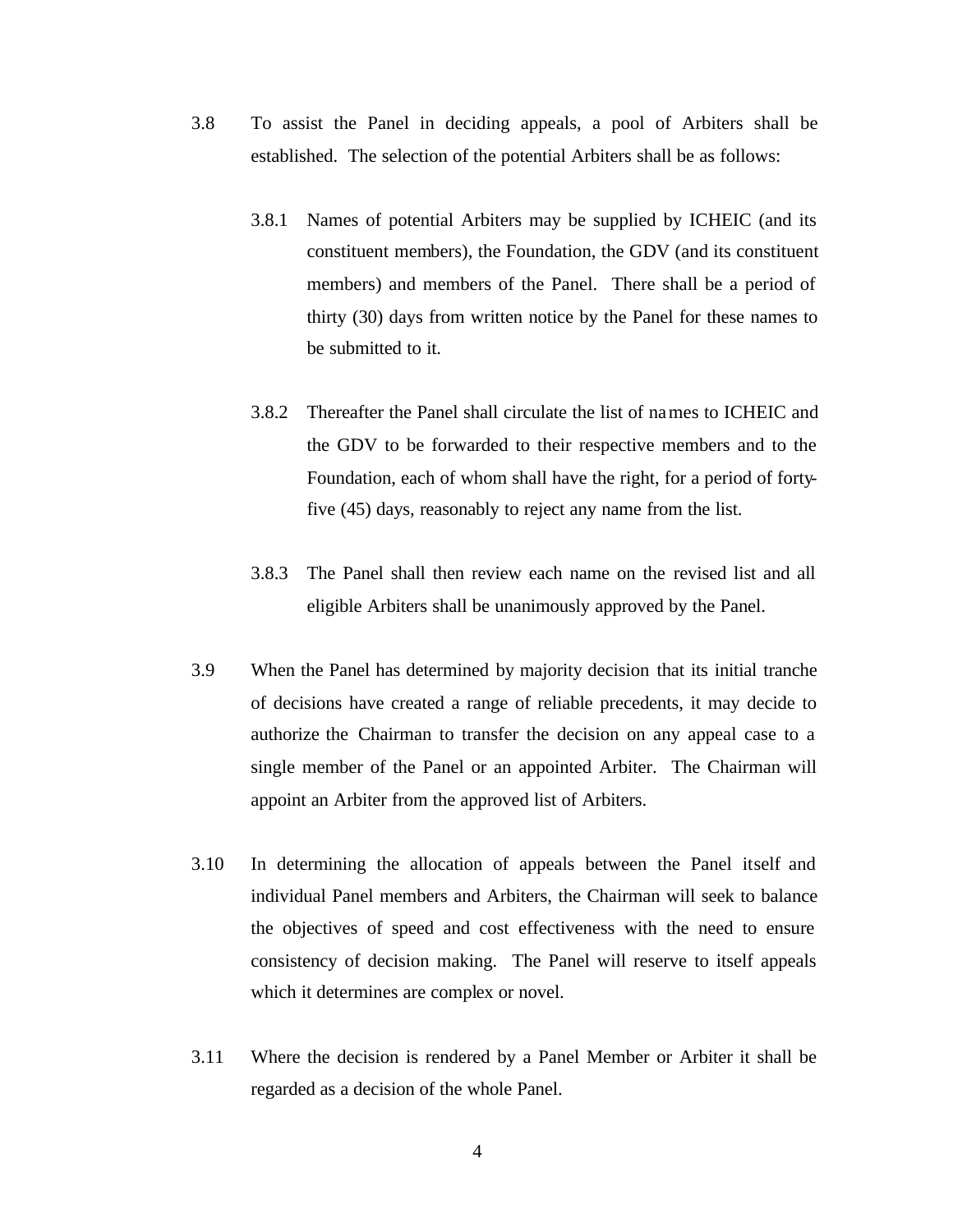3.12 The Panel shall simultaneously submit to the Foundation, the GDV and ICHEIC quarterly written reports on its appeals processing. These reports shall include the activities and the conduct in general and the expenses, costs and fees that it has incurred.

## **4 Administration of the Panel**

4.1 The Panel shall determine its internal administrative procedures, which include the establishment of an appeals office, and accordingly enact its internal rules and administrative procedures after approval of the Foundation and ICHEIC. The Panel shall appoint an appeals office in an appropriate venue, having regard for cost, convenience and efficiency.

# **5 Challenge and Replacement of Panel Members and Arbiters**

- 5.1 Any Panel Member may be challenged by any party to an appeal on grounds that there are circumstances which give rise to justifiable doubts as to the independence and impartiality of the Panel Member challenged. Any challenge shall be submitted to the Chairman of ICHEIC and the Board of Directors of the Foundation specifying the facts and circumstances upon which the challenge is based as soon as possible after the challenging party becomes aware of such circumstances.
- 5.2 If the Panel Member contests the challenge, the Chairman of ICHEIC and a Member of the Board of Directors of the Foundation shall decide if there are justifiable doubts as to the independence and impartiality of the Panel Member.
- 5.3 Where the Chairman of ICHEIC and a Member of the Board of Directors of the Foundation, decide, in any case, that there are justifiable doubts as to the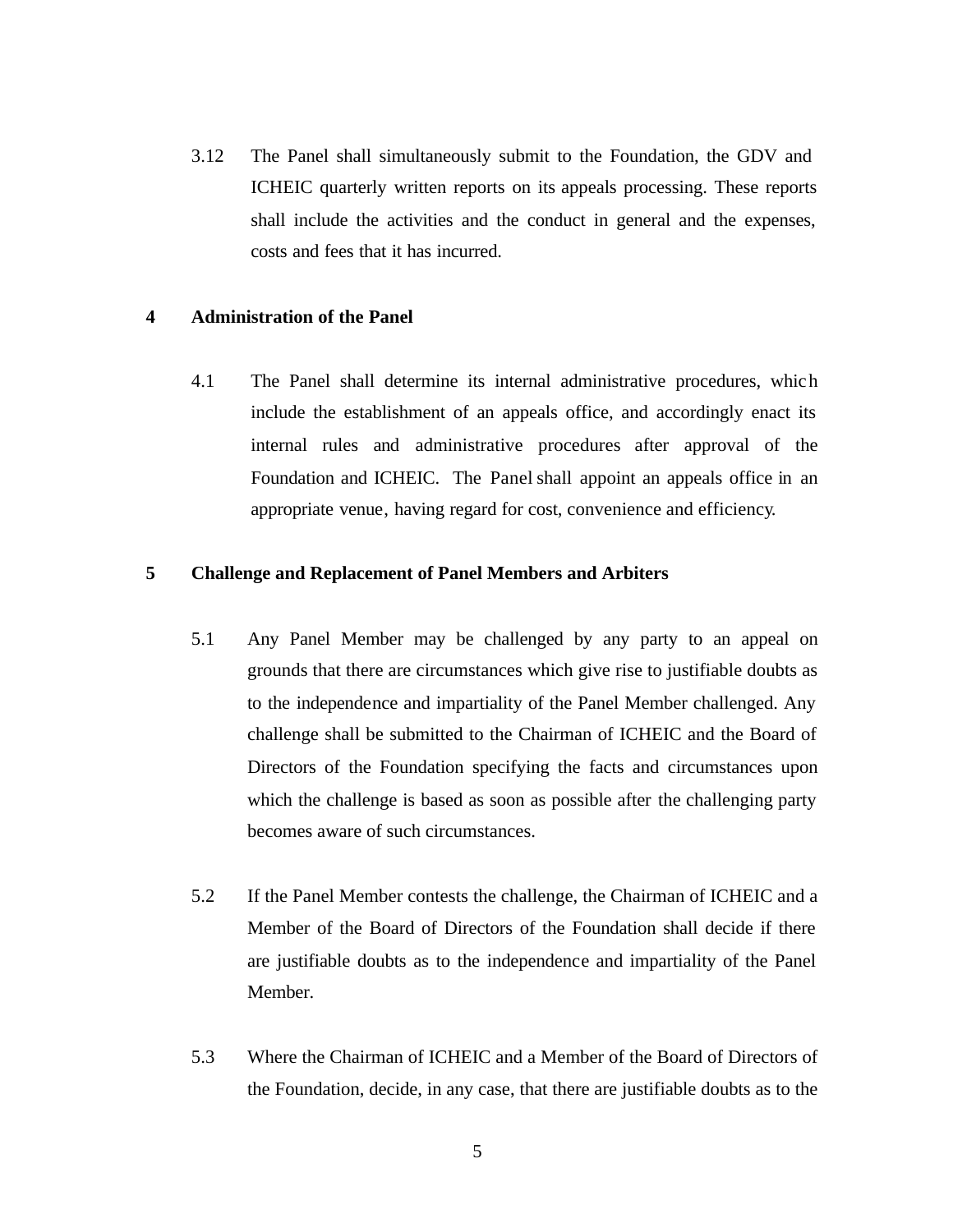independence and impartiality of the Panel Member, the Panel Member shall be disqualified from determining that appeal.

- 5.4 Any Arbiter may be challenged by any party to an appeal on grounds that there are circumstances which give rise to justifiable doubts as to the Arbiter's independence and impartiality. Any challenge shall be submitted to the Panel specifying the facts and circumstances upon which the challenge is based as soon as possible after the challenging party becomes aware of such circumstances.
- 5.5 If the Arbiter contests the challenge, the Panel shall decide if there are justifiable doubts as to the independence and impartiality of the Arbiter.
- 5.6 Where the Panel decides, in any case, that there are justifiable doubts as to the independence and impartiality of the Arbiter, the Arbiter shall be disqualified from determining that appeal.
- 5.7 Any Panel Member or Arbiter shall immediately resign from the appeal if any facts or circumstances arise during the course of the appeal which are of such a nature as to call into question his or her independence and impartiality.
- 5.8 A Panel Member may only be replaced by agreement between the Chairman of ICHEIC and a Member of the Board of Directors of the Foundation due to a grave and weighty reason or in case of a gross neglect of duty.
- 5.9 An Arbiter shall be replaced with another Arbiter by the Panel, if the Panel decides that the Arbiter is prevented by law or other circumstances from fulfilling his functions as an Arbiter.
- 5.10 In case of dismissal or voluntary resignation of an Arbiter, a new Arbiter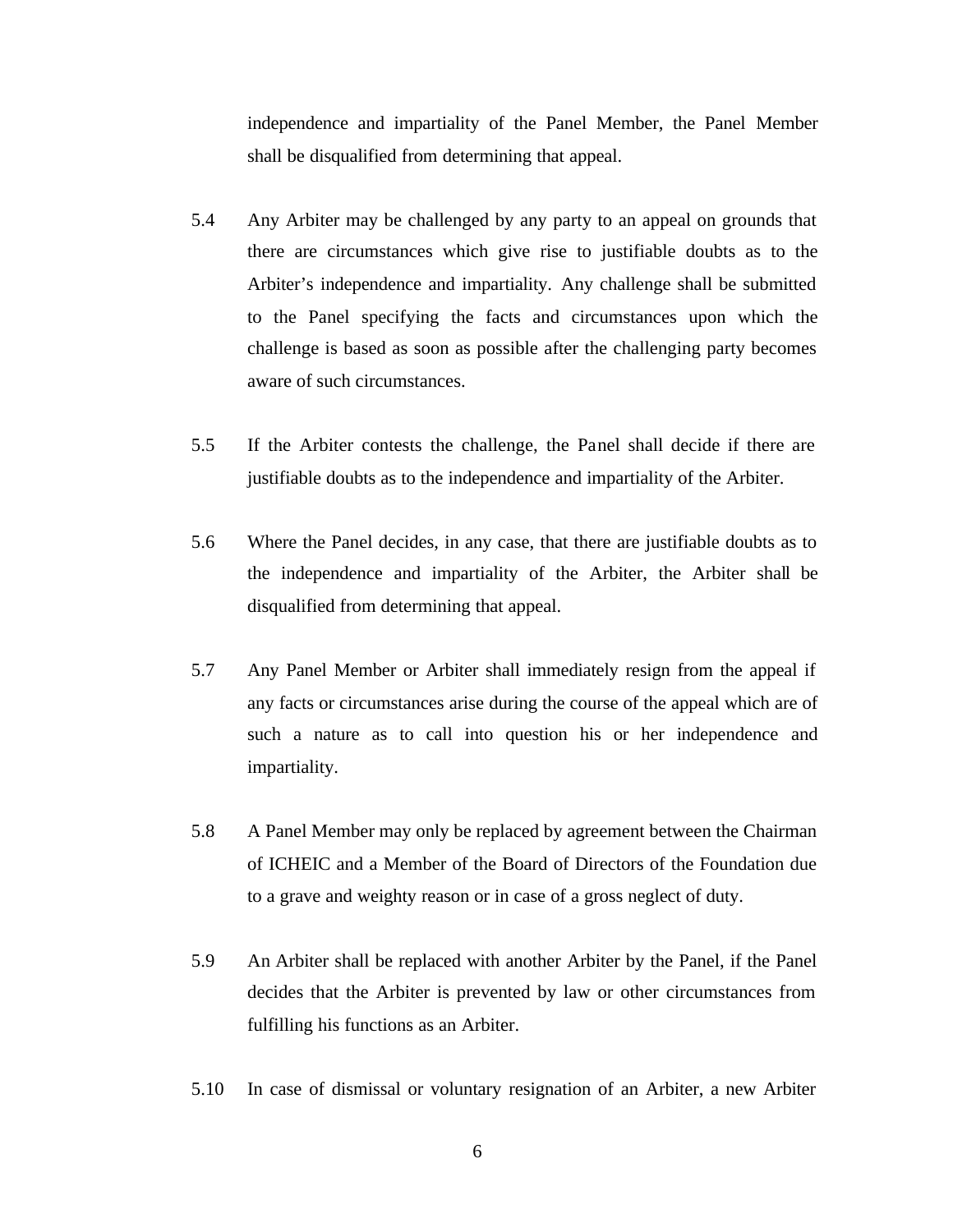shall be appointed by the Panel, if necessary.

5.11 Following the dismissal or voluntary resignation of a Panel Member or an Arbiter, the newly appointed Panel Member or Arbiter shall determine if and to what extent any prior steps in any unresolved proceedings shall be repeated before the new Panel Member or Arbiter.

## **6 Venue of the Appeals Hearings**

- 6.1 The official seat of the Appeals Panel shall be in Geneva, Switzerland.
- 6.2 The Panel or Panel Member may deliberate and hold hearings in any location that is appropriate for practical reasons, utilizing such modes of communication as is deemed necessary.

# **7 Filing Appeals**

- 7.1 Each German company shall, upon the completion of its processing of the claimant's claim send to the claimant;
	- 7.1.1 the determination regarding the claimant's entitlement to the claimed insurance policy;
	- 7.1.2 all documents relevant to the claim and to the company's decision;
	- 7.1.3 notice that an appeal against the determination is possible and on the time within which an appeal shall be filed;
	- 7.1.4 an Appeal Form (Annex G) should the claimant want to appeal against the German company determination; and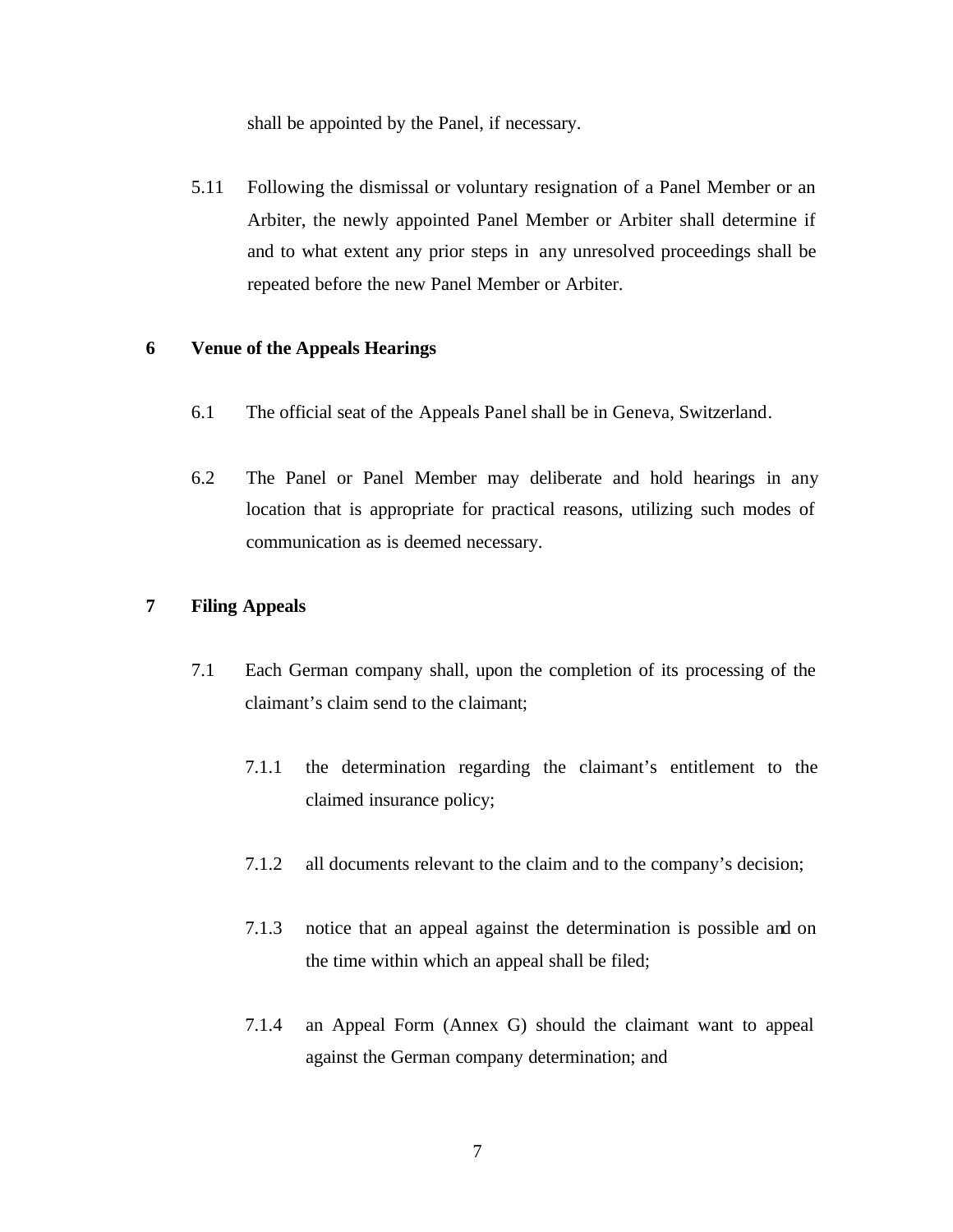- 7.1.5 a copy of these Guidelines.
- 7.2 A claimant wishing to file an appeal shall sign the Appeals Form and submit it by post to the Panel. Together with the form the claimant shall file the following:
	- 7.2.1 a written statement of the grounds and reasons for making the appeal; and
	- 7.2.2 any information or evidence supporting the appeal not already submitted to the claims process.
- 7.3 Any new information or evidence shall be forwarded to the German company and the GDV. In light of the new information or evidence the German company has the opportunity to make an offer to the claimant.
- 7.4 The appeal shall not be processed by the Panel, Panel Member or Arbiter before 30 working days have expired from the date the German company received the new evidence or information.

# **8 Powers of the Panel**

- 8.1 Upon receipt of the Appeal Form, as specified in Section 7.2 of these Guidelines the Panel shall request the relevant German company to produce to the Panel all documents relating to the claim.
- 8.2 If the Panel or Panel Member or Arbiter determines that additional documents or evidence or information is needed from a German company or a claimant in order to properly evaluate the appeal, it shall request such documents, evidence or information from that party.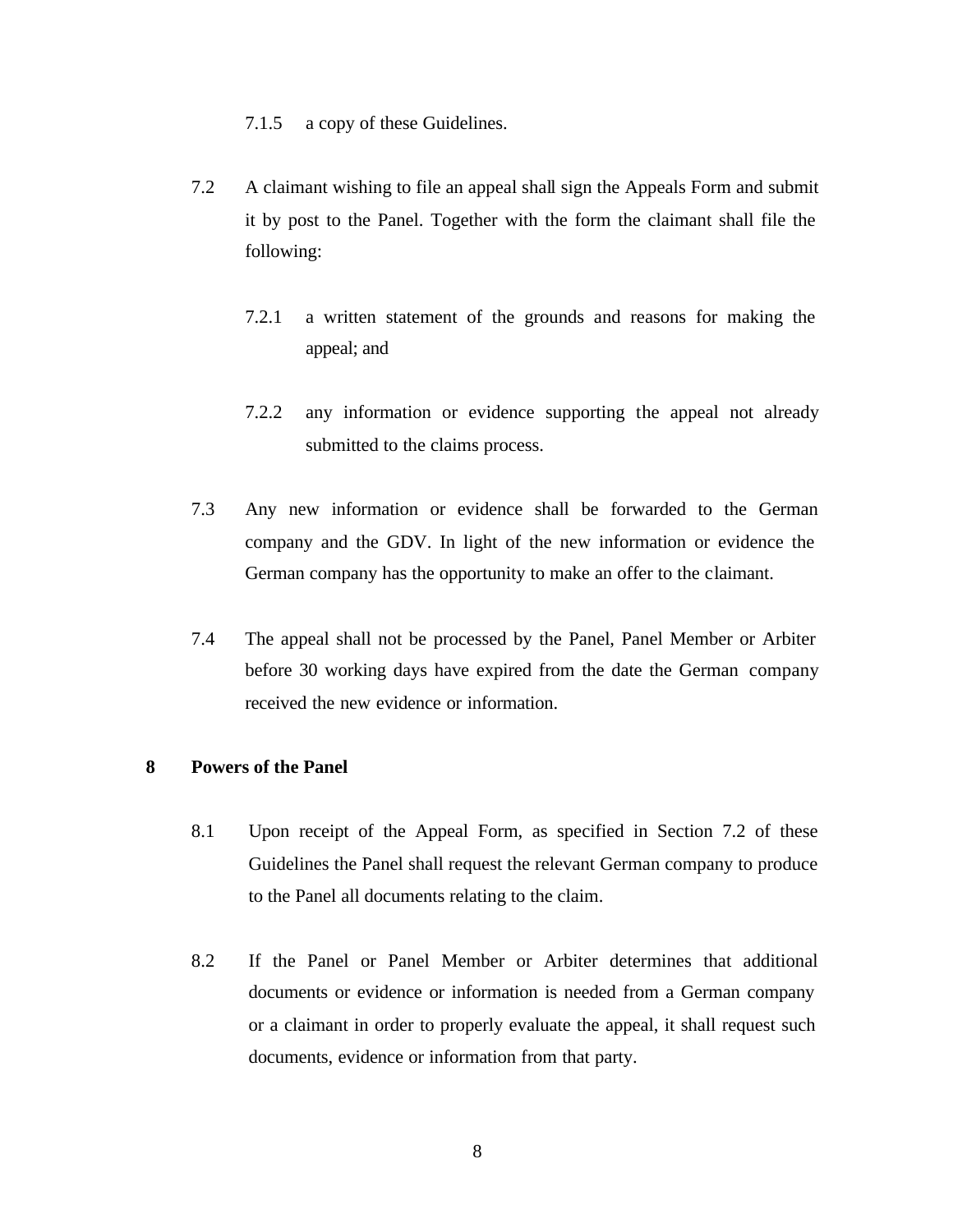- 8.3 If any party to the proceedings fails to provide any requested existing documents, evidence or information the Panel, Panel Member or Arbiter may, after taking all relevant facts into account, including the failure to provide such requested documents, continue the proceedings and render such decision as it deems just and fair in the circumstances.
- 8.4 Where the Panel, when determining an appeal, in an exceptional circumstance, has a substantial basis for believing that the German company has not complied with its claims handling obligations under this Agreement in its investigation of the claimant's claim, the Panel may request that the BAFin investigate the German company's handling of the claim.
- 8.5 Where a Panel Member or Arbiter, when determining an Appeal, in an exceptional circumstance, has a substantial basis for believing that the German company has not complied with its claims handling obligations under this Agreement in its investigation of the claimant's claim, the Panel Member or Arbiter may certify to the Panel, and the Panel may request, that the BAFin investigate the German company's handling of the claim.
- 8.6 If the BAFin upon completion of its investigation of the German company's handling of the claim is of the opinion, and so certifies in writing to the Panel that the German company is not in compliance with its claims handling obligations under this Agreement, the Panel may find for the claimant or may direct the Panel Member or Arbiter to find for the claimant and in all cases may fix compensation to be paid to the claimant in accordance with the Valuation Guidelines.
- 8.7 The Panel, Panel Member or Arbiter shall, wherever possible, determine the substance of any dispute, matter or issue raised in an appeal on the basis of this Agreement. If a matter or an issue is not covered by this Agreement,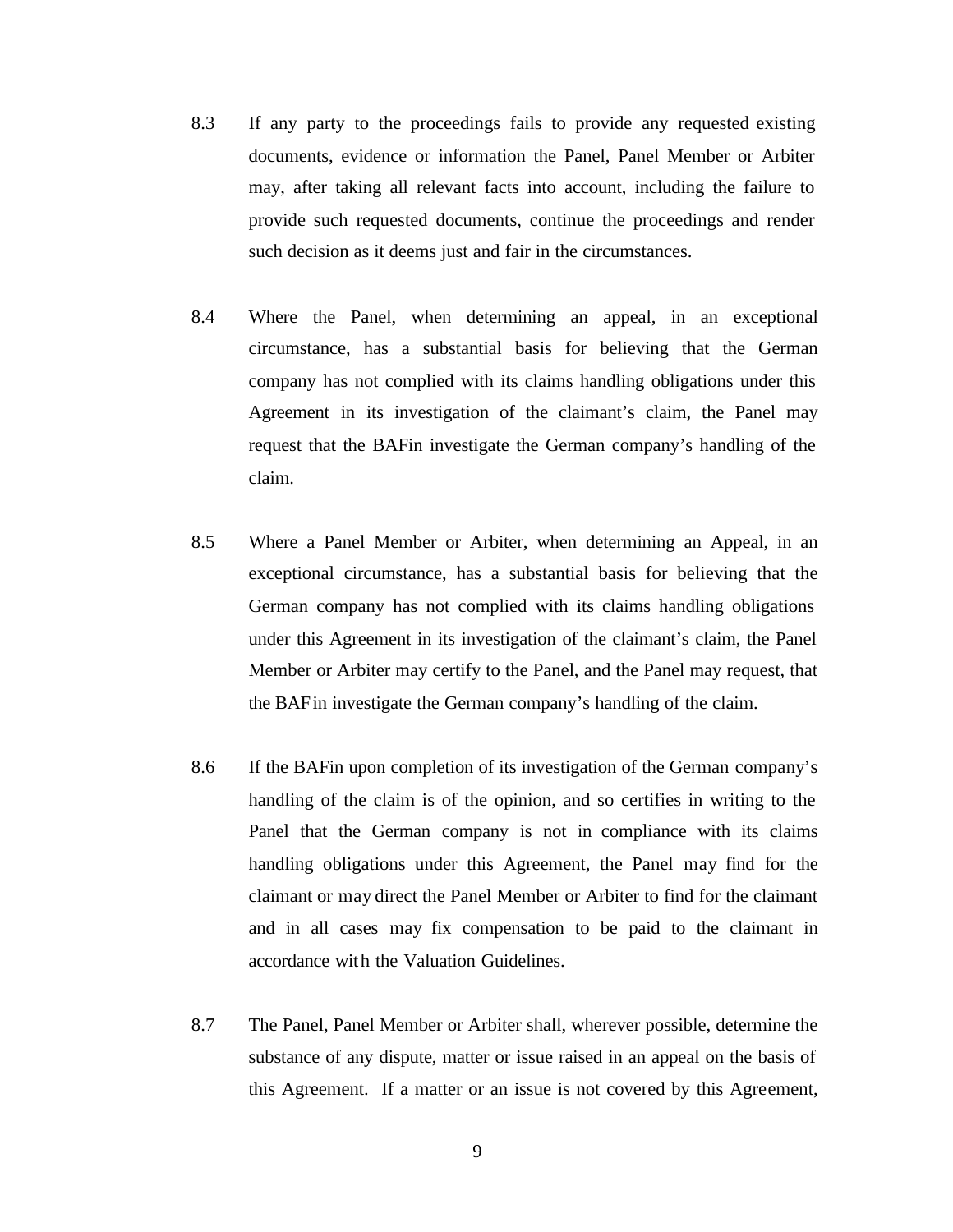they shall determine the substance of any dispute in a fair and just way, after reviewing the relevant documents and evidence including the insurance contract.

8.8 The Panel, Panel Member or Arbiter shall make every effort to resolve each appeal within six months from the date it is filed. In extraordinary situations the resolution of an Appeal may extend beyond the six-month period, provided that the claimant is given timely notice that the decision will not be rendered within the agreed period.

## **9 Confidentiality**

9.1 All documents, evidence or information and materials produced by or provided to any party for the purposes of an appeal by any party shall be kept confidential by all parties and persons involved in the appeal.

## **10 Conduct of Proceedings**

- 10.1 The Panel, Panel Member or Arbiter shall conduct the proceedings in a fair, impartial and claimant friendly manner so as to facilitate the fully informed participation of all parties taking into account their age, language, residence, resources and whether or not they are represented in the proceedings by lawyers or other professionals.
- 10.2 The proceedings shall be conducted on a documents only basis, unless an oral hearing is requested by the claimant or the German company. The Panel may order that such a hearing be conducted by recorded telephone or videoconference. The Panel, Panel Member or Arbiter shall give the parties reasonable notice of all hearings. The parties may attend any oral hearing at their own expense.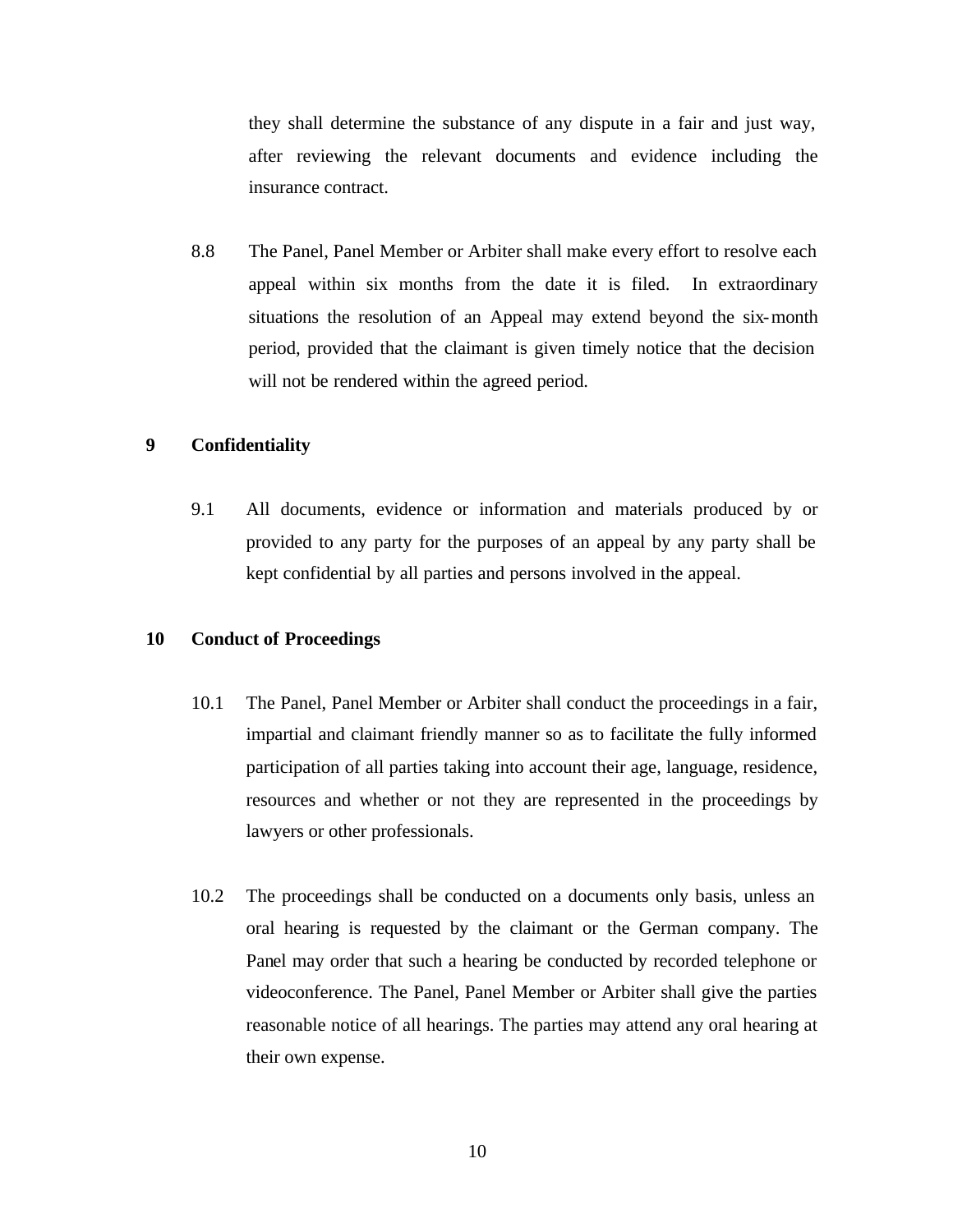- 10.3 All decisions and orders shall be in writing.
- 10.4 The Panel shall decide by majority. Members of the Panel may not abstain from voting. Decisions shall record the majority opinion only.
- 10.5 A decision shall be made in writing and signed by all Panel Members, in the case of a decision by the Panel; or by the Panel Member or Arbiter in the case of a decision by the Panel Member or Arbiter who has issued the decision.
- 10.6 Each decision shall contain:
	- 10.6.1 the designation of the parties; and
	- 10.6.2 a description of the parties' submissions, the factual findings and any applicable law in the dispute; and
	- 10.6.3 the decisions on the merits and the reasons why the decisions were reached; and
	- 10.6.4 the date of the decision.

## **11 Language and Translation**

- 11.1 The appeal procedures shall be conducted in English or German unless the parties and the Panel, Panel Member or Arbiter agree on another language. The original version and language of any documents shall prevail in matters of construction and interpretation.
- 11.2 Where the Panel, Panel Member or Arbiter deems it appropriate, he shall arrange for the translation of any documents and the oral translation of any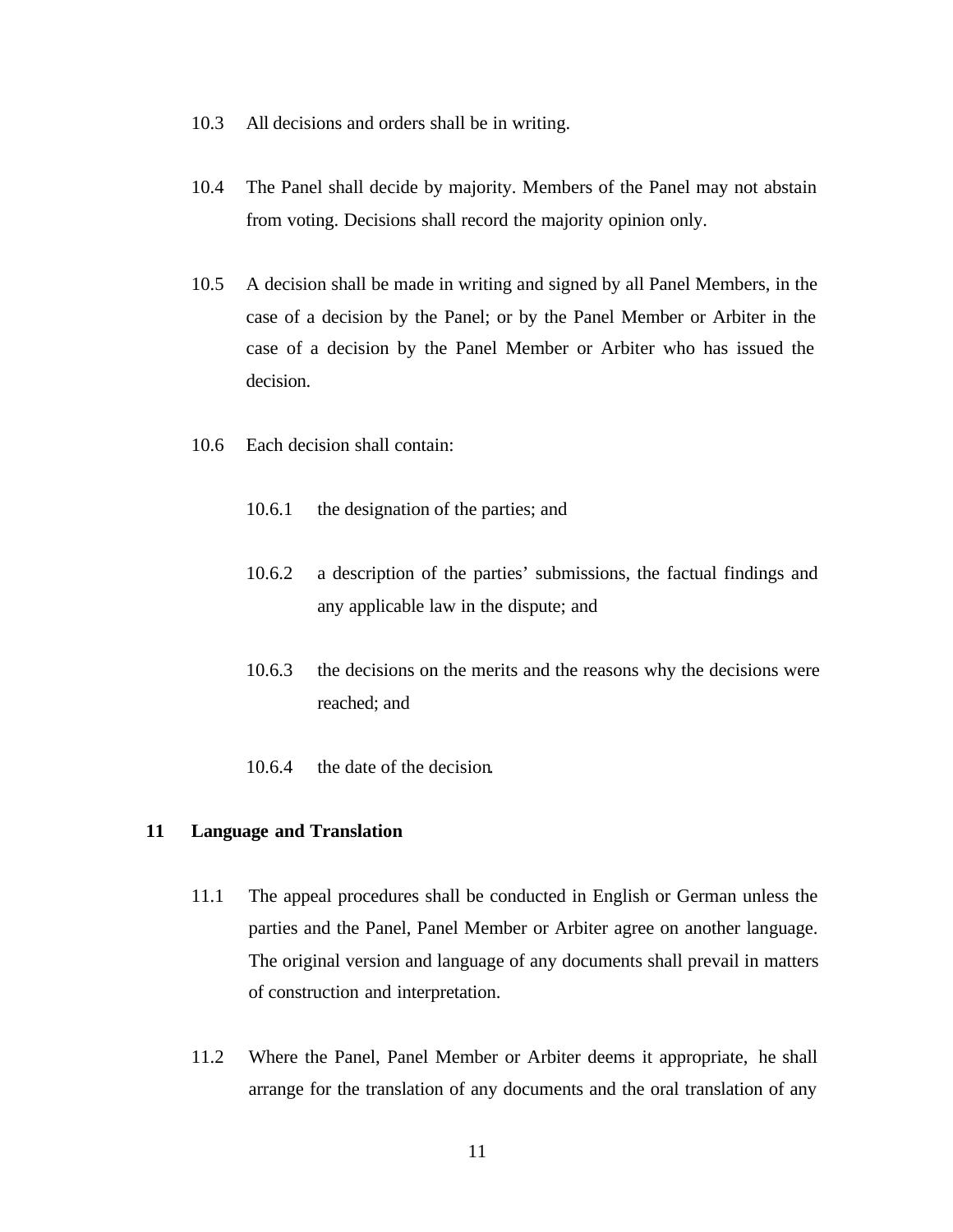oral hearing, procedure or other oral communication.

## **12 Communications**

- 12.1 The parties to an appeal and the Panel, Panel Member or Arbiter shall direct any correspondence or communication to be in writing or other means of telecommunication.
- 12.2 The last address or fax number notified to the Panel, Panel Member or Arbiter shall be deemed to be a valid address for delivery of any notice or communication.

# **13 Time Limits**

- 13.1 Unless inappropriate to do so, any time limit or deadline shall be expressed by reference to a specific date.
- 13.2 Where a time limit or deadline is not expressed by reference to a specific date, counting of days shall commence on the day following the day upon which any notice of the deadline is received.
- 13.3 Unless special circumstances are shown, requests for extensions of time shall be made to the Panel before the expiry of the deadline. Requests for extensions of time shall be determined by the Panel, Panel Member or Arbiter having regard to the rights of other parties and to the need of expedient settlement of appeals. The Panel, Panel Member or Arbiter is entitled to extend any deadline as they see fit.

## **14 Multi-Party Proceedings**

14.1 The Panel, Panel Member or Arbiter may, if he considers it appropriate,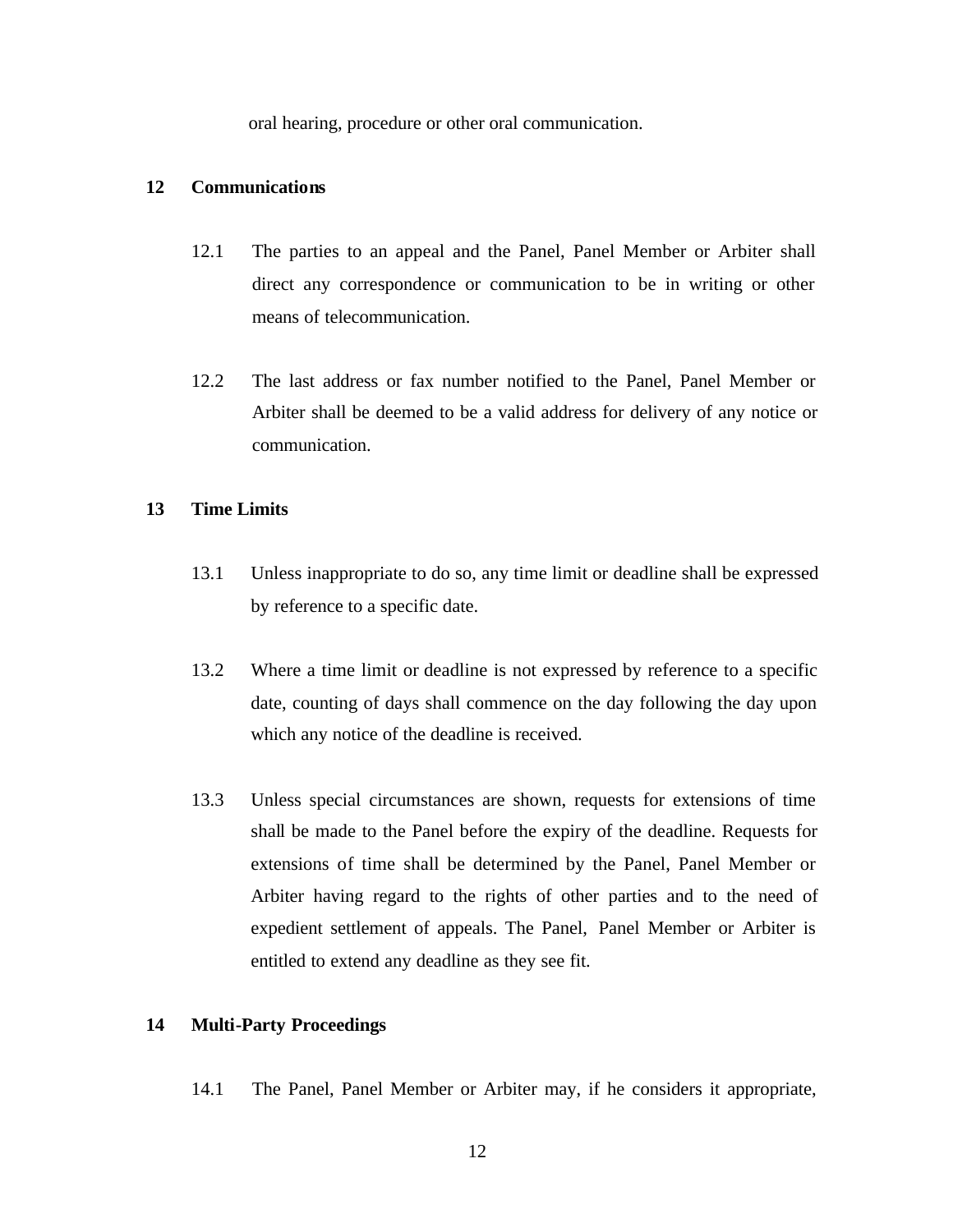join, consolidate, order concurrent hearings or order a multi-party proceeding of all related appeals. For the purpose of these Guidelines "related appeals" are claims submitted by persons who appear to be related to each other or share the same family background or appeals submitted by the same claimant but relating to different policies.

- 14.2 Any claimant reviewing information relating to another appeal obtained by him as a result of an exchange of documents or information in a multi-party proceeding shall keep such information confidential and shall only use such information for purposes directly connected with the appeal.
- 14.3 Where, from information available to the Panel, Panel Member or Arbiter, it appears that the just and fair resolution of an appeal requires the participation in the appeal of a claimant or German company not already a party, they shall invite such claimant or German company to follow such other directions and orders as the Panel, Panel Member or Arbiter considers appropriate.

## **15 Representation**

15.1 Although not required, any party may be represented by an attorney, counsel, lawyer, advocate or any other person of their choice at the party's own expense.

### **16 Costs**

16.1 The appeals process is free of cost to the parties. However, each party shall bear, at its own expense, all costs for communication and all costs, fees and expenses incurred in connection with any representation or assistance it chooses to obtain in accordance with Section 10.2 and this Section.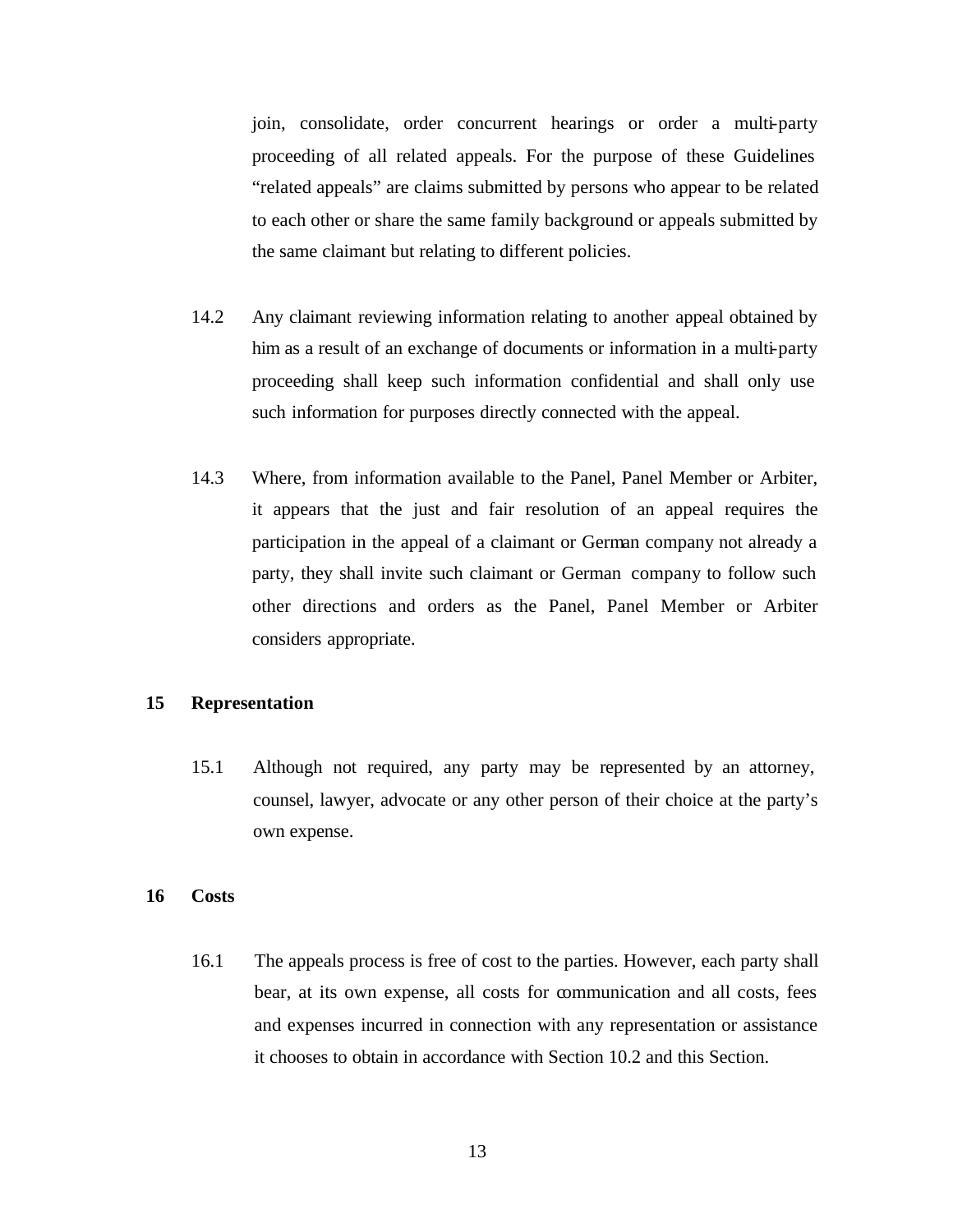## **17 Entitlement**

- 17.1 The Panel, Panel Members or Arbiters shall admit all evidence, including information, statements and documents presented by the parties and any other information available and shall weigh the evidence applying the Relaxed Standards of Proof (Annex B) of the Agreement, bearing in mind the circumstances of each case, the difficulties of tracing documents and information and of proving or disproving the validity of a claim after the destruction caused by the Second World War and the Holocaust and the long time that has elapsed since the insurance policies were issued. In all claims and appeals processing, it is contemplated that German companies, the Panel, Panel Member or Arbiter shall apply the same Relaxed Standards of Proof.
- 17.2 In accordance with the Agreement, to succeed in an appeal the claimant must establish, based on the Relaxed Standards of Proof, that it is plausible;
	- 17.2.1 that the claim relates to a life insurance policy in force between 1 January 1920 and 8 May 1945, and issued by or belonging to a specific German company (as defined in Section 14 of the Agreement) and which has become due through death, maturity or surrender;
	- 17.2.2 that the claimant is the person who was entitled to the proceeds of that policy upon the occurrence of the insured event, or is otherwise entitled in accordance with Section 2 (1) (d) of the Agreement and pursuant to the Succession Guidelines (Annex C); and
	- 17.2.3 that either the policy beneficiary or the policyholder or the insured life who is named in the claim was a Holocaust victim as defined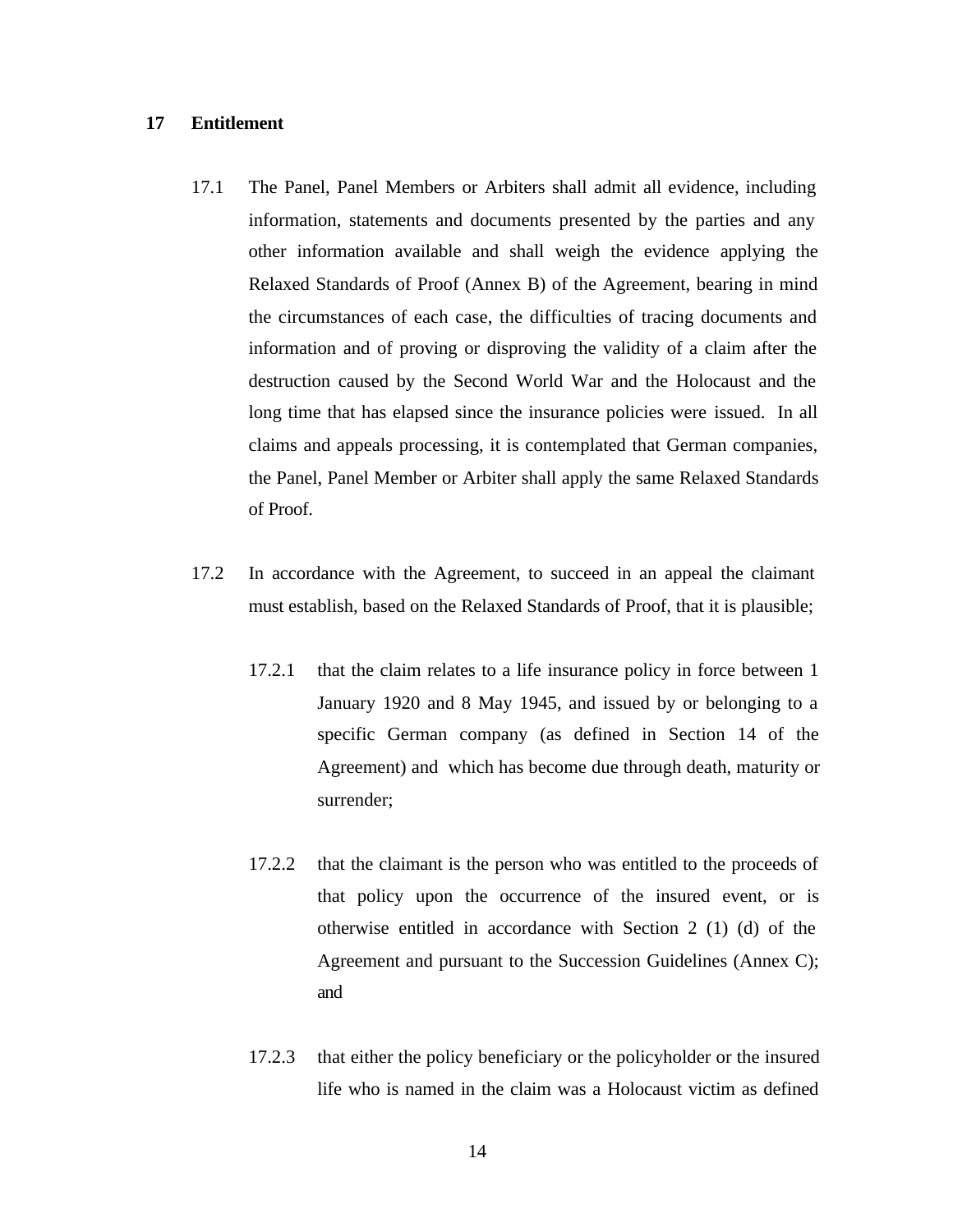### in Section 14 of the Agreement.

- 17.3 Where the claimant has satisfied the burdens in Section 17.2 above, the relevant German company has a defense in accordance with the Agreement and under the same relaxed Standards of Proof and the claimant is not entitled to payment from the Foundation funds if;
	- 17.3.1 the policy was cancelled before the insured event occurred and before the beginning of the Holocaust in the relevant country, in accordance with Section 7.5.1 of the Valuation Guidelines; or
	- 17.3.2 the insurance policy in question was fully paid as required by the insurance contract. However, where it appears that the policy was paid or surrendered into a blocked account the provisions of Section 5 of the Valuation Guidelines shall apply; or
	- 17.3.3 another person other than the claimant, who has submitted a claim, has a higher entitlement to the proceeds of the policy in accordance with Section 2 (1) (d) of the Agreement or the Succession Guidelines; or
	- 17.3.4 the policy (or policies) in question are considered to have been covered by a decision of a German restitution or compensation authority in accordance with Section 2 (1) (c) of the Agreement.

## **18 Taking of Evidence**

18.1 The Panel, Panel Member or Arbiter may accept relevant oral statement where written evidence, signed statement or statutory declarations are not available or appropriate.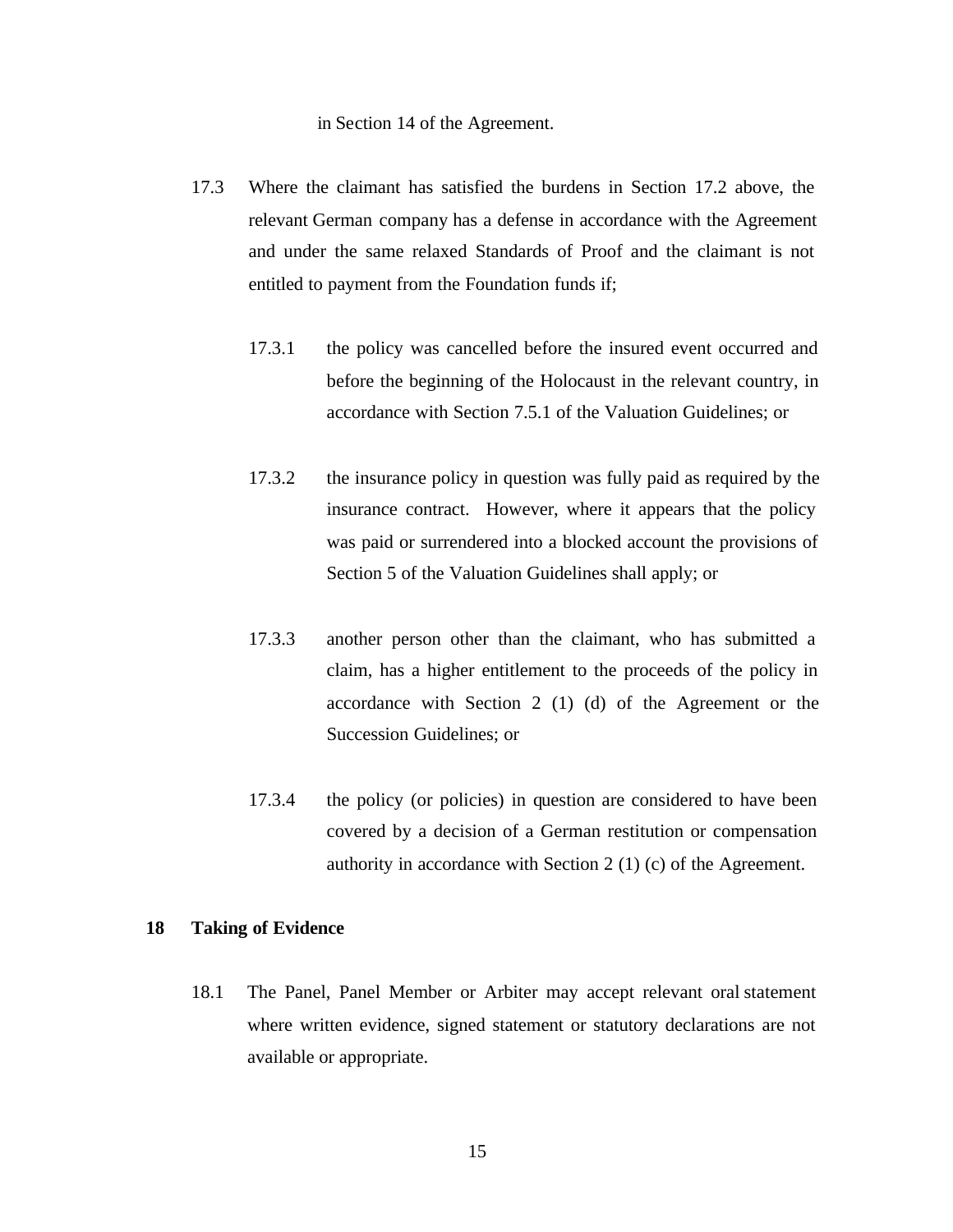18.2 The Panel may hear parties or other persons as unsworn witnesses or accept affirmations*.*

### **19 Panel, Panel Member and Arbiter Decisions**

- 19.1 Based on the Valuation Guidelines (Annex D), the Panel, Panel Member or Arbiter may render an award for smaller or larger amounts than claimed, provided that no award shall be for a sum lower than any sum already offered to the claimant by the relevant German company, unless a fraudulent claim was brought.
- 19.2 Where it appears to the Panel, Panel Member and Arbiter that a third person may be entitled to part of the proceeds of an insurance policy claimed in the appeal, the decision shall reflect any such entitlement and the Panel may order the payment of the appropriate amount to any such third person out of the sum awarded by the Panel.

# **20 Correction of Decisions**

- 20.1 The Panel, Panel Member or Arbiter, may on his own initiative or upon the application of a party:
	- 20.1.1 correct a decision to remove any clerical mistake or error or clarify or remove any ambiguity in the decision, or
	- 20.1.2 make an additional award in respect of any claim which was presented to the Panel, Panel Member or Arbiter but which was not dealt with in the decision, or
	- 20.1.3 correct a decision in the case another person is entitled.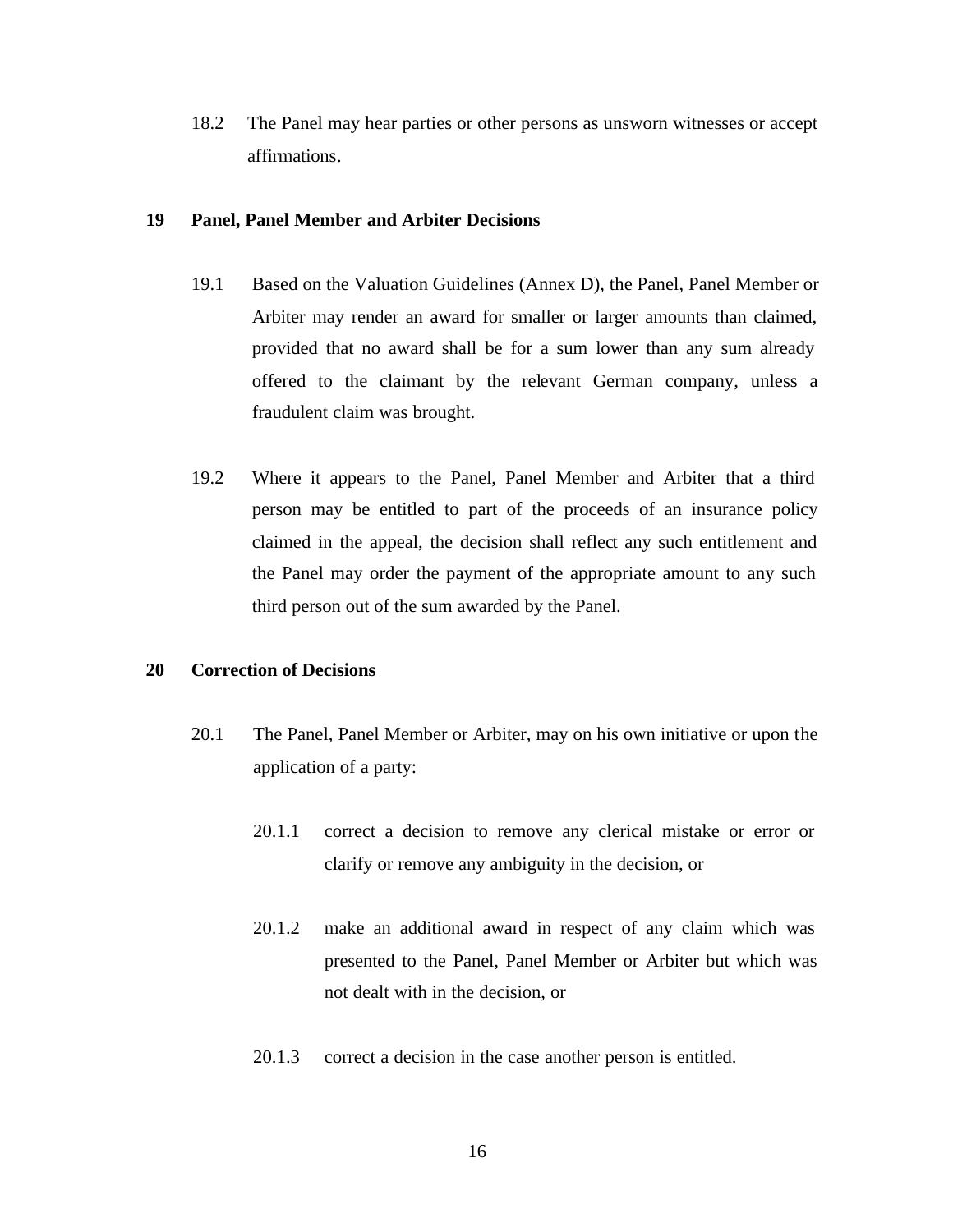20.2 The powers afforded by the preceding paragraph shall not be exercised without affording the parties affected by the decision a reasonable opportunity to make representations to the Panel, Panel Member or Arbiter.

## **21 Interest**

- 21.1 The Panel may order that interest be paid on an award in the following circumstances:
	- 21.1.1 where the claimant appeals a decision by the relevant German company which is a denial not upheld on appeal and the Panel or Panel Member or Arbiter makes an award to the claimant.
	- 21.1.2 where the claimant appeals a decision by the relevant German company which is an offer and the Panel, Panel Member or Arbiter, makes an award to the claimant.
- 21.2 In the circumstances referred to in Sections 21.1.1 and 21.1.2 interest shall be credited from the date of the relevant German company's decision to the date of the decision of the Panel, Panel Member and Arbiter at the rate equivalent to the interest rate referenced in the Valuation Guidelines for the year in which the decision is made.

# **22 Finality**

22.1 Save as provided in Section 20, any decision, order or award, made by the Panel, Panel Member or Arbiter shall be final.

## **23 Settlement**

23.1 It is the duty of the parties to notify the Panel, Panel Member or Arbiter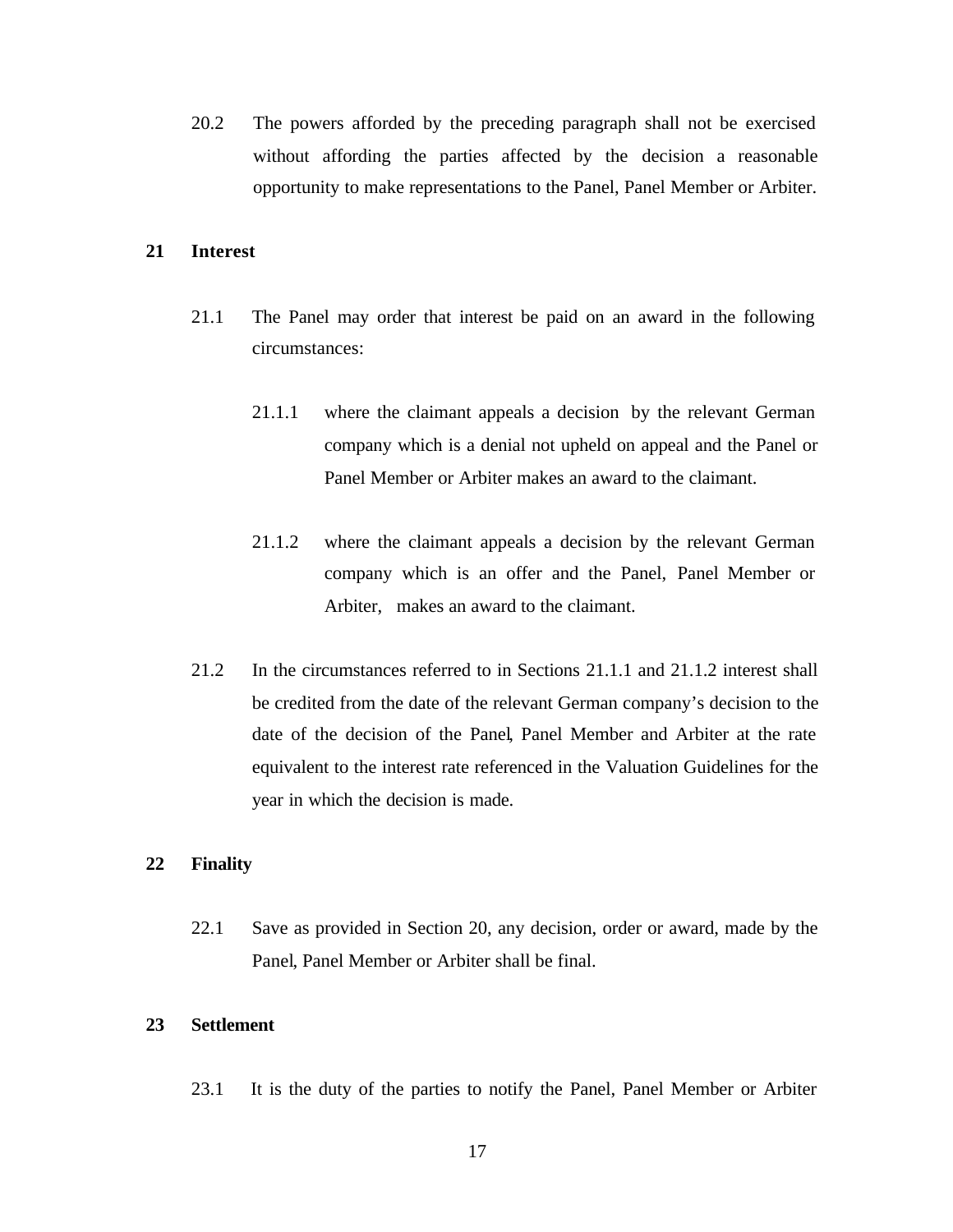immediately if the claim is settled or otherwise terminated by the mutual agreement of all parties.

- 23.2 Upon receipt of notification of a settlement or a termination the Panel, Panel Member or Arbiter shall terminate the proceedings and, if so requested by the parties, record the settlement or termination in the form of a consent order which shall have the same status as any other decision made by the Panel.
- 23.3 A consent order may only be entered if the Panel, Panel Member or Arbiter is satisfied that the settlement reached by and between the parties does not contain oppressive provisions, or provisions which adversely affect the rights of any third person.

## **24 Publication of Panel Decisions**

24.1 The Panel shall notify the parties to the appeal as well as the GDV, the Foundation and ICHEIC of its decision in writing within 14 days of the date of the decision. ICHEIC and the Foundation will seek to arrange regular exchanges of information on a reciprocal basis about decisions taken on appeals respectively by the German Appeals Panel, the ICHEIC Appeals Tribunal, the Generali Trust Fund and the Sjoa Foundation.

## **25 Immunity**

- 25.1 The Panel, Panel Members or Arbiter shall not be liable to any party for any act or omission in connection with the Panel work, except that they may be liable to a party for serious irregularity as defined in Section 14 of the Agreement and as interpreted and governed by Swiss law.
- 25.2 The claimant waives, by signing the Appeal Form (Annex G), all potential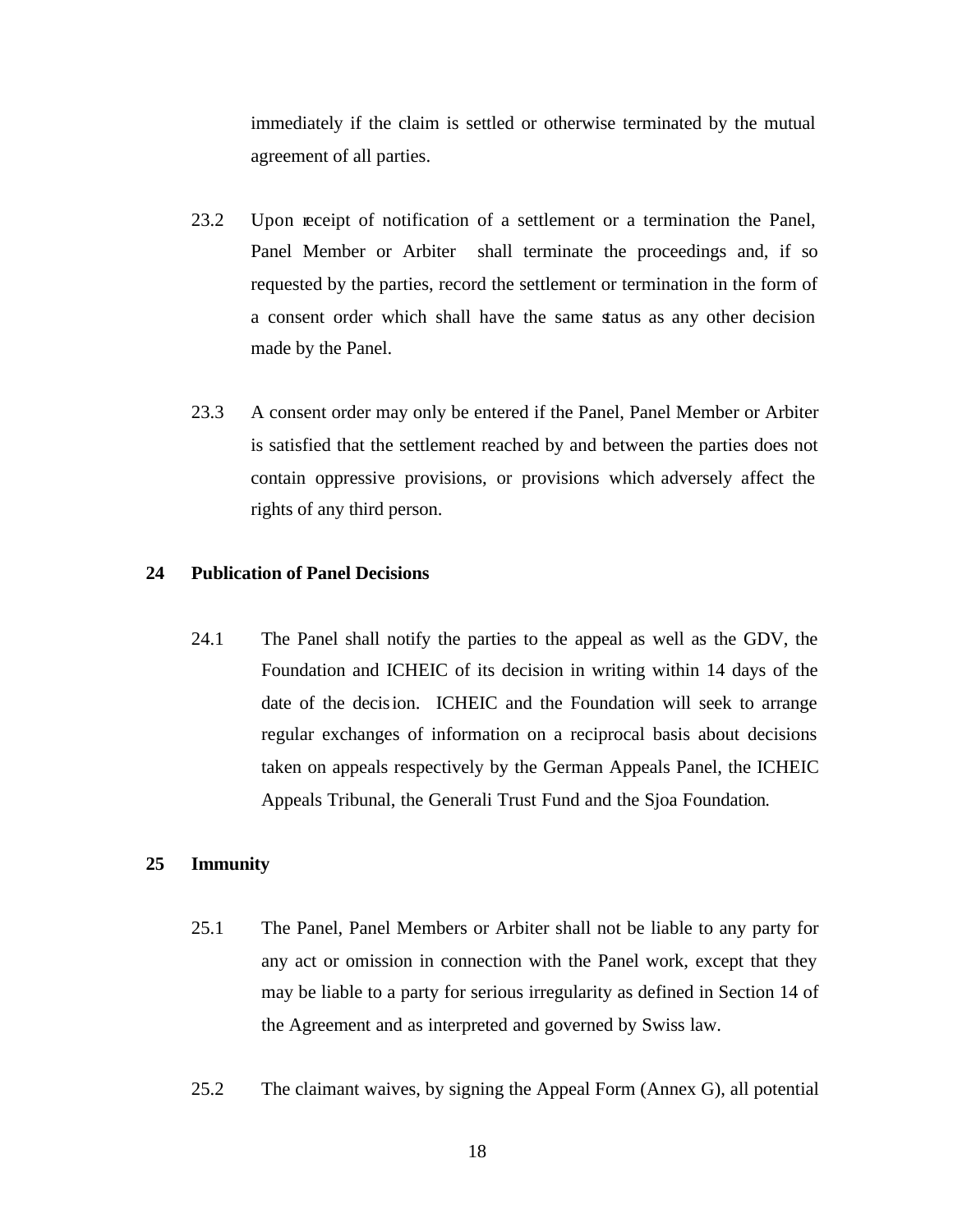malpractice claims against the Panel, Panel Member or Arbiter. However, the waiver does not extend immunity to the Panel, Panel Member or Arbiter for any serious irregularity affecting the Panel, Panel Member or Arbiter, the proceedings or the decision. In this context serious irregularity is defined in Section 14 of the Agreement.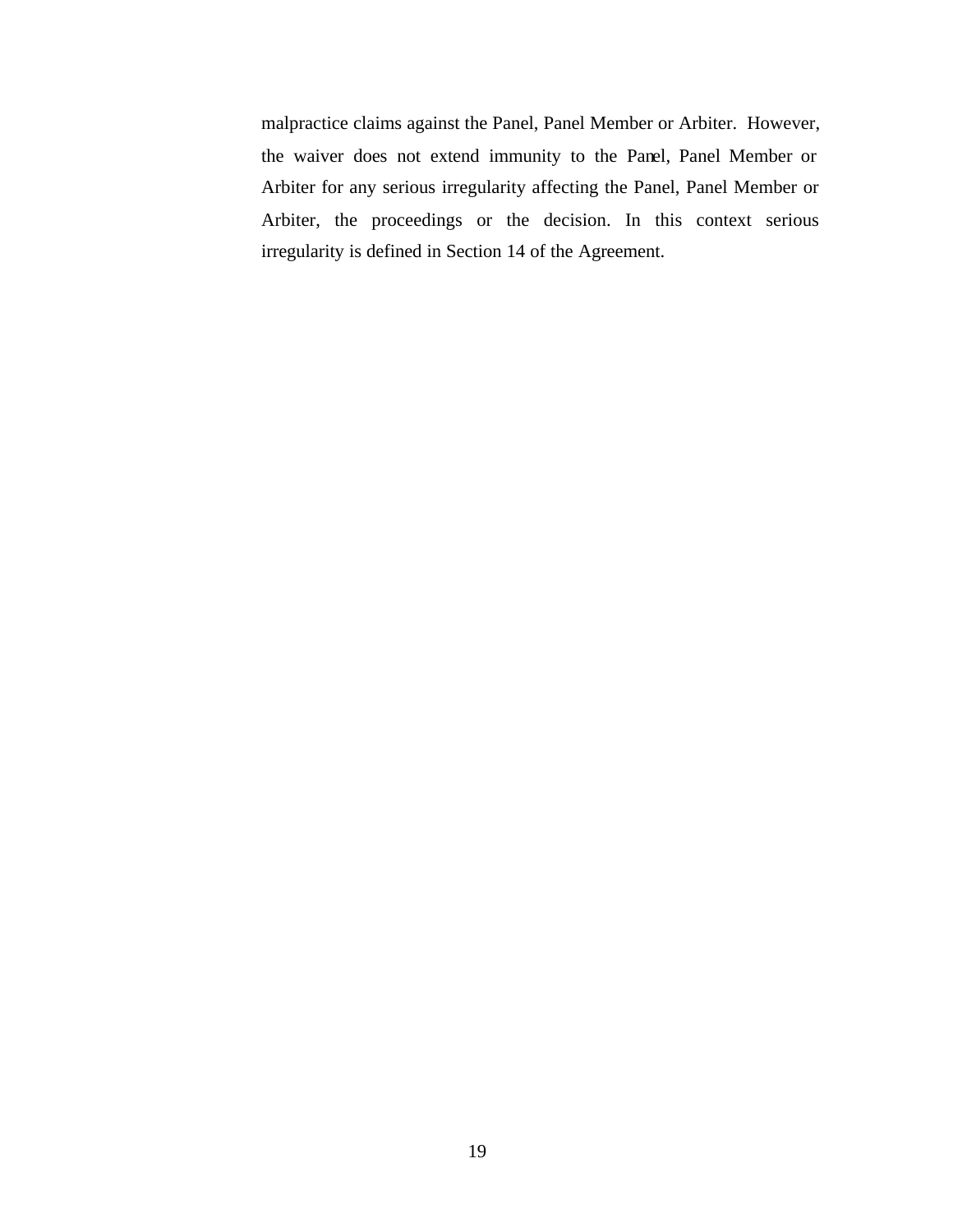# **ANNEX F**

## **CONSENT AND WAIVER**

I accept the offer of \_\_\_\_\_\_\_\_\_\_\_\_\_\_ (the Payment) from \_\_\_\_\_\_\_\_\_\_\_\_\_\_\_\_\_\_\_\_\_ (the Company) for the one or more policies described on Exhibit A attached hereto (collectively, the Policy) and agree to waive my rights on this Policy as follows:

(a) Upon the receipt of the Payment, I irrevocably waive and release any and all rights and benefits, including the right of appeal, which I might now have or ever had, up to the date of this release, relating to, or in any way connected with, any of the following:

- (i) The Policy or any claims related to it; and
- (ii) Any claims outside of the German Foundation Act against both (a) the Federal Republic of Germany, German Federal States and other German public institutions relating to slave labor, forced labor and property losses, and (b) German companies relating to all claims connected with National Socialist (Nazi) injustice.

This release and waiver specifically does not apply to other insurance policies which are not described in this document or cla ims for other types of compensation or restitution under the German Foundation Act (such as slave labor). Any of these additional claims must be made within the framework of the German Foundation law; provided, however, that this waiver does not apply to any claims for the return of artwork. The claimant must pursue a claim for artwork either in Germany or in the country from which the artwork was taken.

(b) Neither I, nor to the best of my knowledge, any other claimant, has received any payment related to the Policy from the Company or any German reparation or compensation organization.

(c) I attest that the information provided in support of my claim is true and made to the best of my knowledge. I am aware that false information may lead to action for the return of any payment made and further legal action.

(d) I acknowledge that if new or additional facts are subsequently discovered relative to the Policy or the subject matter of this Consent and Waiver, the release and waiver of my rights will still continue in full force and effect.

(e) In consideration of the Payment, I undertake and agree that in the event that one or more other entitled claimants make(s) a claim under the Policy, or otherwise seek(s) payment or compensation in connection therewith, I shall share the Payment with such other entitled claimant(s) on a pro rata basis, in the absence of another mutually agreed basis.

(f) I agree that in connection with the processing and checking of this claim, my data and any other data relating to the Policy will be kept in a central database.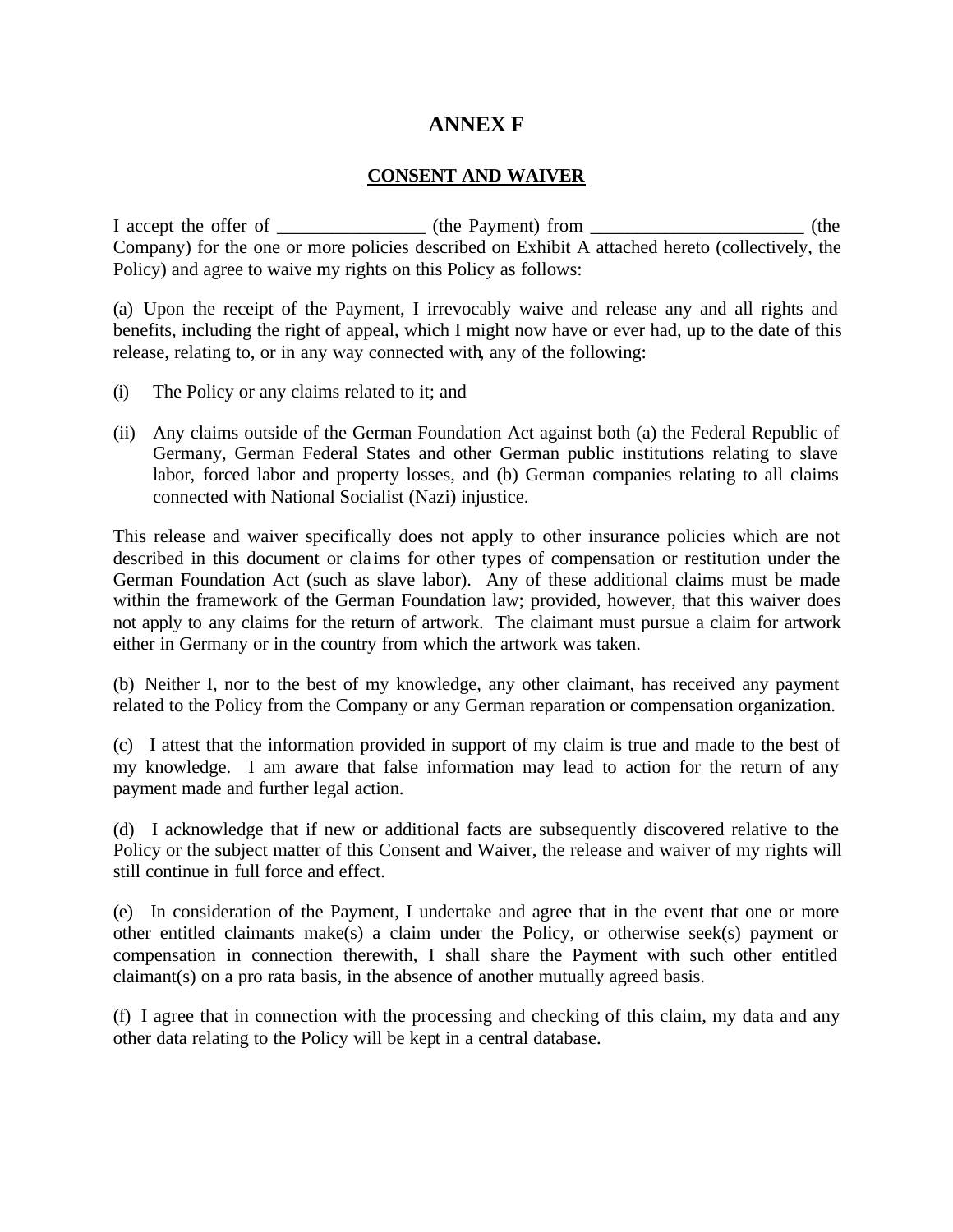Please sign and date this official Consent and Waiver form where indicated and have your signature confirmed or notarized by a notary public, bank, German consulate or a Jewish social service agency possessing a seal. If you are homebound, your signature may be witnessed by an attending physician.

| <b>Signature of Claimant</b> | <u> 1989 - John Stoff, deutscher Stoff, der Stoff, der Stoff, der Stoff, der Stoff, der Stoff, der Stoff, der Sto</u> | Date |  |
|------------------------------|-----------------------------------------------------------------------------------------------------------------------|------|--|
| Print Name:<br>Address:      |                                                                                                                       |      |  |

## **Confirmation or Notary**

Subscribed, witnessed or sworn before me on the date stated above. An identification card or passport has proven the applicant's identity.

| <b>Signature of Witness or Notary</b> | Date |  |
|---------------------------------------|------|--|
|                                       |      |  |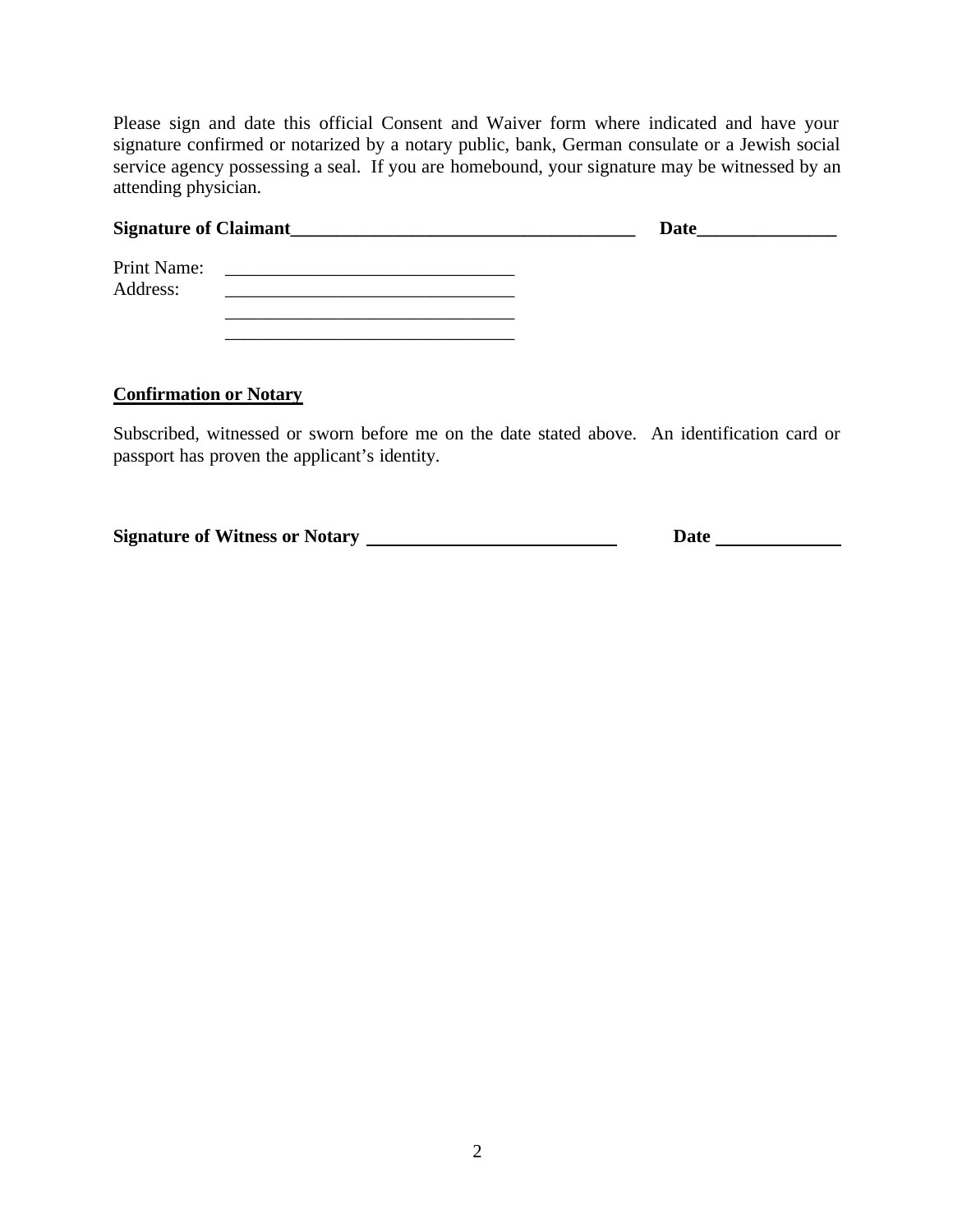# CONSENT AND WAIVER

# EXHIBIT A

# DESCRIPTION OF INSURANCE POLICIES

| Name of Insured | Name of Policyholder   Insurance Company | Amount of Insurance |
|-----------------|------------------------------------------|---------------------|
|                 |                                          | Coverage            |
|                 |                                          |                     |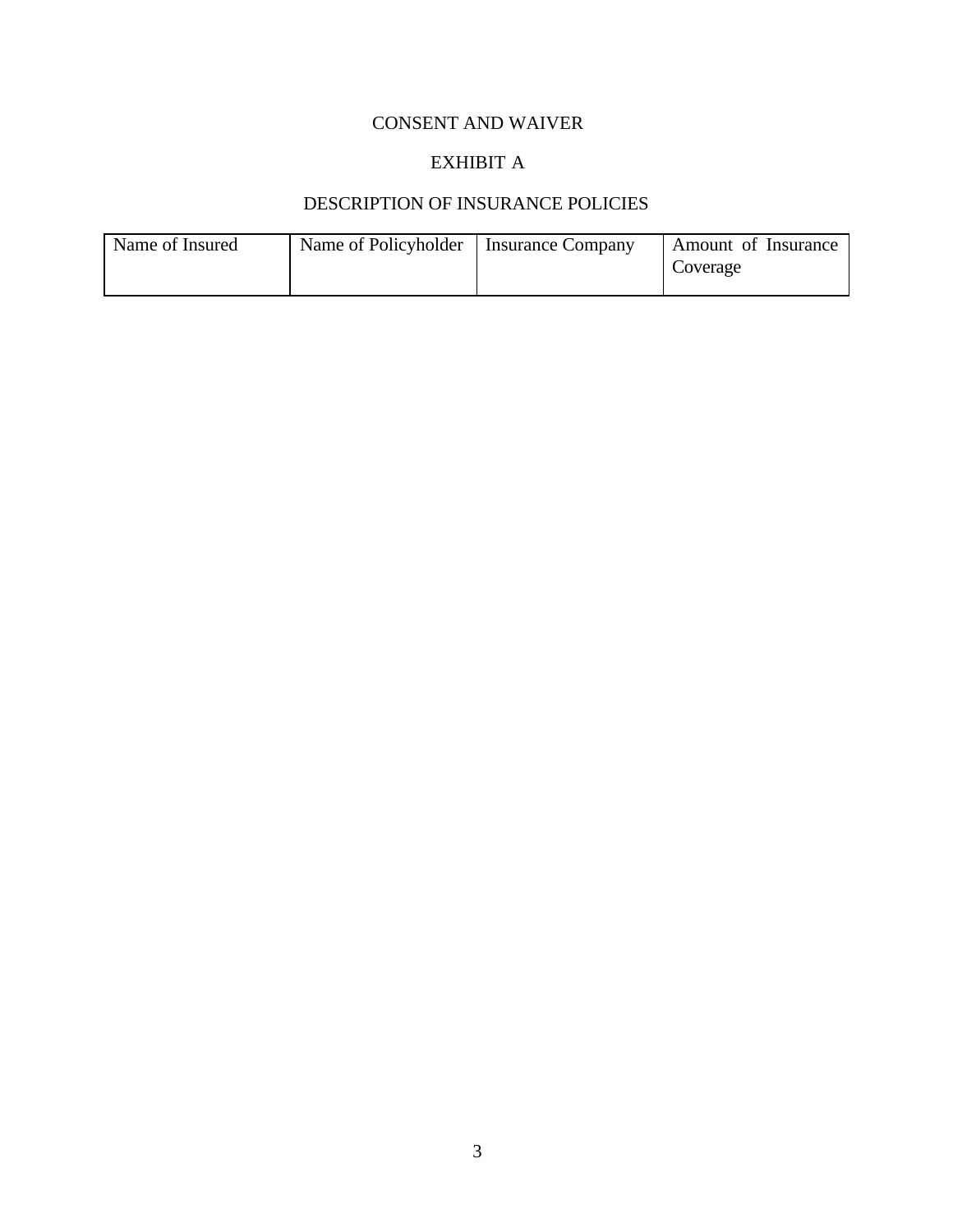# **ANNEX G**

#### **APPEAL FORM FOR SUBMISSION OF AN APPEAL TO THE GERMAN FOUNDATION APPEALS PANEL**

Established under an Agreement made between the Foundation "Remembrance Responsibility and Future", the International Commission on Holocaust Era Insurance Claims, and the German Insurance Association

| A CLAIMANT                                                                       | Your name                                                                                              |
|----------------------------------------------------------------------------------|--------------------------------------------------------------------------------------------------------|
|                                                                                  | Your claim number                                                                                      |
|                                                                                  | Your phone number<br>Fax number                                                                        |
| <b>B</b> GERMAN<br><b>INSURANCE</b><br><b>COMPANY</b>                            | Company that issued the decision<br>Date of decision (Day/Month/Year)                                  |
| C REASON FOR<br><b>APPEAL OF</b><br><b>DECISION</b>                              | Restate the basis for your claim and explain why you believe your claim has been<br>wrongfully decided |
| (If you need more<br>space than provided,<br>please attach<br>additional paper.) |                                                                                                        |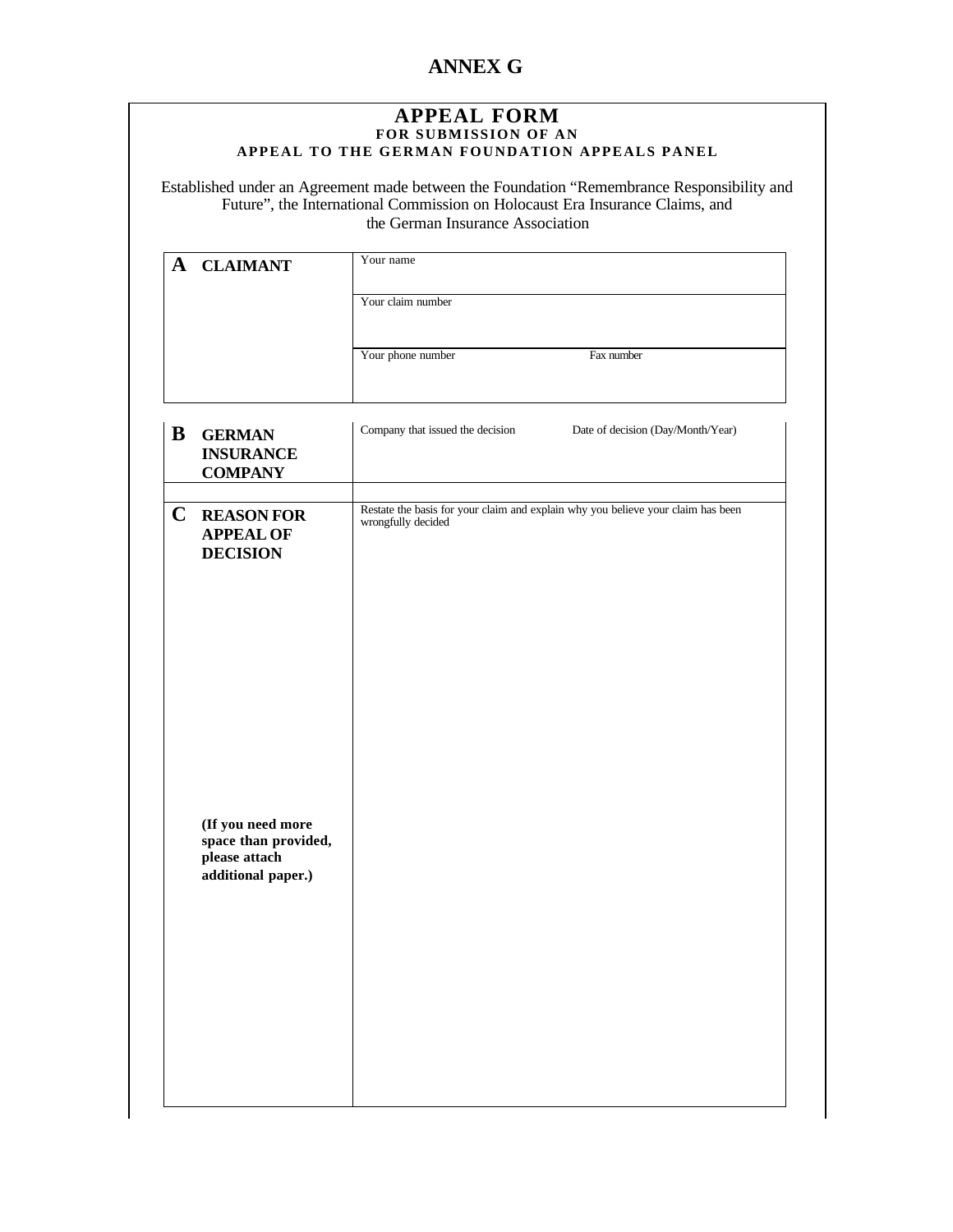#### **INSTRUCTIONS TO THE CLAIMANT**

To appeal the decision you have received on your claim from a German insurance company, you need to complete, sign and mail this Appeal Form within 120 days of receiving the company's decision.

You should be aware that by signing and submitting this Appeal Form:

- 1.) you provide notice that you do not agree with the German insurance company decision made on your claim;
- 2.) you acknowledge and agree that an Appeals Panel decision is final and that you waive any right to appeal such decision to any court whether on a question of law or fact;
- 3.) you acknowledge and agree that decisions, orders or awards of the Appeals Panel may be published, providing that such publication does not reveal the identity of any party; and
- 4.) you agree to be bound by the Appeal Guidelines.

To complete this Appeal Form:

- In A, please provide your name, your claim number, your phone number and a fax number, if available.
- In B, please provide the name of the German insurance company which issued the decision that you seek to appeal. Please also provide the date of the German insurance company's decision. (Again, please note that you must complete and submit this Appeal Form within 120 days of the date of the German insurance company's decision.)
- In C, please describe your claim and explain why you believe the German insurance company was wrong in its decision to deny your claim. (Add additional paper if the space provided above is not sufficient.)
- Please sign your name and date below.
- When you have completed the Appeal Form, please send it, with any additional pages you may have added in explaining the basis of your appeal, or any additional material not previously sent with your claim, to:

Attention—The German Foundation Appeals Panel [TNT, 000/00000/000 Int Antwoordnummer, C.C.R.I. Numero 5120 3000 VB Rotterdam, Pays-Bas, NEDERLAND.]

**CLAIMANT's SIGNATURE**

Please sign here Date (Day/Month/Year)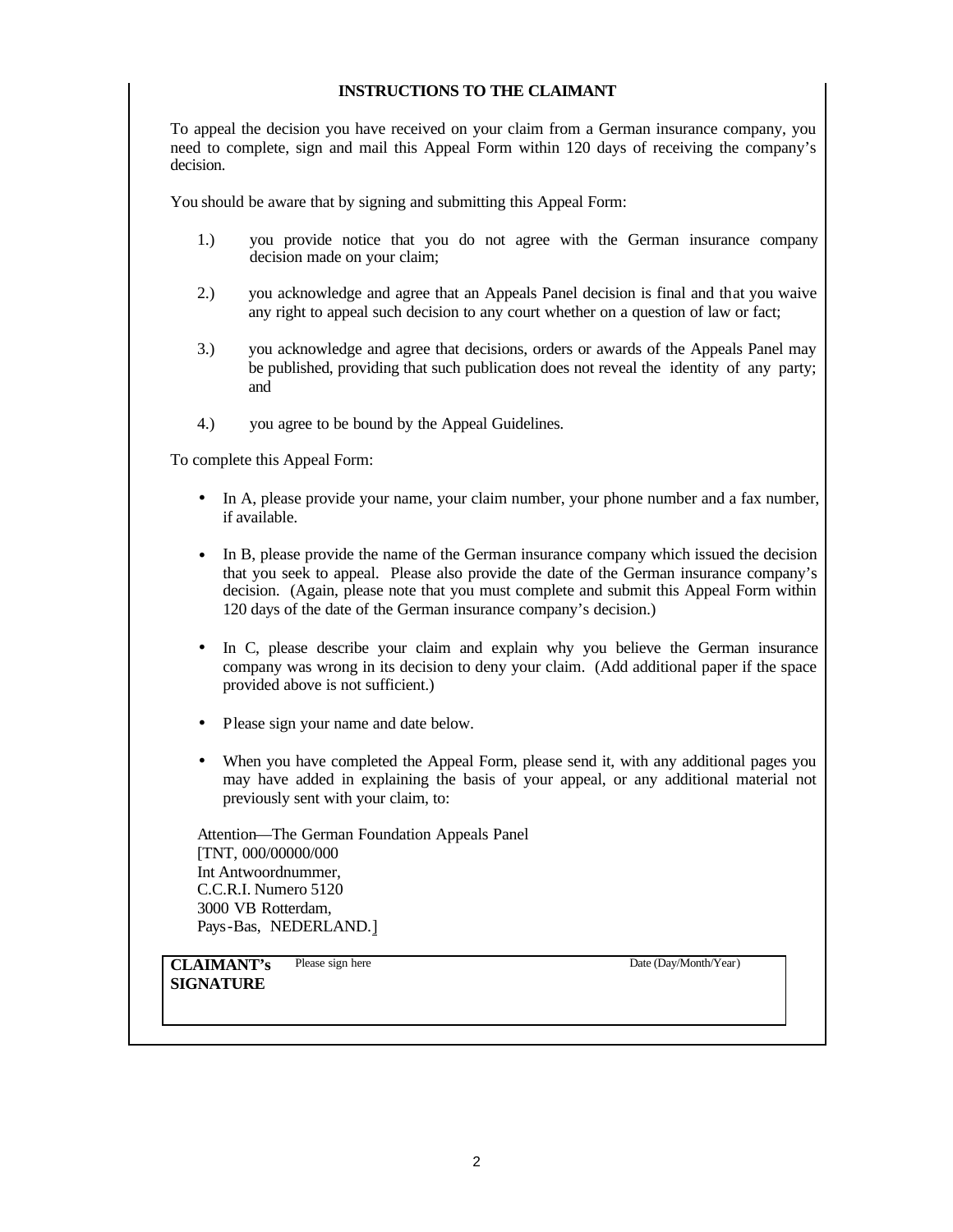## **ANNEX H**

## **Agreement by the German Insurance Association, ICHEIC, and the Foundation Regarding the Publication of a Holocaust-related List of Possible Policyholders**

The German Insurance Association (GDV), on behalf of the participating German insurance companies, the Foundation and ICHEIC agree to work together with a view to publishing as comprehensive a list as possible of holders of insurance policies issued by German companies who may have been Holocaust victims. To this end, they agree as follows:

# **I. Comprehensive database of Jewish residents who lived in Germany between 1933 and 1945**

1. The Foundation commits itself to generate as comprehensive as possible an electronic database of Jewish residents in Germany in the period of January 1, 1933 to May 30, 1945 within approximately 3 months after the signing of this agreement. As a starting point, the Foundation will use a list of Jews living in Germany compiled by the Federal Archives (Bundesarchiv). This list was extracted from a national census in 1939. The Foundation commits itself to supplement this list with names from Memorial Books, emigration and deportation lists and other registers of German Holocaust victims. A list of the archive sources to be searched has been agreed and will be evaluated by the team of experts appointed by the Bundesarchiv and ICHEIC (the advisory group). This list is attached as Exhibit 1. If further archive sources likely to yield significant numbers of additional names, which can be searched within the approximately 3 month period at a reasonable cost, become known to and approved by the advisory group, the Foundation will add them to the list.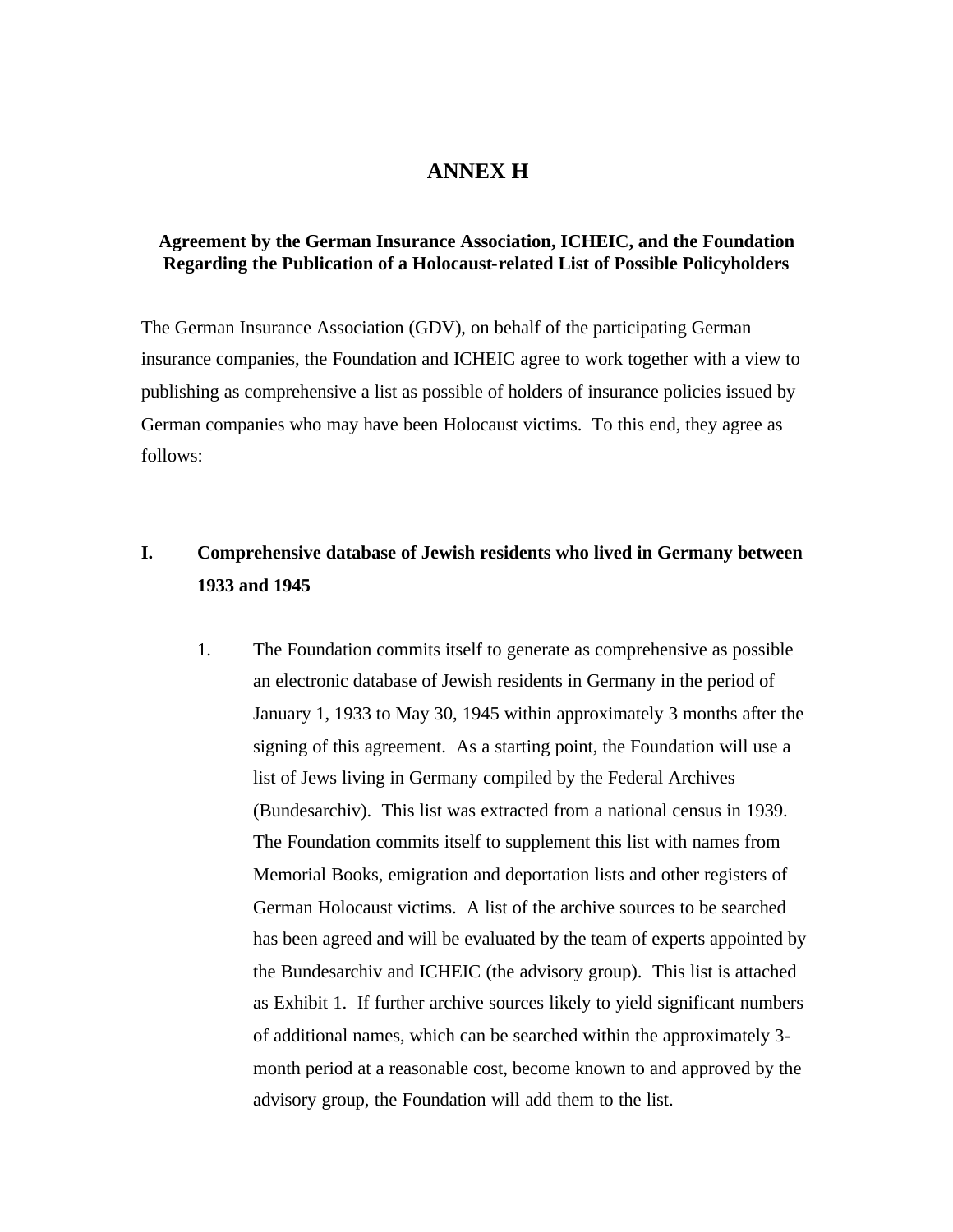- 2. The Foundation will entrust the Bundesarchiv as the competent German agency to compile the electronic database of Jewish residents in Germany in the period of January 1,1933 to May30, 1945. The advisory group, in accordance with the written recommendations of the experts at a meeting in Berlin on May 6-7, 2002 (the "Berlin Meeting"), will guide the work of the Bundesarchiv on the archive sources to be researched at the outset of the project and will regularly be informed and consulted by the Foundation and ICHEIC on the work as it progresses.
- 3. The database of Jewish residents in Germany produced from the research of the archives in Exhibit 1 will be screened electronically to remove any duplicate names.<sup>1</sup> Care will be taken in identifying duplicate names to ensure that duplicates are only removed when it is sufficiently certain the same person is referred to. The advisory group will advise and assist the Bundesarchiv in this task.
- 4. It is expected that the list of Jewish residents in Germany will usually contain family name, first name and the complete date of birth. Where available from the archival sources, additional information such as maiden name, place of birth, place of residence, and occupation will be incorporated into the list.
- 5. The Foundation will recommend to the Government of the Federal Republic of Germany that copies of the list of Jewish residents in Germany should be made available as soon as possible subsequent to the matching exercise to Yad Vashem in Jerusalem, the US Holocaust Memorial Museum in Washington, the Jüdisches Museum in Berlin and

l

 $<sup>1</sup>$  In carrying out this screening, regard will be given to the written recommendations of the experts given</sup> in the Berlin Meeting.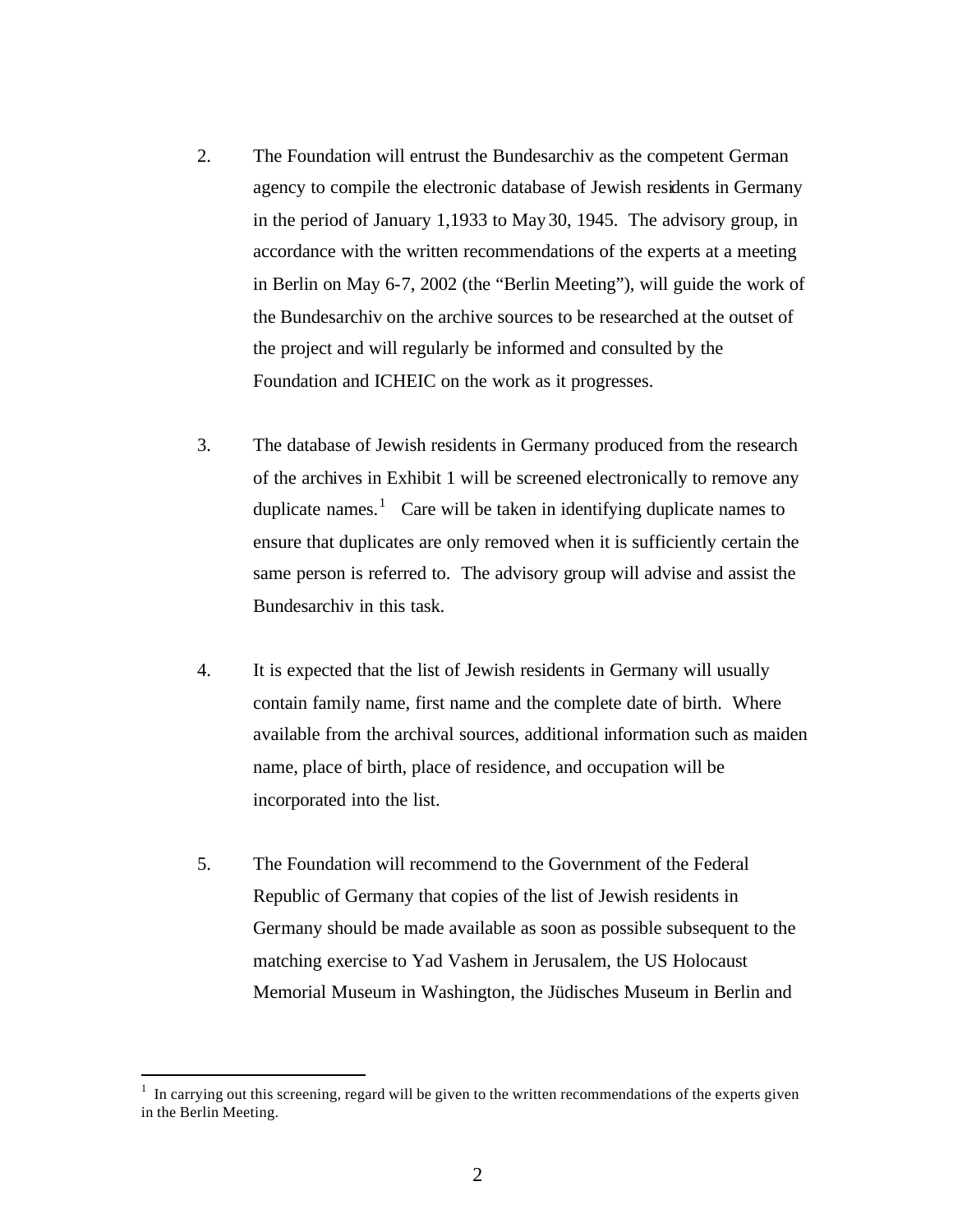the Conference on Jewish Material Claims Against Germany on the basis of agreements between the respective parties.

#### **II. List of policyholders of German insurance companies**

- 1. All German insurance companies with existing electronic databases, both those companies which did not sign the ICHEIC MOU (non-MOU companies) and those companies which signed the ICHEIC MOU will provide out of their German portfolio a consolidated list with available electronically existing information regarding policyholders from the era between 1920 and 1945, independent of whether the policies were paid or unpaid, compensated or uncompensated.
- 2. The policyholder list will not contain any reference to a specific insurance company. Wherever available, it will comprise companies' electronic databases with the three criteria of family name, first name and the complete date of birth. It will also comprise companies' electronic databases containing only the family name, first name and either no date of birth or an incomplete date of birth.
- 3. Provisions will be made for the publication of a consolidated list of any policies issued by a German insurance company outside of Germany, where the information is available.

# **III. List of Jewish policyholders in Germany derived from the 1938 asset declarations**

The Foundation commits itself to generate an additional list of Jewish policyholders residing in Germany (mainly using 1938 asset declarations) to complement those already discovered through the ICHEIC archive research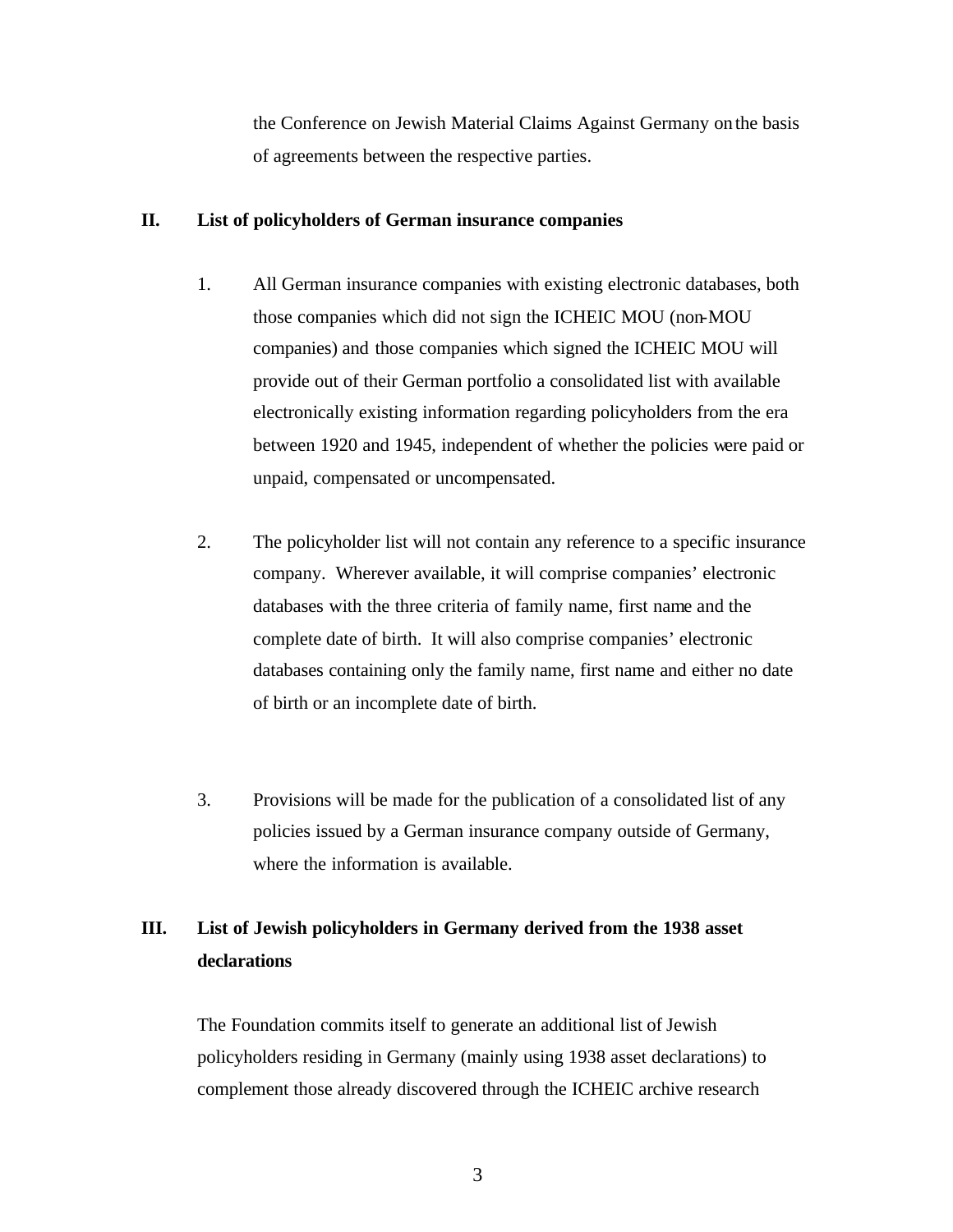program. The Foundation will use its best efforts to supplement the 1938 asset declarations through research of other appropriate archives and records. Exhibit 2 sets out the additional archives which are intended to be searched for this purpose. The advisory group will recommend priorities for this effort.

# **IV. Matching of the company policyholder list with the comprehensive list of Jewish residents who lived in Germany between 1933 to 1945**

The Foundation will appoint a competent expert group to carry out the matching of the company policyholder list with the list of Jewish residents in Germany. The matching process will be conducted in Germany and will be monitored by the advisory group. The matching process should be done on the basis of three criteria: family name, first name, and date of birth where these are contained in both lists. If there is no complete date of birth available in one or other or both of the two lists, the matching will be done on the basis of a match between the family names and the first names in the two lists. The matching process will be carried out following the written recommendations of the experts in the Berlin Meeting.

### **V. Matching with ICHEIC Claims Database**

A procedure to match the ICHEIC database of submitted claims with the companies' policyholders list, while protecting the confidentiality of the companies' list, has been agreed as provided in Exhibit 3.

#### **VI. Publication of List of Policyholders in Germany**

- 1. The list to be published will have three components:
	- (a) the match of the companies' policyholders list and the list of Jewish residents in Germany,
	- (b) the list of Jewish policyholders described in III above, and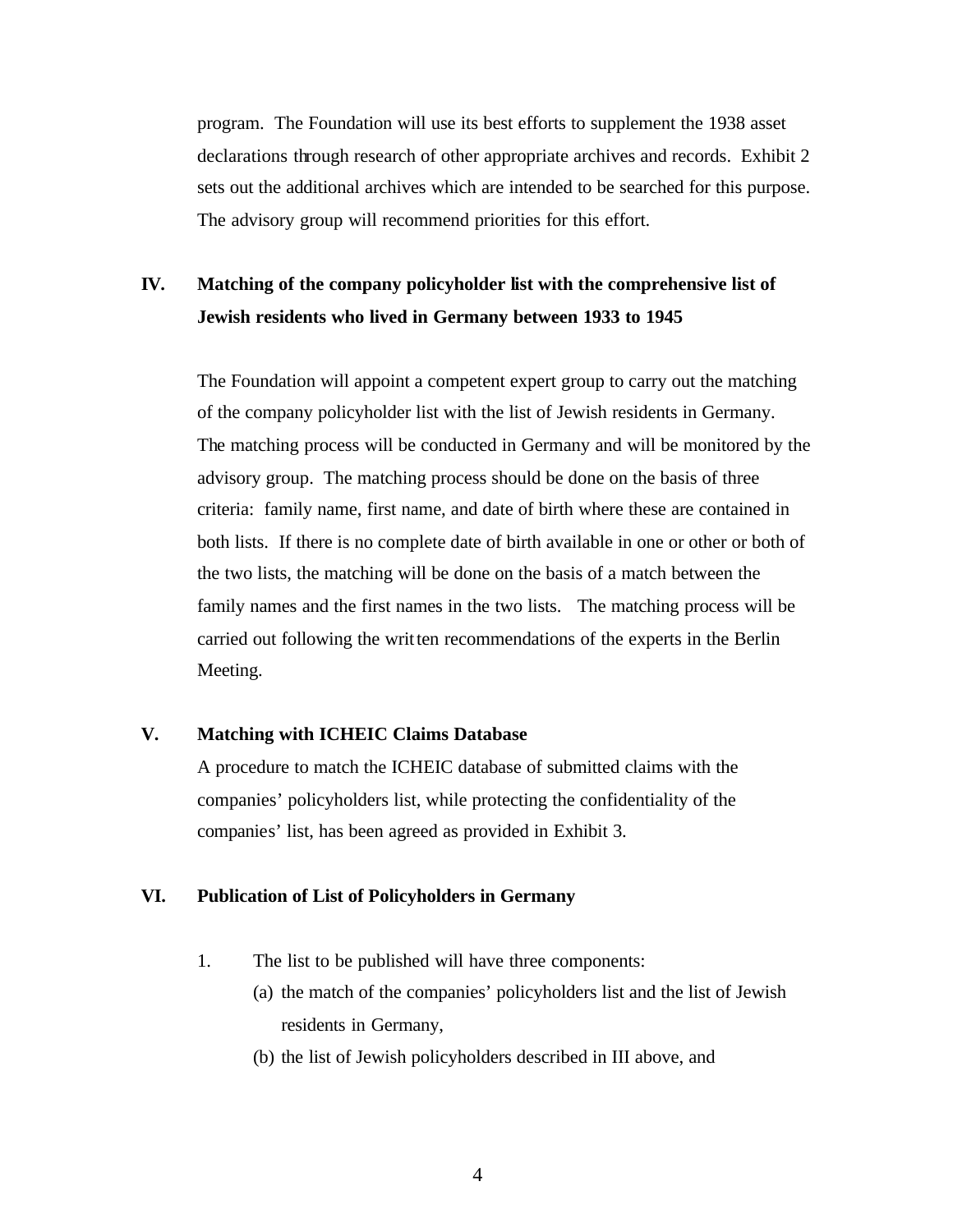(c) the match of the companies' policyholders list and the list of Righteous Gentiles compiled by Yad Vashem.

One single comprehensive list to be published would be advisable. The list to be published will only contain the family name, the first name of the Holocaust victims, and year of birth and will not contain any statement regarding the actual status of the policy, i.e., whether the policy was paid or unpaid, compensated or uncompensated.

2. The list to be published will be made available on the ICHEIC website, with the warning appearing on the ICHEIC website, as set out in Exhibit 4.

### **VII. Claims Handling**

The lists, as published on the ICHEIC website, are to be used to assist potential claimants. The data on this list will be in an electronic format. All actual claims will be researched by the companies using all of their records, whether or not the names are in an electronic format.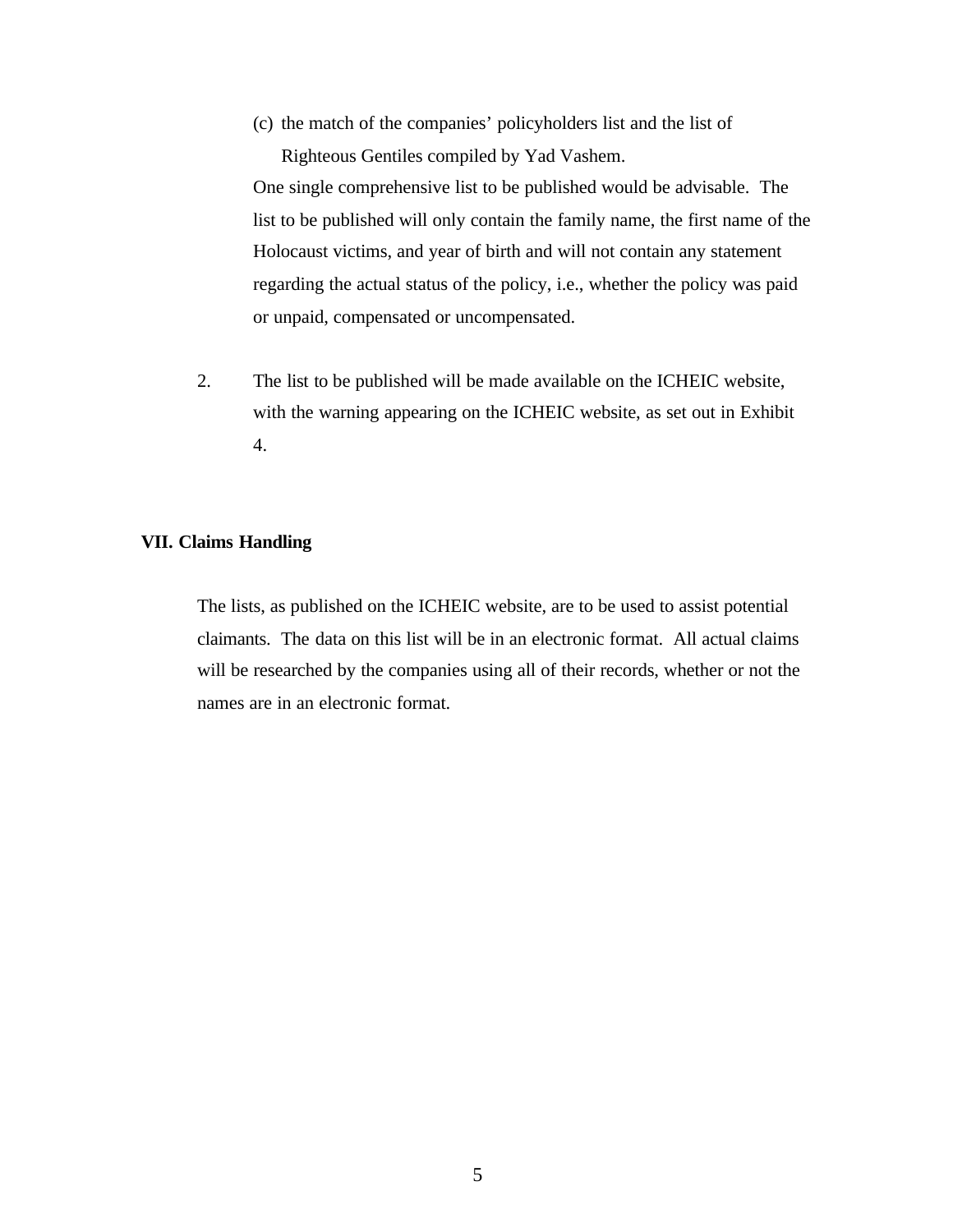### **Annex H**

## **Exhibit 1**

**Sources for a list of names of Jewish citizens of the German Reich under the Nazi rule (1933 – 1945) discussed at the Berlin-Meeting on May 6-7, 2002**

**I) Part One**

**Archives and other sources suggested by ICHEIC:**

**Yaacov Lozowick, Yad Vas hem (1) Hadassah Assouline, Central Archives (2) Yoram Mayorek (3) Lawrence Weinbaum (4)**

| <b>Name of archive</b>                        | content                                        |
|-----------------------------------------------|------------------------------------------------|
| BEG (Bundesentschädigungsgesetz)              |                                                |
| (1)                                           |                                                |
| Israel Ministry of the Interior - Population  | Capability of creating a databank with names   |
| Registry                                      | of everyone who was born in Germany before     |
| (1)                                           | a certain date and who immigrated to Israel    |
| OFD West Berlin (resides in Potsdam)          | Files on property of Jewish families $-40,000$ |
| (1)                                           | files (38,000 already digitized by Yad         |
|                                               | Vashem). Remaining 2,000 could be              |
|                                               | computerized                                   |
| OFD East Berlin (resides in Potsdam)          | Property – between 12,000 and 20,000 files.    |
| (1)                                           | Could create databank                          |
| <b>OFD Staatsarchiv Hamburg</b>               | Property $-11,000$ files. Copies at Yad        |
| (1)                                           | Vashem. Could create databank                  |
| Gesamtverzeichnis der Ausbürgerungslisten,    | List of people (mostly Jews) whose German      |
| 1933-1938                                     | citizenship was revoked, 10,000 names. Yad     |
| (1)                                           | Vashem owns a copy. Could create databank      |
| I 56-Archives of the Central British Fund for | 20,000 names of emigrants. Yad Vashem          |
| World Jewish Relief 1933-1960                 | owns a copy. Could create databank             |
| (1)                                           |                                                |
| Archival collection from lawyers whose        | $1,000 - 2,000$ files. Could create databank.  |
| clients were restitution seeking former       |                                                |
| German Jews                                   |                                                |
| OFD Staatsarchiv München                      | 11,500 files. "Steuerakten der ehemals         |
| (1)                                           | rassisch Verfolgten". Could probably be        |
|                                               | computerized quickly.                          |
| Hessisches Hauptstaatsarchiv                  | 36-38,000 files "Landesamt für                 |
| (1)                                           | Vermögenskontrolle und Wiedergutmachung        |
|                                               | in Hessen". Could probably be computerized     |
|                                               | quickly.                                       |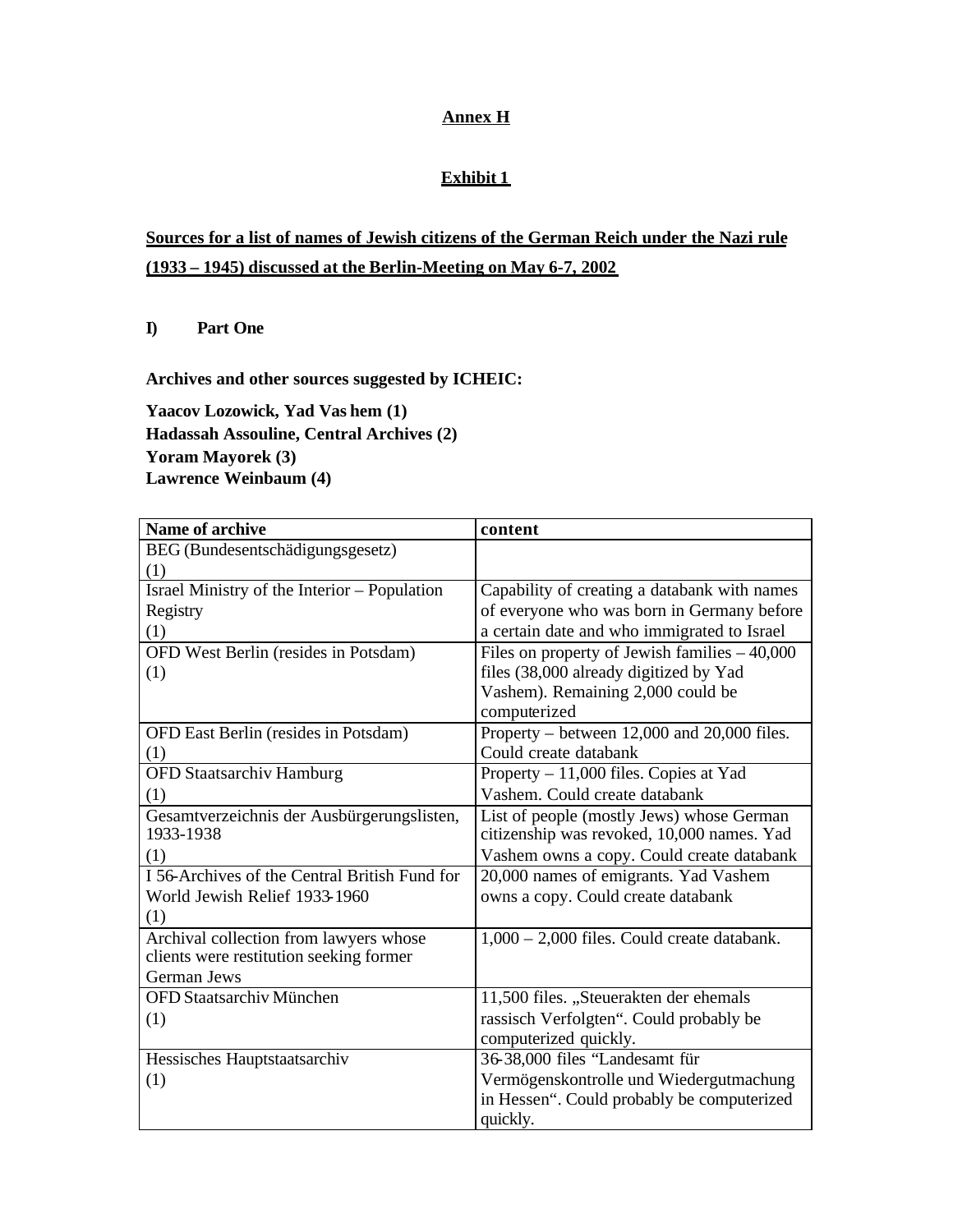| <b>Name of archive</b>                         | content                                              |
|------------------------------------------------|------------------------------------------------------|
| <b>OFD Landesarchiv Magdeburg</b>              | At least 3,600 files. "Oberfinanzdirektion           |
| (1)                                            | Mitteldeutschland". Could probably be                |
|                                                | computerized quickly.                                |
| OFP Hannover, Niedersächsisches                | 6,600 files. Could probably be computerized          |
| Hauptstaatsarchiv                              | quickly.                                             |
| (1)                                            |                                                      |
| OFD Westfalen, Staatsarchiv Münster            | 2,000 files. Could probably be computerized          |
| (1)                                            | quickly.                                             |
| OFD Leipzig(1)                                 | At least 1,400 files. Could probably be              |
| <b>YIVO New York, RG-247 National</b>          | computerized quickly.                                |
| Coordinating Committee for Aid to Refugees     | Names of German emigrants. Could be<br>computerized. |
| coming from Germany                            |                                                      |
| (1)                                            |                                                      |
| YIVO New York. RG-245.4 HIAS and               | Could be computerized                                |
| HICEM Main offices, New York                   |                                                      |
| (1)                                            |                                                      |
| YIVO New York. RG-245.5 HICEM Main             | Could be computerized                                |
| Office in Europe                               |                                                      |
| (1)                                            |                                                      |
| YIVO New York. RG-248 National Refugee         | 69 reels. Could be computerized                      |
| Service 1938-1946                              |                                                      |
| (1)                                            |                                                      |
| YIVO New York, RG 447 Carl Schurz              | 6 reels. Could be computerized.                      |
| <b>Foundation-Oberlaender Trust Fund</b>       |                                                      |
| (1)                                            |                                                      |
| American Joint Distribution Committee, New     | Could be computerized                                |
| York (AJDC). Emigration Germany. File 658:     |                                                      |
| Register of names of emigrants 1933-1938.      |                                                      |
| (1)<br>AJDC, New York, Emigration Germany,     | Could be computerized                                |
| Files 674-676 HICEM                            |                                                      |
| (1)                                            |                                                      |
| AJDC, New York. Emigration Germany.            | Could be computerized                                |
| Files 683-688: Refugees-United States          |                                                      |
| (1)                                            |                                                      |
| Central Archives for the History of the Jewish | Lists of members                                     |
| People, Jerusalem. Centralverein deutsche      |                                                      |
| Buerger juedischen Glaubens                    |                                                      |
| (2)                                            |                                                      |
| Central Archives, Jerusalem. Jewish marriage   |                                                      |
| records from Germany                           |                                                      |
| (2)                                            |                                                      |
| Central Archives, Jerusalem. Danzig            | Lists of taxpayers from 1929-1937                    |
| community files                                |                                                      |
| (2)                                            |                                                      |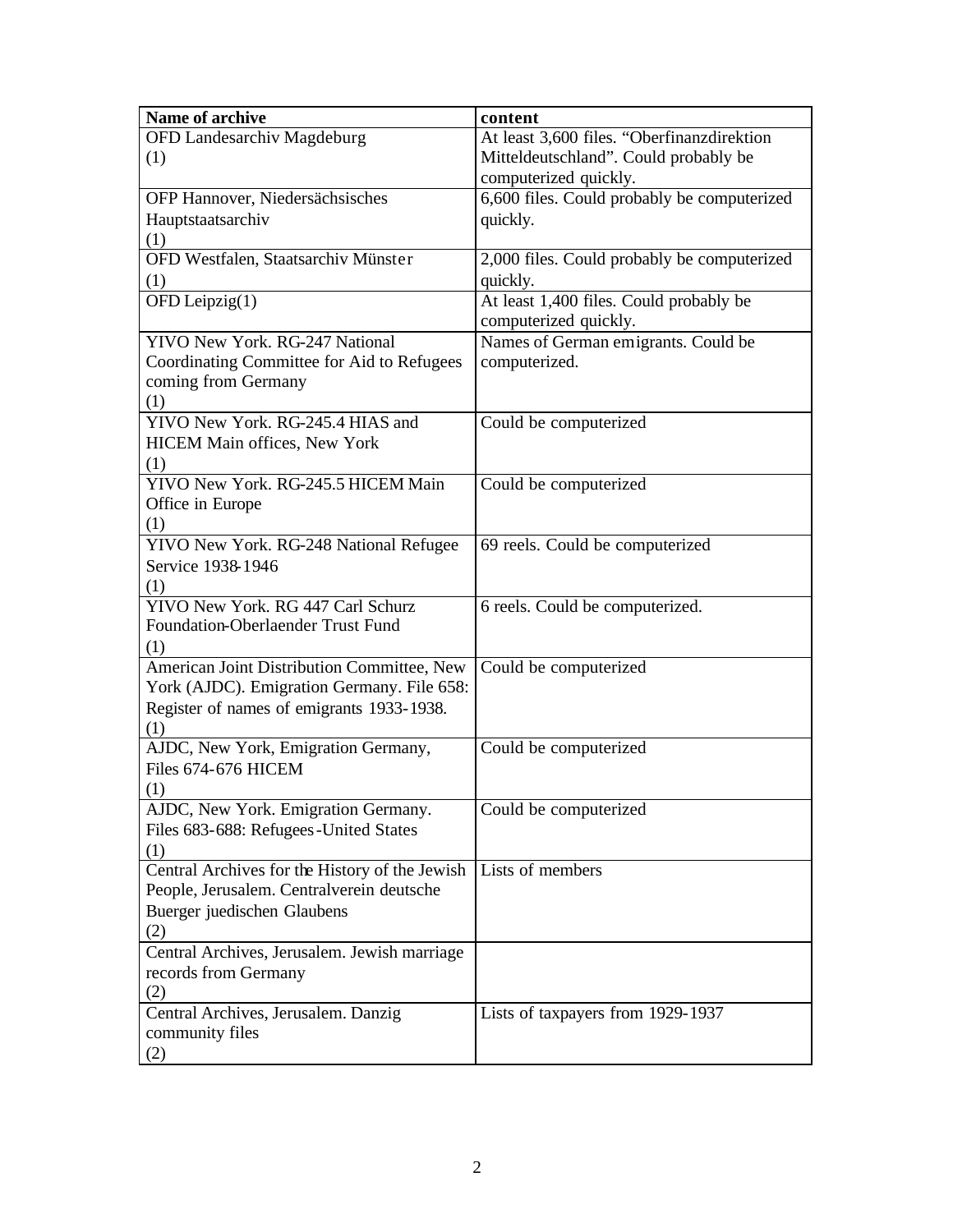| Central Archives, Jerusalem. Papers from<br>Erwin Lichtenstein, Tel Aviv reparations       | 1400 files of former Danzig residents          |
|--------------------------------------------------------------------------------------------|------------------------------------------------|
| lawyer<br>(2)                                                                              |                                                |
| Central Archives, Jerusalem. Hamburg Jewish                                                | 3 files containing genealogical and tax lists  |
| community papers<br>(2)                                                                    | for years 1922-1938.                           |
| Central Archives, Jerusalem. Darmstadt                                                     | Community membership and tax lists for         |
| Jewish community papers<br>(2)                                                             | years 1936-1940                                |
| Central Archives, Jerusalem. HIAS - papers                                                 | 1000 pages of lists of refugees in Shanghai in |
| of Far Eastern Jewish Central Information<br>Bureau, Shanghai                              | 1943 and 1945                                  |
| (2)                                                                                        |                                                |
| Israel State Archives, Jerusalem. Record                                                   | 508 boxes of naturalization cases              |
| group 11. Palestine Government Migration                                                   |                                                |
| Dept.                                                                                      |                                                |
| (3)<br>Israel State Archives, Jerusalem. Record                                            | Population census of November 1948 and         |
| group 73, Ministry of the Interior, Population                                             | personal files of deceased Israeli citizens,   |
| registration.                                                                              | 1948-1980.                                     |
| (3)                                                                                        |                                                |
| Central Zionist Archives, Jerusalem. Record                                                | Personal Files of prospective immigrants       |
| group SP6<br>(3)                                                                           |                                                |
| Central Zionist Archives, Jerusalem. Record                                                | Immigration Dept. of the Jewish Agency:        |
| group S6                                                                                   | various lists of immigrants                    |
| (3)                                                                                        |                                                |
| Central Zionist Archives, Jerusalem. Record<br>group S7. Central Bureau for the Settlement | Various lists of German-Jewish immigrants      |
| of German Jews in Palestine                                                                |                                                |
| (3)                                                                                        |                                                |
| Central Zionist Archives, Jerusalem. Record                                                | Card index of the pupils                       |
| group S75. Youth Aliyah Department                                                         |                                                |
| (3)<br>National Archives, Washington D.C.                                                  | Return of the 1943 census of foreign assets    |
| Record group 265. The Office of Foreign                                                    | owned by US residents.                         |
| <b>Assets Control</b>                                                                      |                                                |
| (3)                                                                                        |                                                |
| London Metropolitan Archives. Archives of                                                  |                                                |
| the Jewish Temporary Shelter<br>(3)                                                        |                                                |
| Jewish Refugees committee, London                                                          | Personal files of Jewish refugees in Great     |
| (3)                                                                                        | <b>Britain</b>                                 |
| Association of Immigrants from Central                                                     | Records of German Jews who joined              |
| Europe, Israel                                                                             | organization in 1930's                         |
| (4)                                                                                        |                                                |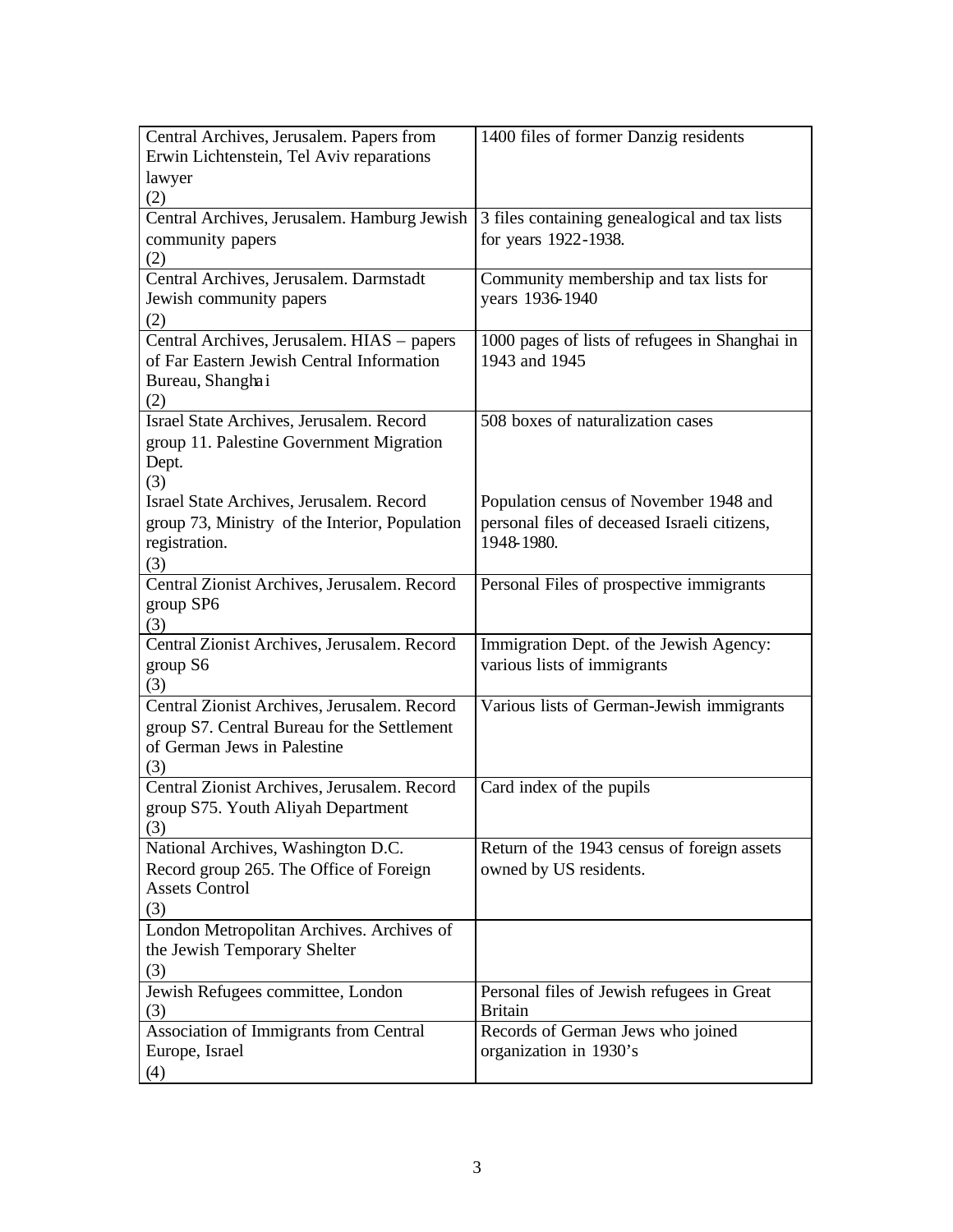# **II Part Two**

# **Archives and other sources suggested by the Bundesarchiv (Federal Archives of the**

| Sources, data base            | <b>Repository</b>                        | Estim. number of    |
|-------------------------------|------------------------------------------|---------------------|
|                               |                                          | names               |
| Census data base 1939         | <b>Bundesarchiv</b>                      | 276.205             |
| (without Austria)             | (Remerks: Rhine province (acc. to        |                     |
|                               | statistical information 33.779) and      |                     |
|                               | Thuringian (2.758) data not preserved)   |                     |
| Basic data for the first      | <b>International Tracing Service,</b>    | 495.220             |
| edition of the Memorial       | Bundesarchiv                             |                     |
| <b>Book 1986</b>              | (Remeraks: Includes the time before      |                     |
|                               | 1939, but does not contain information   |                     |
|                               | on the territory of the former GDR)      |                     |
| <b>Memorial Book 1986</b>     | Bundesarchiv                             | 128.136             |
|                               | (Remarks: Includes the FRG before)       |                     |
|                               | German unity, East and West Berlin)      |                     |
| Jewish inhabitants of         | Bildungsring Geschichte Erfurt e.V.,     | 4.000               |
| Thuringia                     | Prof. Wolf                               |                     |
| Jewish inhabitants of Berlin  | Foundation "Neue Synagoge Berlin-        | 179.854             |
|                               | Centrum Judaicum"                        |                     |
| Memorial Book Riga            | Volksbund für Kriegsgräberfürsorge and   | 31.770              |
|                               | Foundation "Neue Synagoge Berlin-        |                     |
|                               | Centrum Judaicum"                        |                     |
|                               | (Remarks: Deportation to Riga)           |                     |
| <b>Memorial Book</b>          | Terezinska Indiciativa                   | 42.124              |
| Theresienstadt                | (Remarks: Deportation to Theresienstadt) |                     |
| Emigrants to France 1933-     | Published by Julia Franke, Berlin 2000   | 1.369               |
| 1939                          |                                          |                     |
| List of emigrants to          | Published by Armbrüster et al            | 7.800               |
| Shanghai                      | (Remarks: States only the age of the     |                     |
|                               | person in 1944)                          |                     |
| Jews from Hamburg             | <b>Staatsarchiv Hamburg</b>              | 10.000/2.000        |
|                               | (Remarks: Information from Facts &       |                     |
|                               | Files)                                   |                     |
| Survivor Registry and other   | <b>U.S. Holocaust Memorial Museum</b>    | 2.000               |
| sources                       | (Remarks: Information from Facts &       |                     |
|                               | Files)                                   |                     |
| ICHEIC Research database,     | <b>ICHEIC/Facts &amp; Files</b>          | 8.000/1.000         |
| German entries                | (Remarks: Information from Facts &       |                     |
|                               | Files)                                   |                     |
| Databases for Memorial        | <b>Various Institutions</b>              |                     |
| <b>Books of German cities</b> | (Remarks: Information needed most        |                     |
| (Leipzig, Cologne)            | urgently for the territory of the former |                     |
|                               | GDR)                                     |                     |
| <b>Total</b>                  |                                          | 1.186.478/1.171.478 |

# **Federal Republic of Germany)**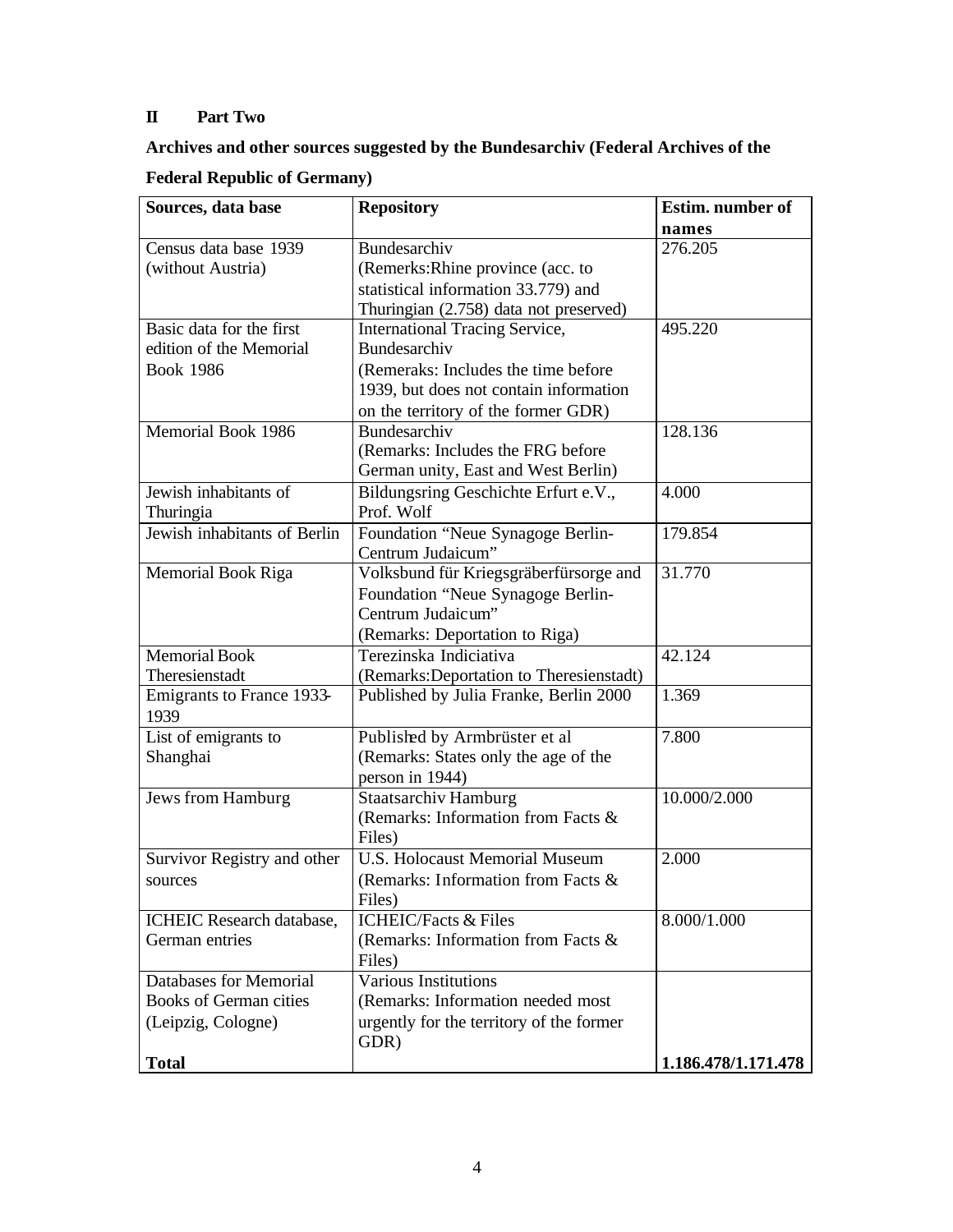#### General Remarks:

All databases which contain information in particular on life insurance policies of victims of the Holocaust in German archives are not included in this list, since for methodical accuracy the list of names and the research into information on life insurance policies should be prepared in two procedures. Insofar the Federal Archives agrees to the proposal of Facts & Files in principle.

All figures cannot be more than just rough estimates, since a major amount of names of the same person is contained in more than one record group or database. Attention is drawn to the publication of Heinz Boberach, Die Zahl der jüdischen Opfer des Nationalsozialismus aus dem Deutschen Reich. In: Beiträge zur rheinischen Landesgeschichte und zur Zeitgeschichte, Koblenz 2001.

Form the viewpoint of the Federal Archives special care should be taken of the Rhine province, this means information from the Central State Archives in Düsseldorf and Koblenz. Prof. Jersch-Wenzel will report on the situation in Polish archives insofar the former German territories east of the Oder and Neisse rivers are concerned.

If there is time for additional research we should follow the sound philosophy to consult library materials first (in particular the books available in the special library Germania Judaica administered by the University Library of Cologne) and t h e n consult further archives at the regional and local levels.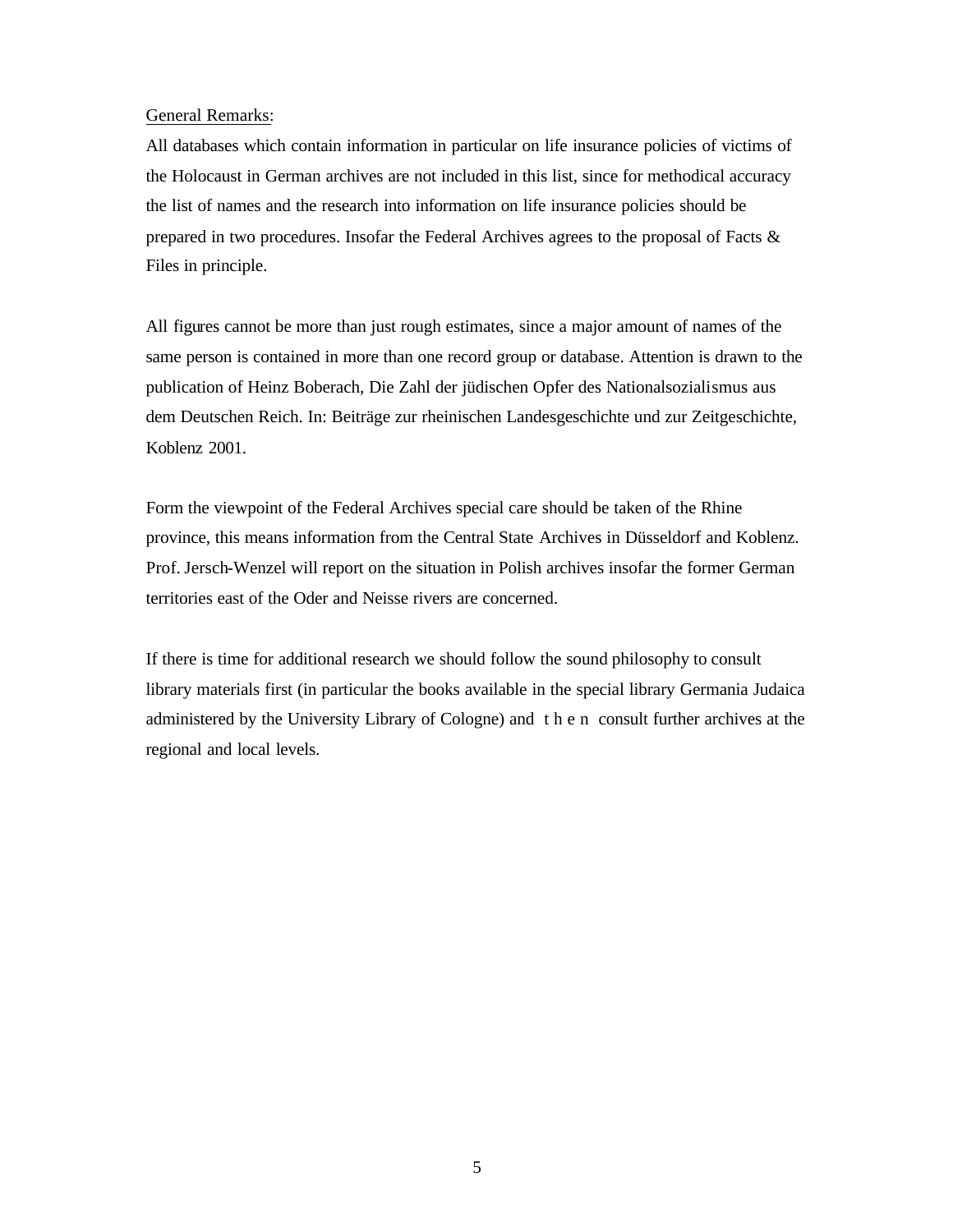### **Annex H Exhibit 2 Archives to be searched to supplement the list of Jewish policy holders**

| <b>Federal State</b>  | Archive                                                 | Location         | Response                                                                                                                                                                                                                                                                  |                                                                          | Name of collection and more                                                                                                                                                                                     | Rel                     | Quantity     | Approx. |
|-----------------------|---------------------------------------------------------|------------------|---------------------------------------------------------------------------------------------------------------------------------------------------------------------------------------------------------------------------------------------------------------------------|--------------------------------------------------------------------------|-----------------------------------------------------------------------------------------------------------------------------------------------------------------------------------------------------------------|-------------------------|--------------|---------|
|                       |                                                         |                  |                                                                                                                                                                                                                                                                           |                                                                          | detailed description                                                                                                                                                                                            | ev                      |              | no. of  |
|                       |                                                         |                  |                                                                                                                                                                                                                                                                           |                                                                          |                                                                                                                                                                                                                 | ant                     |              | files   |
| Baden-<br>Württemberg | Staatsarchiv<br>Freiburg                                | Freiburg         | Have files relating<br>to asset control<br>and compensation                                                                                                                                                                                                               | These contain<br>some tax files,<br>all are<br>accessible                | Regional Revenue Office,<br>Freiburg                                                                                                                                                                            | $\overline{\mathbf{x}}$ | 145 m        | 4,500   |
| Baden-                | General-                                                | Karlsruhe        | Have tax files                                                                                                                                                                                                                                                            |                                                                          | Tax offices have approx.                                                                                                                                                                                        | x                       | 660 m        | 3,000   |
| Württemberg           | landesarchiv<br>Karlsruhe                               |                  |                                                                                                                                                                                                                                                                           |                                                                          | 200 m of files<br>Regional Office for<br>Compensation has approx.<br>460 m of files                                                                                                                             |                         |              |         |
| Baden-<br>Württemberg | Staatsarchiv<br>Ludwigsburg                             | Ludwigs-<br>burg | <b>Regional Revenue</b><br>Office, Stuttgart                                                                                                                                                                                                                              |                                                                          | Regional Revenue Office,<br>Stuttgart                                                                                                                                                                           | X                       | 100 m        | 3,000   |
| Baden-<br>Württemberg | Staatsarchiv<br>Sigmaringen                             | Sigma<br>ringen  | Have tax office<br>files                                                                                                                                                                                                                                                  |                                                                          | Wü 126/2 (tax office,<br>Biberach) T 1<br>Wü 126/7 (tax office, Horb) T<br>$\mathbf{1}$                                                                                                                         | X                       |              | 543     |
| Bavaria               | Staatsarchiv<br>Amberg                                  | Amberg           | 1,209 tax files of<br>people who were<br>persecuted on<br>grounds of race                                                                                                                                                                                                 |                                                                          | Tax files of people who were<br>persecuted on grounds of<br>race are held by the tax<br>offices in Amberg, Cham,<br>Neumarkt, Neunburg v.<br>Wald, Regensburg,<br>Schwandorf, Waldsassen,<br>Weiden             | x                       | 1,209 files  | 1,209   |
| Bavaria               | Staatsarchiv<br>Bamberg                                 | Bamberg          | Have asset control<br>files from the<br>Bavarian Regional<br>Office for Property<br>Administration and<br>Compensation,<br>2.128 files. Tax<br>files of 1,300<br>people who were<br>persecuted on<br>grounds of race<br>from the Regional<br>Revenue Office in<br>Ansbach | Tax files are<br>held in Coburg,<br>property control<br>files in Bamberg | Tax files of people who were<br>persecuted on grounds of<br>race in the regions of the tax<br>offices in Bamberg,<br>Bayreuth, Forchheim, Hof,<br>Kulmbach, Lichtenfels,<br>Wunsiedel                           | x                       | 1,300 files  | 1,300   |
| Bavaria               | Staatsarchiv<br>Coburg                                  | Coburg           | 32 tax files of<br>people who were<br>perse cuted on<br>grounds of race                                                                                                                                                                                                   | Tax files of the<br>Staatsarchiv<br>Bamberg are<br>kept in Coburg        |                                                                                                                                                                                                                 | X                       | 32 files     | 32      |
| Bavaria               | Staatsarchiv<br>Landshut                                | Landshut         | 24 tax files have<br>survived                                                                                                                                                                                                                                             | Are kept in a<br>depot<br>elsewhere                                      | Tax files kept by Lower<br>Bavarian tax offices relating<br>to people who were<br>persecuted or expelled by<br>the Nazis                                                                                        | X                       | 24 files     | 24      |
| Bavaria               | OFD<br>Nuremberg                                        | Nurem-<br>berg   | <b>Property Sales</b><br>Unit files                                                                                                                                                                                                                                       |                                                                          | 8,000 files of the Property<br>Sales Unit are held at the<br>Regional Revenue Office in<br>Munich                                                                                                               | x                       | 8,000 files  | 8,000   |
| Bavaria               | Staatsarchiv<br>Würzberg                                | Würzburg         | Have forwarded<br>tax files of people<br>who were<br>persecuted on<br>grounds of race to<br>Würzburg via the<br><b>District Revenue</b><br>Office in Ansbach<br>and the<br>Staatsarchiv in<br>Nuremberg                                                                   |                                                                          | Tax offices in Amorbach.<br>Aschaffenburg, Bad<br>Kissingen, Ebern,<br>Gerolzthofen, Hammelburg,<br>Hofheim i. Ufr., Kitzingen,<br>Klingenberg, Lohr a.M.,<br>Marktheidenfeld, Schweinfurt<br>and Bad Brückenau | X                       | 600 files    | 600     |
| <b>Berlin</b>         | Landesarchiv<br>Berlin                                  | <b>Berlin</b>    | Have confiscation<br>files                                                                                                                                                                                                                                                |                                                                          | Tax office Moabit-West                                                                                                                                                                                          | x                       | 5,000 files  | 5,000   |
| Brandenburg           | <b>Branden-</b><br>burgisches<br>Landeshaupt-<br>archiv | Potsdam          | No reply                                                                                                                                                                                                                                                                  |                                                                          | 40,000 files of the<br>Property Sales Unit and<br>Foreign Currency Office, 8 m<br>of tax files                                                                                                                  | X                       | 20,000 files | 20,000  |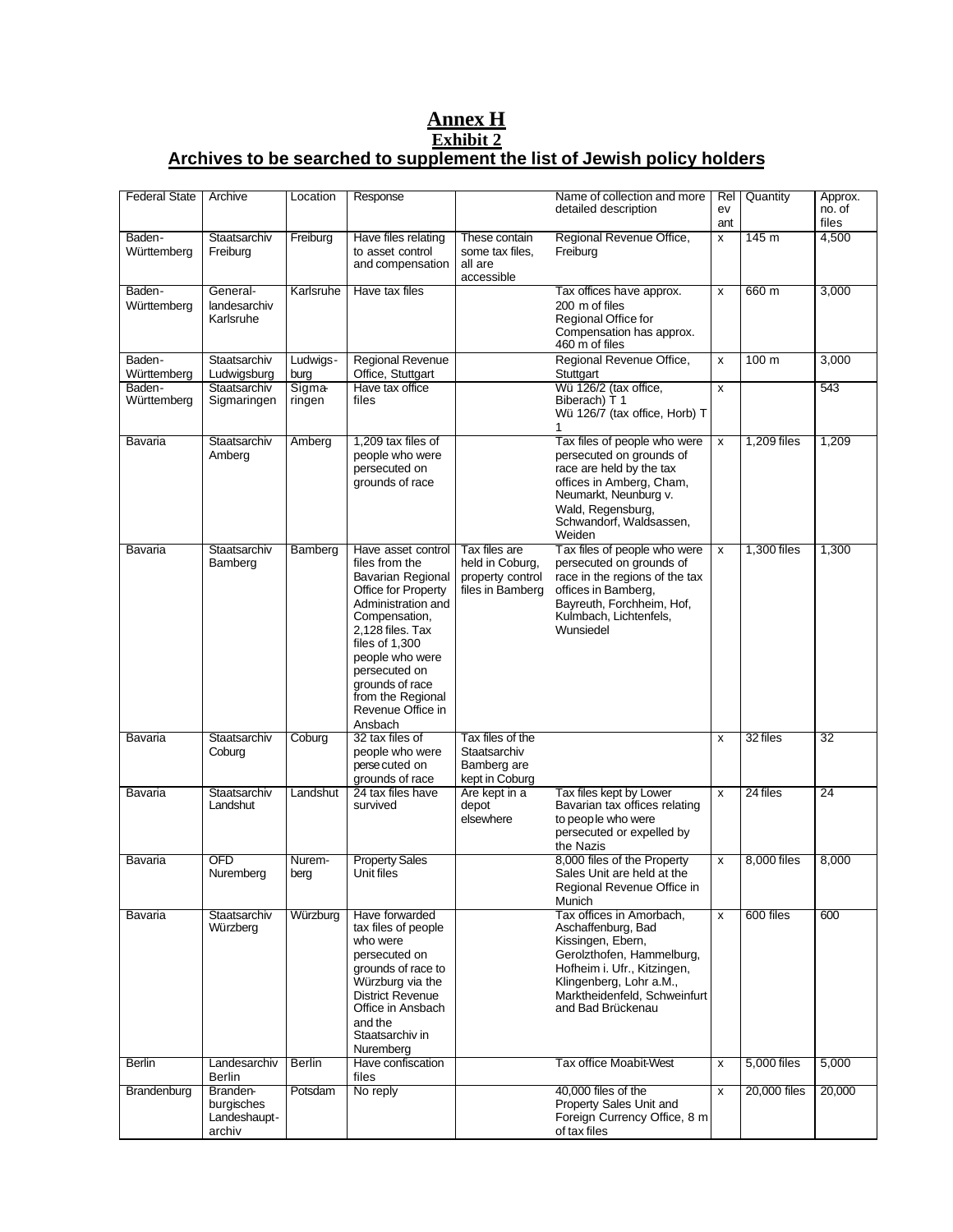| <b>Federal State</b> | Archive                           | Place          | Response                            |                                       | Name of collection and more                                     | Rel                       | Quanti ty                | Approx. no. |
|----------------------|-----------------------------------|----------------|-------------------------------------|---------------------------------------|-----------------------------------------------------------------|---------------------------|--------------------------|-------------|
|                      |                                   |                |                                     |                                       | detailed description                                            | ev<br>ant                 |                          | of files    |
| Hamburg              | Staatsarchiv                      | Hamburg        | Tax office files                    | Files on                              | 313-4 I tax administration I,                                   | x                         | 36 files                 | 36          |
|                      | der Freien                        |                | with the                            | "atonement"                           | $313 - 8$                                                       |                           |                          |             |
|                      | und<br>Hansestadt                 |                | "atonement"<br>payment and          | payment by<br>Jews, punitive          | Regional tax office<br>department I, 313-9                      |                           |                          |             |
|                      | Hamburg                           |                | punitive tax on                     | tax on Jews,                          | tax offices                                                     |                           |                          |             |
|                      |                                   |                | Jews clearly                        | files on                              |                                                                 |                           |                          |             |
|                      |                                   |                | indicated                           | individual cases<br>relating to the   |                                                                 |                           |                          |             |
|                      |                                   |                |                                     | "Reichsflucht-                        |                                                                 |                           |                          |             |
|                      |                                   |                |                                     | steuer"                               |                                                                 |                           |                          |             |
| Hesse                | Hessisches<br>Staatsarchiv        | Marburg        | Unrecorded<br>income tax files,     | Are stored in<br>Wiesbaden            | Tax offices in Eschwege,<br>Korbach                             | x                         | 2.5 m                    | 200         |
|                      | Marburg                           |                | mainly of Jewish                    |                                       |                                                                 |                           |                          |             |
|                      |                                   |                | citizens.                           |                                       |                                                                 |                           |                          |             |
|                      |                                   |                | unrecorded files                    |                                       |                                                                 |                           |                          |             |
|                      |                                   |                | on real estate<br>transactions and  |                                       |                                                                 |                           |                          |             |
|                      |                                   |                | the punitive tax on                 |                                       |                                                                 |                           |                          |             |
| Hesse                | <b>Hessisches</b>                 | Wies-          | Jews<br>Tax office files            |                                       |                                                                 |                           | 14 <sub>m</sub>          | 9,000       |
|                      | <b>Hauptstaats</b>                | baden          | with "atonement"                    |                                       | Land Property Control and<br>Compensation Office in             | X                         | 880 files                |             |
|                      | archiv,                           |                | payment and                         |                                       | Hesse, tax office files,                                        |                           | 3.000 files              |             |
|                      | Wiesbaden                         |                | punitive tax on<br>Jews clearly     |                                       | department 519/F<br>Tax office Wiesbaden I                      |                           | 306 files                |             |
|                      |                                   |                | indicated                           |                                       | Tax office Frankfurt-                                           |                           |                          |             |
|                      |                                   |                |                                     |                                       | Stiftstrasse                                                    |                           |                          |             |
|                      |                                   |                |                                     |                                       | Tax office Frankfurt-<br>Taunustor                              |                           |                          |             |
| Hesse                | <b>Hessisches</b>                 | Darm-          | Have tax office                     |                                       | Tax offices in Alsfeld,                                         | X                         | 8 m                      | 500         |
|                      | Staatsarchiv                      | stadt          | files                               |                                       | Bensheim-Heppenheim,                                            |                           |                          |             |
|                      | Darmstadt                         |                |                                     |                                       | Darmstadt, Friedberg, Fürth<br>i. O., Giessen, Gross-Gerau,     |                           |                          |             |
|                      |                                   |                |                                     |                                       | Lauterbach, Michelstadt,                                        |                           |                          |             |
|                      |                                   |                |                                     |                                       | Offenbach a.M., Seligenstadt                                    |                           |                          |             |
| Lower<br>Saxony      | Nieder-<br>sächsisches            | Aurich         | Have tax office<br>files            | Reference to<br>compensation          |                                                                 | x                         | 39.90 m.<br>with some    | 2,500       |
|                      | Staatsarchiv                      |                |                                     | records                               |                                                                 |                           | unexplained              |             |
|                      | in Aurich                         |                | 48 tax office files                 |                                       |                                                                 |                           | sets of data<br>48 files | 48          |
| Lower<br>Saxony      | Nieder-<br>sächsisches            | Bücke-<br>berg |                                     | Reference to<br>special               | Files from the collection of<br>the tax office in Rinteln (H44) | $\boldsymbol{\mathsf{x}}$ |                          |             |
|                      | Staatsarchiv                      |                |                                     | inventory on the                      | on the punitive tax on Jews,                                    |                           |                          |             |
|                      | in Bückeburg                      |                |                                     | history of the<br>Jews in             | also files on the<br>administration of confiscated              |                           |                          |             |
|                      |                                   |                |                                     | Schaumburg                            | assets, forced sales,                                           |                           |                          |             |
|                      |                                   |                |                                     |                                       | "Reichsfluchtsteuer",                                           |                           |                          |             |
|                      |                                   |                |                                     |                                       | restitution claims and<br>compensation                          |                           |                          |             |
| Lower                | Nieder-                           | Hanover        | Have foreign                        | Are mouldy, ask                       | <b>Chief Regional Finance</b>                                   | x                         | 15,000 files             | 15,000      |
| Saxony               | sächsisches<br><b>Hauptstaats</b> |                | currency files and                  | the Regional<br><b>Revenue Office</b> | Officer of Hanover, Foreign                                     |                           |                          |             |
|                      | archiv in                         |                | <b>Property Sales</b><br>Unit files | in Münster                            | Currency Office, emigration<br>files (approx. 3,000 files),     |                           |                          |             |
|                      | Hannover                          |                |                                     | again whether                         | Regional Revenue Office of                                      |                           |                          |             |
|                      |                                   |                |                                     | they have any<br>other files          | Weser-Ems, Property Sales<br>Unit (files covering approx.       |                           |                          |             |
|                      |                                   |                |                                     |                                       | 12,000 individual cases)                                        |                           |                          |             |
| Lower                | Nieder-                           | Olden-         | Tax office records                  | Claims for the                        | Very small number of                                            | X                         | approx. 50               | 50          |
| Saxony               | sächsisches<br>Hauptstaats-       | burg           | only date back to<br>1950           | return of Jewish<br>property          | individual files, Jewish<br>businesses, claims for the          |                           | files                    |             |
|                      | archiv in                         |                |                                     | available, 4 files                    | return of Jewish property,                                      |                           |                          |             |
|                      | Hannover                          |                |                                     | on confiscated                        | confiscated assets, files on                                    |                           |                          |             |
|                      |                                   |                |                                     | property                              | the whereabouts of Jewish<br>property in Dalmenhorst,           |                           |                          |             |
|                      |                                   |                |                                     |                                       | Oldenburg and Wilhelshaven                                      |                           |                          |             |
| Lower                | Nieder-                           | Osna-          | Have tax office                     | Referred to                           | Restitution. Tax office,                                        | x                         |                          | 50          |
| Saxony               | sächsisches<br>Staatsarchiv       | brück          | files                               | Staatsarchiv<br>Oldenburg             | Lingen. List of assets of 14<br>people, land sales, forced      |                           |                          |             |
|                      | in Osnabrück                      |                |                                     | research project                      | auctions                                                        |                           |                          |             |
|                      |                                   |                |                                     | to collate all                        |                                                                 |                           |                          |             |
|                      |                                   |                |                                     | sources of<br>Jewish history          |                                                                 |                           |                          |             |
|                      |                                   |                |                                     | in the Weser-                         |                                                                 |                           |                          |             |
|                      |                                   |                |                                     | Ems region                            |                                                                 |                           |                          |             |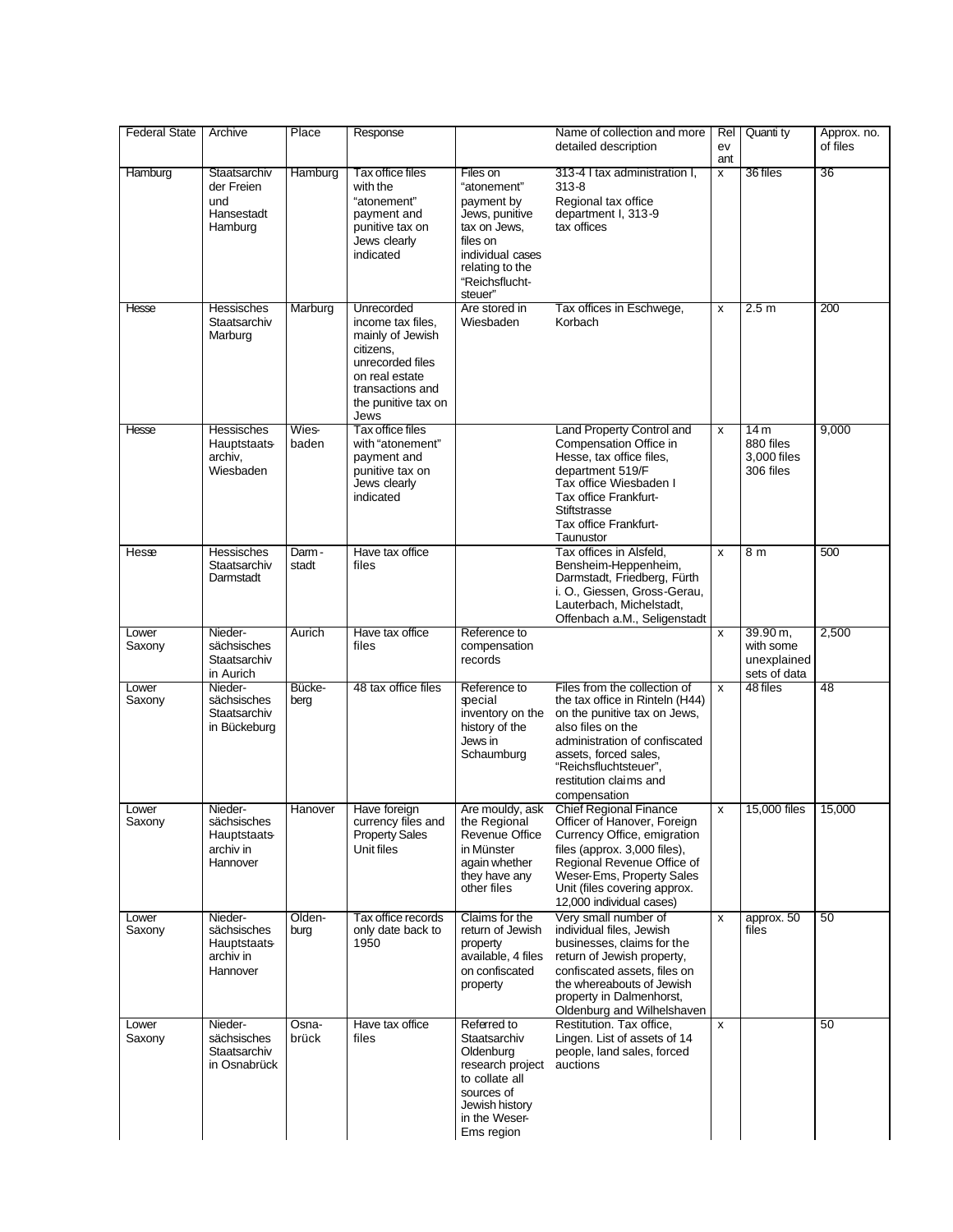| <b>Federal State</b>       | Archive                                                                                                                                       | Location        | Response                 |                                                                                     | Nam e of collection and more<br>detailed description                                                                                                                                                                                                                                                                                                                                                                                                                                                                                                                                                                                                                                                                                                                                                                                                                                                                                                                          | Rel<br>ev<br>ant | Quantity    | Approx. no.<br>of files |
|----------------------------|-----------------------------------------------------------------------------------------------------------------------------------------------|-----------------|--------------------------|-------------------------------------------------------------------------------------|-------------------------------------------------------------------------------------------------------------------------------------------------------------------------------------------------------------------------------------------------------------------------------------------------------------------------------------------------------------------------------------------------------------------------------------------------------------------------------------------------------------------------------------------------------------------------------------------------------------------------------------------------------------------------------------------------------------------------------------------------------------------------------------------------------------------------------------------------------------------------------------------------------------------------------------------------------------------------------|------------------|-------------|-------------------------|
| North-Rhine/<br>Westphalia | Nordrhein-<br>Westfälisches<br>Staatsarchiv<br>Detmold and<br>Nordrhein-<br>Westfälisches<br>Personen-<br>standsarchiv<br>Westfalen-<br>Lippe | Detmold         | Have tax office<br>files | Punitive tax on<br>Jews and<br>"Reichsflucht-<br>steuer"                            | Files available $-D$ 26 $-$ tax<br>offices from 1888 to 1984,<br>770 boxes = approx. $6,600$<br>archive volumes from 1888<br>to 1984. Reference book<br>D26 and accession book.<br>Files on administrative office<br>and personnel<br>administration, income tax,<br>turnover tax, business tax,<br>corporation tax, capital<br>transfer tax, emergency aid,<br>wealth tax, tax on land<br>acquisition,<br>"Reichsfluchtsteuer", punitive<br>tax on Jews and property<br>lists from the tax offices in<br>Bielefeld-Innenstadt,<br>Bielefeld-Aussenstadt,<br>Bünde, Detmold, Herford,<br>Höxter, Lemgo, Lübbecke,<br>Minden, Paderborn, Warburg<br>and Wiedenbrück                                                                                                                                                                                                                                                                                                            | x                |             | 3,000                   |
| North-Rhine/<br>Westphalia | Nordrhein-<br>Westfälisches<br>Hauptstaats<br>archiv<br>Düsseldorf                                                                            | Düssel-<br>dorf | Tax files available      | Punitive tax on<br>Jews and<br>"Reichsflucht-<br>steuer", foreign<br>currency files | Tax offices have 1,000 files;<br>in particular, the tax office in<br>Cologne Altstadt has files<br>from the regional revenue<br>office in Düsseldorf on<br>"Reichsflucht" and currency<br>control                                                                                                                                                                                                                                                                                                                                                                                                                                                                                                                                                                                                                                                                                                                                                                             | X                |             | 1,500                   |
| North-Rhine/<br>Westphalia | Nordrhein-<br>Westfälisches<br>Staatsarchiv<br>Münster                                                                                        | Münster         | Tax files available      | Files on punitive<br>tax on Jews and<br>"Reichsflucht-<br>steuer"                   | Tax offices from 1936-1980.<br>Have been organised at<br>district level since 1919, with<br>a subordinate authority of<br>the Reich tax revenue<br>responsible for collecting<br>property and transport tax.<br>Approx. 15,000 files (approx.<br>1,200 boxes), unregistered<br>(B 155). Files not accessible<br>for use. Tax matters<br>concerning the following tax<br>offices: Ahaus, Altena,<br>Arnsberg, Bochum Mitte,<br>Bochum-Süd, Borken,<br>Bottrop, Brilon, Coesfeld,<br>Dortmund-Hoerde,<br>Dortmund-Ost, Dortmund-<br>Unna, Dortmund-West,<br>Gelsenkirchen -Nord,<br>Gelsenkirchen -Süd.<br>Gladbeck, Hagen, Hamm,<br>Herne-Ost, Herne-West,<br>Ibbenbüren, Iselohn,<br>Lippstadt, Lüdenscheid,<br>Lüdinghausen, Marl,<br>Meschede, Münster-<br>Innenstadt, Münster-<br>Aussenstadt, Olpe,<br>Recklinghausen, Schwelm,<br>Siegen, Soest, Steinfurt,<br>Wanne-Eickel, Witten; files<br>on punitive tax on Jews from<br>Ahaus tax office (reference<br>book B 155) | X                | 1,000 files | 1,000                   |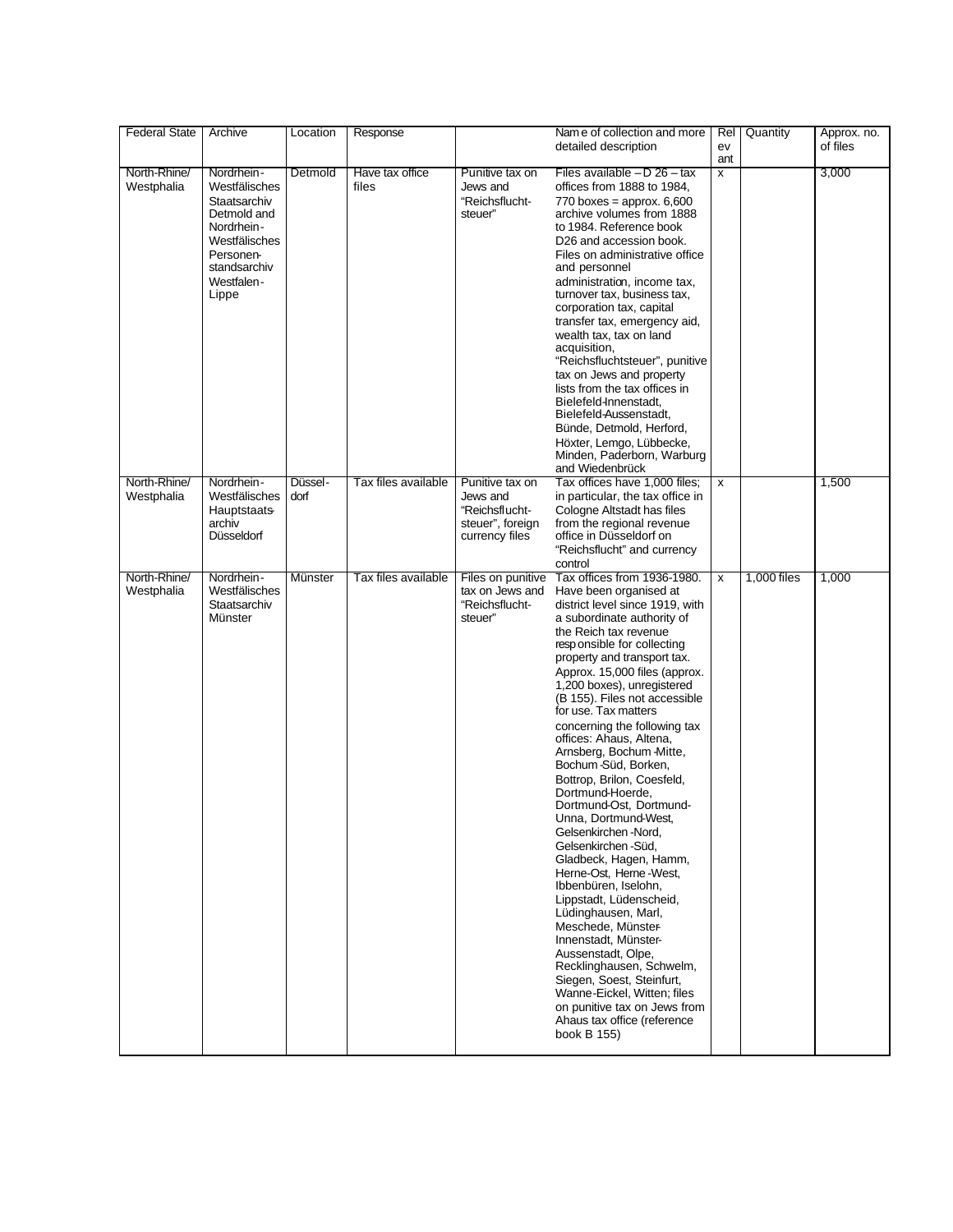| <b>Federal State</b>       | Archive                                                                                     | Location        | Response                                                                                                                                                                                             |                                                                                              | Name of collection and more<br>detailed description                                                                                                                                                                                                       | Rel<br>ev<br>ant | Quantity        | Approx. no.<br>of files |
|----------------------------|---------------------------------------------------------------------------------------------|-----------------|------------------------------------------------------------------------------------------------------------------------------------------------------------------------------------------------------|----------------------------------------------------------------------------------------------|-----------------------------------------------------------------------------------------------------------------------------------------------------------------------------------------------------------------------------------------------------------|------------------|-----------------|-------------------------|
| North-Rhine/<br>Westphalia | Vermögens-<br>abteilung der<br>Oberfinanz-<br>direktion<br>Köln,<br>Aussenstelle<br>Münster | Münster         | Referred to by the<br>Staatsarchiv<br>Münster                                                                                                                                                        | "Reichsflucht-<br>steuer" and<br>foreign currency<br>files                                   | Foreign currency unit and<br>"Reichsfluchtsteuer"                                                                                                                                                                                                         | x                | 90 <sub>m</sub> | 1,800                   |
| Rhineland-<br>Palatinate   | Landeshaupt-<br>archiv<br>Koblenz                                                           | Koblenz         | Tax files available                                                                                                                                                                                  | Punitive tax on<br>Jews and<br>"Reichsflucht-<br>steuer"                                     | 1,946 files on confiscation<br>and restitution, mainly<br>concerning real estate;<br>various other relevant file<br>collections - see publication<br>of the Regional Archive<br>Department                                                                | x                | 2,000 files     | 2,000                   |
| Rhineland-<br>Palatinate   | Landesarchiv<br>Speyer                                                                      | Speyer          | Tax files available                                                                                                                                                                                  | Punitive tax on<br>Jews and<br>"Reichflucht-<br>steuer"                                      | Return of Jewish property,<br>punitive tax on Jews, files on<br>individual cases, files on<br>general tax assessment,<br>enforcement files to secure<br>claims by the tax<br>administration on individual<br>Jewish firms and private<br>individuals      | X                | 1,000 files     | 1,000                   |
| Saxony                     | Sächsisches<br>Hauptstaats<br>archiv                                                        | Dresden         |                                                                                                                                                                                                      | Punitive tax on<br>Jews and<br>"Reichflucht-<br>steuer"                                      | Some files are to be<br>forwarded to Chemnitz                                                                                                                                                                                                             | X                |                 | 30                      |
| Saxony                     | Sächsisches<br>Staatsarchiv<br>Leipzig                                                      | Leipzig         |                                                                                                                                                                                                      | Punitive tax on<br>Jews and<br>"Reichflucht-<br>steuer"                                      | Tax office Grimma                                                                                                                                                                                                                                         | X                | 5 <sub>m</sub>  |                         |
| Schleswig-<br>Holstein     | Landesarchiv<br>Schleswig-<br>Holstein                                                      | Schles-<br>wig  | Have foreign<br>currency files and<br>some tax files                                                                                                                                                 | Foreign<br><b>Currency Office</b><br>at the Regional<br><b>Revenue Office</b><br>in Nordmark | Only some tax files dating<br>back to before 1945 are<br>available, files may be used<br>to obtain information about<br>individuals or individual<br>firms; information may also<br>be obtained through the tax<br>office                                 | x                |                 | 1,000                   |
| Thuringia                  | Thürin-<br>gisches<br>Staatsarchiv<br>Gotha                                                 | Gotha           | Have forwarded<br>the tax files of<br>people who were<br>persecuted on<br>grounds of race to<br>Würzburg via the<br>District Revenue<br>Office in Ansbach<br>and the<br>Staatsarchiv in<br>Nuremberg | Punitive tax on<br>Jews and<br>"Reichsflucht-<br>steuer"                                     | Files at the tax office in<br>Eisenach and Nordhausen,<br>Schleusingen                                                                                                                                                                                    | x                | 3 <sub>m</sub>  | 60                      |
| Thuringia                  | Thürin-<br>gisches<br>Staatsarchiv<br>Rudolstadt                                            | Rudol-<br>stadt | Have tax office<br>files                                                                                                                                                                             |                                                                                              | Electronic search<br>assistance, tax files of the<br>tax offices in Rudolstadt,<br>Arnstadt and Saalfeld, no<br>details as to whether these<br>relate to Jewish property; it<br>is only possible to make a<br>targeted search for<br>individuals and fims | x                |                 | 50                      |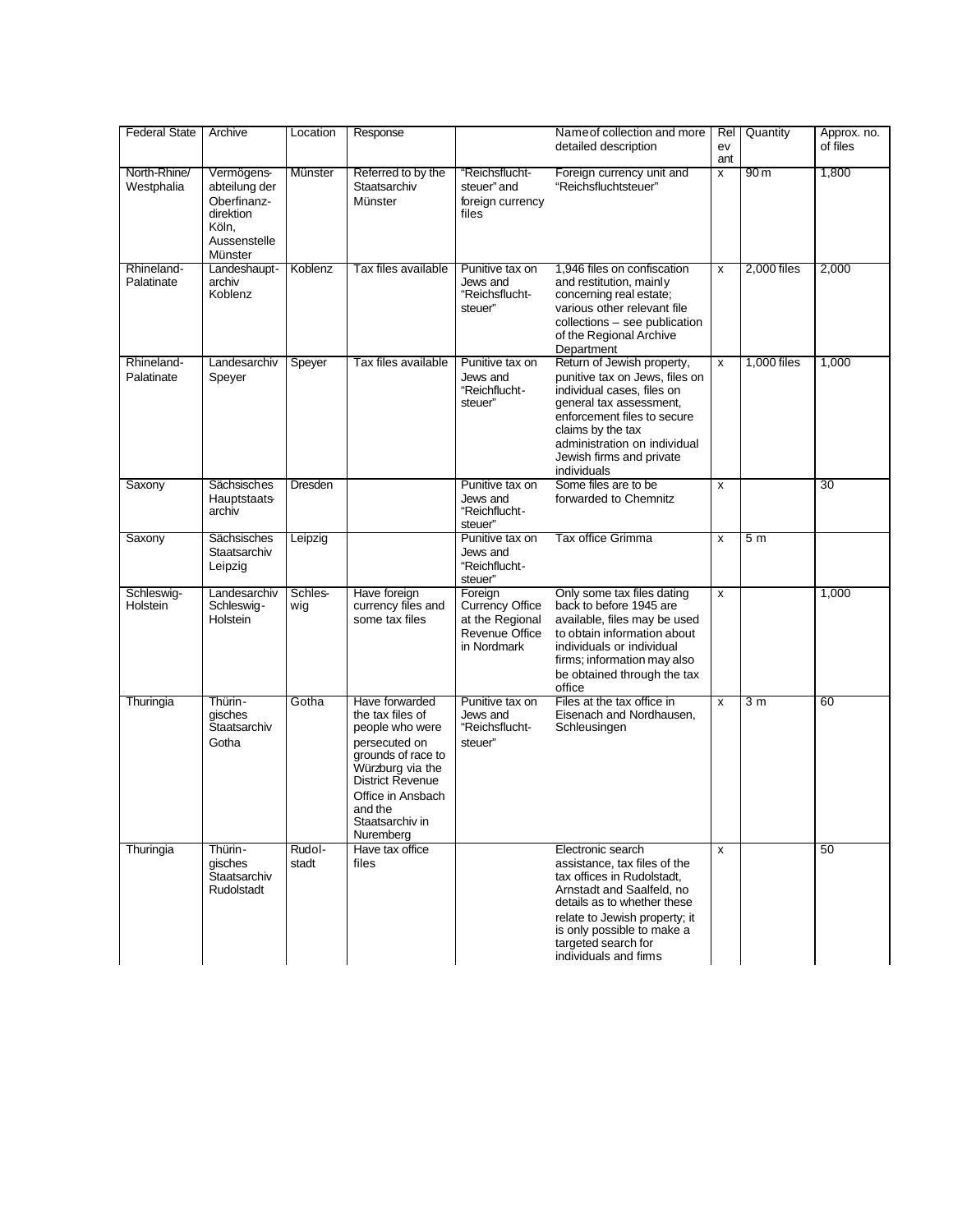# **ANNEX H EXHIBIT 3**

## **MATCHING**

## Principles of the ICHEIC – GDV Agreement

The matching process is undertaken to achieve our common goal of paying valid claims – and in particular to provide a process that assists in overcoming the obstacles in identifying and paying claims.

- 1. Named and unnamed company claims in the ICHEIC claimant database relating to policies likely to have been issued by German companies will be matched under the ICHEIC matching process against the comprehensive electronic list of insurance policies compiled by the BAFin, pursuant to Annex H of the Agreement among ICHEIC, the German Foundation and the GDV.
- 2. The confidentiality of the list of German companies' holocaust era insurance policies will be protected respecting all data protection regulations. The matches found will be used in the claims process, as described below.
- 3. All matches, as defined by the matching process, will be categorized into MT0 – MT10 by ICHEIC.
- 4. All matches in categories MT0 MT5 and MT7 will be reviewed by ICHEIC and divided into four categories: exact match, high probability match, possible match and no match.
- 5. ICHEIC will send exact matches under MT0 to the companies as part of the agreed claims handling process.
- 6. ICHEIC will send matches in categories MT1 MT5 and MT7 that have been confirmed as high probability matches to the companies as part of the agreed claims handling process.
- 7. Where the ICHEIC matching process identifies more than one match for a specific policy, ICHEIC will send only the best of these matches to the company concerned, other than in exceptional circumstances (eg, two claimants who are members of the same family).
- 8. Unless they can provide evidence that shows the match is invalid, the companies will treat exact matches in paragraph 5 as meeting the Relaxed Standards of Proof so far as the existence of a policy issued to the policyholder named by the claimant is concerned.
- 9. Matches in paragraph 6 above will be taken by the companies as providing strong evidence that the policyholder named by the claimant owned the policy in the match. If a company rejects the match, this fact and the reasons for the rejection will be disclosed to the claimant in the denial letter.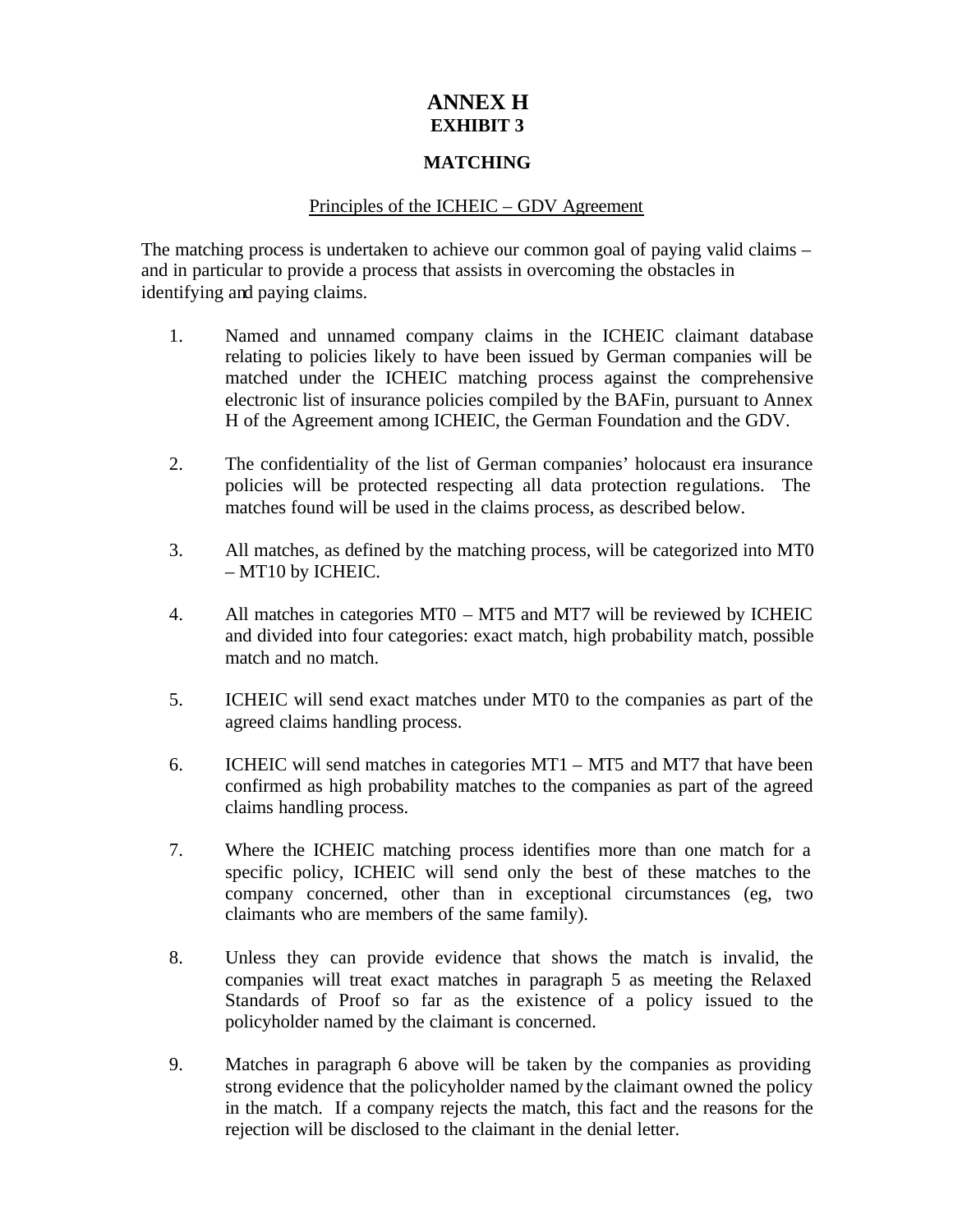- 10. Once a match is found, the procedures for named company claims, including appeals, will apply.
- 11. Possible matches will be examined by ICHEIC to determine the feasibility of resolving if any are high probability matches if such examination is determined to be useful considering time, effort and cost.
- 12. In the event of a match as set out above, the company is entitled to reject the claim where it can show that the policy was paid or compensated in accordance with the provisions of the Agreement between ICHEIC, the Foundation and the GDV.
- 13. The total number of matches to be sent to the companies under this process is not expected to exceed the total number of relevant claims received by ICHEIC and likely to have been issued by German companies.
- 14. ICHEIC will be responsible for the costs of performing the matching, prior to sending the matched policies to the companies.
- 15. The ICHEIC matching process will be performed in an efficient and cost effective manner and, if necessary, in Germany.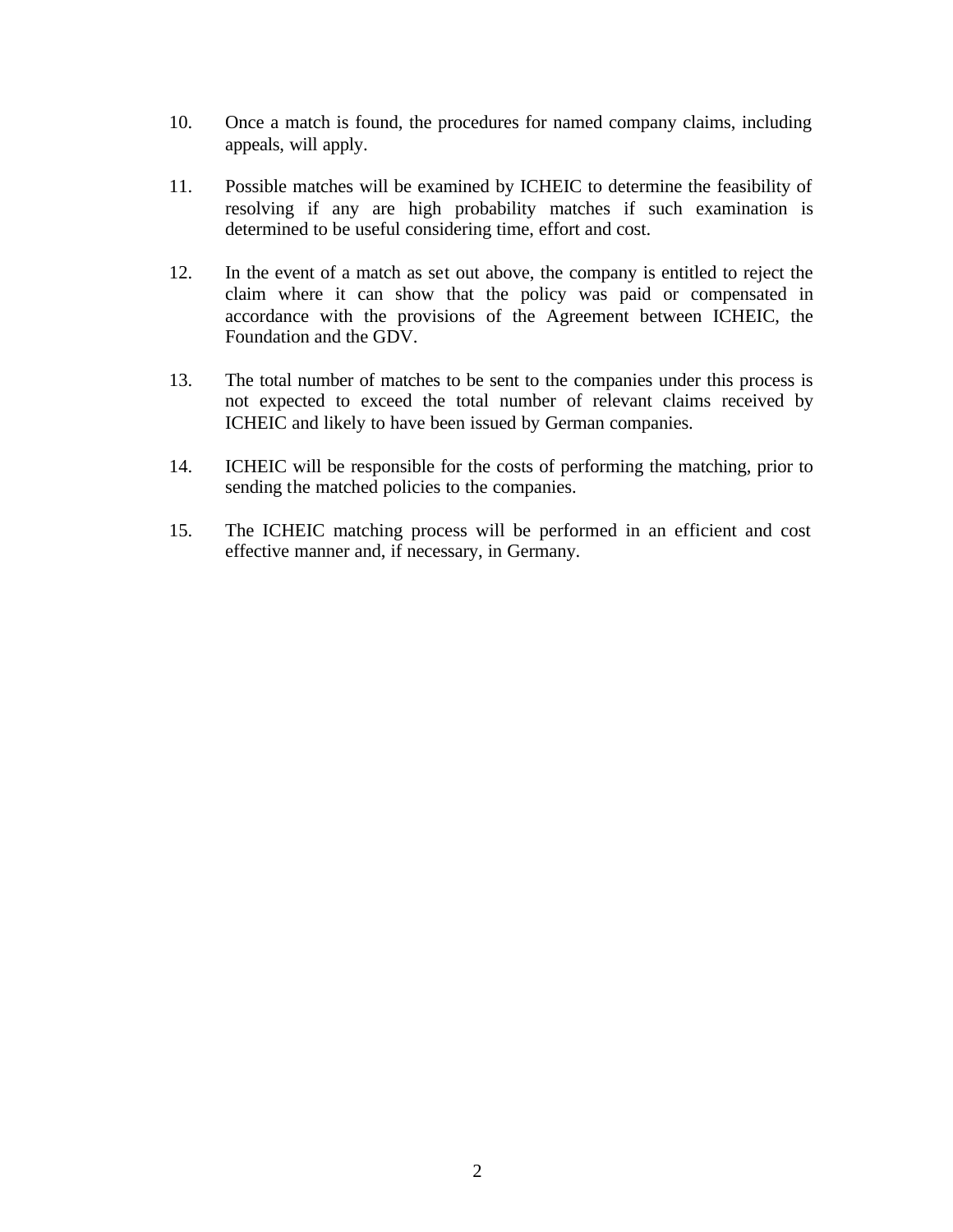# **ANNEX H Exhibit 4**

## **IMPORTANT INFORMATION ABOUT THE LISTS**

The International Commission on Holocaust Era Insurance Claims (ICHEIC) has compiled the following lists of names from several different sources, including but not limited to names received from insurance company members of ICHEIC, the Dutch SJOA Foundation and German insurance companies not belonging to ICHEIC and from various public archives. The names provided by German companies result from a collaborative effort between ICHEIC, the German Foundation "Remembrance, Responsibility and the Future" and the German companies.

The names on the published lists are those of people who had or may have had a life insurance policy of any kind (including education, dowry, endowment or pension/annuity policies) during the relevant period (1920-1945) and who are thought likely to have suffered any form of racial, religious or political persecution during the Holocaust.

**The fact that a name appears on the published list is not a guarantee that the individual named or his or her heirs or beneficiaries are entitled to payment.** This is for several reasons. For example, investigation and/or research of the claim might reveal that the claim has been settled, that it was paid by the insurer to beneficiaries or to the insured, that loans were taken out against the policy, that the insurance contract did not materialize or lapsed afterwards for reasons unconnected with the Holocaust, or that the claim was compensated or settled through post-war government restitution programs, in particular those of the Federal Republic of Germany.

By the same token, because the surviving records are incomplete, these lists are unlikely to include all the names of Holocaust victims who had insurance policies during the relevant period. People should not be discouraged from filing claims simply because their name or the names of family members do not appear on any published lists. Anyone who believes he or she has a valid life, education or dowry policy is encouraged to present the claim to ICHEIC.

ICHEIC is continuing its international efforts to locate and review sources of information from which lists can be compiled. This site should be re-checked periodically, since ICHEIC will publish these lists via the Internet as they become available.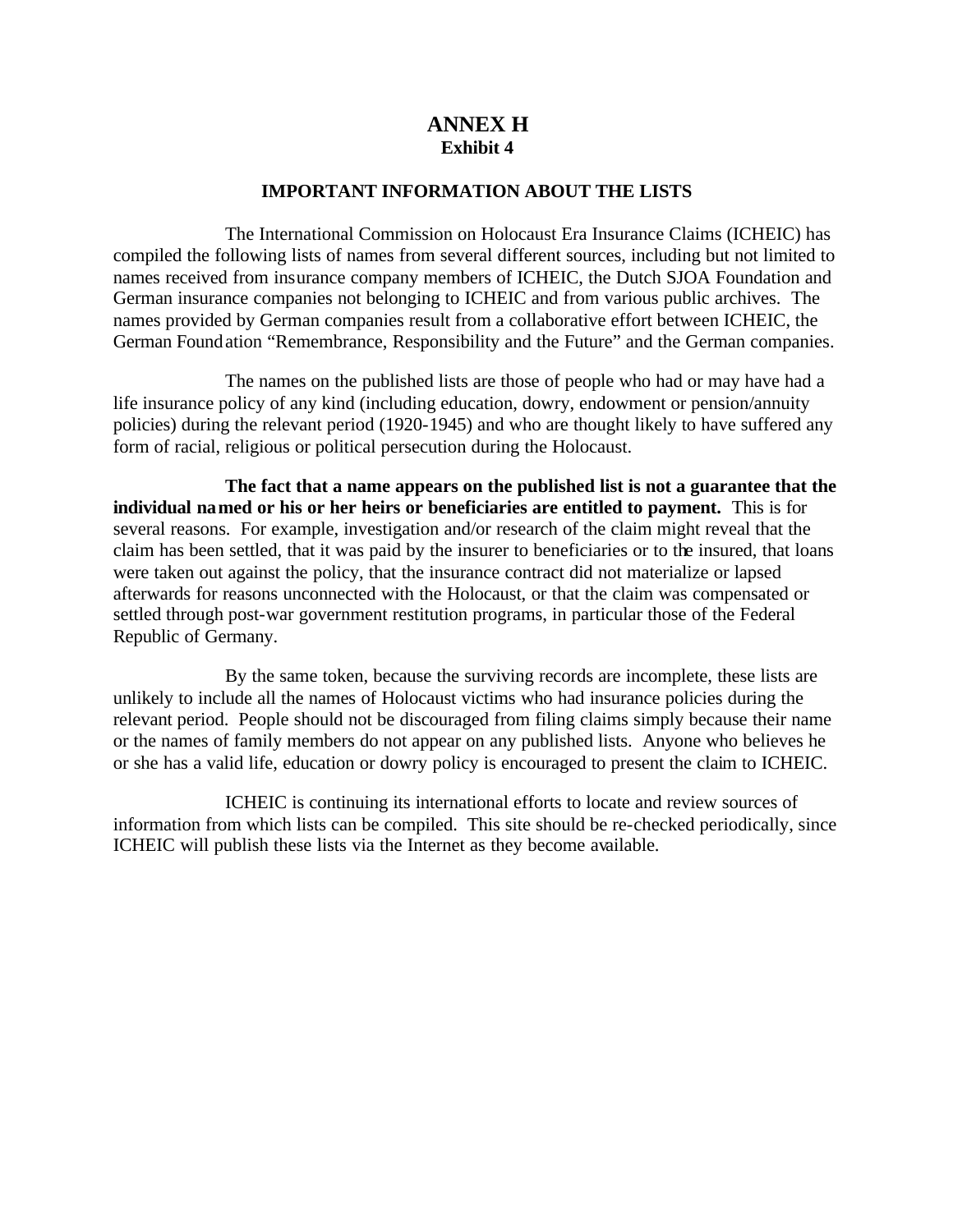# **ANNEX I**

## **AUDIT OF GERMAN NON-MOU INSURANCE COMPANIES**

1. The Bundesanstalt für Finanzdienstleistungsaufsicht (the BAFin) and the International Commission on Holocaust Era Insurance Claims (ICHEIC) have discussed the arrangements for auditing certain German insurance companies (not belonging to ICHEIC) as a part of the overall agreement among the German Foundation, ICHEIC and the GDV (the "Agreement") and have reached the understandings, set out in the rest of this Annex, on the following issues:

- companies to be audited;
- objectives and methodology of the audits;
- certification and reports by the BAFin;
- the role of the observer(s) appointed by ICHEIC to be members of the BAFin audit teams;
- a procedure for resolving any disagreements between the BAFin and the ICHEIC observer(s).

### **(a) Companies to be audited**

2. The agreed objective is to audit those companies which are most likely to receive a significant number of "named company claims" from ICHEIC. Exhibit 1 contains a list of 8 non-MOU German companies which meet this criterion. ICHEIC and the BAFin will agree on the names of two more companies to be added to this list. The BAFin and ICHEIC will consult with each other if it appears for any reason that any changes should be made to this list.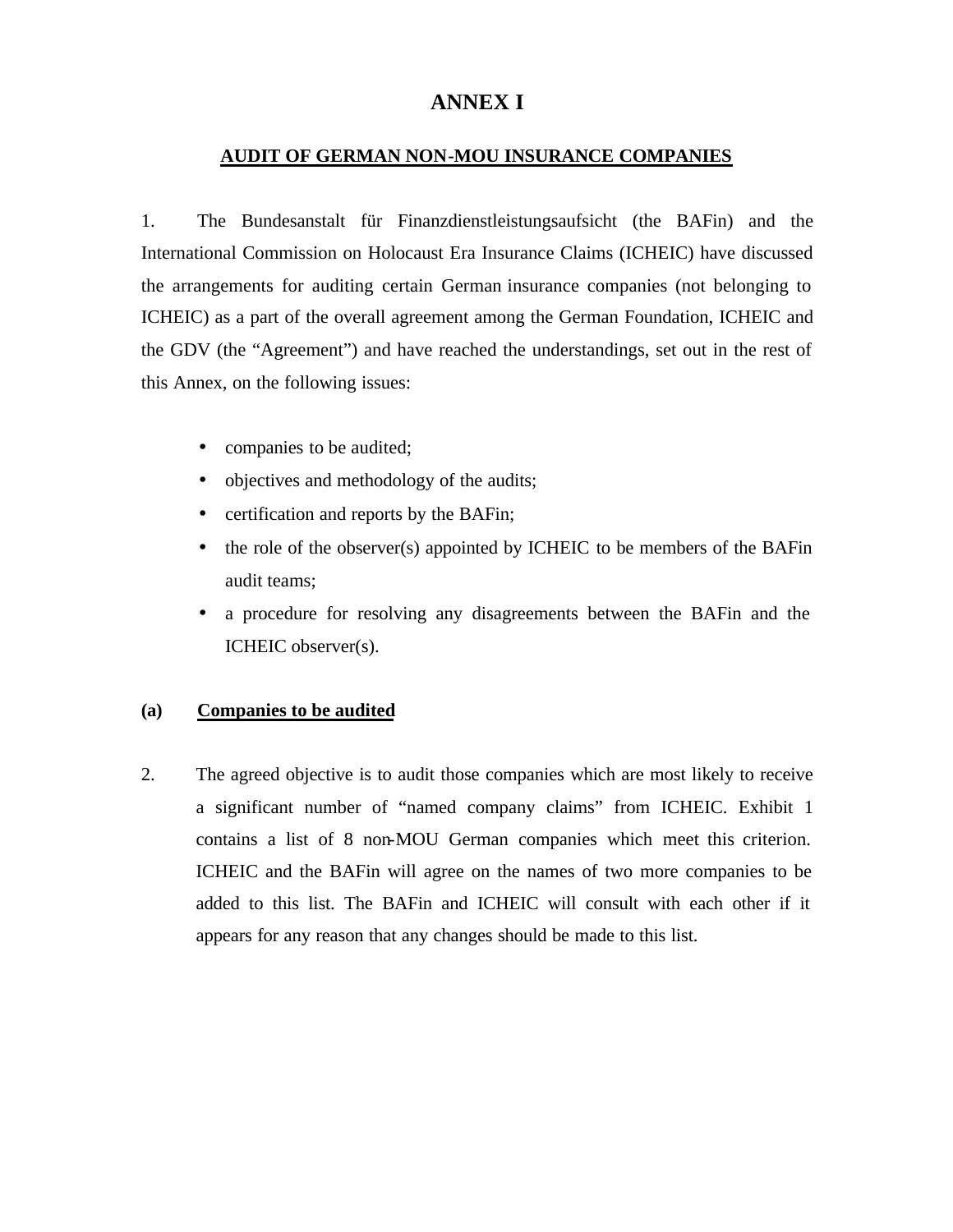### **(b) Objectives and Methodology of the Audits**

- 3. The BAFin will conduct its audit on the basis of the standards set out in Exhibit 2 in accordance with the provisions of, and under the powers given to it by, Sections 81 and 83 of the German Insurance Regulatory Law.
- 4. The BAFin will make a written assessment, giving its opinion on whether the companies satisfactorily meet each of the agreed standards set out in paragraphs 1 – 5 of Exhibit 2 in investigating all claims sent to them in accordance with the provisions of the Agreement.
- 5. For the purpose of making its assessments in relation to Exhibit 2 the BAFin will make full use of the information about the companies' archives and records which it acquired from the enquiries and on-the-spot investigations it carried out in 1998 and 1999, though any changes in or additions to the archives and records which had occurred subsequently will be checked by the BAFin. The BAFin will supplement the enquiries made by it in 1998 and 1999 by further audits of how each company actually investigated claims in order to enable it to determine whether the standards in paragraphs 1 to 5 of Exhibit 2 have been met. The BAFin intends to conduct these audits by examining a statistically valid sample of both named company and unnamed company claims once 15% of such claims sent to it by ICHEIC through the GDV have been processed by each company.

## **(c) Certification and Reports by the BAFin**

 6. Subject to the results of the audit being agreed to be satisfactory by both the BAFin and the ICHEIC observer(s), the BAFin will provide ICHEIC with a certificate ("Testat") for each of the companies audited, stating that the named company complies with each of the agreed standards described in the five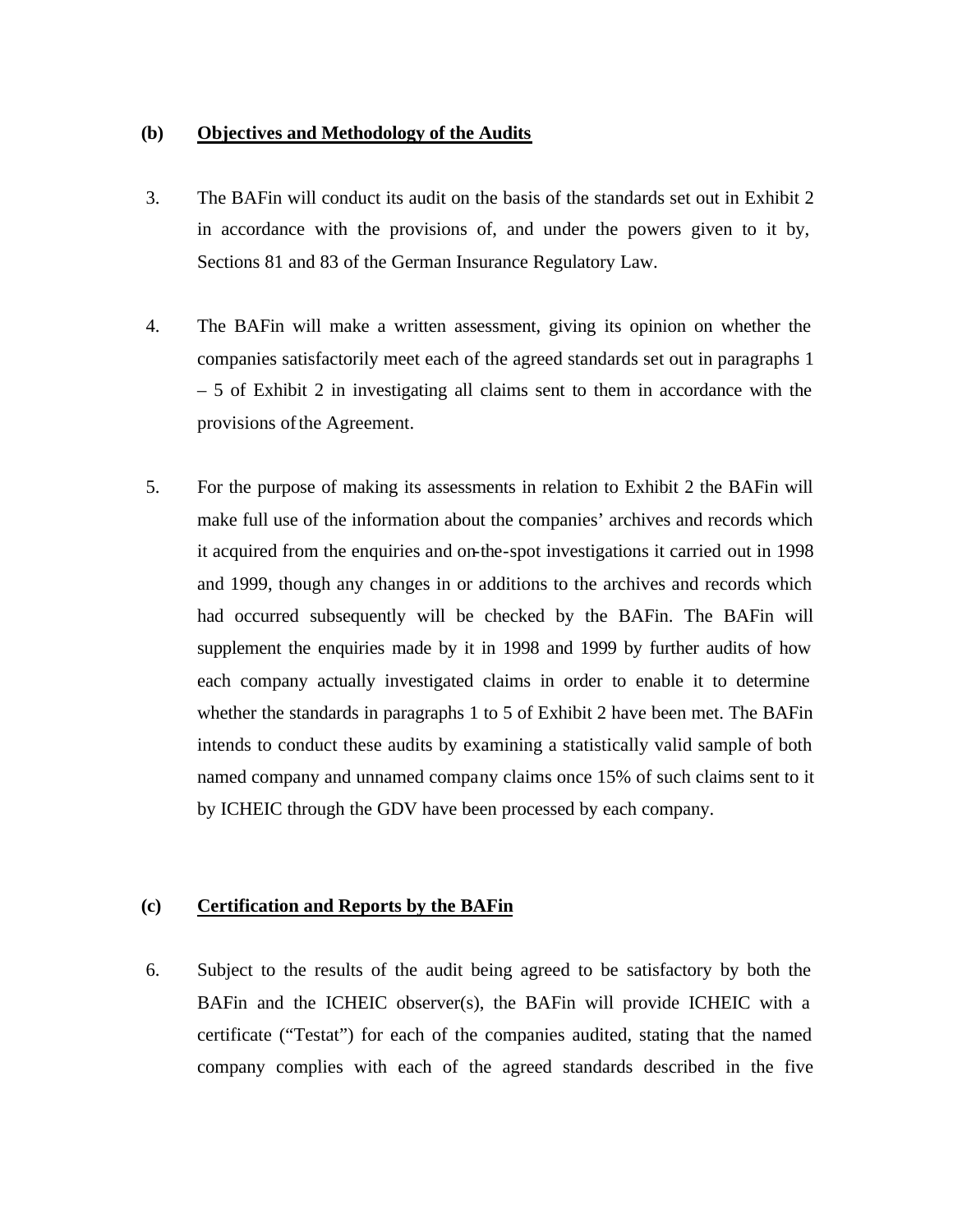paragraphs set out in Exhibit 2. This certificate would be in the form of an assurance that:

"Following its investigations the BAFin has determined that [name of company] is, in all material respects, in compliance with the standards …"

- 7. If the BAFin finds that a company is not compliant in some material respect with one or more of the agreed standards in Exhibit 2 the BAFin will require the company immediately to remedy the defect(s) before issuing an opinion. If the BAFin and the ICHEIC observer(s) disagree as to whether a company is compliant, the procedure set out in paragraphs 11 to 23 below will apply.
- 8. In addition to the opinion the BAFin will supply ICHEIC with one anonymised report setting out what each company has done to comply with the agreed standards of Exhibit 2. Should the ICHEIC observer(s) have reasoned doubts, the BAFin will in good faith try to resolve the disagreement concerning the report before submitting it. This report will not, however, identify the companies concerned by name, if it contains information which was subject to the confidentiality requirements of Section 84 of the German Insurance Regulatory Law. The report will be made available to ICHEIC in both German and English.

#### **(d) Role of the ICHEIC Observer(s)**

- 9. ICHEIC has the right to choose and propose one or if desired up to two suitably qualified observer(s) to be included by the BAFin in any of the abovementioned audits of the BAFin. The observer(s) must affirm to the President of the BAFin that they will maintain confidentiality according to Section 84 of the German Insurance Regulatory Law pertaining to the procedures in this agreement.
- 10. The observer(s) will: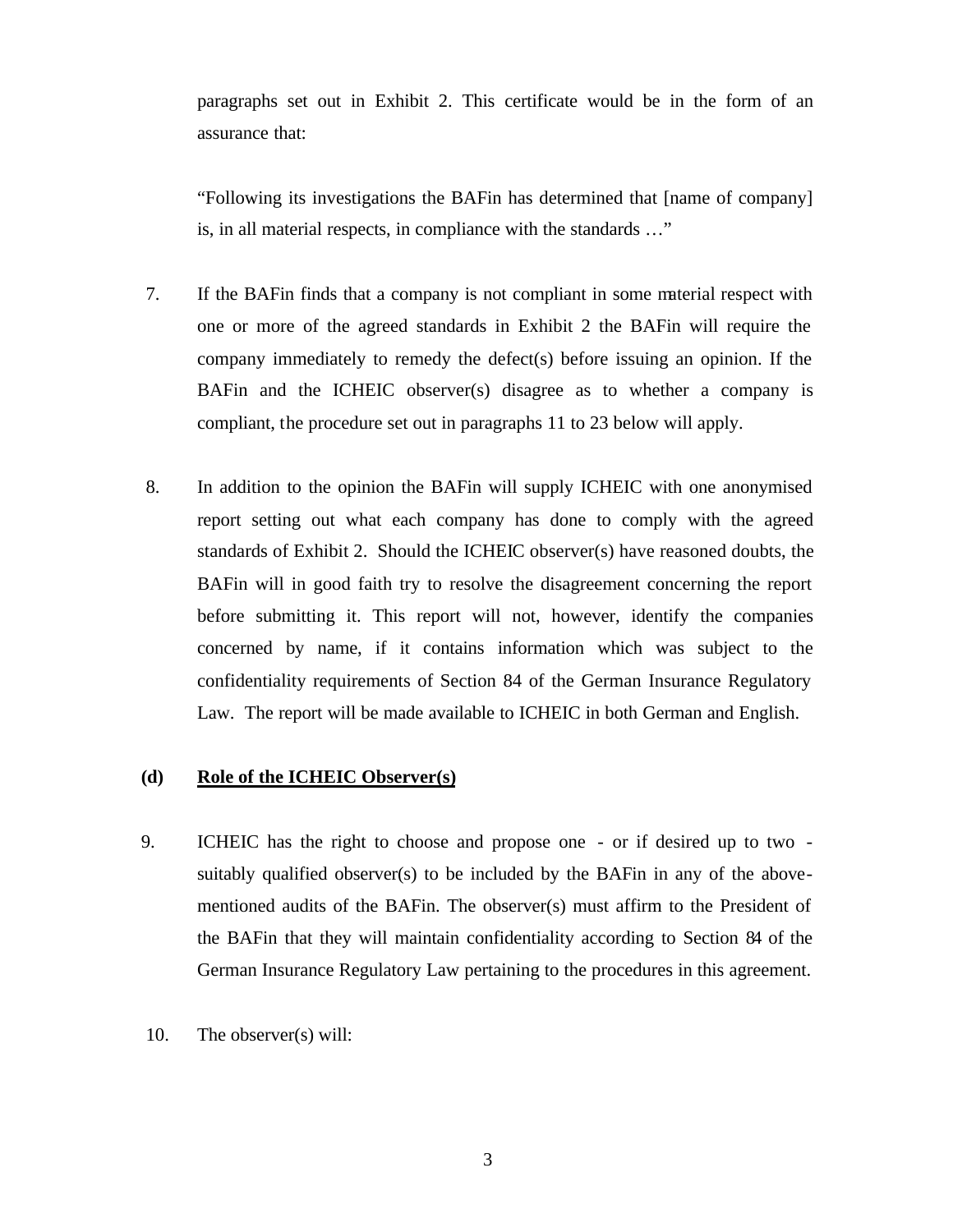- participate actively and fully throughout the audit. In particular, they will be able to put whatever questions they want to the insurance companies and to the BAFin and to contribute their views to the assessments of the companies' compliance with the standards;
- like all other members of the BAFin audit team, be provided with all information obtained in Holocaust-related enquiries carried out by the BAFin in 1998 and 1999 and needed for the preparation of the auditing of the company in question;
- participate in the preparation of the initial BAFin-questionnaire sent to a company in advance of an on-site investigation visit and in the formulation of the additional work to be done by the audit team, taking into account the results of the BAFin's earlier investigations.
- participate in the preparation of the reports and opinions referred to in paragraphs 4 to 8 above. In particular they will contribute to answering the question whether the insurer is appropriately processing the claims with the legitimate interests of the victim in mind and is in compliance with the agreed standards, set out in Exhibit 2.

# **(e) Procedure for Resolving Disagreements Between the BAFin and an ICHEIC Observer**

11. In the event that there is a disagreement between the ICHEIC observer(s) and the BAFin either regarding the adequacy of the audit procedures or on whether the company concerned complies with the agreed standards relevant for the claims processing, the ICHEIC observer(s) shall, in good time before the completion of the audit, set out in writing to the leader of the audit team the reasons for the disagreement and any proposals for resolving it. The ICHEIC observer(s) and the BAFin shall endeavour in good faith to resolve any such disagreement. If the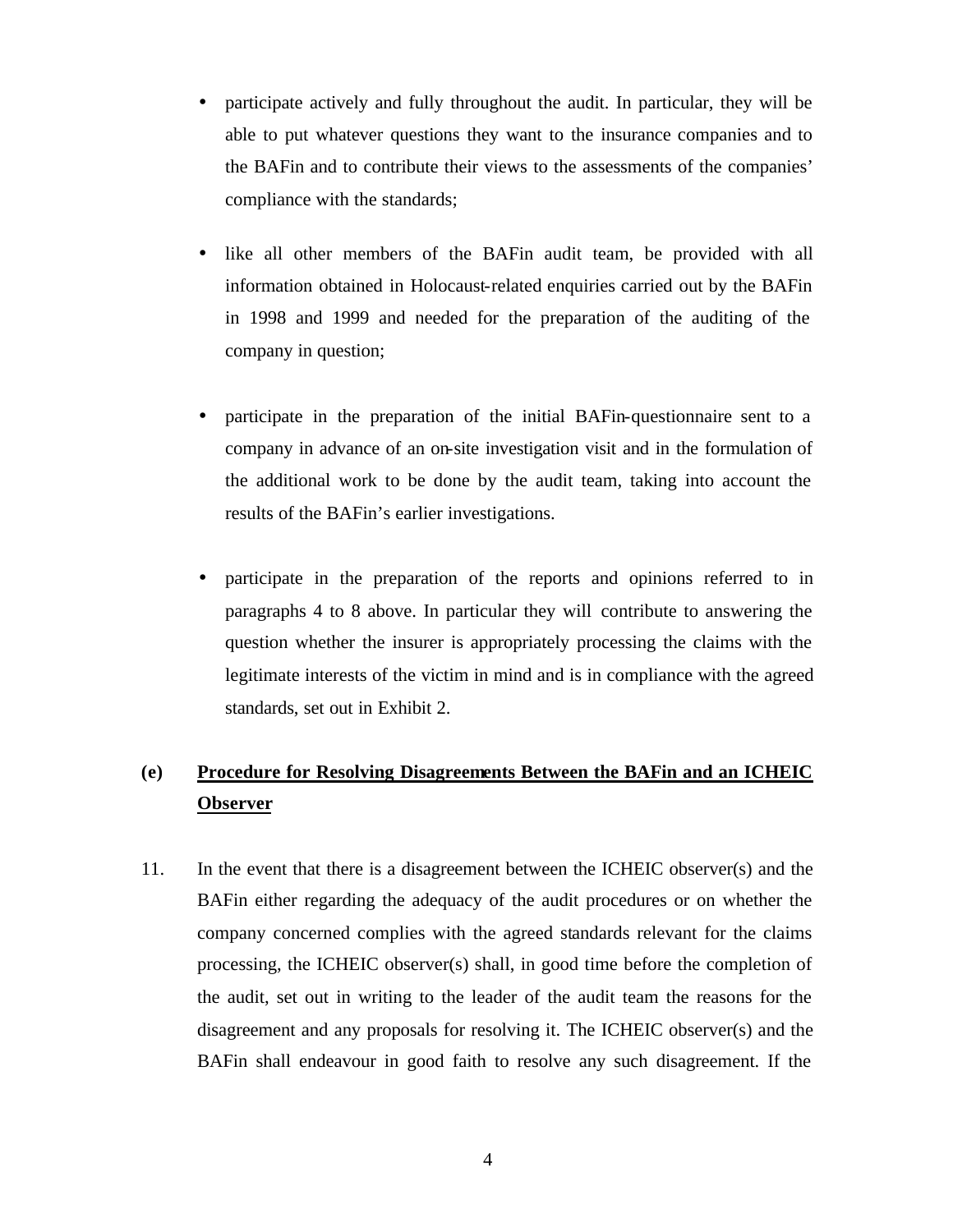disagreement cannot be resolved the ICHEIC observer(s) may appeal to the Appeal Panel (Panel).

- 12. The ICHEIC observer(s) shall, within four weeks after they and the BAFin have determined that they are unable to resolve the disagreement, notify the Panel in writing of his (their) intention to submit the disagreement to the Panel for resolution. The ICHEIC observer(s) shall then within a further four weeks from the date of the initial notification, file a written statement to the Panel, giving a full explanation of the facts and reasons which lead him (them) to consider that the company concerned may not be in compliance with the agreed standards. The Panel may on a reasoned request of the observer(s) allow a short extension of the four week deadline.
- 13. The Panel shall consider all appeals filed within the four week filing period (paragraph 12 above); the Panel may reject an appeal if it was not timely filed. The Panel and all other participants involved in this procedure shall strictly protect the confidentiality of all documents or other information received by them in connection with the appeal.
- 14. Copies of the observer's written statement shall be sent to the BAFin and the company concerned. The Panel shall invite the BAFin and the company concerned to file a written response to the observer´s written statement within a period of four weeks.
- 15. The Panel shall provide the written statements of the ICHEIC observer(s) and of the company and of the BAFin to the Chairman of ICHEIC and to not more than 8 other ICHEIC representatives named by the Chairman and to a designated member of the board of the Foundation and shall invite them to present their views on each appeal.
- 16. To protect the confidentiality of the information in these documents the Panel shall require that: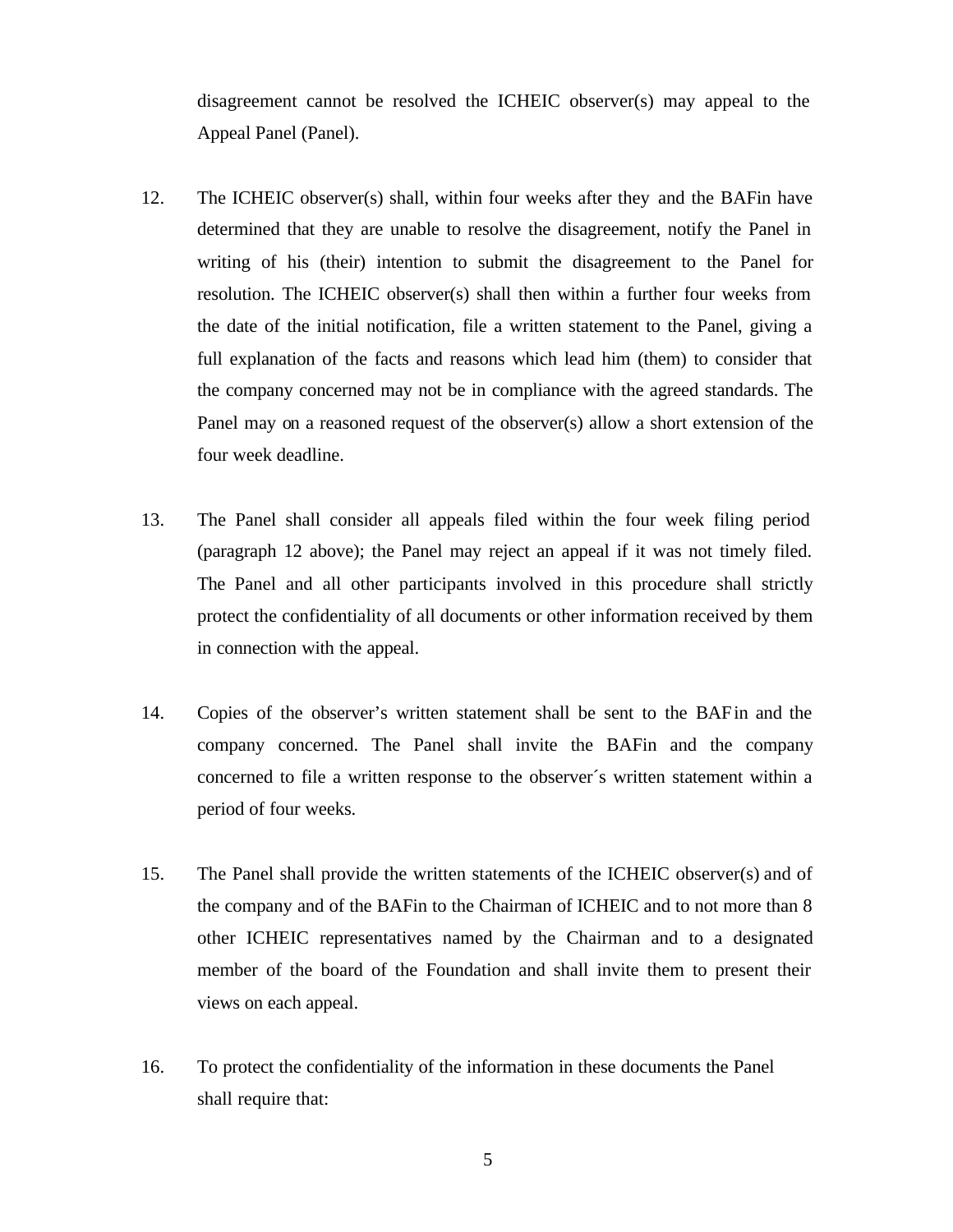- the recipients of the documents each sign a confidentiality undertaking;
- the documents (which shall be numbered) shall only be read in secure circumstances and that no copies shall be taken;
- the documents shall all be returned to the Panel on completion of the appeal procedure in each case.
- 17. The Panel shall review each appeal, based on ICHEIC's observer's report and on any responses received from the company and the BAFin and taking into account the views presented by the Chairman of ICHEIC and the member of the Board of the Foundation. The Panel may reject or accept the appeal in whole or in part, setting forth its reasoned decision in writing.
- 18. The Panel shall determine whether the auditing standards set out in Exhibit 2 have been complied with. If the Panel determines that additional documents, evidence or information is needed in order to properly evaluate if the agreed auditing standards were met, it may request such documents, evidence or information.
- 19. If a company fails to provide requested existing documents, evidence or information, the Panel may, after taking all relevant facts into account, render a decision as it seems just and fair in the circumstances.
- 20. If the Panel, when determining an appeal, has a substantial basis for believing that the company concerned has not complied with the agreed auditing standards, it shall notify the company concerned of its decision and of the measures it considers necessary to remedy the non-compliance. The company shall implement the measures considered necessary by the Panel as quickly as possible, informing the Panel, the BAFin, the Foundation, the Chairman of ICHEIC and the appellant observer(s) that it is doing so. The company shall inform the Panel, the BAFin, the Foundation, the Chairman of ICHEIC and the appellant observer(s) when the measures have been fully implemented.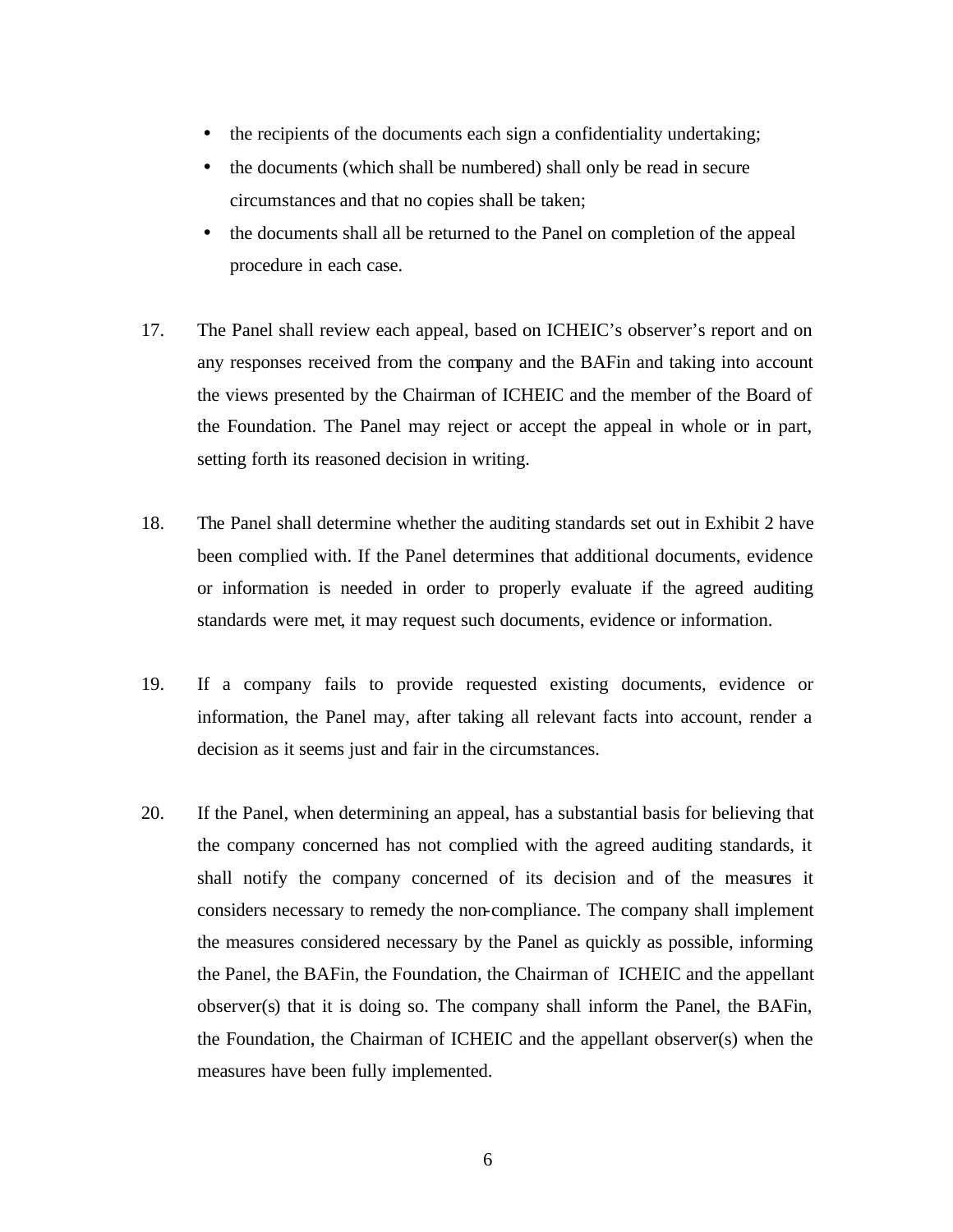- 21. The Panel shall also state whether it considers it necessary for the company concerned to reexamine any decisions which it has already taken on named claims where those decisions may have been affected by the company's non-compliance. If the Panel detects in the framework of deciding the observer's appeal that a company has not complied with the standards set out in Exhibit 2 in investigating a particular claim the Panel shall remedy this non-compliance by directing the company to make an award to the claimant or claimants concerned in accordance with the Appeal Guidelines.
- 22. The Panel shall notify the company concerned, the BAFin, the Foundation, the appellant observer(s) and the Chairman of ICHEIC of its decision in writing within 14 days of the date of the decision. The decision shall be kept confidential by all parties and persons involved in the appeal. The decision of the Panel is final and shall not be appealable to any court.
- 23. The BAFin may issue a "Testat" when both it and the ICHEIC observer(s) are satisfied that the company has complied with the Panel's decision.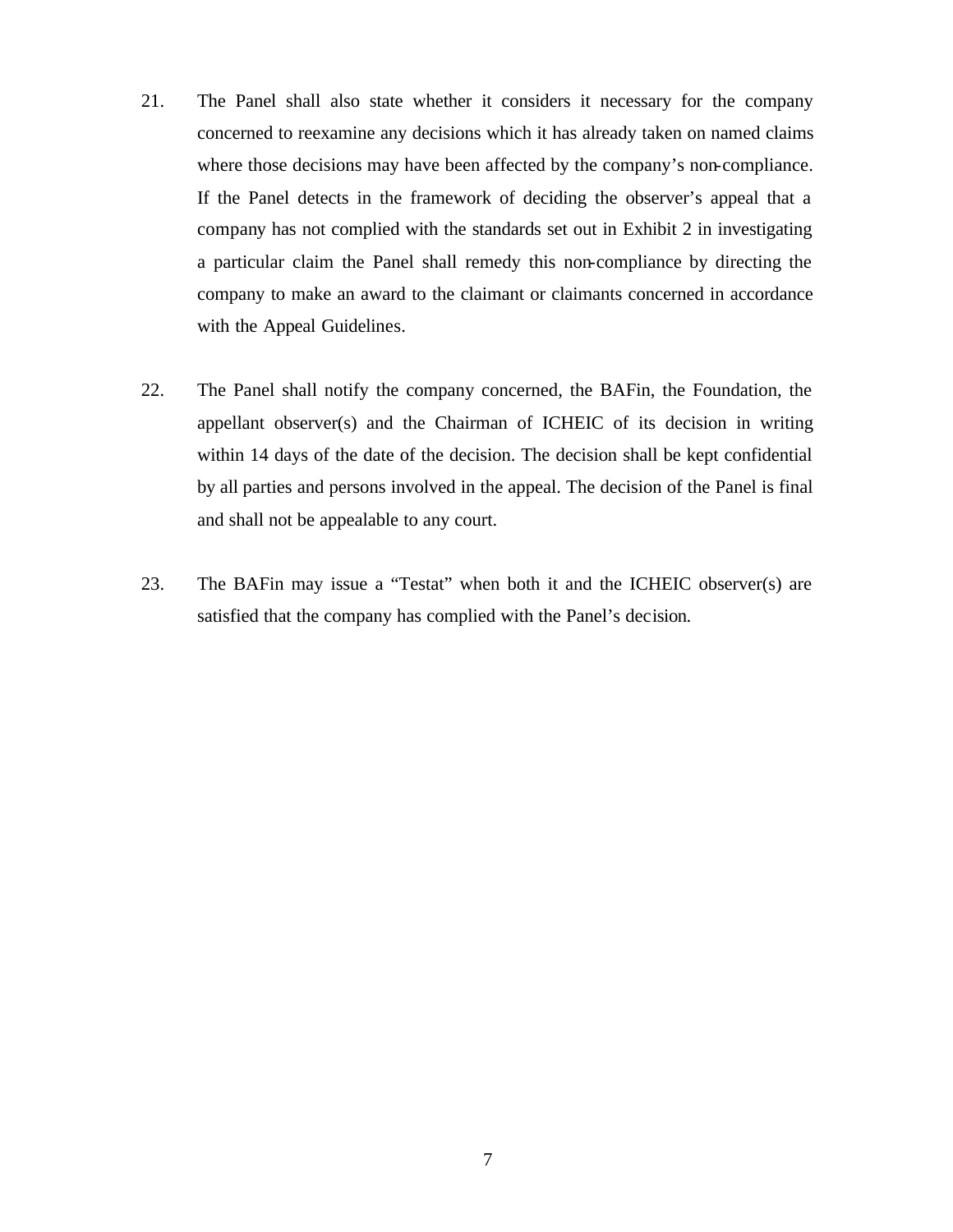**ANNEX I**

# **EXHIBIT 1**

# **TO BE SUPPLIED ACCORDING TO A SIDE LETTER BETWEEN ICHEIC AND THE BAFin**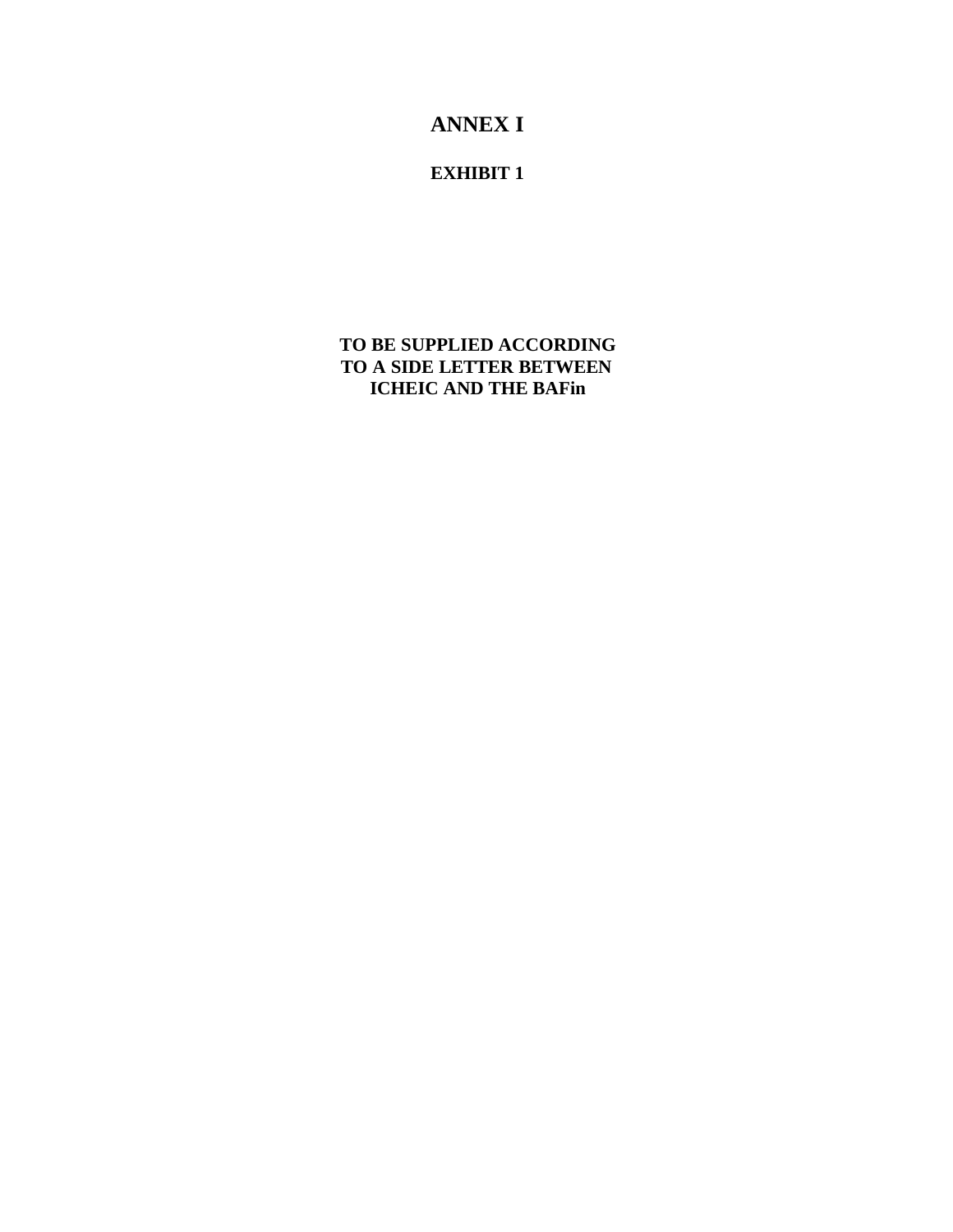# **ANNEX I**

## **EXHIBIT 2**

# **The audits shall be conducted according to Sections 81 and 83 of the German Insurance Regulatory law, on the basis of the standards set out in the following 5 paragraphs:**

- 1. Whether the companies have established an accurate "family tree" identifying all their relevant companies and branches operating during the period 1920-1945. This "family tree" should cover all life insurance branch offices and subsidiaries of the company operating inside Germany or in other relevant territories occupied by the Third Reich in the period 1938-1945 and also any portfolio acquired from other companies which includes policies in force during the 1920-1945 period. Relevant companies should include any subsidiary or branch office where a controlrelationship exists today or, in countries where nationalisation occurred, where control existed before nationalisation. The family tree should be authenticated by the supervisory authority. $\frac{1}{1}$
- 2. Whether the companies have made all reasonable efforts to find, secure and organise all relevant archive sites, containing archives and records relevant to policies in force in the period  $1920-1945$ <sup>2</sup>
- 3. Whether the companies have made all reasonable efforts to identify and secure all surviving relevant policy files and other company records. "Other company records"

 $\overline{a}$ 

<sup>1</sup> Since the BAFin has complete records of the past history of insurance company mergers and acquisitions they will be able to verify authoritatively whether the companies' "family trees" are accurate.

<sup>2</sup> It is recognised that for those German companies which sold policies in occupied territories other than Germany – in particular in Eastern Europe – any records still in the hands  $d$  the companies may be incomplete and that records still held in Eastern Europe may not always be accessible.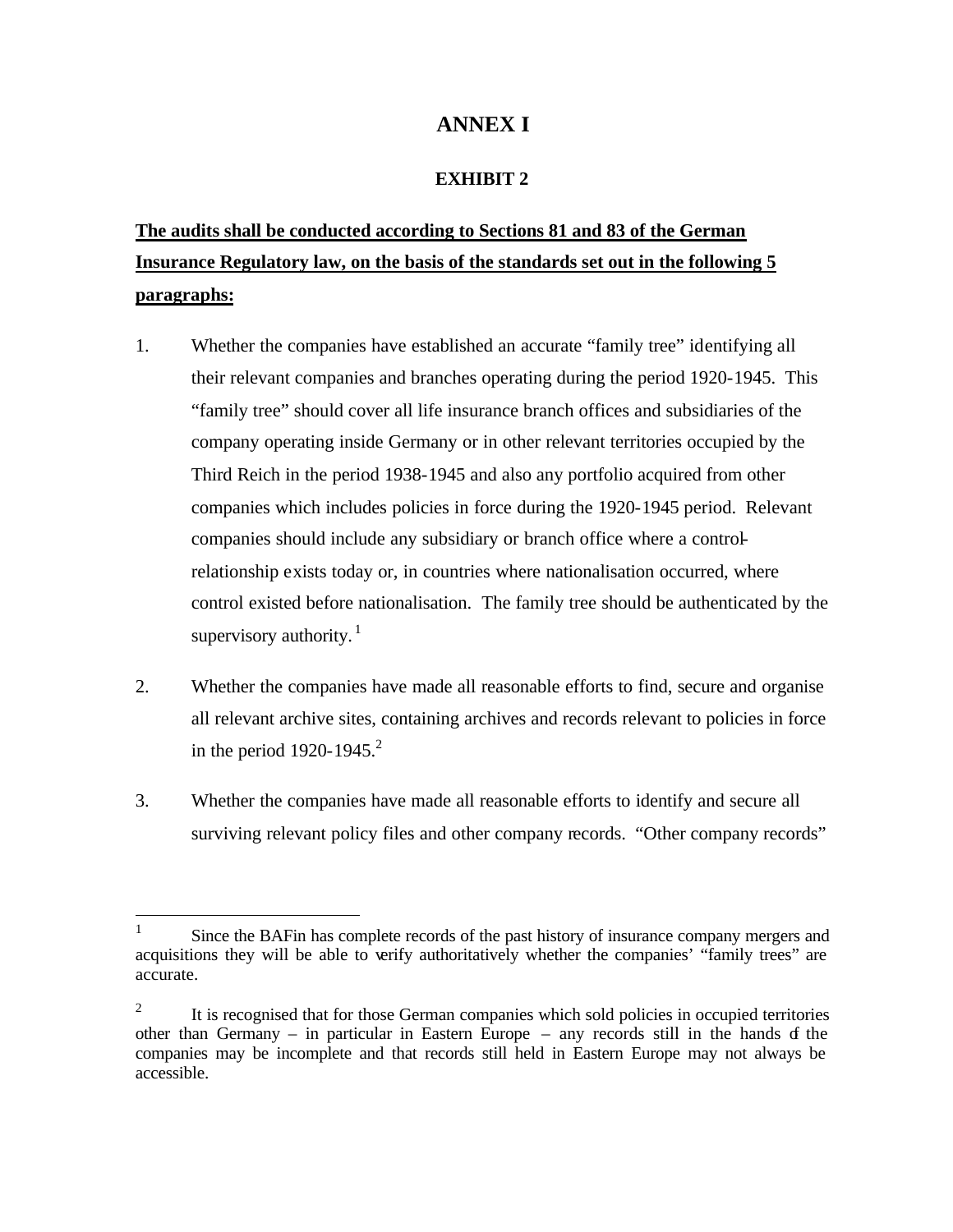is to be widely interpreted as covering eg, name cards, life policy registers, reserving registers, correspondence, compensation files and any other document likely to contain details about the policyholders of life insurance policies, whether paid or unpaid, which were in force in the period 1920-1945.

- 4. Whether the companies have or have established electronic or manual databases which they can use to carry out an effective search of their records of relevant life insurance policies, wherever reasonably possibly solely on the basis of the policyholder names submitted by the claimants.
- 5. Whether the companies have developed fair and efficient systems and procedures for the investigation of all claims received in accordance with the provisions of the Agreement, with the investigation system described in a work-flow chart.<sup>3</sup> It is desirable that each claims file will contain a completed audit trail allowing auditors to validate, on a sample basis, whether the investigation has been carried out in accordance with the agreed claims handling procedures and with the other relevant provisions of the Agreement.

 $\frac{1}{3}$ It is recognised that each insurer can have different procedures in place for the investigation and handling of claims tailored to its individual circumstances.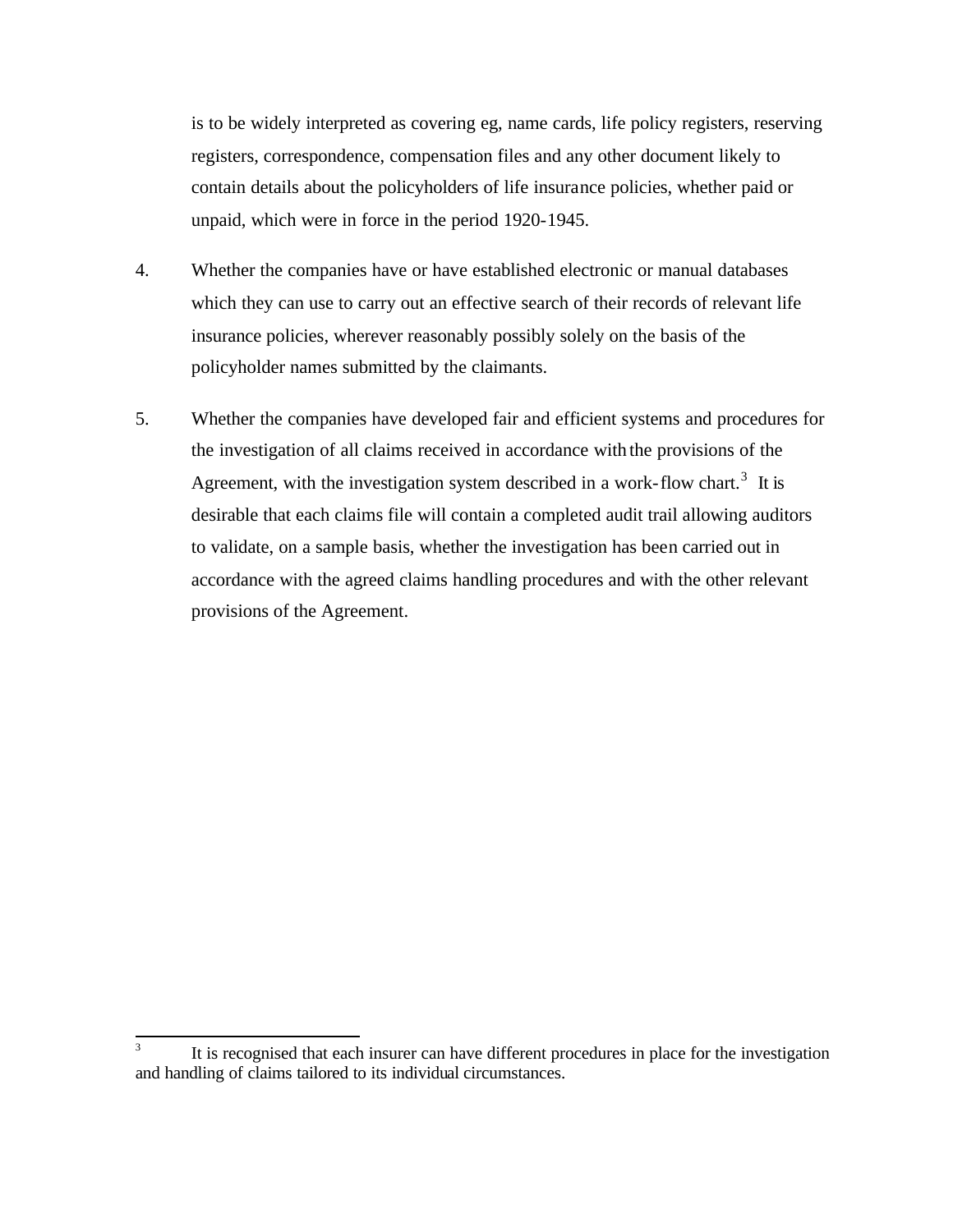## **[ICHEIC LETTERHEAD]**

October 15, 2002

Mr. Sanio, President Bundesanstalt für Finanzdienstleistungsaufsicht Graurheindorfer Str. 108 53117 Bonn, Germany

Dear Mr. Sanio:

Thank you for your letter dated October 11, 2002.

I very much welcome your proposal and willingness to help. Like yourself, I see your proposal as providing substantial support towards the fulfillment of the objectives of the ICHEIC.

I am also aware that, because of the legal framework within which you work, you are very much dependent on a stringent protection of confidentiality. The ICHEIC understands and will respect the rules set out in your letter and the attachment for this purpose.

I am happy to agree with your proposal to make available our exchange of letters (with the attachments) as an Annex to the Agreement between ICHEIC and the Foundation.

Best wishes.

Sincerely,

/s/

Lawrence S. Eagleburger Chairman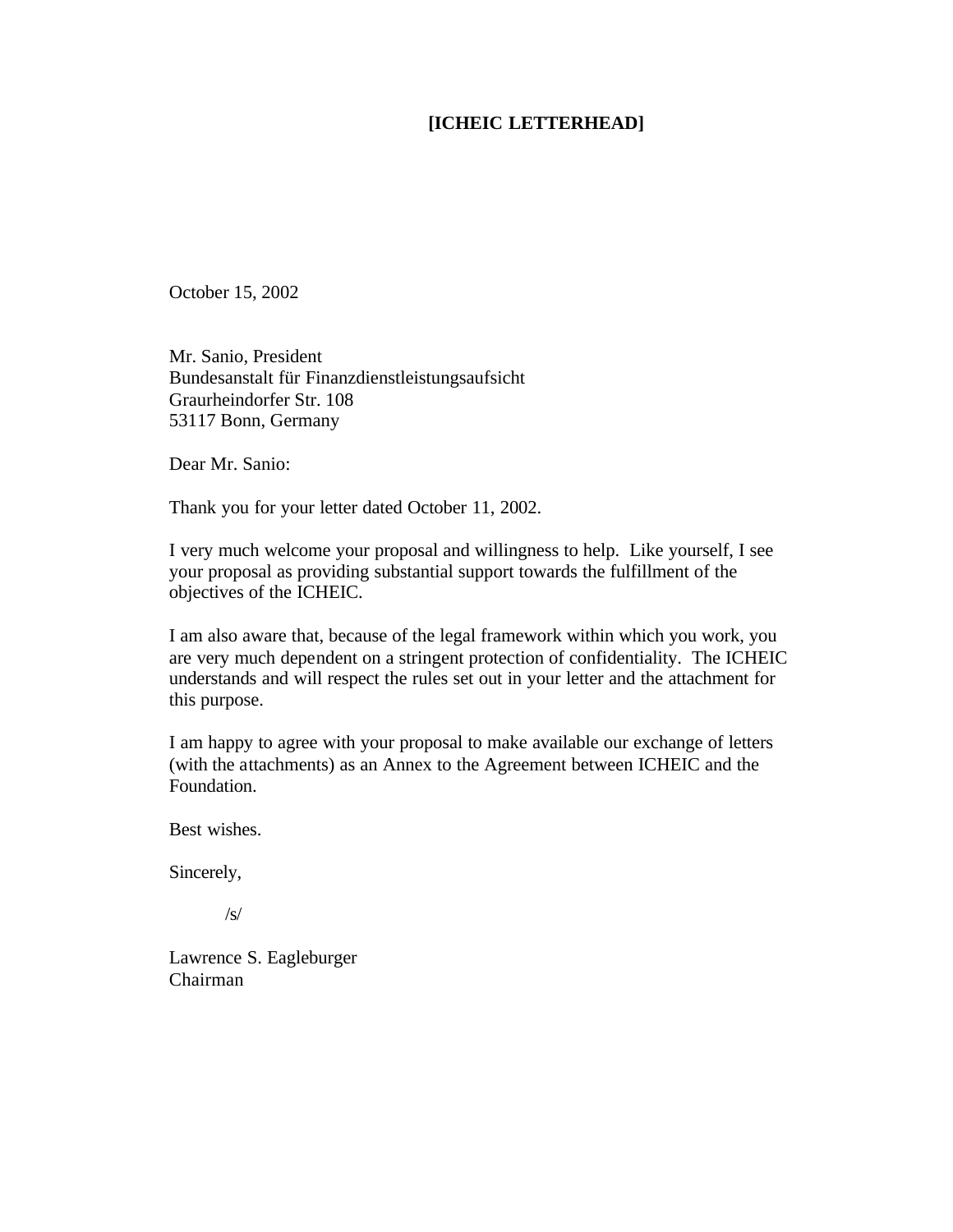## **Translation of Letter from the President of BaFin**

To the Chairman of ICHEIC

Dear Chairman:

It is a matter of concern to me to contribute to the fulfillment of important humanitarian objectives of the ICHEIC.

Detailed, trustful discussions have taken place between the ICHEIC and the Governmental Office for Financial Services Supervision ((BaFin) to try and establish how this contribution can be best achieved. The result is formulated in the attached text. I give you my assurance that the BaFin will act in accordance to the rules established in this text.

If you so agree, this letter, along with the attachments to it and your response, will be annexed to the agreement between the ICHEIC and the Foundation.

Best wishes.

/s/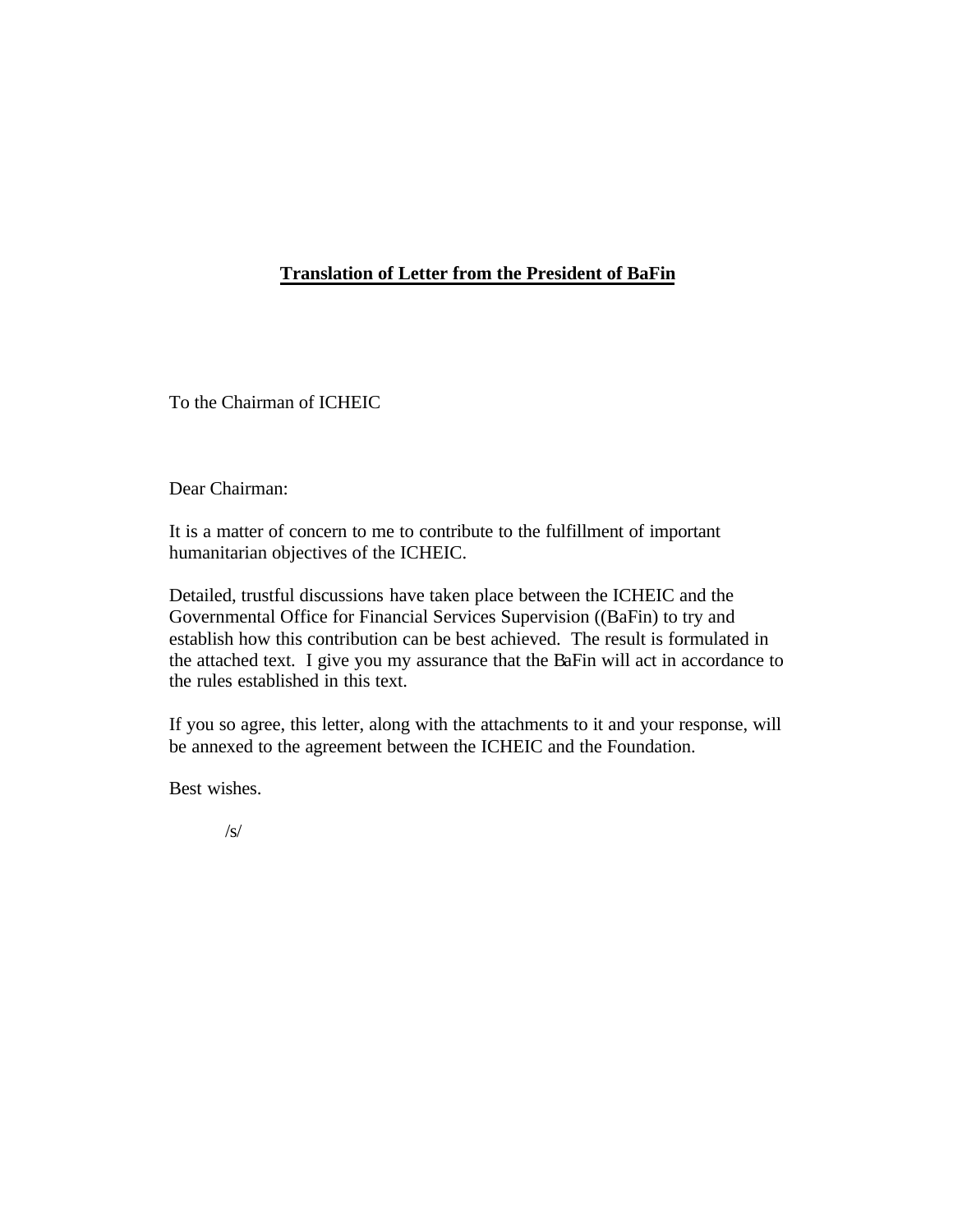# **ANNEX J**

## **ICHEIC STAGE II PEER REVIEW AUDIT**

**Purpose:** The second stage audit is to verify that MoU companies are processing actual claims received in accordance with agreed ICHEIC standards.

## **I. Audit Structure**

- One ICHEIC peer review auditor will conduct each company second stage audit.
- A statistically valid random sample of claims will be audited. (Estimated to be approximately 300- subject to change.)
- A first sample will be taken on instruction from ICHEIC after each company has made final decisions on a sufficient number of claims.
- Assuming a company is proven compliant in the initial samples, further sampling will be delayed until close to the end of the process, when a similar size sample will be taken on the remaining claims processed. (There will be further sampling as necessary.)
- In cases where the first sample identifies material or recurring problems in a company's decision-making process (which require corrective action or review of past decisions) or ICHEIC becomes aware from other sources of such problems, there may be a need for further interim samples.

## **II. Auditor's Reports**

• ICHEIC/Capita London Markets Services, Ltd. (CLMS) will, as a prior step, work together with the insurers to establish that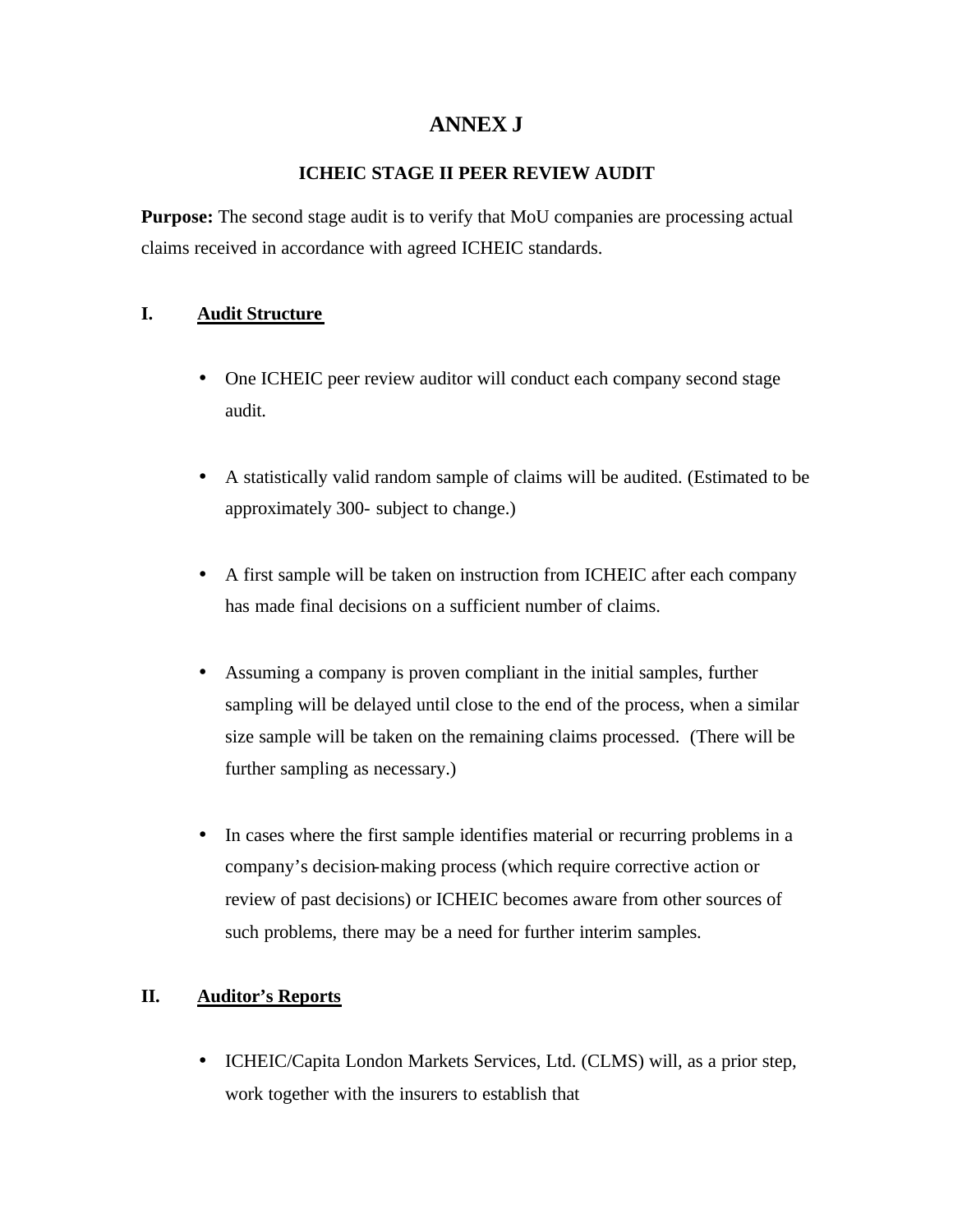- 1. all claims sent by ICHEIC/CLMS to date have been entered on each insurers' claims database; and
- 2. that the CLMS database is up to date in recording the decisions made by the companies on these claims.
- Although audits may vary from company to company, the specific work of the auditor will include:
	- 1. review of the audited company's compliance with ICHEIC standards and decisions in its evaluation of claims;
	- 2. review of the accuracy of any necessary transfer by the company of the claim information received from CLMS to the company's claims database;
	- 3. determination of the inclusion of a completed company's audit trail (as approved for Audit Standard 5) showing that all appropriate agreed procedures in the company's work-flow chart, as agreed in the first stage of the audit, had been carried out in sequence;
	- 4. repeat of the matching process for an agreed proportion of the claims and records; (For claims in the sample where no match has been found by the company and the claimant has no evidence, no further review by the auditor would be needed.)
	- 5. repeat of the processing carried out by the company (including implementation of ICHEIC standards and decisions) to determine whether the auditor's results are the same as the company's in the case of any claims in the sample where either initial complete or partia l matches were made by the company or matches were provided from CLMS or there is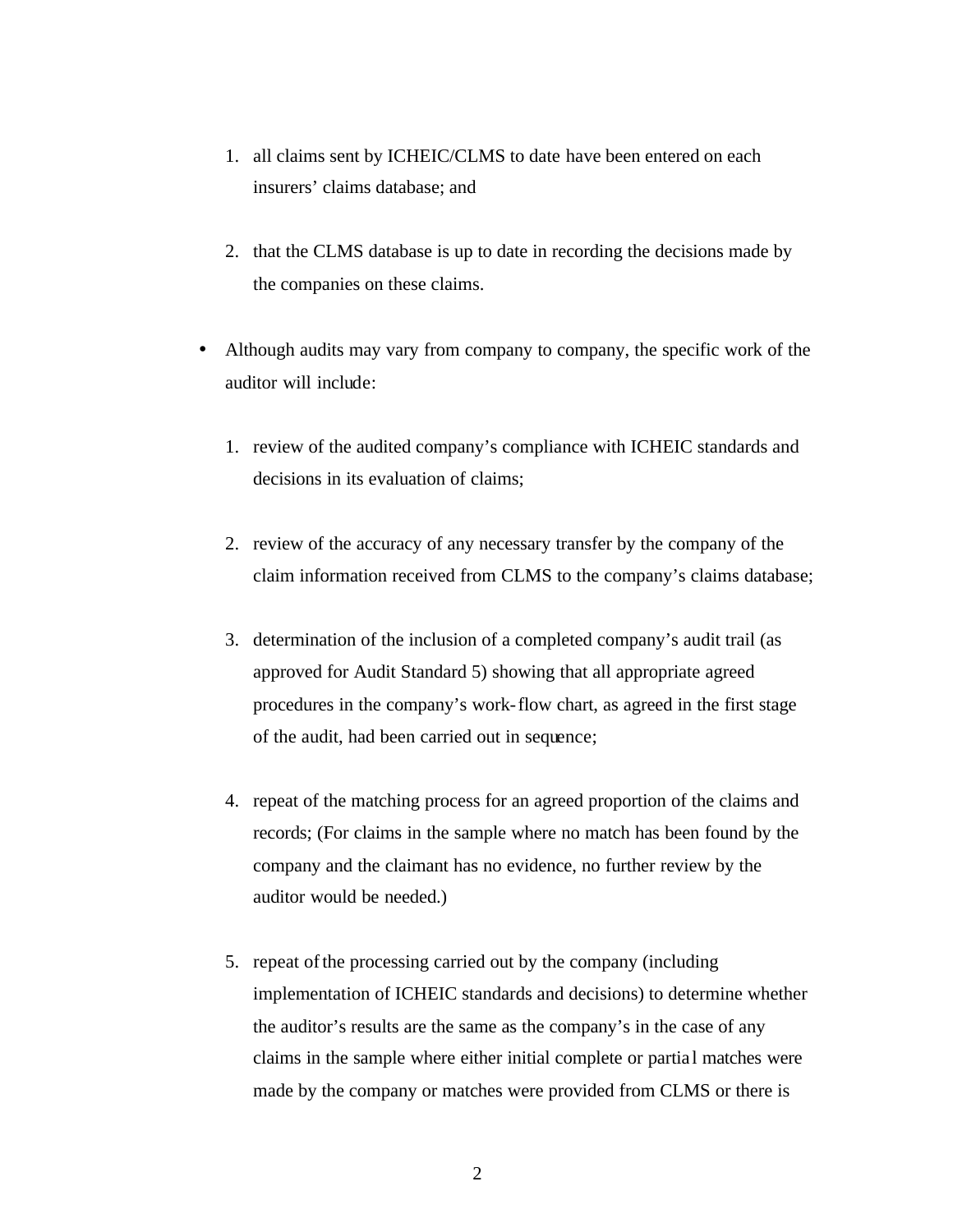documentary evidence of a policy which the company has subsequently rejected; and

- 6. review of cases of named company claims in the sample to check whether the company's decision letter has:
	- given reasons for the denial;
	- included copies of any relevant documents found by the company during the investigation of the claim;
	- included a valuation sheet in the case of offers;
	- informed the claimant of his/her rights to an appeal and included and appeal form.

## **III. Letter of Engagement**

• ICHEIC's letters of engagement with the peer review auditors will be based upon the guidelines in this Annex J and will be agreed within ICHEIC in accordance with ICHEIC procedures.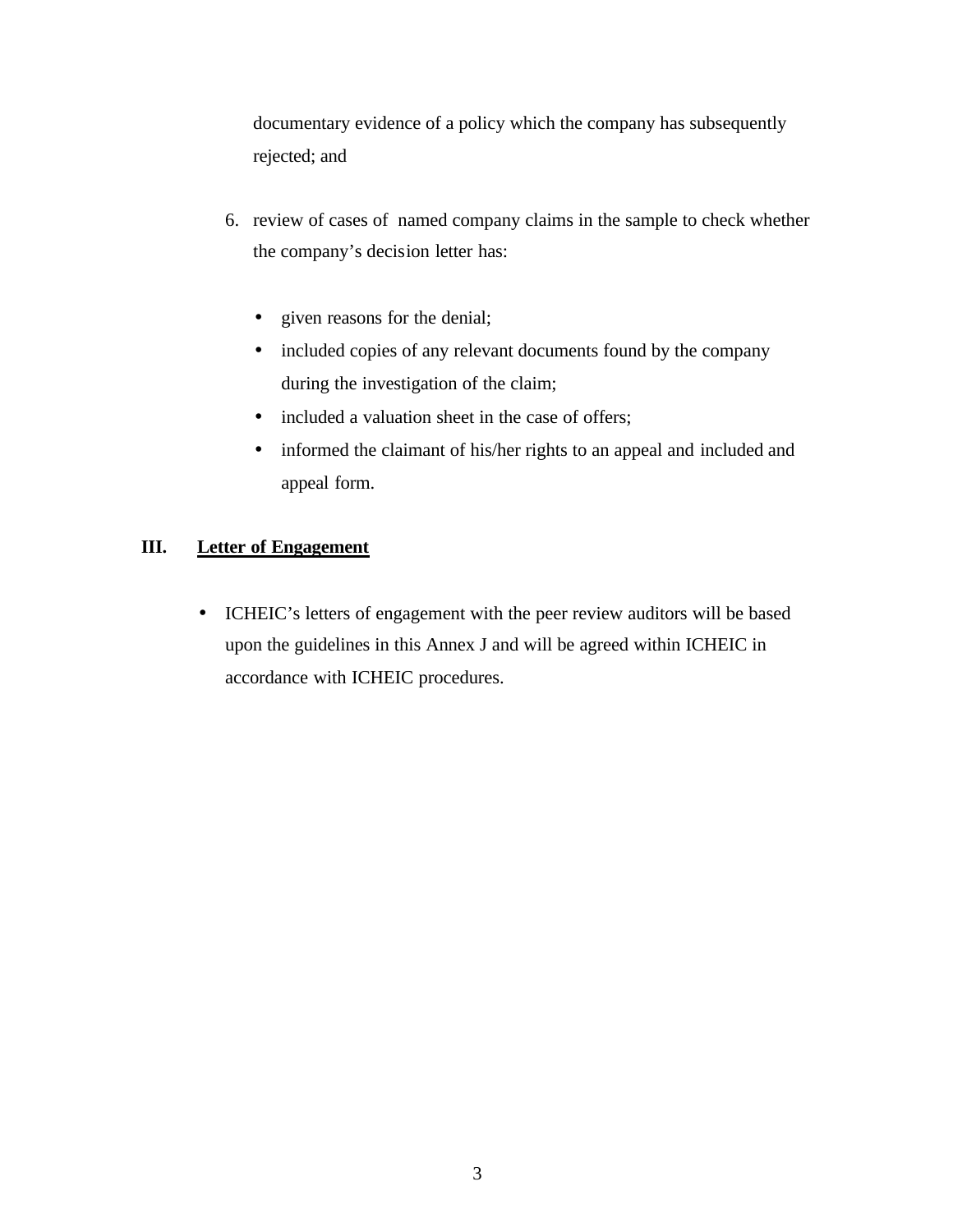## **ANNEX K**

## **ICHEIC – Monitoring Group – Terms of Reference**

In order to ensure that the ICHEIC claims process successfully accomplishes the goals of the MOU, the following terms of reference describe the role of the ICHEIC Monitoring Group, which shall apply only to the MOU companies.

- 1. Lord Archer of Sandwell (or his successor) is the Chairman of the Monitoring Group.
- 2. The Monitoring Group consists of representatives appointed by the insurance companies, the US regulators, and the Jewish groups/the State of Israel.
- 3. The Monitoring Group will receive periodic reports from ICHEIC relating to problems or issues arising from the processing of claims.
- 4. The Monitoring Group will, from time to time, be charged by either the Chairman of ICHEIC or the Chairman of the Monitoring Group, with reviewing and verifying that all members of ICHEIC are complying with ICHEIC rules, procedures and decisions, including decisions of the Chairman, and are doing so as effectively and efficiently as possible.
- 5. The Chairman of ICHEIC or the Chairman of the Monitoring Group will direct the Monitoring Group to commence its review based upon:
	- (a) information of a pattern of non-compliance by a company or companies; or
	- (b) a concern relating to the consistency or effectiveness of claims processing.

Such information or concerns may be identified by any member of ICHEIC, the appeals panel or the audit process.